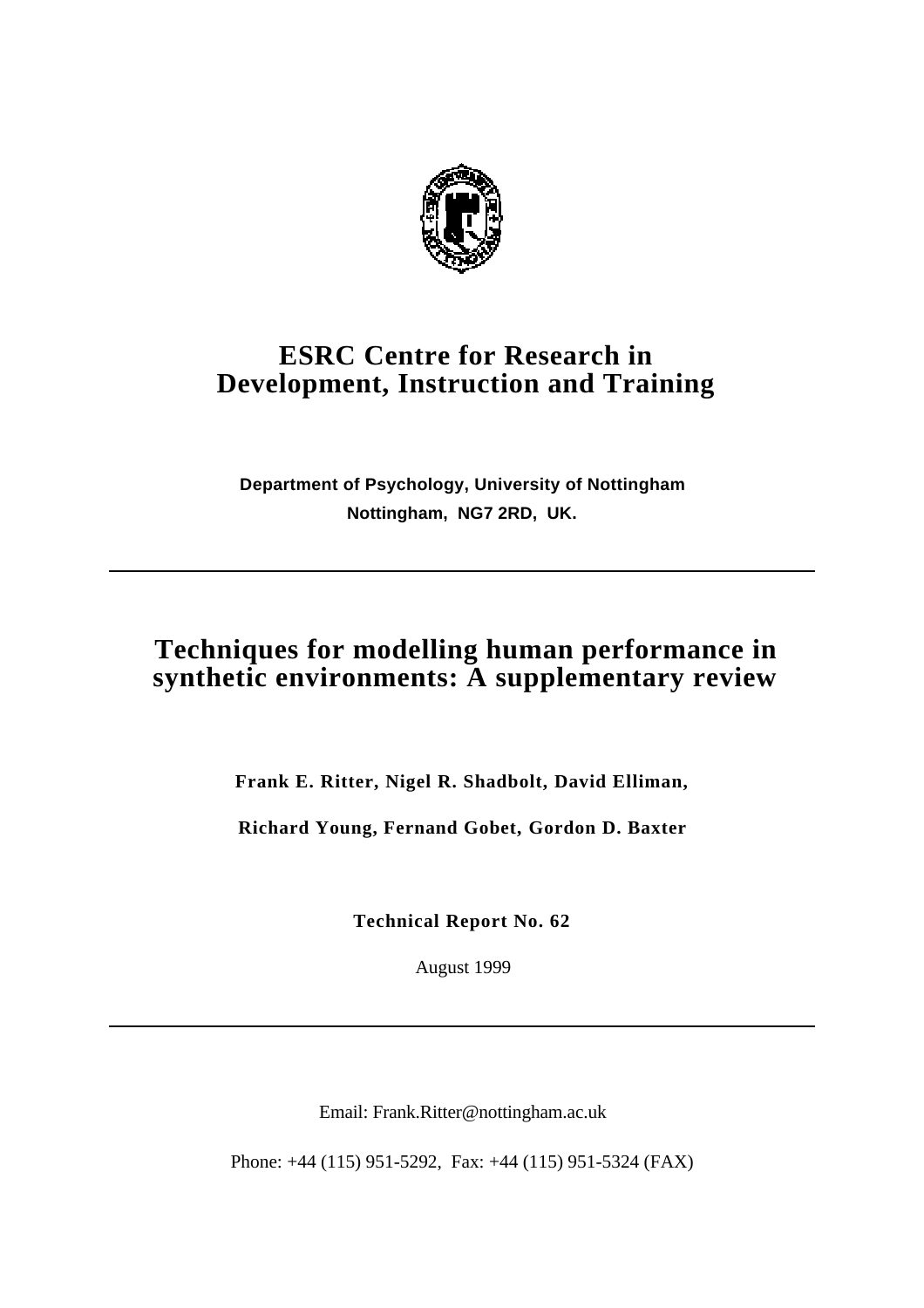# **Techniques for modelling human performance in synthetic environments: A supplementary review**

**Frank E. Ritter1, Nigel R. Shadbolt1, David Elliman2,**

**Richard Young3, Fernand Gobet1, Gordon D. Baxter1**

**Technical Report No. 62**

August 1999

1School of Psychology, 2School of Computer Science, University of Nottingham

3Department of Psychology, University of Hertfordshire

Point of contact:

Frank E. Ritter School of Psychology University of Nottingham Nottingham, NG7 2RD UK +44 (115) 951-5292 +44 (115) 951-5324 (FAX) Frank.Ritter@nottingham.ac.uk ritter@ist.psu.edu <www.psychology.nottingham.ac.uk/staff/ritter/>

ESRC Centre for Research in Development, Instruction and Training

Technical Report No. 62

Department of Psychology, University of Nottingham, Nottingham NG7 2RD, UK.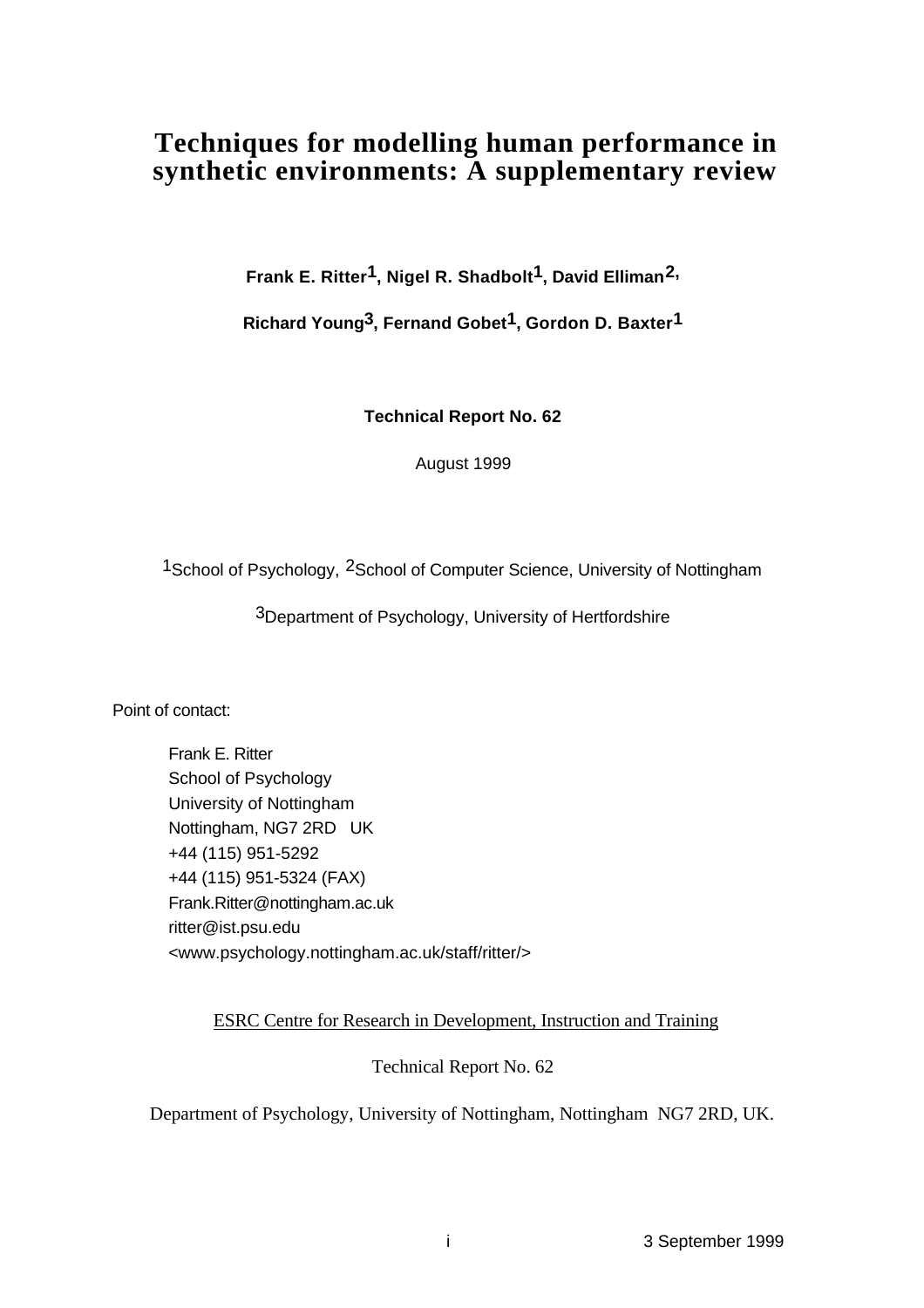## **Abstract**

We summarise selected recent developments and promising directions for improving the quality of models of human performance in synthetic environments. The potential uses and goals for behavioural models in synthetic environments are summarised. Within that context, we examine relevant, current work related to modelling more complete performance, for example, on cognitive modelling of emotion, advanced techniques for testing and building models of behaviour, new cognitive architectures, and agent and Belief, Desires and Intentions (BDI) technology. The report also considers the usability of these systems as an important but neglected aspect of their performance. A list of projects with high payoff for modelling human performance in synthetic environments is noted.

## **Acknowledgements**

This work was supported by DERA (Bedford, UK) under contract LSA/E20307, and by DSTO (Australia). Stephen Croker and Peter Lonsdale provided useful comments and helped assemble this report. In addition to the workshop participants listed, we thank Christina Bartl, Andrew Lucas, Robin Hollands, Nicholas Howden, Ralph Rönnquist, and Colin Sheppard for their help or comments. The conclusions reported here are solely the responsibility of the authors.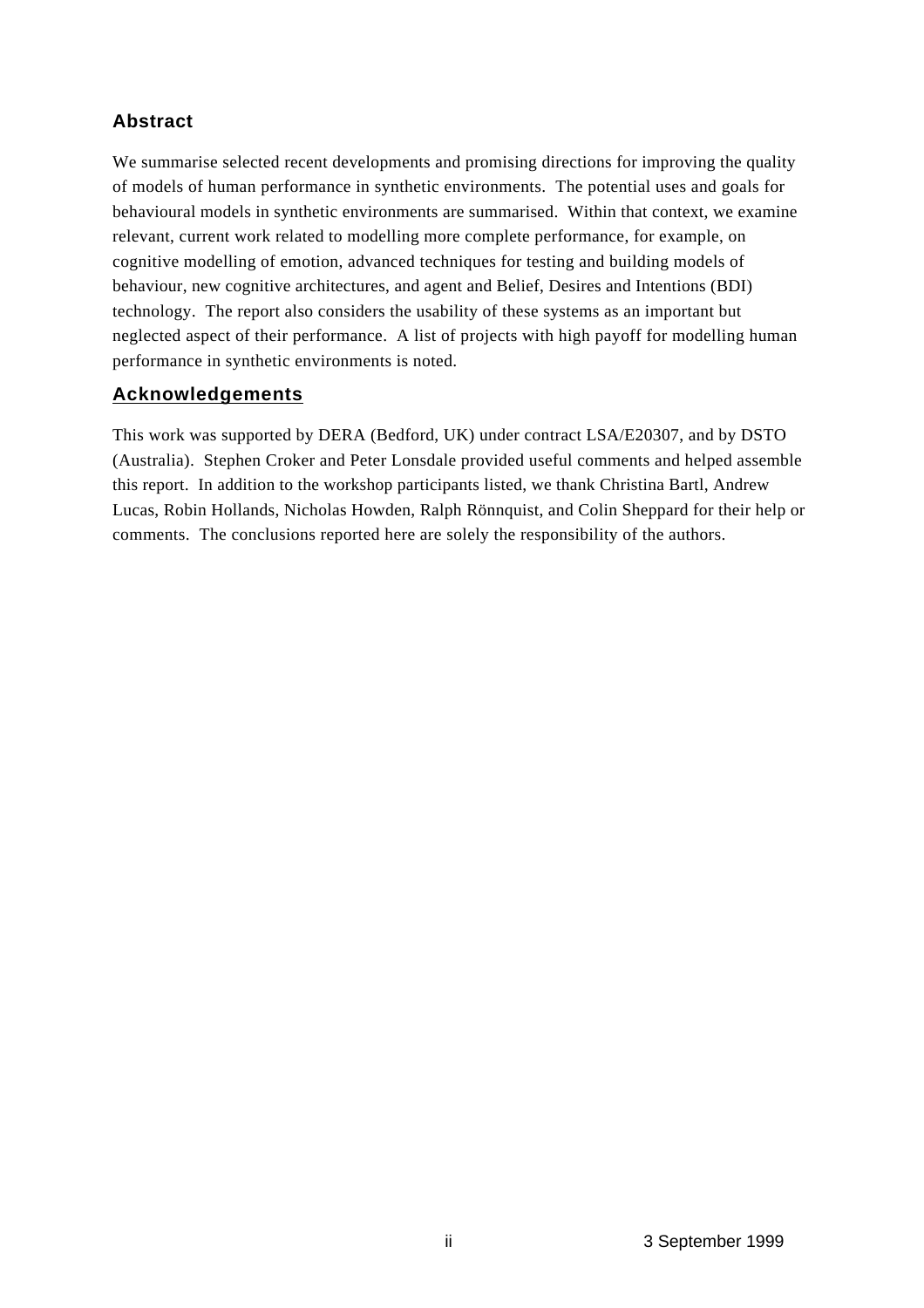#### **Table of Contents**

| 1. Tasks and objectives for modelling behaviour in synthetic environments1 |  |
|----------------------------------------------------------------------------|--|
|                                                                            |  |
|                                                                            |  |
|                                                                            |  |
|                                                                            |  |
|                                                                            |  |
| 1.2.1 Frameworks, theories, models, and cognitive architectures4           |  |
|                                                                            |  |
|                                                                            |  |
|                                                                            |  |
|                                                                            |  |
|                                                                            |  |
| 3. Current objectives: More complete performance, more realistically7      |  |
|                                                                            |  |
|                                                                            |  |
|                                                                            |  |
|                                                                            |  |
|                                                                            |  |
|                                                                            |  |
|                                                                            |  |
|                                                                            |  |
| 3.6.3 A sketch of a computational theory of emotions14                     |  |
|                                                                            |  |
|                                                                            |  |
|                                                                            |  |
|                                                                            |  |
|                                                                            |  |
|                                                                            |  |
|                                                                            |  |
|                                                                            |  |
|                                                                            |  |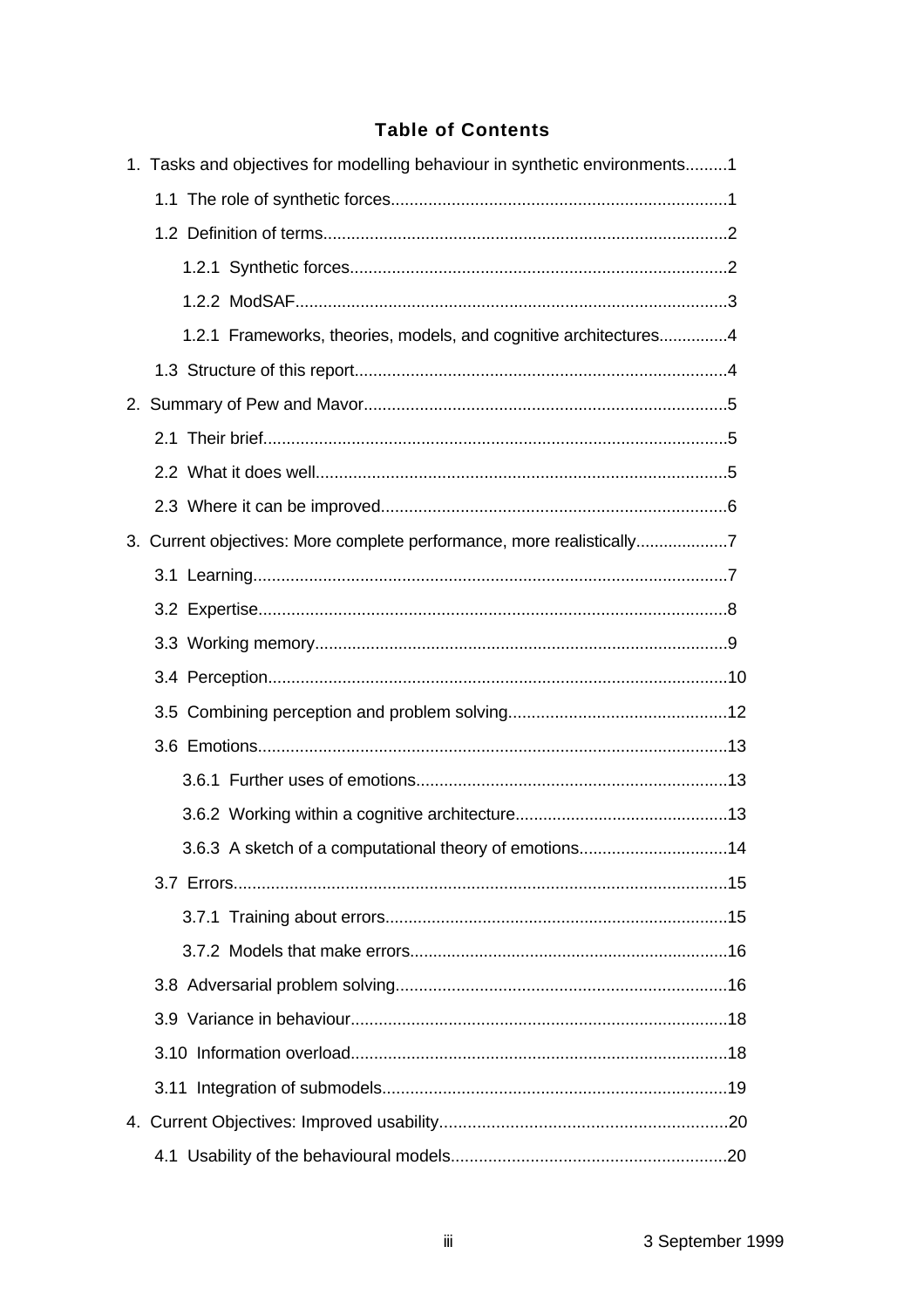| 5.5 Knowledge-based systems and agent architectures 30                  |  |
|-------------------------------------------------------------------------|--|
|                                                                         |  |
|                                                                         |  |
|                                                                         |  |
|                                                                         |  |
|                                                                         |  |
|                                                                         |  |
|                                                                         |  |
|                                                                         |  |
|                                                                         |  |
|                                                                         |  |
| 6. Review of approaches with respect to objectives: Specific projects48 |  |
|                                                                         |  |
|                                                                         |  |
| 6.1.2 A model of situation awareness and Rapid Decision Making48        |  |
|                                                                         |  |
|                                                                         |  |
|                                                                         |  |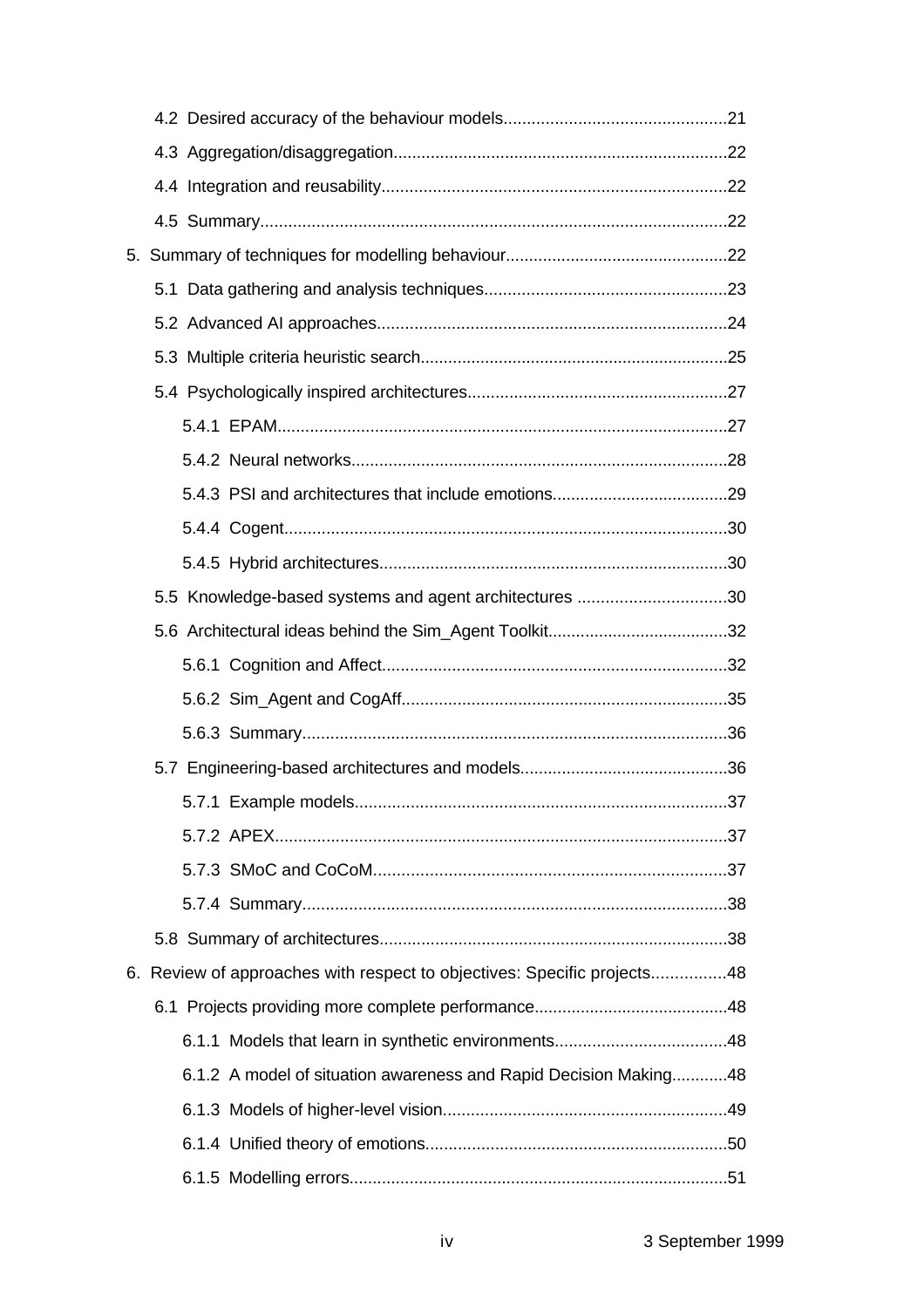| 6.2.8 Methods for comparing modelling approaches59                    |  |
|-----------------------------------------------------------------------|--|
|                                                                       |  |
|                                                                       |  |
|                                                                       |  |
|                                                                       |  |
|                                                                       |  |
|                                                                       |  |
|                                                                       |  |
|                                                                       |  |
|                                                                       |  |
|                                                                       |  |
|                                                                       |  |
|                                                                       |  |
|                                                                       |  |
| Appendix 2: Transcript of workshop (available as a separate report)84 |  |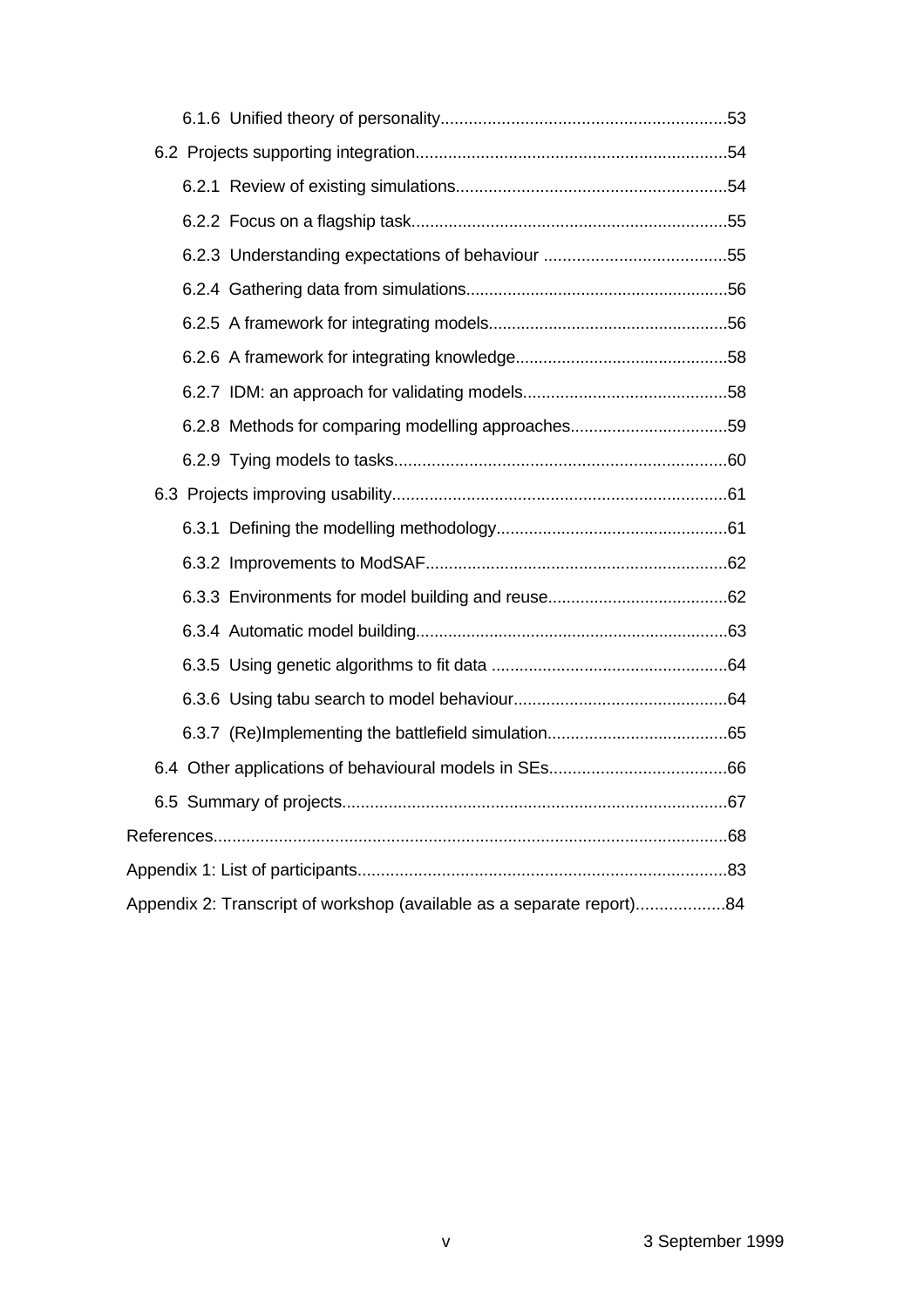# **1. Tasks and objectives for modelling behaviour in synthetic environments (SEs)**

There are now numerous models of human behaviour in synthetic environments, and they serve a multitude of uses. It is worthwhile reconsidering where and how to improve these models to provide more realistic human behaviour.

We convened a one-day meeting in March 1999. A list of participants and a transcript are available as appendixes. The presentations served as preliminary versions of some sections of the report. The report was expanded based on the day's discussions, extended reflection, and further informal discussion.

This is not a complete review. We were well served by an existing review in the area edited by Pew and Mavor (1998). This report quite often relies on Pew and Mavor to provide background and a more comprehensive review, and assumes that the reader is familiar with Pew and Mavor (1998). This report is a source of further ideas and suggestions. We provide a wide range of potential problems and possible solutions. This report reflects the biases and specific expertise of the members of the panel as they attempt to identify a wide range of potential problems and provide possible solutions; it offers several new areas for consideration. The table of contents provides a useful outline of the diverse topics covered here, and the reader is explicitly referred to it for guidance. Some of the proposed projects are high risk and not all of the panel agrees that they are doable. We could agree that if possible they would be rewarding.

We extend Pew and Mavor's results by (a) situating these results with respect to UK needs and capabilities, (b) exploring a few areas (e.g. usability) and architectures (e.g. Cogent, Jack) that were not included or available when Pew and Mavor compiled their report, and (c) summarising several promising areas for further work that have arisen since their report went to press. Given the diversity of human behaviour, there remain many issues not covered here. For example, many aspects of teamwork are important but not covered. Most of the systems and architectures reported here are continually evolving. The reviews may underestimate their capabilities, and several of our suggestions may already be incorporated in them.

#### **1.1 The role of synthetic forces**

The possible expected uses and potential goals for the synthetic forces programme is quite diverse. There are several commonly acknowledged uses of synthetic forces. These uses have included at least the range shown in Table 1. This is a wide set. Pew and Mavor (1998) focused on the application of synthetic forces to training, partly because the major applications and successes have been with respect to training. Further uses have been outlined in other reviews (Computer Science and Telecommunications Board, 1997; Lucas & Goss, 1999; Synthetic Environments Management Board, 1998).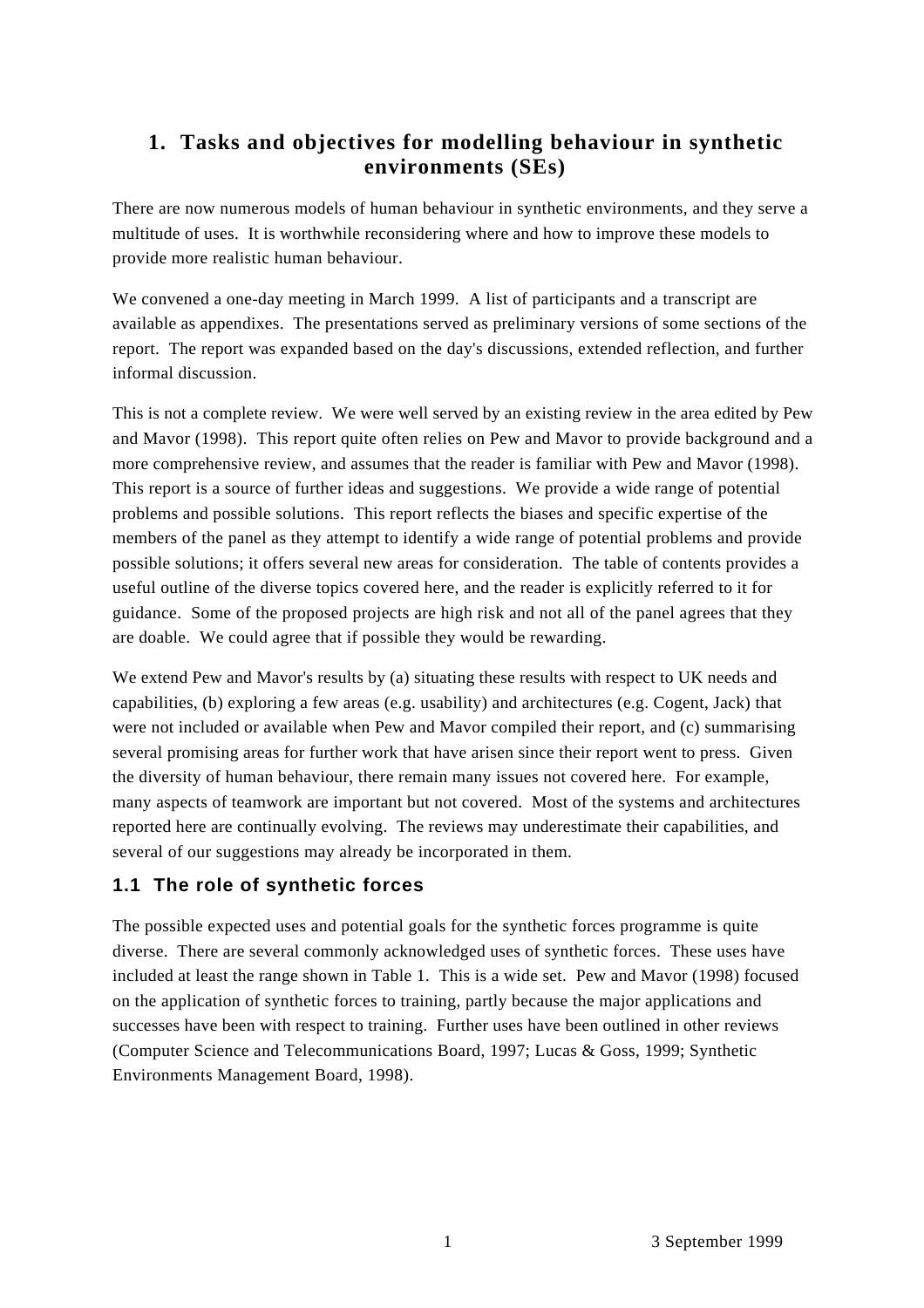Table 1. The potential uses of models of behaviour in synthetic force environments.

- Training leaders,
- Joint and combined training,
- Training other personnel (e.g. support and logistics),
- Testing existing doctrine,
- Testing possible future procurements,
- Testing new doctrine, and perhaps even
- Serving as a formal, runnable description of doctrine.

The user community for synthetic forces would be better served if all these uses were supported by a single system or approach. Currently, the models of behaviour in these systems have often been developed without a long-term plan, and are only usable within the simulation they were developed for. Historically, few single systems have supported more than one or two of the uses noted in Table 1. This is wasteful and can lead to different behaviours being taught or used in different simulations when they are or at least should be exactly the same behaviour. The use of the DIS (distributed interactive simulation) protocol for distributed simulation is a step towards integration, but it does not apply to behaviour itself.

While having a single system or approach is highly desirable, there are good reasons why multiple systems are currently used (in addition to a multitude of bad reasons as well). Perhaps the most important reason why models of behaviour currently vary is that existing approaches to modelling cannot support all of the uses in Table 1 equally well. Models that focus on aggregate, or large unit behaviour, do not support low-level simulations very well. Models that predict average behaviour are much less use for practising tactics and procedures. Models that are good for training provide detailed data that have to be extensively summarised and aggregated to be of use for planners. Planners and evaluators, for example, may find useful data in large simulations such as Purple Link, but such simulations cannot yet be convened within an afternoon or even a week to examine how a new piece of hardware performs. This report will attempt to make suggestions on all of these levels, but will not be able to be comprehensive.

#### **1.2 Definition of terms**

There are several terms used in this report that have meanings specific to the domain of behavioural modelling. The term *model* , for example, will refer exclusively to cognitive models, and the term *simulation* will refer exclusively to task simulations. We review these terms here, starting by introducing synthetic forces. We briefly explain ModSAF to provide a common system as a point of reference. We then define the terms we will use with respect to models of behaviour.

#### **1.2.1 Synthetic forces**

Synthetic forces exist in military simulations, sometimes alongside real forces that have been instrumented and placed in the simulation. There are now synthetic force simulations covering all of the armed services. Synthetic forces can be separated into two components, the physical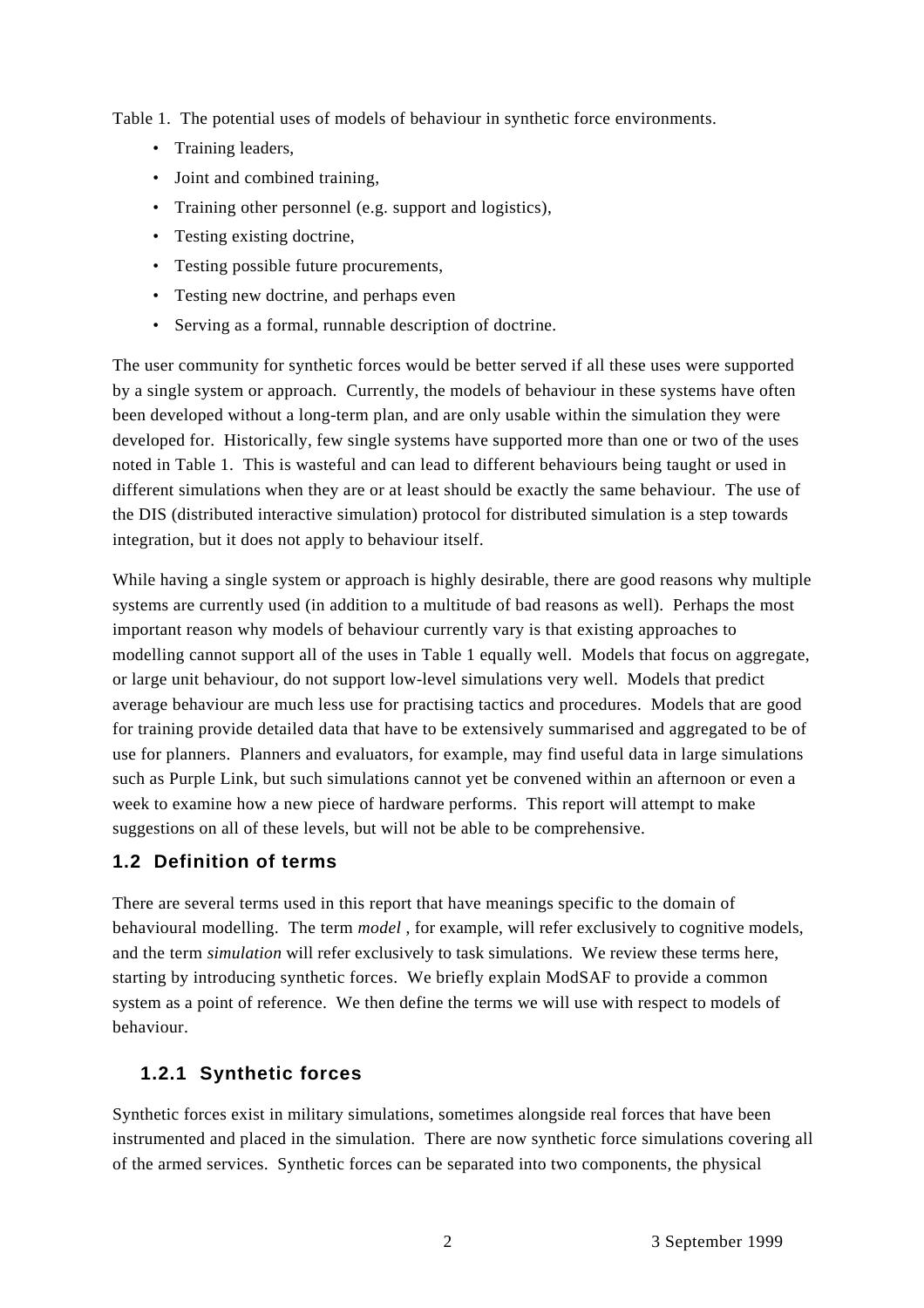aspects and the behavioural aspects. The physical model represents the movement and state of platforms (objects) in the simulation. It will include such things as maximum speed and the set of actions that can be performed in the world. The physical aspects provide constraints on behaviour. These aspects are now fairly well modelled for most purposes, although they remain important in their own right (Computer Science and Telecommunications Board, 1997; Synthetic Environments Management Board, 1998).

The behavioural aspects of a synthetic force platform determine where, when, and how it performs the physical actions, that is, its behaviour. Behaviour has been less veridically modelled than physical performance. Most human and entity behaviours can be simulated, such as movement and attack. The next step to increase realism is not only to include further intelligent behaviour but also to match more closely the timing and sequence of human behaviour when performing the same tasks.

#### **1.2.2 ModSAF**

Modular Semi-Automated Forces (ModSAF) is a system for simulating entities (platforms) on a simulated battlefield (Loral, 1995). It is perhaps the most widely used behavioural simulator in military synthetic environments. The goal of ModSAF is to replicate the behaviour of simulated platforms in sufficient detail to provide useful training and simulation of tactics.

ModSAF includes the ability to simulate the most common types of physical platforms, such as a tank, and external effects on those platforms like weather and smoke. The platforms are moved at realistic paces. The terrain is defined in a separate database, which is shared by other simulators in the same exercise using the DIS simulation protocol. Multiple platforms can be simulated by a single ModSAF system.

The local platforms interact with remote platforms by exchanging approximately twenty different types of information packets. Examples of packet types include: announcing where the platform is (the other platforms compute whether the originator can be seen), radar being emitted, and shots being fired. Thus, the features of the packets vary. Each simulation is responsible for updating its own position and computing what to do with the information in each packet. So, for example, a tank fails to shoot another tank, attackers send out projectile packets, and the tank computes that it would be damaged by their projectiles.

Some semi-intelligent behaviours are included in ModSAF through a set of about 20 different simple scripts. These scripts support such activities as moving between two points, hiding, and patrolling.

ModSAF is a large system. It can be compiled into several major versions, include versions to test networks, and specific versions for each service. The terrain databases include up to 1 gigabyte of data. Simulating multiple entities requires a relatively fast workstation (100 MHz+) with a reasonable amount of memory (32 MB+).

A major problem is usability. ModSAF is large and has a complicated syntax. Users report problems learning and using it. A better way to provide its functionality needs to be found.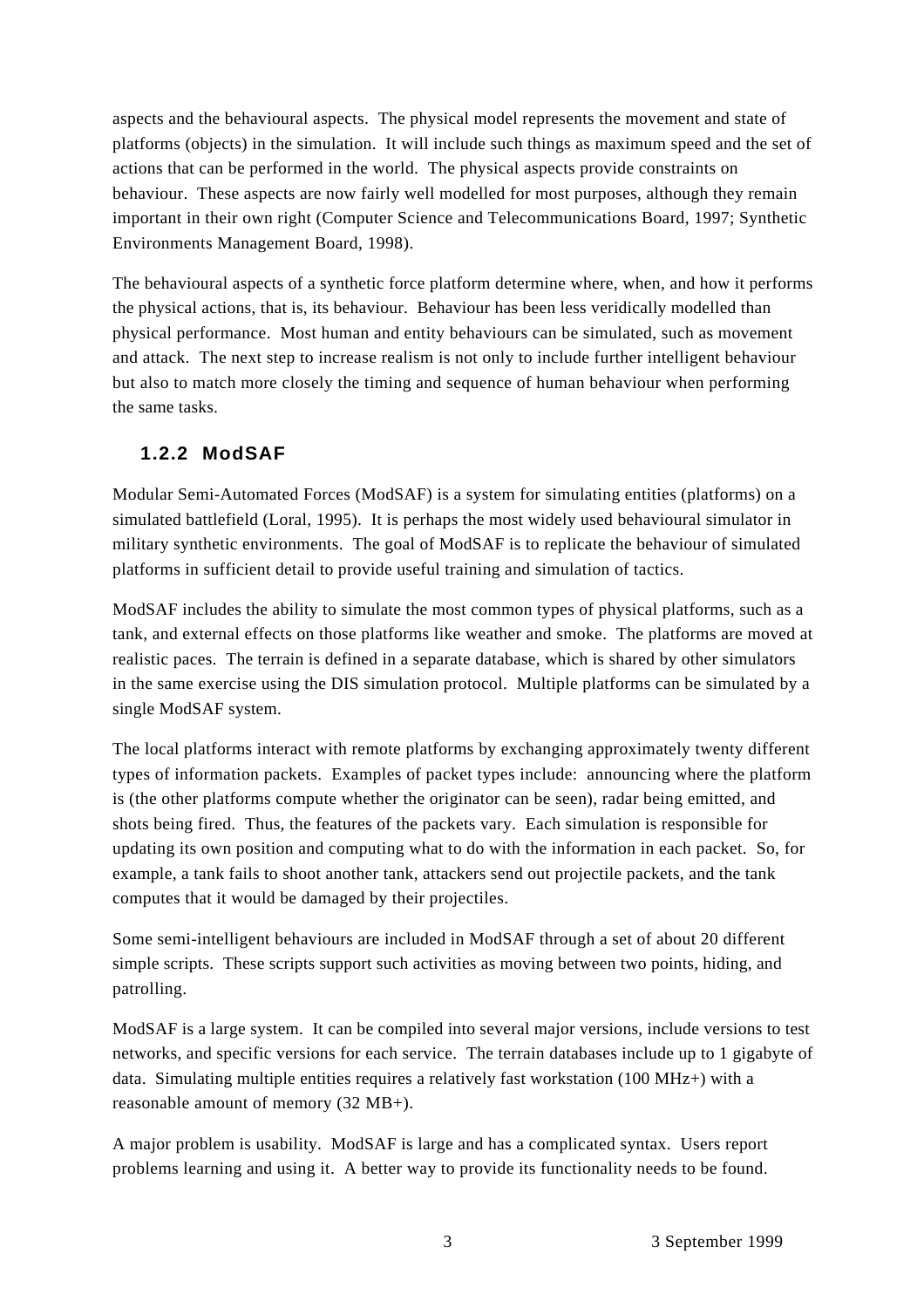#### **1.2.1 Frameworks, theories, models, and cognitive architectures**

It is common in cognitive science to differentiate between several levels of theorising (e.g. Anderson, 1983, 1993, Ch. 1) and defining these levels now will help us in the remainder of this report. *Framework* refers to the specification of a few broad principles, with too many details left unspecified to be able to make empirical predictions. For example, the idea that human cognition acts as a production system offers a framework for studying the human mind.

*Theory* adds more precision to frameworks, and describes data structures and mechanisms that at least allow qualitative predictions to be made. For example, the production system principles presented in Newell and Simon (1972) together form a theory of human cognition.

*Models* are theories implemented as computer programs or mathematically to specific situations or types of situations. While generally more limited in their domain of application than theories, models also allow quantitative predictions.

*Cognitive architecture* has two meanings: (a) specifications of the main modules and mechanisms underlying human cognition; and (b) the computer program implementing these specifications. In this meaning, proposed by Newell (1990), cognitive architectures in effect offer a platform for developing cognitive models rapidly while keeping the theoretical coherence between these models intact.

There exists no generally agreed definition of *hybrid architectures*. Some use the term when symbolic features (e.g. a production system) are connected to non-symbolic features (e.g. neural net spreading of activation among memory elements); others, such as Pew and Mavor (1998), use the term when two or more architectures of any kind are combined (e.g. Soar and EPIC). We use the latter definition in this report.

While comparing theoretical proposals, it is essential to keep in mind the level at which the proposals were formulated: typically, a framework will cover a large amount of empirical regularities without specifying many details, while a model will cover a small amount of data with great precision. It is generally agreed that models are more useful scientifically than theories or frameworks, because they make clear-cut predictions that can be tested with empirical data, and hence are less amenable to ad hoc explanations (Popper, 1959).

#### **1.3 Structure of this report**

Section 2 provides a summary review of Pew and Mavor (1998). This provides the context for much of the remainder of the report. Section 3 reviews amplifications, updates, and additions to Pew and Mavor's list of psychological regularities that should be included in models of human behaviour. Section 4 takes up the issues surrounding usability of behavioural models. Usability of the models themselves was considered to be outside the scope of Pew and Mavor's report (1998, p. 10). We will argue that usability of these models is not only desirable but necessary for the success of modelling itself. Section 5 considers techniques and cognitive architectures for modelling human behaviour in synthetic environments with respect to the aims of the previous two sections. Section 6 concludes with a list of projects to address problems identified in the previous three sections.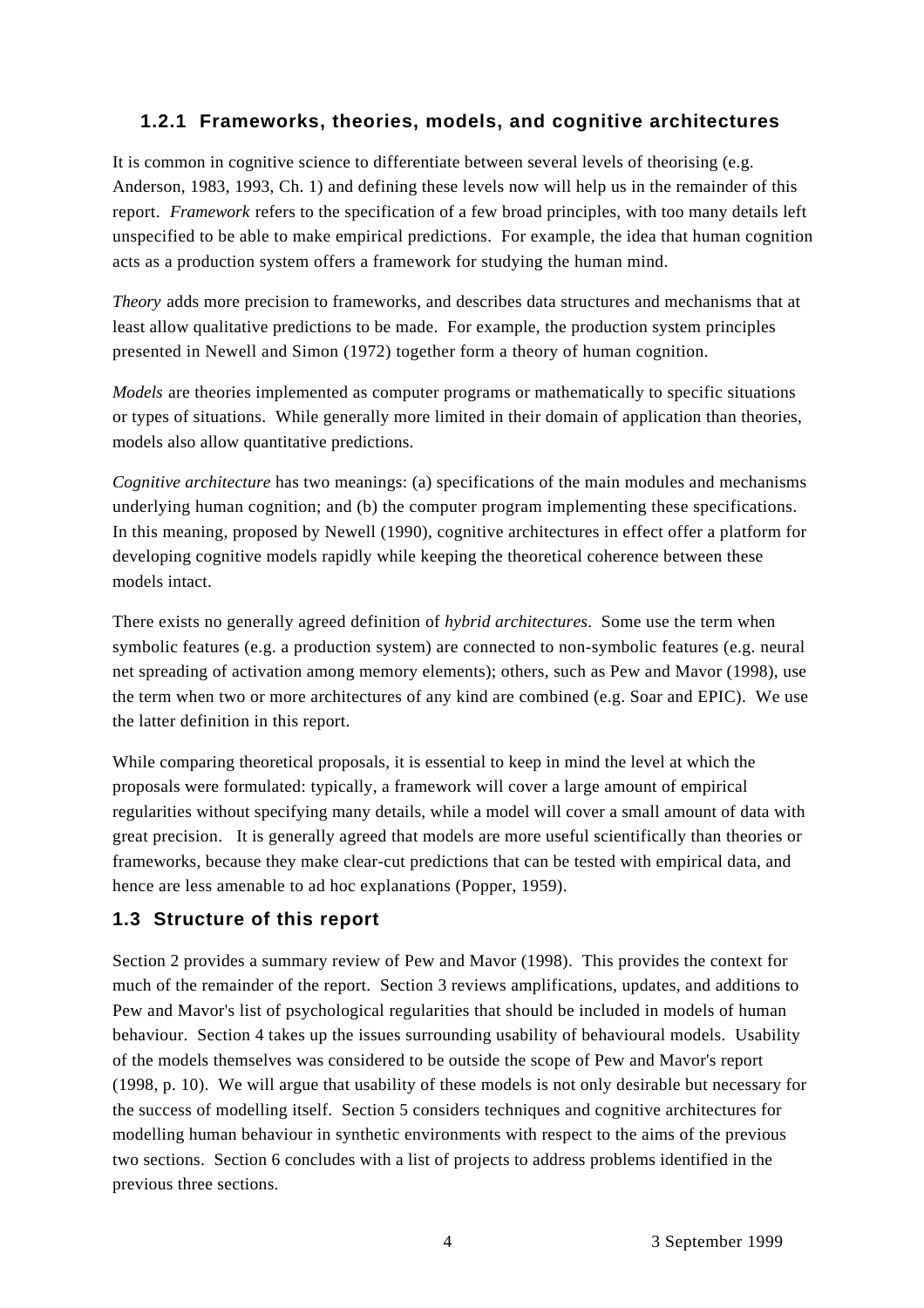# **2. Summary of Pew and Mavor**

While the reader of this report is likely to have seen Pew and Mavor's (1998) *Modeling human and organizational behavior*, we review it briefly here to provide background for readers not familiar with it, and to provide some useful context.

## **2.1 Their brief**

In their 1998 book Pew and Mavor review the state of the art in human behaviour representation as applied to military simulations, with an emphasis on the areas of cognitive, team, and organisational behaviour. Their book is based on a panel that met for 18 months, and drew extensively on a wide range of researchers. It is available as a hard cover book, as well as online  $\langle \text{pompeii} \rangle$ .nap.edu/bo\_book/0309057477/html/>).

In their book, Pew and Mavor looked not just at representing behaviour, but also at methods for generating it. They provide a review of the uses of models of behaviour in synthetic environments. They include a review of the major synthetic environments in use by the US military. These environments, by example, describe the range of current and potential uses and levels of simulation.

The book provides a useful summary of integrated (cognitive) architectures. It is comprehensive enough and clear enough that we use it to teach undergraduate students at Nottingham. The summary includes a table comparing the architectures, which we will attempt to apply here to several additional architectures.

The book then reviews the important areas to modelling human behaviour in synthetic environments. This is a very wide range, encompassing nearly all of human behaviour. The book reviews attention and multitasking, memory and learning, human decision making, situation awareness, planning, behaviour moderators (such as fatigue and emotions), organisational (small group) behaviour, and information warfare (e.g. how the order of information presentation influences decision making). The book concludes with a framework for developing models of human behaviour followed by a set of conclusions and recommendations. Each of these reviews is clearly written and limited only by the space they are allowed. The reviews are quite positive, suggesting that major aspects of behaviour are either already being modelled, or will be modelled within a few years. This is in stark contrast to an earlier similar review, which could only note open questions (Elkind, Card, Hochberg, & Huey, 1989).

#### **2.2 What it does well**

Pew and Mavor's book is a useful and, we believe, seminal book for psychology and modelling. It is useful because the reviews it provides, while they could be extended, are unusually clear and comprehensive, covering the full range of range of relevant behaviour. They would serve as a useful textbook for professionals in other areas to bring them up to speed with current results and current problems in these areas of psychology and in modelling.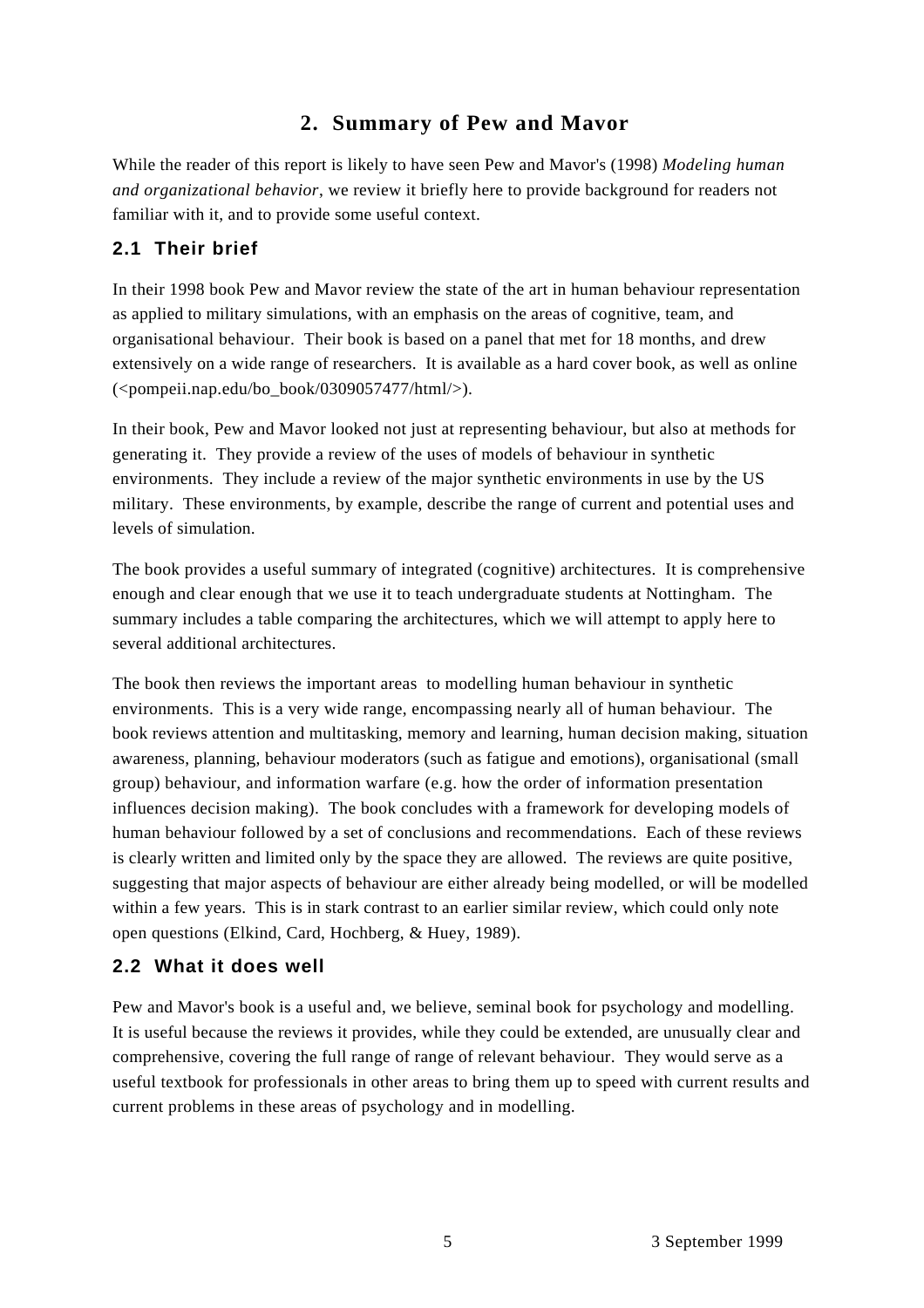The book is seminal because the authors lay out a complete review of cognition. While this review is similar to Newell's (1990) or Anderson's (1998) reviews, it is not situated within a single architecture; the result is a more global but less directed view.

The reviews of the models and of the data to be modelled together constitute a call to arms for modellers of synthetic forces. The juxtaposition of the data and ways to model it is enticing and exciting. This approach will significantly influence psychology in general if the modelling work continues to be successful. Models of synthetic forces in the near future will subsume enough general psychology data that they will simply represent the best models in psychology.

## **2.3 Where it can be improved**

There are surprisingly few problems with Pew and Mavor's review. However, they do not review all of the possible regularities of human behaviour. We will be able to add a few important aspects, and provide further arguments to support many of their main conclusions. They could have referenced, for example, Boff and Lincoln (1986) for a wide ranging list of existing general regularities in perception and performance. In the area of human decision making, Dawes' (1994) review is also valuable. They do not appear to cite a quite relevant report on how this type of modelling is also being developed as entertainment (Computer Science and Telecommunications Board, 1997), and, not surprisingly, they are unaware of a similar UK review (Synthetic Environments Management Board, 1998).

On a high level and early on, they explicitly note that they will not review the usability of behavioural models. We will argue that improved usability is necessary for these models to achieve their potential.

They did not have the space to review all the integrative (cognitive) architectures. While it would be unfair to call it dated at this point in time, there are already a few architectures worth considering that were not available to them.

They do not dwell on the ability to describe human behaviour, focusing instead on how to generate it. There remains some need to be able to describe the behaviour before generating it, which we will take up below.

Finally, they did not have the space to lay out very detailed projects to fulfil their short-, medium-, and long-term goals. We provide a more detailed but still incomplete set.

For an edited volume, it is unusually seamless. There was only one contradiction across chapters that we were able to note. It concerns work within Soar on modelling visual cognition. On p. 181 they note that they are 'unaware of any attempt to model in Soar the detailed visual perceptual processes involved in instrument scanning, cue pickup, and subsequent translation into domainrelevant terms'. A Soar model reported by Bass et al. (1995), which they cite, does indeed scan a simple air traffic control display to find wind velocity. The model learns (chunks) this information and uses it and the display to track and land a plane through airport air traffic control. It then reflects on what it did to consider a better course of action. This model shows tentative steps towards using Soar's learning mechanism for situation learning and assessment based on information acquired through active perception (see Pew & Mavor, 1998, p. 197).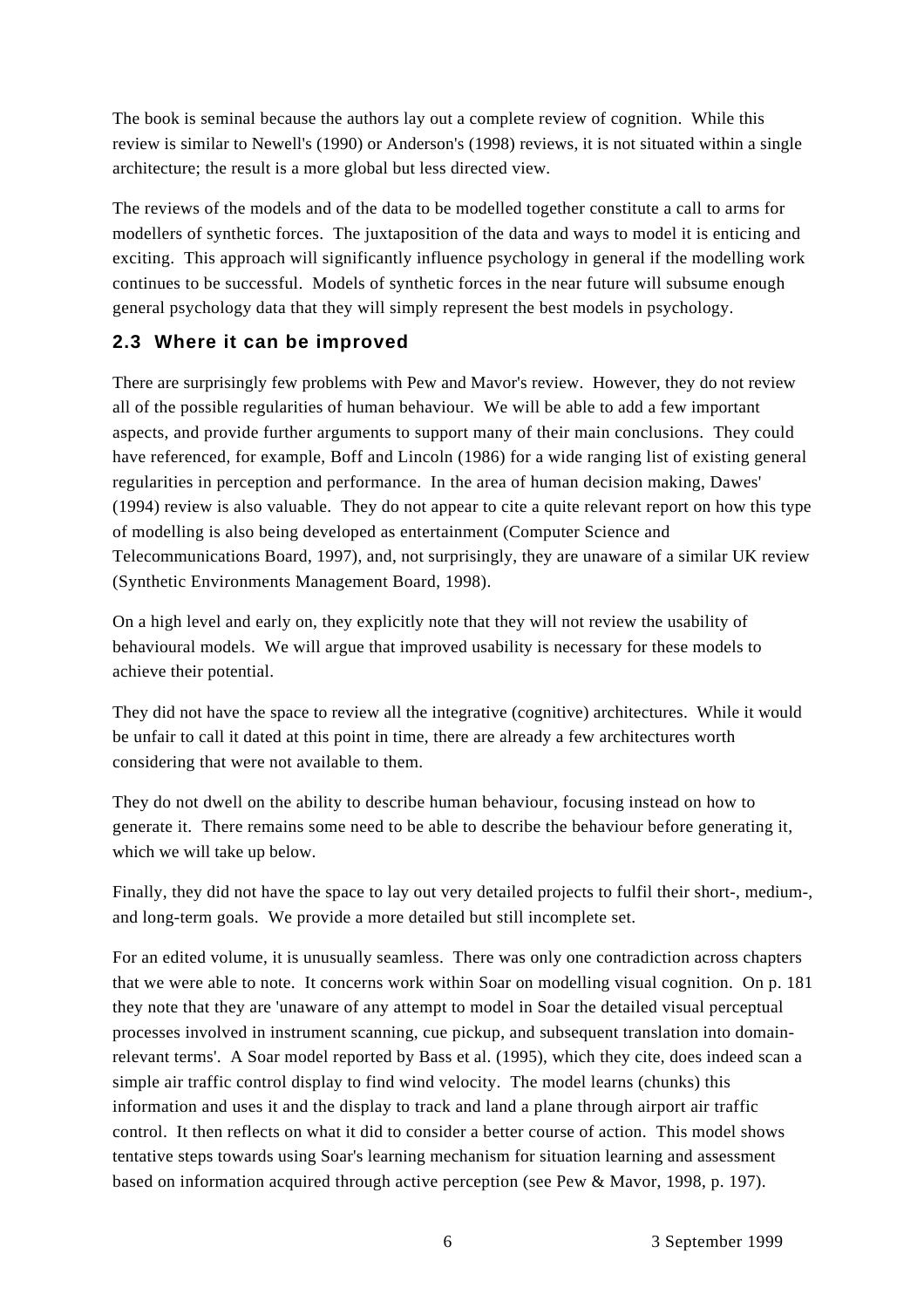Work in this area, modelling visual cognition within Soar, continues at ISI (Hill, 1999) and the University of Nottingham (Ritter, Baxter, Jones, & Young, submitted).

# **3. Current objectives: More complete performance, more realistically**

There are a wide range of behaviours that have yet to be incorporated into existing models. Included in this list are numerous additional relevant regularities available about human behaviour (see Boff & Lincoln, 1986, for a subset). The question that must be addressed is which are the most important and most accessible to incorporate. We note here several of the most promising or necessary behaviours to be included next in models of human performance based on our experiences and previous work.

These suggestions tend to be based on the individual. Much of the behaviour being modelled currently in synthetic environments is different because it is based on the platoon or higher level and is aggregated across time or situations. As smaller time scales and more intricate and finegrained simulations are developed and used, such as for modelling urban terrorism, the behavioural issues noted here will become more important.

We start with learning. While Pew and Mayor include learning as a useful aspect of performance, we believe it to be essential. We also expand the case for including models of working memory, perception, emotions, and erroneous behaviour. We then can examine higher-level aspects of behaviour to be considered, starting with integration of models and ending with information overload.

## **3.1 Learning**

Learning is mentioned as important in several ways by Pew and Mavor (1998). Learning (i.e. training) is the largest role of the military in peace time (i.e. rehearsal, p. 30); it is essential for multitasking behaviour (pp. 114-115); in its own right it is an important aspect of human behaviour (Ch. 5); and it is important within groups (Ch. 10). We cover it again here.

Pew and Mavor mention several of the advantages of learning, but do not make a complete case for its inclusion. There are several additional advantages that they do not mention or that we can emphasise. Tactics are influenced by learning. There is a home-field advantage. Working within your own *terroir,* because you know it, makes additional tactics feasible and provides generally improved performance. (It would also provide some additional motivation.)

Including learning in models would provide a mechanism for producing different levels of behaviour. Experienced troops, for example, would be different not in some numeric way, but in a more qualitative way in that they react faster or know more and use different strategies. Learning modifies, constrains, and supports the use of computer interfaces (Rieman, Young, & Howes, 1996); similar effects may be found in exploring terrain and implementing tactics in new geographic spaces.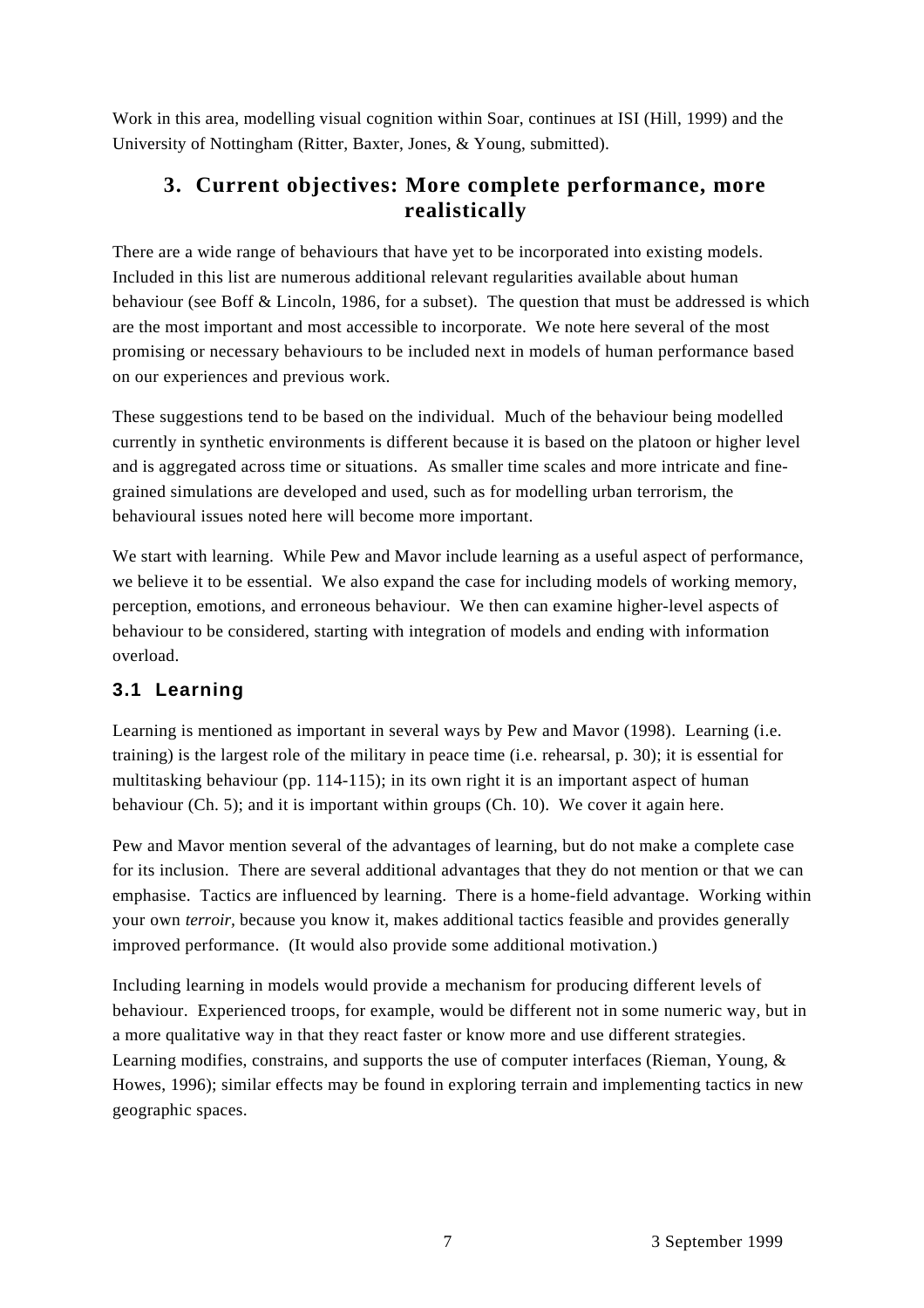Programming -- that is, creating the model directly -- may be too difficult. It may be the case that it is easier to learn behaviours than to program them. This argument has been put forward by connectionist researchers for some time.

Theoretical work in this area has direct implications for training within the military and within schools. Models that learn can be used to understand and optimise learning (Ohlsson, 1992). If we can program models to learn, the behaviour and knowledge that result may be different from the initial knowledge that the system started with, or from the expert performance that we currently teach. This final knowledge may be useful for teaching. In the case of photocopying (Agre & Shrager, 1990), for example, better strategies arise through practice, but are not valuable enough to teach. In military domains, improved strategies that arise from practice may be. There may also be tactics that are better, but no person has had enough practice to learn them.

## **3.2 Expertise**

The case can be made that expertise as an aspect of learning has a role to play in models of human performance (Shadbolt & O'Hara, 1997). One of the Western powers' greatest strengths is training in depth *and* breadth. Practice influences speed of processing and error rates, particularly under stress. If synthetic forces are to be used to test doctrine, the effect of training on expertise must be included.

Expert behaviour has been studied extensively in recent years, and a great deal is known about it. Some essential characteristics of expertise are: highly developed perception for the domain material, selective search, and good memory for domain-related material. In most domains, problem solving behaviour (search) differs as well: novices tend to search backward from the situation to find solutions, and experts to search forward from the situation to find solutions. Finally, transfer to other domains is limited.

Klein and his colleagues (e.g. Klein, 1997) have studied real-time performance in real settings (as opposed to laboratory settings) in detail, and have essentially found that the characteristics mentioned above are also critical in these situations. A number of rather extensive reviews have been undertaken of Klein's approach often referred to as Naturalistic Decision Making (NDM)(see, for example, Hoffman & Shadbolt, 1995). A method to elicit this type of knowledge has been developed by Klein and his associates. It is known as the Critical Decision Method and is described in Hoffman et al (1998). The specifically real-time challenges of acquiring knowledge relating to perceptually cue-rich decision making are discussed in a second DERA commissioned report by Hoffman and Shadbolt (1996).

Given the fact that it takes a long time to become an expert -- the rule of 10 years or 10,000 hours of practice and study is often mentioned -- the size of the data set has made it difficult indeed to study real-time learning on the road to expertise. Real-time learning in simpler problem solving tasks has been studied, however, and modelling accounts have been given (Anzai & Simon, 1979; John & Kieras, 1996; Nielsen & Kirsner, 1994; Ritter & Bibby, 1997). Some of these results may apply to expert learning in more complex tasks as well.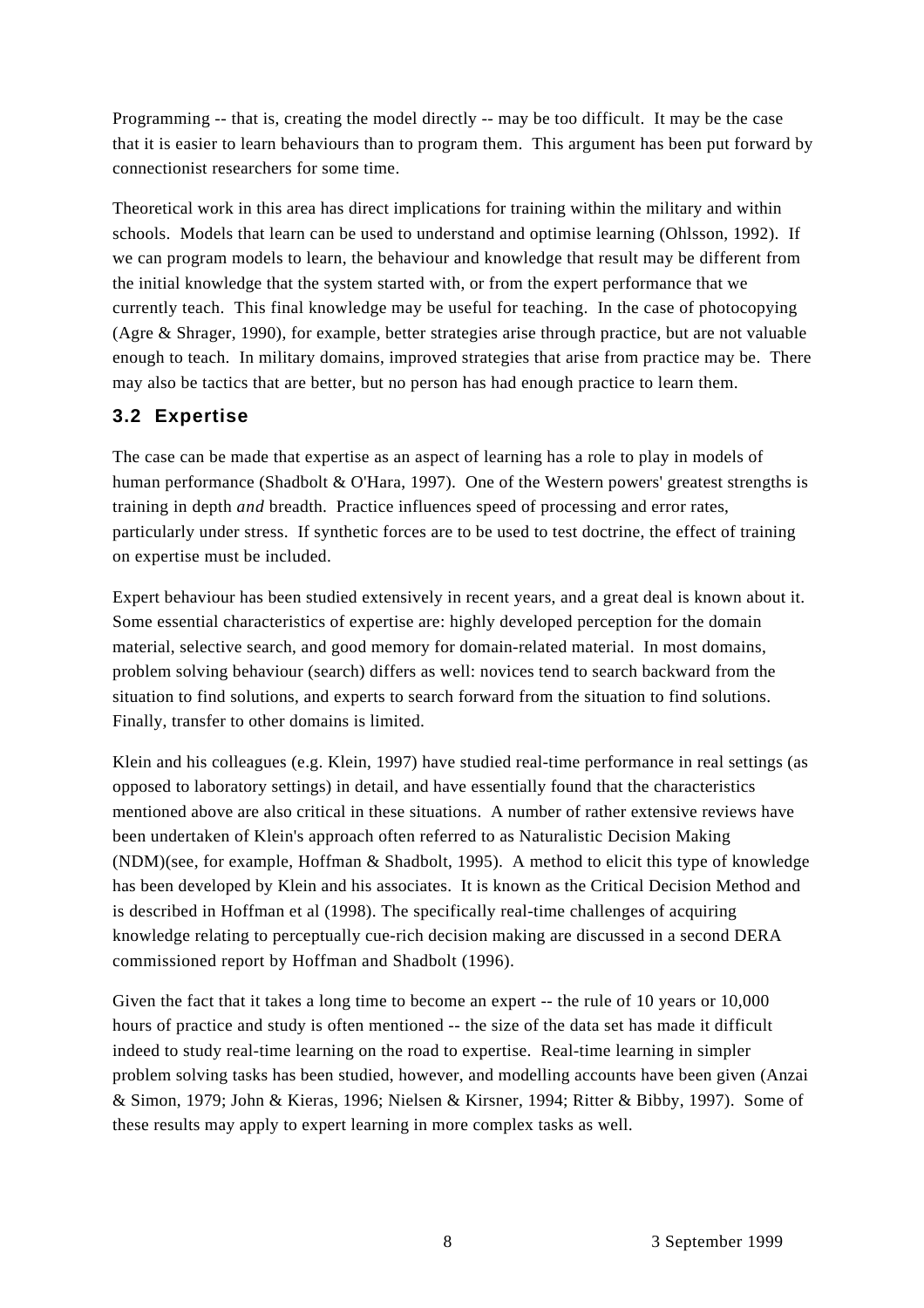While experts vastly outperform non-experts in most domains, exceptions to this rule have been found, in domains such as clinical diagnosing, clinical prediction, personnel selection, and actuarial predictions (Dawes, 1988). In these domains, experts perform only slightly better than non-experts, and typically perform worse than simple statistical methods, such as regression analysis. One other aspect of behaviour that distinguishes experts from novices is the ability to recover from errors. An important question is which category military diagnosing and prediction belong to because of the uncertainties involved, and, based on this result, what can be done (either by providing formal tools or by improving training) to remedy this situation and assist error recovery.

The effect of learning local environments and strategies (own and opponent's) must also be included. Having learnt the local terrain probably explains much of the home-field advantage. How does this learning occur?

Within the sub-field of knowledge-engineering there have been considerable efforts to produce methodologies for the acquisition, modelling and implementation of knowledge-intensive tasks. It is a moot point how far some of the resulting decision support systems are cognitively plausible. Nevertheless the methodologies do now represent powerful ways of constructing complex systems that exhibit task oriented behaviour. To this end anyone engaged in engineering large scale synthetic environments should look at the principles laid down in the most recent of this work. The most accessible source is probably Schreiber et al (in press).

#### **3.3 Working memory**

Central to all questions about human cognition and performance is the role of working memory. Working memory is implicated in almost all aspects of cognitive performance (Newell & Simon, 1972; Just & Carpenter, 1992; Boff & Lincoln, 1986, Section 7; Wickens, 1992). It is widely agreed that limitations of working memory are a major determinant of limitations of cognitive performance. Definitions of working memory are varied, but for present purposes we can take it to refer to the mechanisms that maintain and provide access to information created or retrieved during the performance of a task.

Modern approaches to the psychological study of human working memory often take as their starting point the famous paper by Miller (1956) arguing that people can retain only around '7 +/- 2' items in short-term memory. Later work has tended to revise that estimate downwards, towards 3-4 items of unrelated information (Crowder, 1976; Simon, 1974). An influential line of work by Baddeley (1986; 1997) paints a picture of working memory as a dual system for the rehearsal of information, consisting of (a) a phonological loop, of around 2 s duration, for the rehearsal of phonological, acoustic, or articulatory information, and (b) a visuo-spatial scratchpad, of somewhat indeterminate capacity, to play an analogous role for the maintenance of pictorial and spatial information.

Other approaches within experimental psychology place more emphasis on the role of working memory in both storing and manipulating temporary information (Daneman & Carpenter, 1980; Just & Carpenter, 1992). An important recent extension to the notion of working memory comes from the study of expertise, where Ericsson and Kintsch (1995) argue that, after extensive practice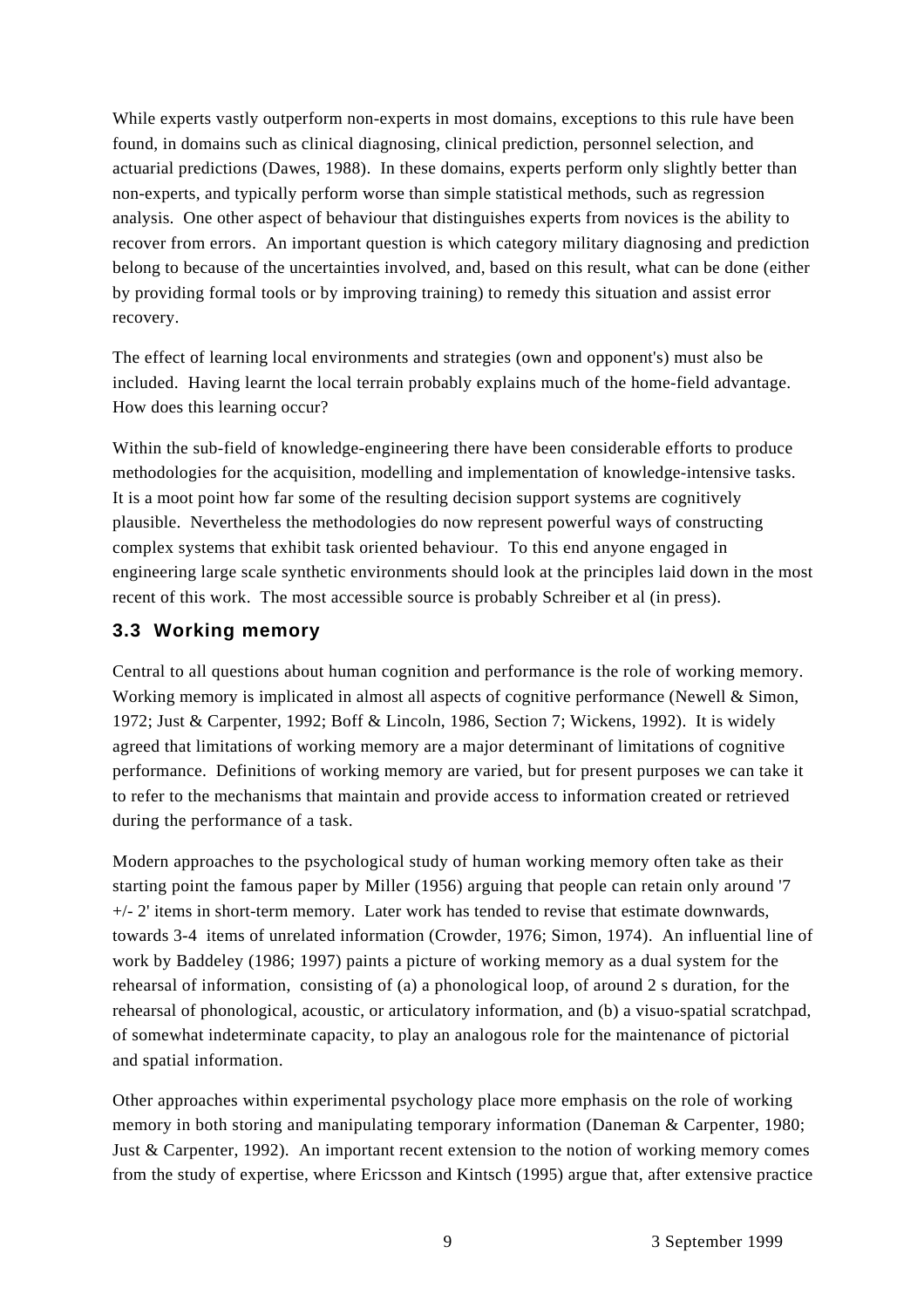in a particular domain, people can, through specialised *retrieval structures,* use long-term memory for the rapid storage of temporary information (*long-term working memory*).

A recent book (Miyake & Shah, 1999) reviews a range of current approaches to the modelling of human working memory, although many of the models do not have the explicitness and generality needed to support the simulation of human performance in realistic tasks. Of those that do, their view of working memory varies widely. Some, such as ACT-R (Anderson & Lebiere, 1998) and CAPS (Just & Carpenter, 1992), view working memory not as a separate structural entity, but rather as an activated region of a larger, more general memory system, in which the limitations of working memory derive from a limited total quantity of activation. Just and Carpenter (1992, followed by Lovett, Reder & Lebiere, 1999) extend that view to the modelling of individual differences, where different people are assumed to have different maximum quantities of available activation. A number of these ideas are put together by Byrne and Bovair (1997), who model (in CAPS) the way that a class of performance errors, in which people forget to complete subsidiary aspects of a task (such as removing the original from a photocopier), is affected by working memory load.

In contrast to these resource-limited models, Soar (Newell, 1990) imposes no structural limitation on working memory. Using Soar, Young and Lewis (1999) explore the possibilities of working memory being constrained not by physical resources, but by functional limitations and by specific kinds of similarity-based interference.

In summary, the current position is that human performance is known to be highly dependent on working memory and working memory load, and to be susceptible to factors such as individual differences (Just & Carpenter, 1992), distractions (Byrne & Bovair, 1997), emotion and stress (Boff & Lincoln, 1986), and expertise (Ericsson & Kintsch, 1995). Many existing models of human performance (e.g. as reviewed in Pew & Mavor, 1998) do not directly model the role of working memory. Models exist (Miyake & Shah, 1999), and some approaches to cognitive modelling (ACT-R, CAPS, Soar) have potential for improving predictions of human performance in realistic task situations by including more accurate theories of memory. There remains a need for the investigation and development of more explicit and complete models, with broader scope, of the role of working memory in human performance.

#### **3.4 Perception**

At least since de Groot (1946), perception has been deemed to play an essential role in cognition. Neisser (1976, p. 9) aptly summarises it as 'perception is where cognition and reality meet'. This point of view has been buttressed in recent years with the emphasis given by Nouvelle AI (e.g. Brooks, 1992) , based on reactive architectures, perceptual mechanisms, and on their coupling with motor behaviour. Neuroscience (e.g. Kosslyn & Koenig, 1992) teaches us that, due to evolutionary pressure, a large part of the brain deals with perception (mainly vision); hence, an understanding of perception is essential for understanding the behaviour of combatants.

Perception-based behaviour offers a series of advantages: it is fast, attuned to the environment, and optimised with respect to its coupling with motor behaviour. However, it also has disadvantages: it tends to be stereotyped and to lack generalisation. In addition, from the point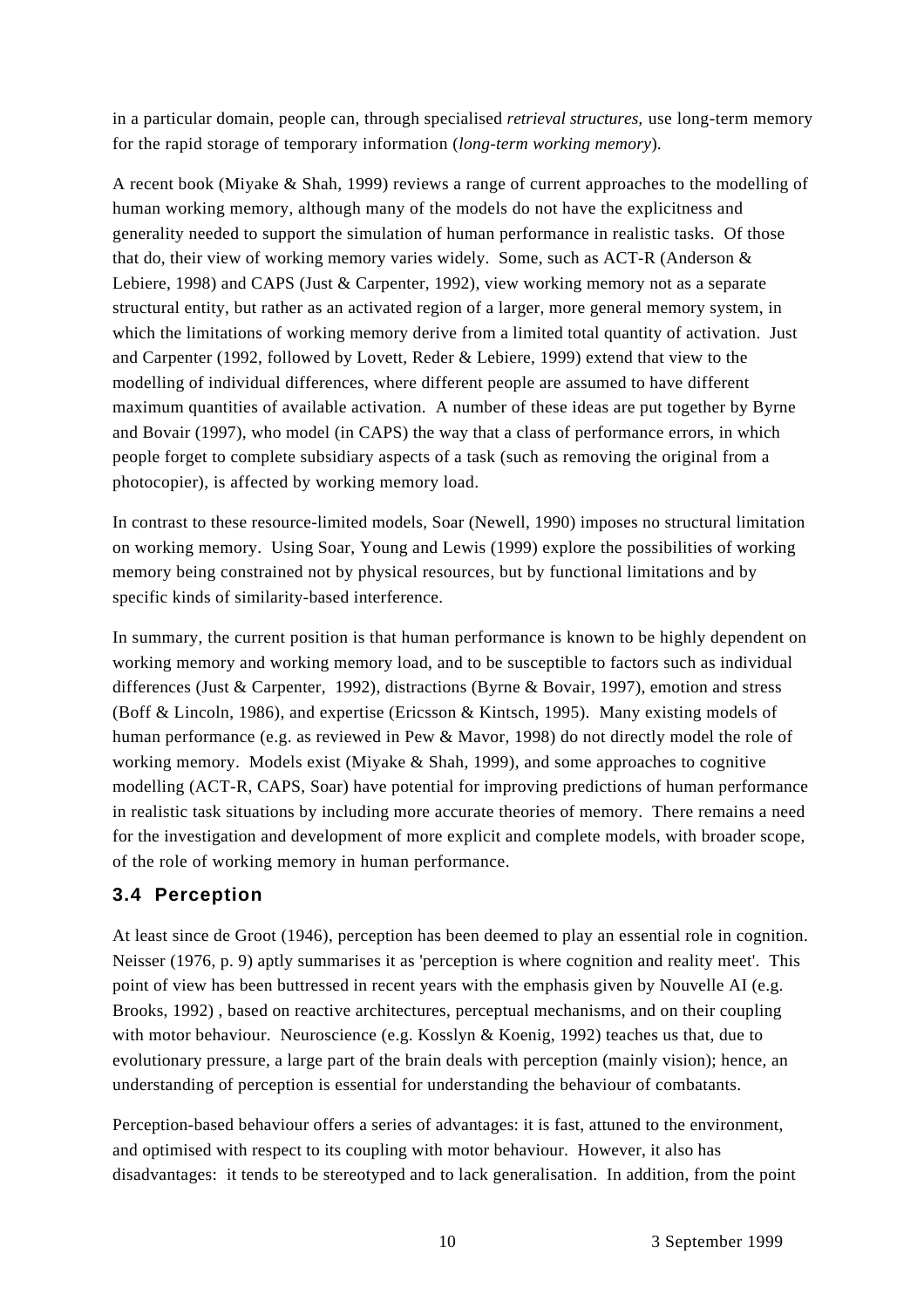of view of the modeller, it is a difficult behaviour to simulate well. This is in part due to the fact that low-level perception is still poorly understood (Kosslyn & Koenig, 1992; but see recent progress in robotics for examples of successful implementation of basic perceptual mechanisms: e.g., Brooks, 1992, and Zettlemoyer and St. Amant (1999) for use by higher level cognition).

Perception may be seen as the common ground where various aspects of cognition meet, including motor behaviour, concept formation and categorisation, problem solving, memory, and emotions. In several of these domains, computer simulations illustrating the role of perception have been developed. Brooks (1992) and others have investigated the role of perception in motor behaviour with simple insect-like robots. The link between concept formation and (high-level) perception has been studied using the EPAM architecture (Gobet, Richman, Staszewski, & Simon, 1997). The role of perception in problem solving has been studied using CHREST, a variation of EPAM (Gobet, 1997; Gobet & Jansen, 1994) that also accounts for multiple memory regularities. Eye movements are simulated in detail in CHREST, but not the low-level aspect of perception. (We will deal with the relation between problem solving and perception in Section 3.5.) A more detailed simulation of low-level aspects of perception such as feature extraction is an important goal for the future of research on the relation of perception to other aspects of cognition. In addition, little work has been done on perception in dynamically changing environments, and on the effects of stress, emotion, motivation, and group factors on perception.

It is likely to be useful to separate *perception* from *cognition* in modelling human performance. The border between the model of the person and that of his environment can (arguably) be drawn at the boundary between cognition and perception, with perception belonging to a large extent in the environment model. However, it would be useful to have realistic stochastic distributions of perception amongst individual entities, and also the ability to augment perception with instruments from field glasses to night sights. These devices could be modelled as *plug-ins* to the perception model. Models of perception in synthetic environments are mostly relatively simple, being a function of distance from observer to object (if there is a clear line of sight and the absence of cover and smoke). On the other hand, human perception changes in important ways with the ambient level of light, and with the part of the retina on which an image falls. The edges of the retina are particularly sensitive to the detection of a moving object, whilst the fovea has the best resolution for identifying distant objects and is most sensitive to colour. The distance at which an object can be seen depends on its brightness, its size, and its contrast to the background as well as the permeability of the air to light. Thus a detonation will be visible from a much greater range than a moving tank, which in turn will be much easier to spot than a motionless camouflaged soldier.

Pew and Mavor (1998) consider situation awareness to be a key concept in the understanding of military behaviour. Situation awareness is an emotive term that is still the subject of much debate in the human factors and ergonomics communities. We agree, but also believe that situation awareness should be modelled at a finer level of detail than is currently often done (see Pew & Mavor, 1998, Ch. 7, for a current review).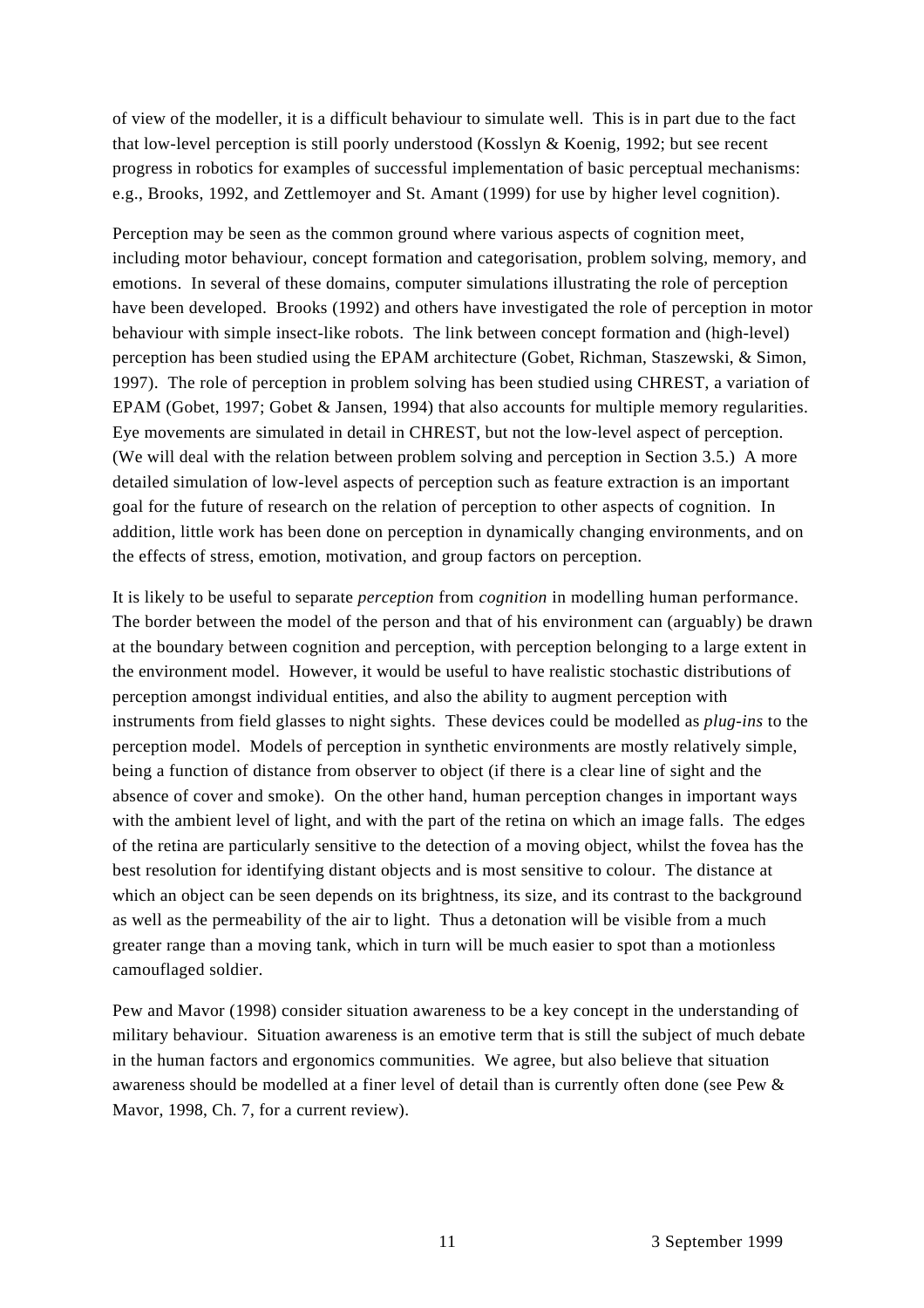## **3.5 Combining perception and problem solving**

Pew and Mavor (1998) note that an important constraint on problem solving is perception, but they do not explore this idea in detail. As mentioned in our discussion of expertise, perception plays an important role in skilled behaviour. As noted by De Groot (1946), experts literally *see* the solution to a problem.

We may use Kosslyn and Koenig's (1992) definition: higher-level visual processing involves using previously stored information; lower-level visual processing does not involve such stored information, and is driven only by the information impinging on the retina. We focus here on higher-level perception and, thus, we will not consider mechanisms used for finding edges, computing depth, and so on.

Neisser's *Cognition and reality* (1976) describes what is often referred to as the perceptual cycle. This approach underpins a vast amount of the cognitive engineering literature and research. At its simplest it is a cycle between the exploration of reality and representing this reality as schemas (in the general sense). Schemas direct exploration (perceptual, haptic, etc.) that involves sampling the object (looking at the real world), which may alter the object, which means that the schemas have to be modified. (See Neisser, 1976, p. 21 or p. 112 for the fuller picture.) This suggests that an important aspect of behaviour has been missing from many theories and models of problem solving.

It is natural that researchers have attempted in recent years to combine perception and problem solving in artificial systems. One can single out three main approaches: robotics, problem-solving architectures incorporating perception, and perceptual architectures being extended to problem solving.

In robotics, Nouvelle AI has attempted to build robots able to carry simple problem-solving behaviour without explicit planning, but by linking sensor and motor abilities tightly (e.g. the behaviour-based architecture of Brooks, 1992). Robots based on this approach are excellent at obstacle-avoiding behaviour. It is, however, unclear how far this approach can be extended to more complex problem solving without incorporating some sort of planning.

Including perception in behavioural models is a useful way to add natural competencies and limitations to behaviour. Pew and Mavor note that there are few models of how perception influences problem solving. Their summary can be extended and revised in this area, however. We have seen in existing cognitive models (Bass et al., 1995; de Groot & Gobet, 1996; Gobet, 1997; Ritter & Bibby, 1997) and in AI models (Elliman, 1989; Grimes, Picton, & Elliman, 1996) that perception is linked to and can provide competencies. While they note that they are unaware of any attempt in Soar to model the detailed visual perceptual processes in instrument scanning (Pew & Mavor, 1998, p. 181), such models exist (Aasman, 1995; Aasman & Michon, 1992; Bass et al., 1995), and some are cited by Pew and Mavor (1998).

The EPAM architecture (Feigenbaum & Simon, 1984), the initial goal of which was to model memory and perception, has recently been extended into a running production system (Gobet & Jansen, 1994; Lane, Cheng, & Gobet, 1999). The chunks learned while interacting with the task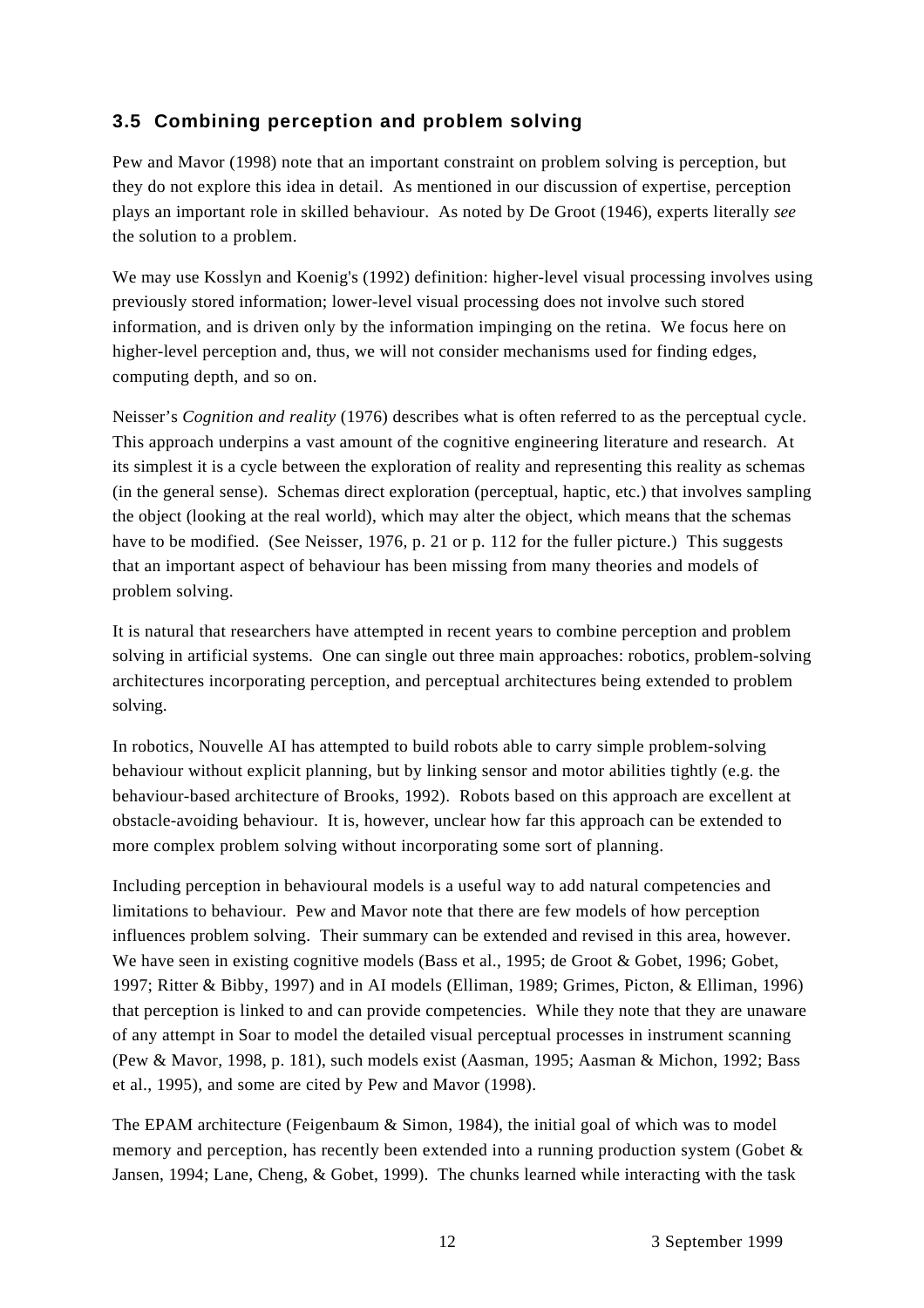environment can later be used as conditions of productions. The same chunks are also used for the creation of schemas and for directing eye movements.

Recently, there have been several attempts to move the perception component from models into the architectures, regularising and generalising the results in the process. Leading problemsolving architectures Soar and ACT-R have been extended to incorporate perceptual modules. With Soar, a perceptual module is available based on EPIC (Chong & Laird, 1997). With ACT-R, two perceptual modules have been developed independently: the Nottingham architecture (Ritter et al., submitted) and ACT-R/PM (based on but also extending EPIC) (Byrne, 1997). This approach creates situated models of cognition, that is, agents that interact with (simulations of) the real world.

None of these approaches has been tested with complex, natural, and dynamically changing environments. The robotics approach is the only one able to cope with natural albeit rather simple environments. The two other approaches interact with computer interfaces, which may be complex and dynamic.

## **3.6 Emotions**

The role of emotion, affect, and motivation in cognition has started to receive some attention amongst a range of computer scientists and psychologists. Pew and Mavor (1998, Ch. 9) lay out an initial case for including emotion as an internal moderator of behaviour. In Britain the British HCI Group sponsored a one-day meeting on 'Affective computing: The role of emotion in human computer interaction', which attracted 70 people to University College, London on a Saturday (Monk, Sasse, & Crerar, 1999). Picard's (1997) recent book provides a useful review of emotions and computation in general. Sloman's (1999) review of the book and Picard's (1999) response are useful summaries. A further case is also made here in the section on the Sim\_Agent Toolkit.

We present here an additional argument for including a model of emotions in models of synthetic forces, note two potential problems with existing models, and sketch an initial theory.

#### **3.6.1 Further uses of emotions**

Models of emotions may be necessary for modelling non-doctrinal performance such as insubordination, fatigue, errors, and mistakes. Many authors have also noted the role of emotion in fast, reactive systems (Picard, 1997, provides a useful overview). Individual differences in emotions may be related to personality and problem solving. That is, the range of emotions may be best explained as an interaction that arises between task performance and situation assessment and an agent's likes, desires, and personal cognitive style.

#### **3.6.2 Working within a cognitive architecture**

The models of emotions arise from structures related to cognition, and should be closely related to cognitive structures. All of the arguments for creating a unified theory of cognition (Anderson, Matessa, & Lebiere, 1998; Newell, 1990) also apply to creating a unified theory of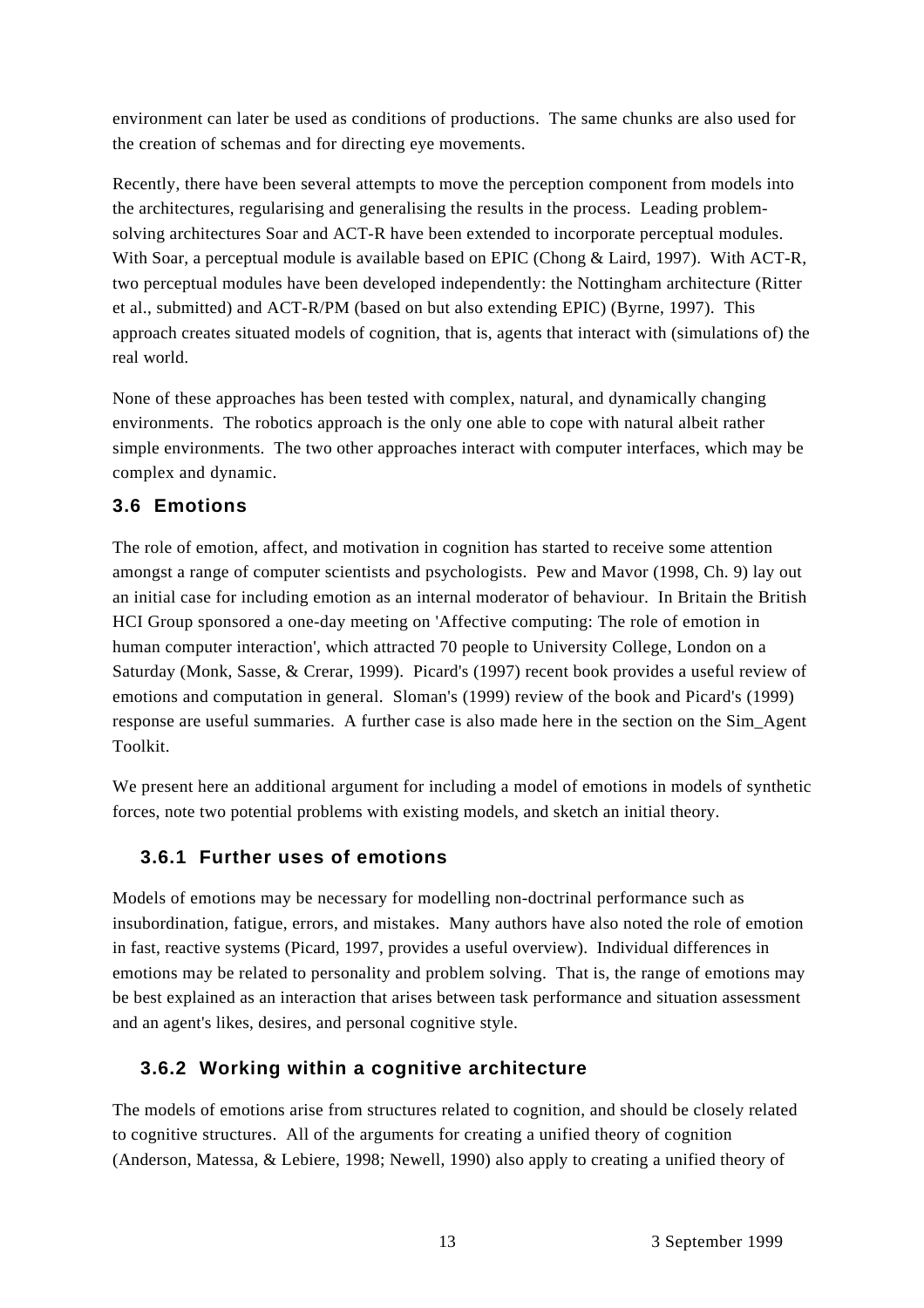emotion as well. Emotions are presumably not task specific, so their implementation belongs in the architecture, not in the task knowledge.

Theories of emotions should be implemented within a uniform reusable architecture, and because they are related to cognition this will require a cognitive architecture as well. Some models of emotions have been built within a cognitive architecture (Bartl & Dörner, 1998; Belavkin, Ritter, & Elliman, 1999; R. Jones, 1998; Rosenbloom, 1998).

## **3.6.3 A sketch of a computational theory of emotions**

The role of cognition is to process sensory information, assign meaning to it, and then decide upon a plan of actions in response. It is a real-time process in which new sensory information arrives continuously. The plan must therefore be dynamically reconfigurable and will often be abandoned in favour of a better plan mid-way through its execution. Elliman has a speculative view of the role of emotions in cognition, similar to Rasmussen's (1998) stepladder framework of behaviour, which makes the following assumptions:

- 1. The amount of sensory data available at any moment is too large for attention to be given to a more than a small fraction of the data.
- 2. The conscious consideration of the results of perception is an expensive process in terms of the load on neural hardware and is also time consuming.
- 3. Most sensory processing is unconscious in its early stages in order that expensive conscious processes need consider only the *results* of perception*.* These results might include labelled objects with a position in space, for example 'a tank moving its turret in that clump of trees'. Conscious processes might well add further detail such as the type of tank and the range of its gun.
- 4. Attentional mechanisms are needed to direct the limited high-level processing to the most *interesting* objects. These may be novel, brightly coloured, fast moving, or potentially threatening.
- 5. Planning is an especially heavy computational process for the human mind, and one that is difficult to carry out effectively under combat conditions. (Perhaps military doctrine is useful in that it distils the best generic practice and trains the soldier to behave in a way that might well have been a chosen and planned behaviour if the individual had the time and skill to formulate the action himself. The danger is that no doctrine can envisage all scenarios in advance, and on occasion the use of doctrine in a rigid manner may be harmful.)
- 6. From an evolutionary perspective this system of unconscious processing of sensory input, attentional mechanisms, and cognitive planning (together with speech-based communication) is a masterstroke of competence for survival. However it has one crippling disadvantage: it is too slow to react to immediate and sudden attack.

Rapid reaction to possible threat without the time for much in the way of cognitive processing is clearly of huge value. In this framework emotion can be seen as kind of labelling process for sensory input. Fear in particular fits this pattern and is a label that causes selected sensory input to literally *scream for attention.* In order for this process to work rapidly it needs to be hardwired in a way that higher-level cognitive processes are not. There is strong evidence that the amygdala is intimately involved in the perception of threat, and is then able to trigger the familiar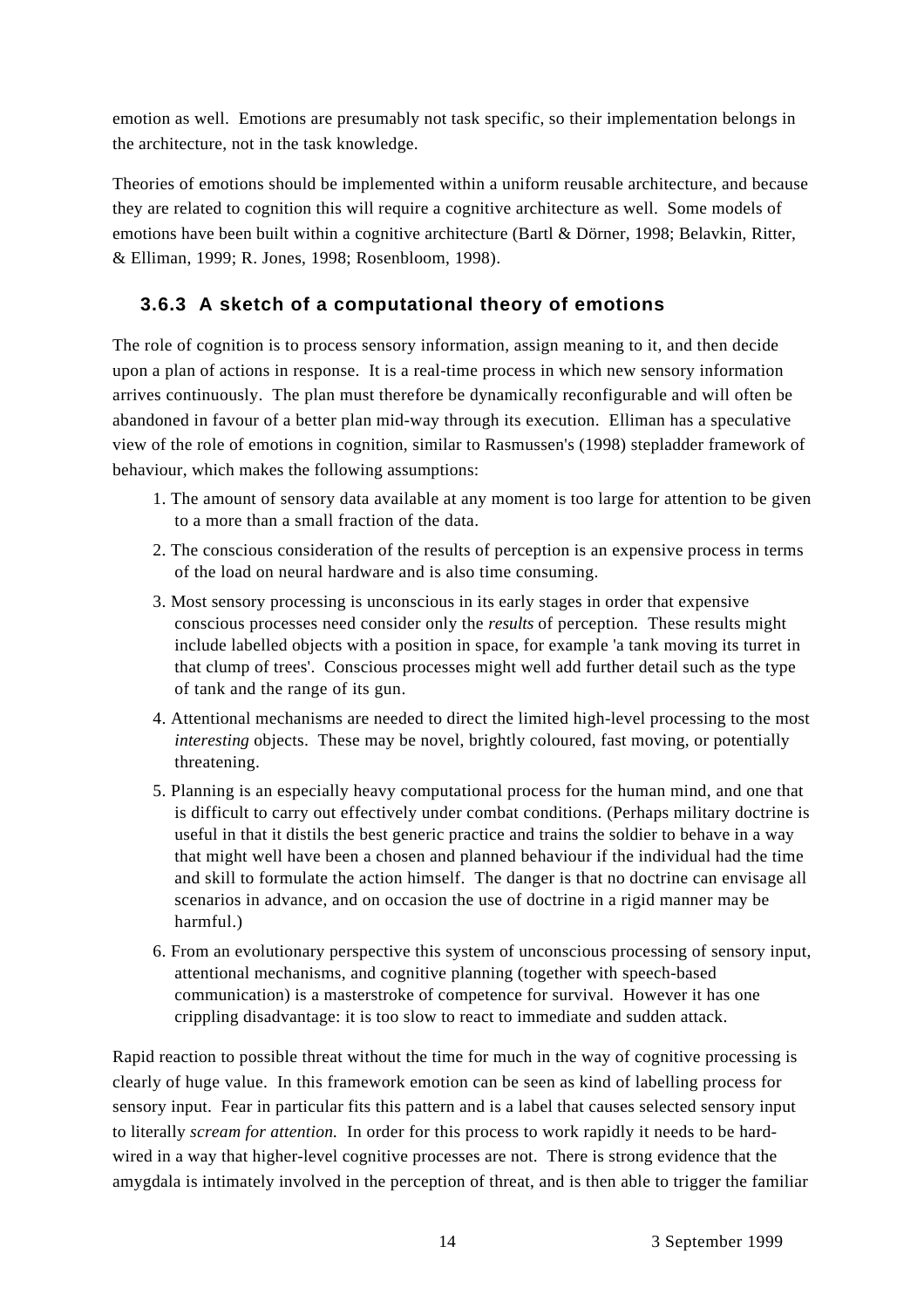sensation of fear (e.g. Whalen, 1999). If this organ of the brain is damaged, individuals may find everyday events terrifying whilst not perceiving any need for alarm in life threatening situations.

This rapid, emotive response to sensory data is inevitably relatively crude and prone to false alarms. Reactive behaviour is triggered that may be involuntary, for example, the startle reaction and physiological changes due to the release of noradrenalin. After the reaction response it takes time for cognitive processes to catch up and make a more informed assessment of the situation and actual threat. If this emotive, reactive stimulation is excited in a chronic manner then susceptible individuals may become less effective, with impaired ability to think and plan clearly. Any kind of anxiety is a form of stress. Because individuals have a finite capacity for absorbing it, excessive stress results in fatigue.

#### **3.7 Errors**

Ideally, military behaviour is functional and normative, that is, what should be done. Human behaviour does not always match the normative ideal of military behaviours. One of the most important aspects of human performance, which has often been overlooked in models of behaviour and problem solving, is errors (although see, for example, Cacciabue, Decortis, Drozdowicz, Masson, & Nordvik, 1992; Freed, Shafto, & Remington, 1998). There is a consensus building about the definition of error -- for most people an error is something done that was not intended by the actor, that was not desired, and that placed the task/system beyond acceptable limits (e.g. Senders & Moray, 1991).

Part of the reason for omitting errors is the fallacy that they are produced by some special errorgenerating mechanism that can be bolted on to models once they are producing correct behaviour on the task at hand. Often, however, the actions that precede errors would have been judged to be correct if the circumstances had been slightly different. In other words, as Mach (1905) observed, knowledge and error both stem from the same source.

Evidence shows that novices and experienced personnel will often make the same errors when exposed to the same circumstances. The difference lies in the ability to notice and recover from these errors. Experienced personnel are more successful at mitigating errors before the full consequences arise. In other words, it is the management of errors that is important and needs to be trained (Frese & Altmann, 1989), rather than vainly trying to teach people how to prevent the inevitable.

#### **3.7.1 Training about errors**

In any complex, dynamic environment, such as a military battlefield, the consequences of uncorrected errors are potentially disastrous. While normally it requires a string of mistakes to create a disaster, the rapid pace of the battlefield and adversaries allow single mistakes to become more important.

There is, therefore, a real need to provide support for learning how to manage these errors in an environment in which the consequences are less severe. The main advantage of using synthetic environments is that comparative novices can experiment in unfamiliar situations, under the same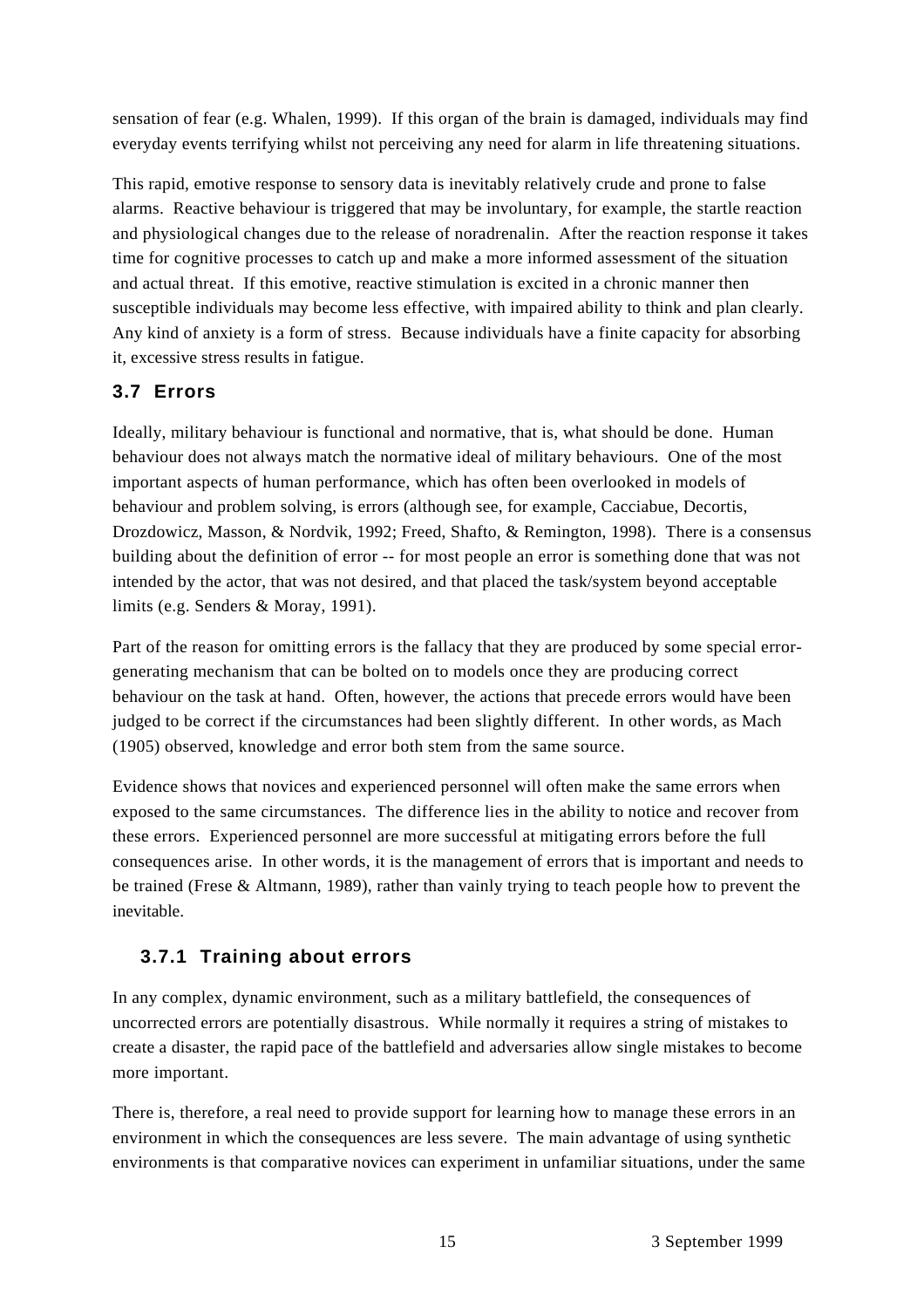sorts of pressures as the real environment (time, space, enemy capabilities, and so on) but with the knowledge that the consequences of any errors can be recovered. In addition, multiple scenarios can be played out over a compressed time period, thereby providing the novice with a variety of experiences that would take many years to accumulate through exposure to situations in the real world. This can be a great training aid, literally giving years of experience in less than a week (Lesgold, Lajoie, Bunzon, & Eggan, 1992).

#### **3.7.2 Models that make errors**

There are several process models that are complete enough to make errors, depending to some degree on the definition of error. Models that include errorful behaviour exist in EPAM (Feigenbaum & Simon, 1984; Gobet & Simon, in press), ACT-R (Anderson, Farrell, & Sauers, 1984; Anderson & Lebiere, 1998; Lebière, Anderson, & Reder, 1994) and Soar (Bass et al., 1995; Howes & Young, 1996; Miller & Laird, 1996),, although each generates errors in quite different ways and at quite different levels. Fewer models exist that model error recovery, although this is clearly the next aspect to model.

A problem with models and humans is that the erroneous behaviour is often task specific; given a new task, both models and humans might not generate the same behaviour. In other words, the erroneous behaviour arises as a result of the combination of human, technological, and organisational (environmental) factors. Vicente (1998) delineates some of the problems in this area.

There are various taxonomies of errors that could be incorporated into models of performance. There are also other constraints that reduce the level of performance that are worth exploring, including working memory (Young & Lewis, 1999), attention, and processing speed due to expertise.

#### **3.8 Adversarial problem solving**

Adversarial problem solving is different from simple problem solving and has some specific suggestions for modelling behaviour in synthetic environments. Higher-level behaviour is not just planning, but is adversarial in most synthetic environments.

Research on adversarial problem solving (e.g. Chase & Simon, 1973; de Groot, 1946; Newell & Simon, 1972) has identified several aspects of cognitive behaviour that have been shown to generalise to other domains, including the military domain (Charness, 1992). A key result is that players do not follow an strategy such as minimax, but that they satisfice (Simon, 1955), that is, they satisfy themselves with a good-enough solution, which can be far from the optimal solution. This satisficing behaviour can be explained by the processing and capacity limits of human cognition, such as time to learn a new chunk or the capacity of short-term memory (Newell & Simon, 1972).

A second, related aspect is that a player's search is highly selective: only a few branches of the search tree are explored. The choice of subspace to search seems to be constrained by patternrecognition mechanisms (Chase & Simon, 1973; Gobet & Simon, 1996b). A consequence is that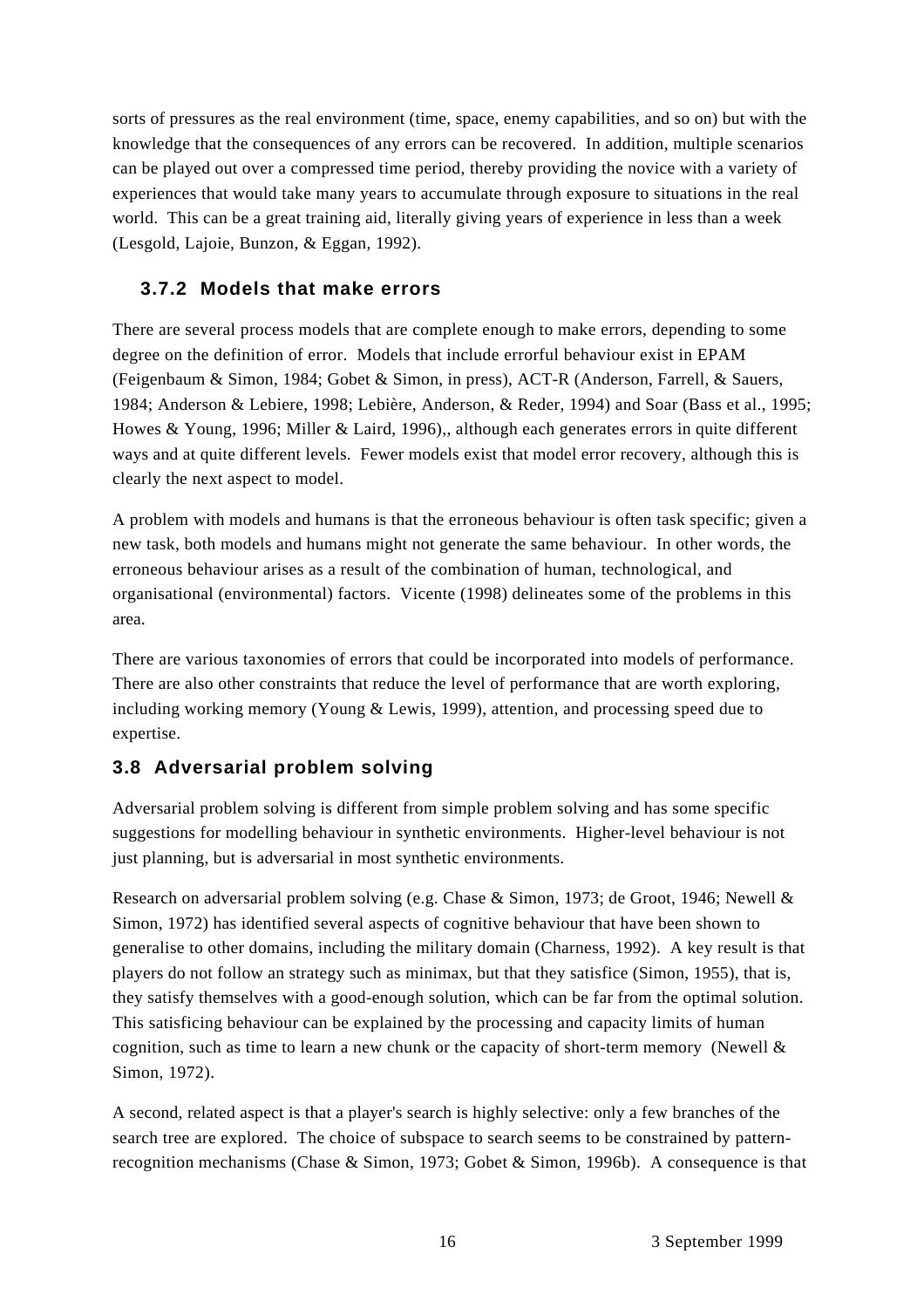misleading perceptual cues may result in the exploration of an incorrect subspace. For example, Saariluoma (1990) reported that chess masters found a suboptimal solution when the features of the position led them to look for a standard, although inferior subspace. The consequence for understanding combatant behaviour is that pattern recognition may influence the course of action chosen as much as the detail of the way the search is carried out. In fact, de Groot (1946) did not find differences in the macrostructure of search of chess players at different skill levels.

A third important result is that chess players reinvestigate the same sequence of actions several times, interrupted or not by the analysis of other sets of actions. De Groot (1946) has called this phenomenon *progressive deepening*. It is related to the selective search shown by experts. De Groot and Gobet (1996) propose that progressive deepening is due both to the limits of human cognition (limited capacity of short-term memory, slow encoding time in long-term memory) and to the fact that with this searching behaviour information gathered at various points of the search may be propagated to other points, including previously visited points (this could not be done with a search behaviour such as minimax).

These features of cognition, identified in adversarial problem solving, also occur in rapid decision making, in domains such as fire fighting, combat, and chess players in time trouble. Interestingly, the model developed by Klein and his colleagues (see Klein, 1997 for a review) singles out the same features as the model developed by Chase and Simon (1973) to explain expert chess playing: pattern recognition, selective search, and satisficing behaviour.

While some aspects of adversarial problem solving are well understood, others have yet to be studied in any depth. Such aspects include the way the evaluation function changes as a function of time, the link between the evaluation function and pattern recognition, or the learning of domain-specific heuristics, which all have direct implications for combat behaviour.

Relatively little research has been done on how players take advantage of the thinking particularities of their opponent, in particular by trying to outguess him. Jansen (1992) offers interesting results. He has developed a computer program that takes advantage of some features and heuristics of human cognition in simple chess endgames, such as the tendency, in players' search, to avoid moves that lead to positions with a high branching factor, and to prefer moves that lead to forced replies. Using these features and incorporating them in its evaluation function, the program was able to win faster (in won positions) or to avoid defeat (in lost positions) more often than by using a standard alpha-beta search. In principle, such an approach could be extended to include both skill-related and individual differences in synthetic environments.

In comparison to perception and memory in games, relatively little computer modelling of human behaviour has been done with adversarial problem solving (if one excludes pure AI research, in which adversarial problem solving has been a favourite subject of research). One may mention the previous work of Simon and colleagues (Baylor & Simon, 1966; Newell, Shaw, & Simon, 1958), and the programs of Pitrat (1977), Wilkins (1980), and Gobet and Jansen (1994). All these programs were created for chess and most cover only a subset of the game.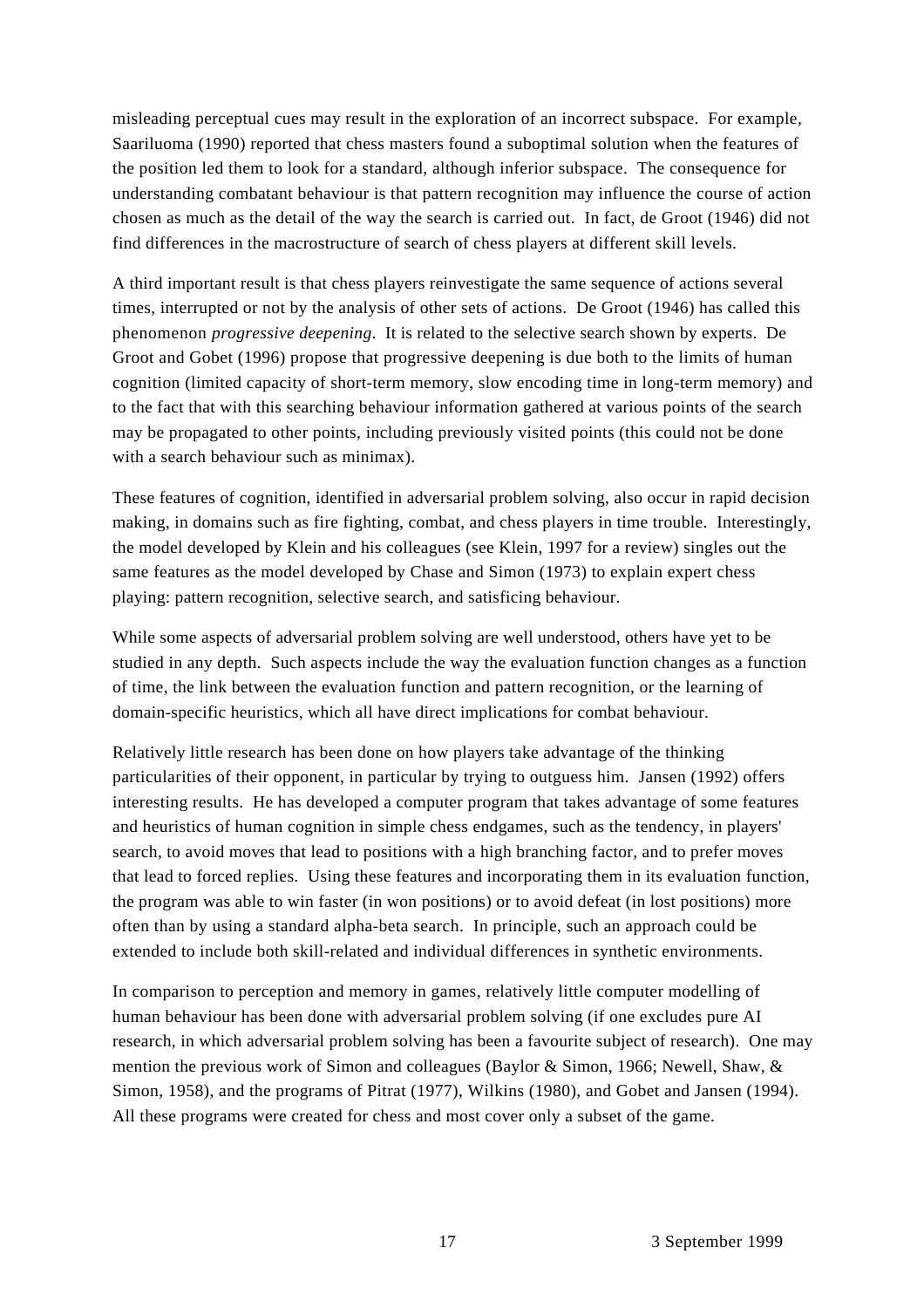There are implications of adversarial search variation for performance (i.e. how well a planner models an opponent). This would be a natural place to model various levels of experience in opponents.

## **3.9 Variance in behaviour**

Including more variety in how a model performs a task is one of the next steps for improving the realism of synthetic forces. Currently, most models will execute a task the same way every time and for every equivalent agent. In the real world, this is not the case. The choice of strategies and the ordering of substrategies will vary across agents and across time for a given agent.

Including variance in behaviour is also necessary when behaviour is unpredictable. In the past, variance was intentionally suppressed in simulations because it was thought that in the real behaviour variance was suppressed through doctrine and training. Including variety in behaviour is of increasing importance when modelling less prepared and less trained forces, and now for improving model accuracy.

Variance in behaviour is also important when modelling non-combatant agents, such as white forces and civilians. These agents may be producing their behaviours deterministically, but the determiners are hidden from other agents, making them appear relatively unpredictable. Finally, the ability to model a variety of behaviours is necessary for sensitivity analysis.

Variance will arise out of several factors. It may arise from different levels of expertise, which is covered above. It may arise from different strategies, which will require including multiple strategies and noting where orders do not have to be followed. Variance may also arise as a type of error, of applying a 'right' action in the 'wrong' circumstances.

In any case, variance in agent behaviour in synthetic environments particularly needs to be included in training materials. Humans are very good pattern recognisers (although they do not always look for or know the right pattern) and will take advantage of models that do not vary their behaviour. The real opponents will not usually be so predictable.

#### **3.10 Information overload**

Problems with information overload have been noted by Woods, Patterson and Roth (1998) among others. Problems resolving clutter, workload bottlenecks, and problems finding significance in incoming data, are not yet problems for many models of human performance. Currently, most cognitive and synthetic force models are not presented with a lot of information. The situation has more typically been of a model seeing only a limited set of information and knowing how to perform only a few tasks.

In the near future, the models will have more complex eyes with which to see as well as more knowledge. This will lead to more incoming information with a more difficult problem of deciding which objective to pursue next and how to choose the best strategy based on a larger set of knowledge. We will find that models too will start to have trouble with information overload, clutter, and situation assessment. Their tactics in this area will be particularly important when there are time pressures.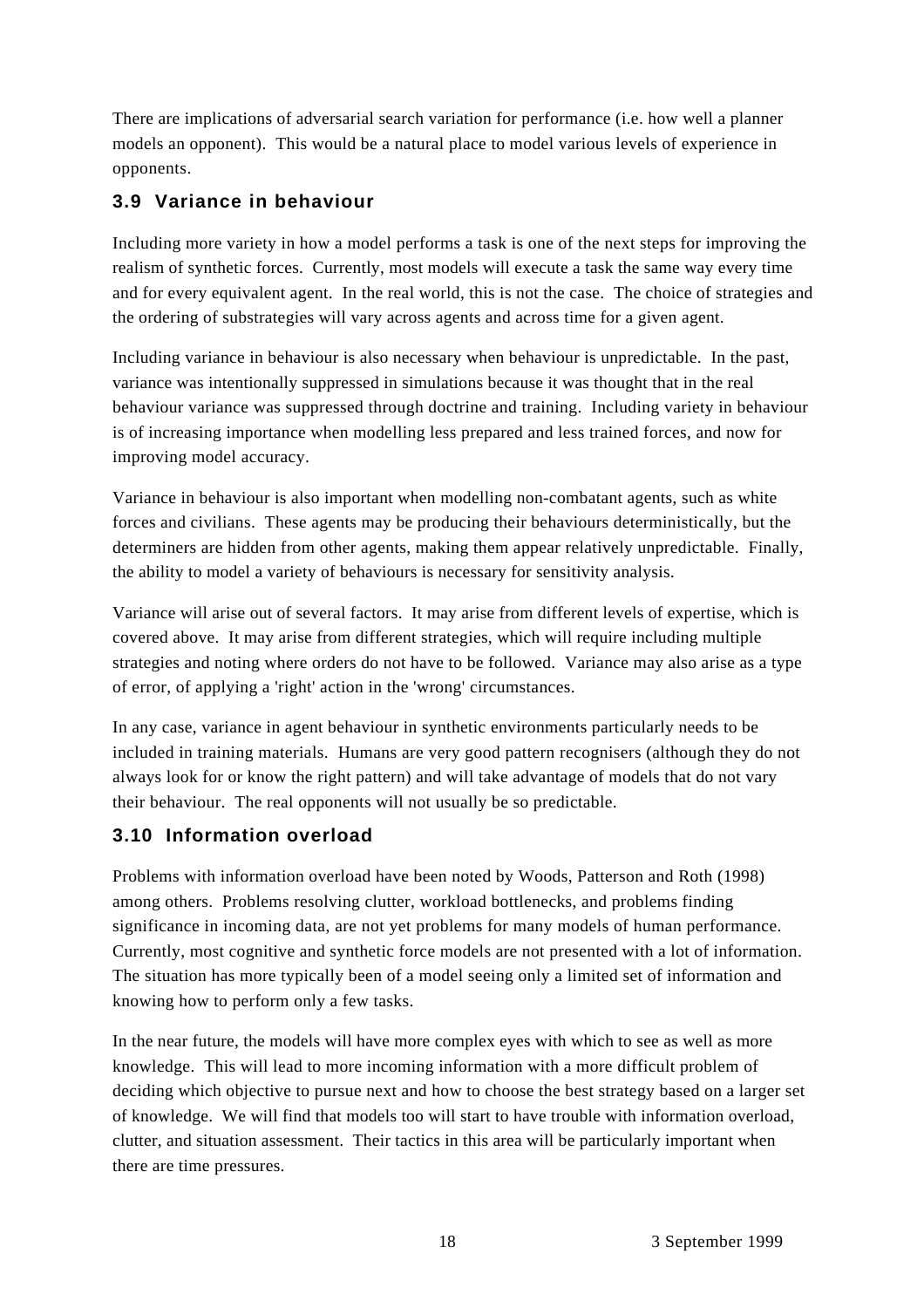#### **3.11 Integration of submodels**

A glance at almost any psychology textbook reveals that the study of human cognition is conventionally divided into different topics that are presented as if they have little to do with each other. There will be separate chapters on attention, memory, problem solving, and so on. However, the range and variety of tasks undertaken by people at work, and also those tackled by synthetic agents, typically require the application and interplay of many different aspects of cognition simultaneously or in close succession. Interacting with a piece of electronic equipment, for example, can draw upon an agent's capacity for perception, for memory, for learning, for problem solving, for motor control, for decision making, and many more. The question of how to integrate these different facets of cognition is therefore an important one for the simulation of human behaviour.

Integrating across different topics of cognition is an issue that has rarely been addressed directly, and provides an important focus for future work. Agents in synthetic environments (e.g. R. Jones, Laird, Nielsen, Coulter, Kenny, & Koss, 1999) implicitly integrate multiple aspects of behaviour. What research exists has been carried out, appropriately enough, under the heading of unified theories of cognition using architectures such as Soar and ACT-R. Soar in particular offers a promising basis for such integration. Its impasse-driven organisation enables it to access different areas of cognitive skill as the need arises, and its learning mechanism (which depends on cognitive processing in those impasses) enables relevant information from the different areas to be integrated into directly applicable knowledge for future use.

Such integration is illustrated most clearly in a model of natural language sentence processing (Lewis, 1993), in which lexical, syntactic, semantic, pragmatic, and domain-specific knowledge are brought together in learned rules to guide language comprehension. Probably the model that has gone furthest in demonstrating this kind of integration is the cognitive model of the NASA Test Director, the person responsible for co-ordinating the preparation and launch of the space shuttle. Nelson, Lehman, and John (1994) describe a Soar model of a fragment of the Test Director's performance, which incorporates problem solving, listening to audio communications, understanding language, speaking, visual scanning (through a procedure manual), page turning, and more. Such models are also being created in ACT-R (Anderson & Lebiere, 1998).

Integration of a slightly different flavour -- across capabilities rather than across textbook-like topics of cognition -- is illustrated in another Soar model, this one being of exploratory learning of an interactive device (Rieman et al., 1996). At first glance, it might seem that exploratory learning is not especially relevant to the human behaviour that is (apart from questions of training) the main focus of this report. Fighter pilots and tank commanders are highly trained and expert individuals, and presumably do not learn significantly more from single experiences. However, component skills such as comprehending a novel situation, looking around to discover relevant options, and assessing a course of action -- which are fundamental components of expert skill -- are also precisely what are required for exploratory learning and reactive planning in uncertain environments.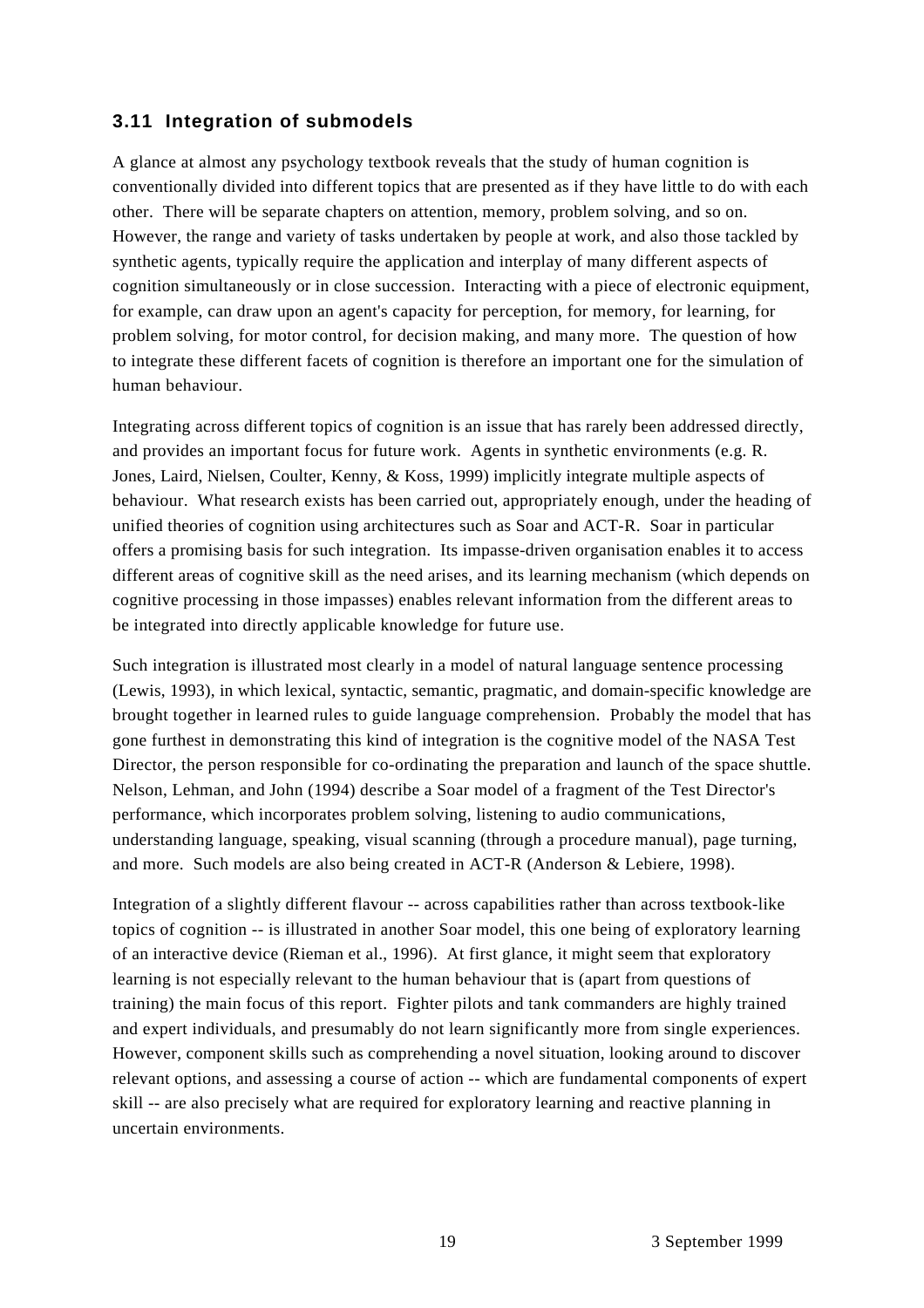Rieman et al. (1996) describe the IDXL model, which models an experienced computer user employing exploratory learning to discover how to perform specified tasks with an unfamiliar software application. It searches both the external space provided by the software and the internal space of potentially relevant knowledge. It seeks to comprehend what it finds, and approximates the *rationally optimal* strategy (Anderson, 1990) for exploratory search. A typical sequence of interrelated capabilities would be for the model first to learn how to start a spreadsheet program from external instruction; then to use that new knowledge as a basis for analogy in order to discover how to start a graph-drawing package; and then to build on its knowledge by learning through exploration how to draw a graph. The model works with a limited working memory, employs recognition-based problem solving (Howes, 1993), and acquires display-based skill (Payne, 1991) in an interactive, situated task.

See Hoffman and Shadbolt (1996) for a review of the work on information overload in real-time, high work-load military contexts. This also discusses challenges that this raises for the acquisition of knowledge to deal with these situations prior to any embodiment in a synthetic forces environment.

# **4. Current Objectives: Improved usability**

In addition to improving the match of synthetic forces to human behaviour itself, there are several aspects of these models that must be improved so they can be developed, tested, and used by modellers and analysts. A large amount of time is often required to build models and understand their behaviour, more than we believe it should. The difficulties of simply creating and manipulating models of behaviour can preclude us from spending more time on using these models in training or for performing what-if analyses.

While Pew and Mavor (1998, p. 10) initially note that they will not address usability, they later (p. 282) note the need to have quickly reconfigurable models. They also discuss (p. 292) ease of use. This inconsistency is completely appropriate because usability is important. This issue is also being taken up in the next generation of simulation models in the US (Ceranowicz, 1998).

#### **4.1 Usability of the behavioural models**

This section examines the importance of the usability of behavioural models. Modellers have to interact with the model several times and in several ways over the lifetime of the model. As a first step, the models must be easy to create. As part of the creation and validation process, the models must be debugged, on the syntactic level (will it run?), on the knowledge level (does it perform the task?), and whether they will perform as humans perform (does it perform the task like a human?). All of these levels are important if the costs of acquiring behaviours are to be reduced. While we can point to some recent advances in usability (e.g. Anderson & Lebiere, 1998; Kalus & Hirst, 1999; Ritter, Jones, & Baxter, 1998b), further work can be sketched.

As we have noted before (Ritter et al., 1998b; Ritter & Larkin, 1994), cognitive models suffer from usability problems. Few lessons from the field of human-computer interaction (HCI) have been reapplied to increase the understanding of the models themselves, even though many results and techniques in HCI have been discovered using cognitive modelling.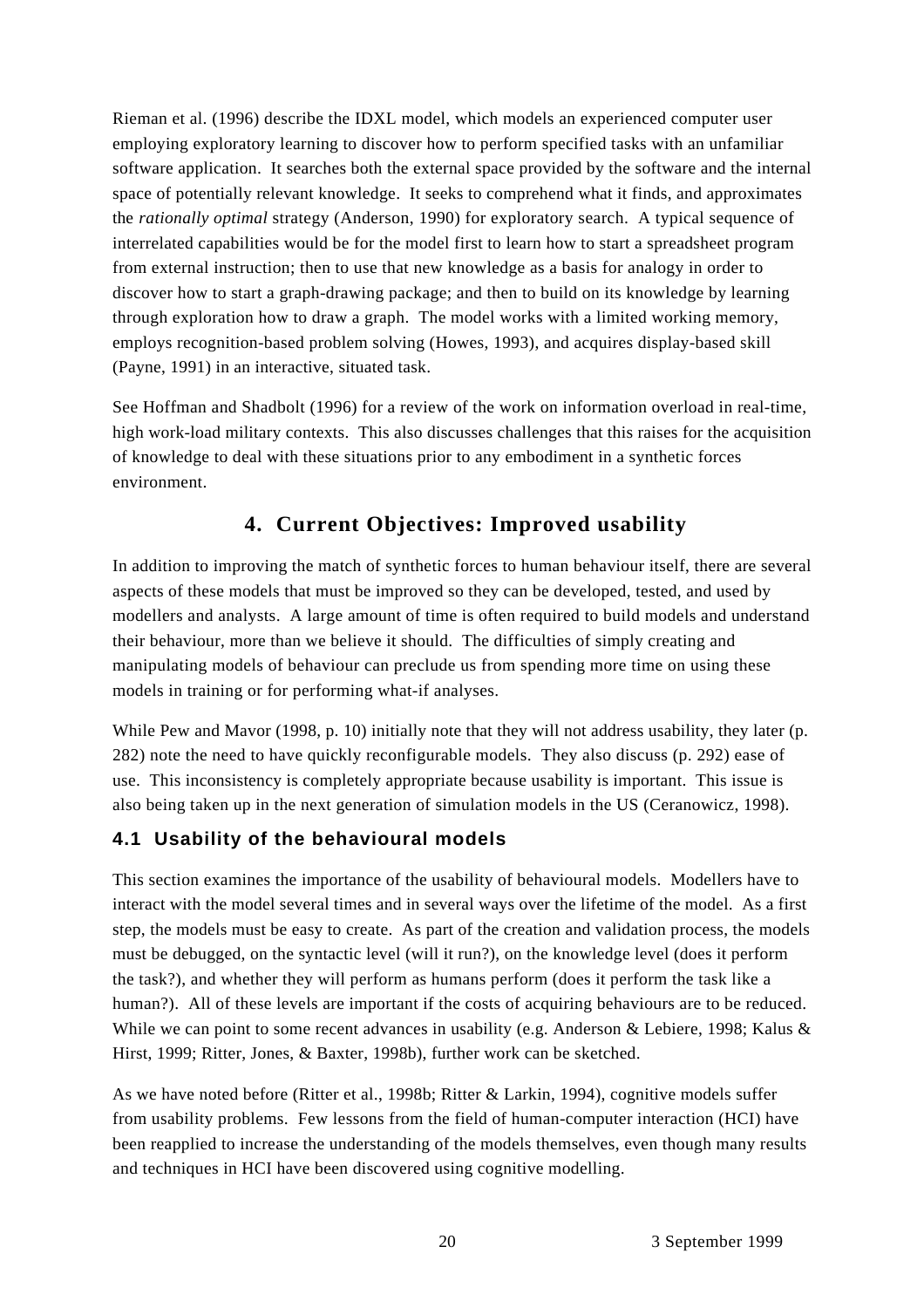There are also serious problems restricting the reuse of cognitive models. It is probably fair to say that cognitive models are not generally reused, even when they have been created in a cognitive architecture designed to facilitate their reuse. It is also probably fair to say that cognitive models can often be difficult to explain and understand. There are exceptions,<sup>1</sup> but overall cognitive modelling does not have the level of system reuse and visual displays that the AI and expert systems communities now take for granted.

There are some examples of reuse that should be emulated and expanded. ACT-R now maintains a library of existing models ( $\langle \text{act.py}, \text{cmu.edu} \rangle$ ). At Nottingham we have found that the mere existence of a library of student models (www.nottingham.ac.uk/pub/soar/nottingham/) has led to increasingly better student projects. Work by Young (1999) on building a zoo of runnable cognitive models is another example of such use done broadly. There is little reason to believe that these results would not scale up. The development of these improvements to the modelling environment have moved learning Soar (Ritter & Young, 1999) and ACT-R (Anderson & Lebiere, 1998) from being a lengthy apprenticeship to being something that can be taught in courses.

These problems of reusability are even more acute when creating models for synthetic environments. This is true for several reasons: (a) The knowledge is more extensive and exact than many laboratory domains previously studied. (b) The models must interact with complex, interactive simulations. (c) The work may be classified, which will add an additional constraint in hiring someone with multiple skills. (d) Scenarios may simulate hours of behaviour rather than the minutes of typically modelled tasks. This represents lots of knowledge, and can make troubleshooting more difficult. (e) There are a lot of cases where an explanation facility is required to explain the model's behaviour not to programmers, but to other observers.

#### **4.2 Desired accuracy of the behaviour models**

Another problem is knowing when to stop improving the model. In science for science's sake, there is no limit. The model is continually improved. In the case of engineering-like applications, such as behavioural models in synthetic environments, knowing where to stop is a real question.

The purpose of the modelling will help determine when to stop development, so it needs to be carefully laid out when developing a model of behaviour. The stopping rule also applies to the synthetic environment as well as the model -- there is no point in developing a simulation that is too detailed (Cacciabue & Hollnagel, 1993). This question is becoming more important as the models become more accurate.

<sup>1</sup>Pearson's Version 2 of the Symbolic Concept Acquisition model and its explanatory displays is an exception that helped inspire this work (available at ai.eecs.umich.edu/soar/soar-group.html). Other exceptions include PDP toolkits such as O'Reilly's PDP++ (http://www.cs.cmu.edu/Web/Groups/CNBC/PDP++/PDP++.html).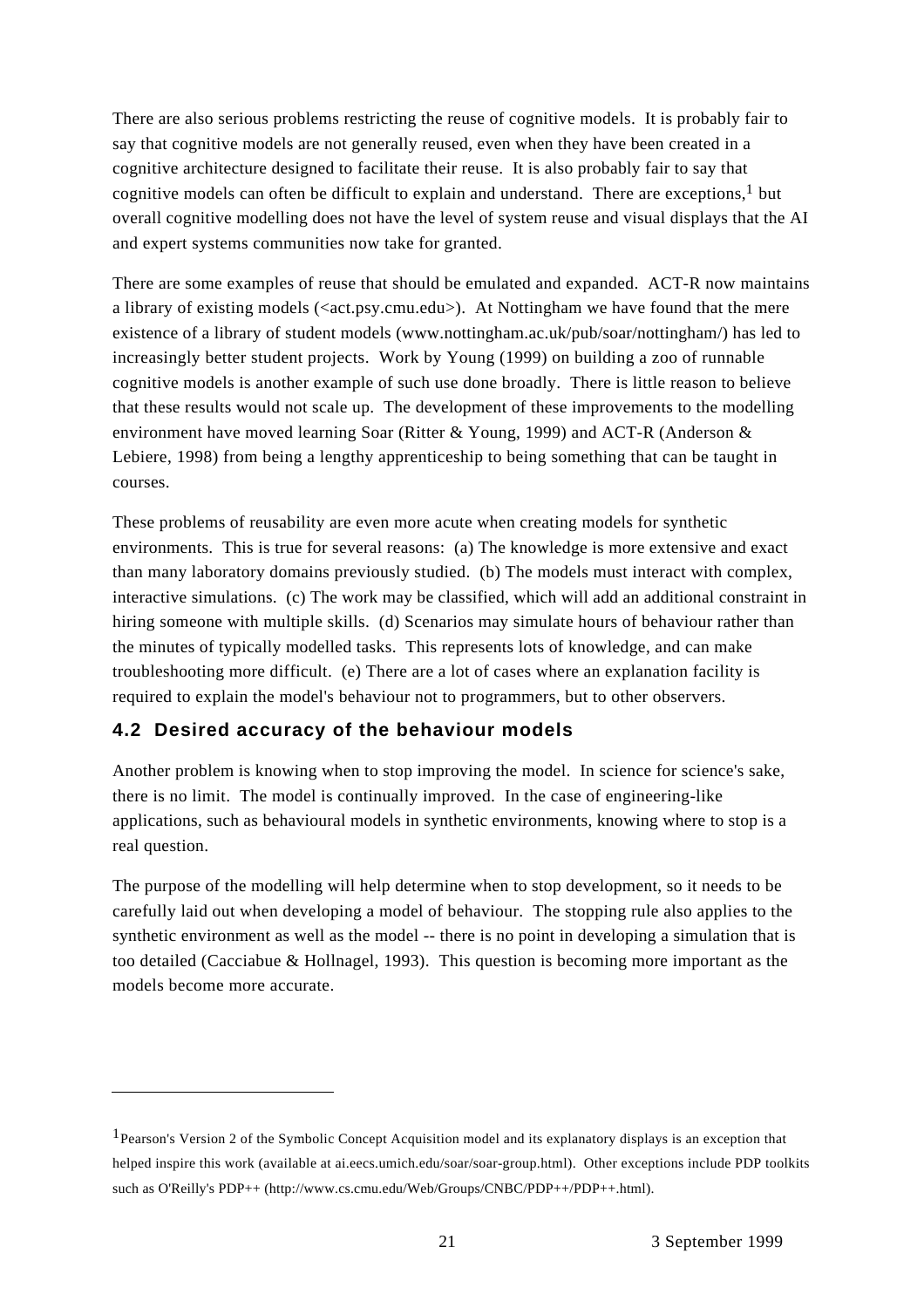## **4.3 Aggregation/disaggregation**

A clear requirement for simulations in synthetic environments is the ability to aggregate or summarise subunits and in other situations to disaggregate and place the subunits from a larger grouping. When the tanks in a platoon are each simulated in a platform-level simulation, they must be aggregated to display them as a platoon on a more abstract or larger-scale map. Similarly, higher-level units may have to be placed into a simulation when moving a larger unit into a platform-level simulation. This aggregation (or disaggregation) may need to occur multiple times when crossing levels of resolution in order to provide the right level for a report.

This area appears to be little studied, yet it is a common need across multiple types of simulations. None of the cognitive architectures examined in Pew and Mavor (1998, Table 3.1) or here offers an insight. The only related actions are that several of the architectures (e.g. COGNET, Soar) are designed to support multiple agents.

## **4.4 Integration and reusability**

It has been true for years that reuse is important; this is true for two reasons. First, it saves effort. In Object Oriented Software Development figures are often quoted for the costs associated with developing with reuse in mind. The extra time spent in initial development is something like 20%. When the code is reused, an application can be created in 40% of the development time for new code. While cognitive architectures were developed to support reuse, they have not done nearly as much as they should. Second, and perhaps more importantly in these domains, reuse ensures consistency across simulations and across time.

A framework to assist with integration and reuse will have to be developed. It would be common in the sense that the appropriate simulation entities and analysis tools would be available, and for a given application or analysis developers would plug them together. The DIS protocol and ModSAF are being used in this way to some extent, but there are not many tools, they are hard to use, and they do not support the desired level of ease of use.

#### **4.5 Summary**

Existing modelling architectures are generally poorer than those now provided for most programming languages. The tasks in modelling create further requirements, such as the need for adjustable accuracy, different levels of analyses, and multiple measurements from running programs. No modelling environment provides complete support for modelling. We need new models, and new techniques for building and using models.

# **5. Summary of techniques for modelling behaviour**

In addition to the architectures and approaches identified by Pew and Mavor (1998), there are a few other architectures that are worth examining. In this section we note them, including the lessons they provide for other systems. These techniques are grouped into six types. The reviews also consider the points of ease of use (i.e. model populating).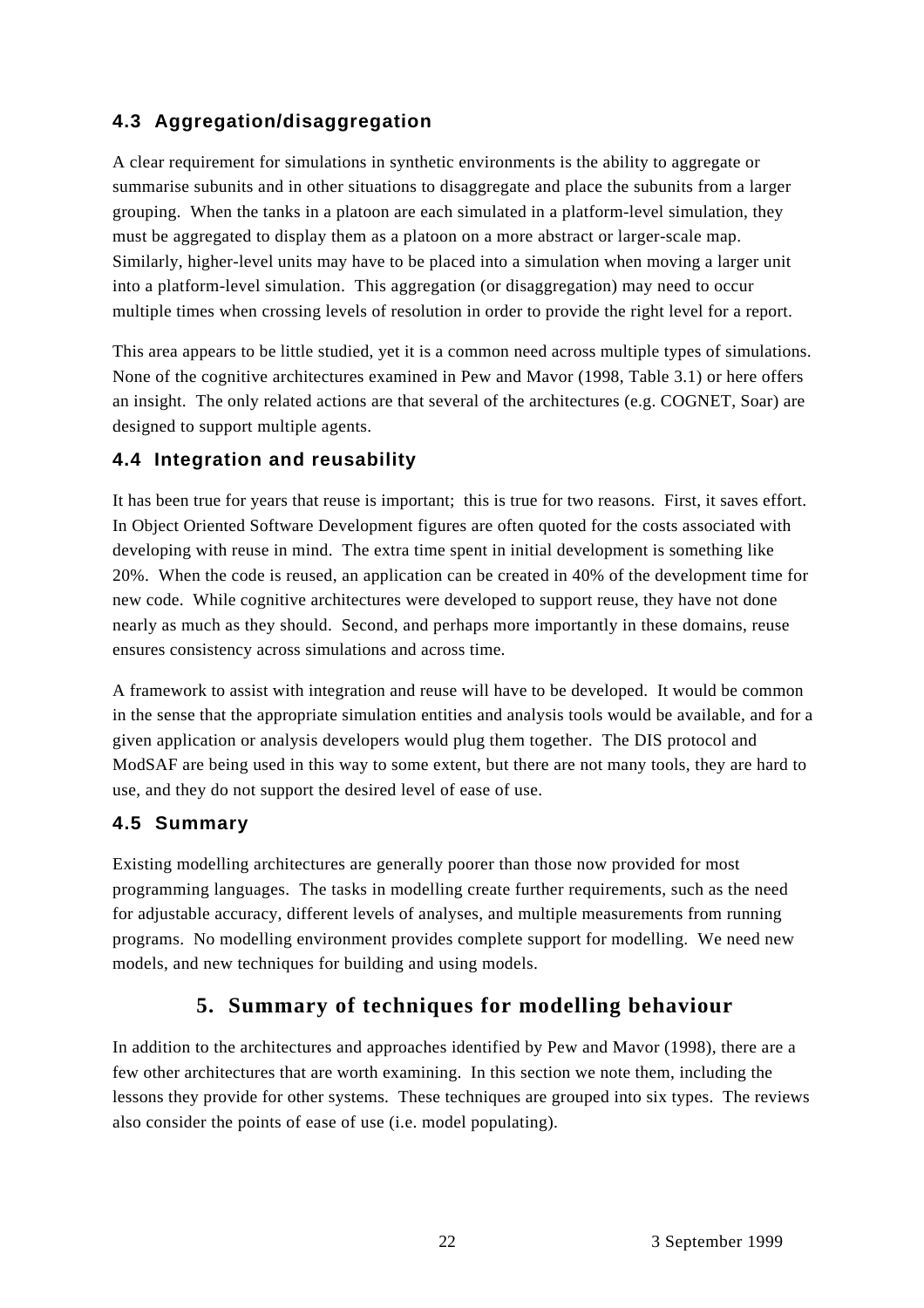We focus the comments on cognitive architectures because they have been created for modelling the strengths and limitations of human behaviour. Any system built for other reasons that was adapted in this way -- for example, other AI systems -- would start to approach these systems in capabilities and limitations. It is quite likely that the cognitive architecture that best matches human behaviour will vary by the type of behaviour and level of aggregation. For example, a different architecture is likely to be preferred for modelling a soldier performing simple physical tasks than for modelling a deliberate and reflective commander.

There will continue to be a range of such systems created. We agree completely with Pew and Mavor that further work is necessary before settling on an architecture. In the meantime, architectures should continue to converge. We start, however, by examining ways to summarise data, and some advanced AI techniques to help create models. We then examine several architectures.

#### **5.1 Data gathering and analysis techniques**

Scattered throughout Pew and Mavor (e.g. pp. 323-325) are comments about the need for data to develop and test models. This requirement should be highlighted and is worthy of its own section because there are different kinds of data, and each is important. Also, there is a need for analysis techniques because data alone are often meaningless.

Data to develop models can come from a wide variety of sources. They can come from speaking to experts and having them do tasks offline, so-called knowledge acquisition (Shadbolt & Burton, 1995). It can come from having experts talk aloud while performing the task (Ericsson & Simon, 1993). This is a more accurate way to acquire the knowledge because it is based on actual behaviour rather then someone's impression and memory of behaviour. It is, however, a more costly approach because the modeller must infer the behaviour generators. Data for developing models can also come from non-verbal measurements of experts while they perform the task. Non-verbal measurements are probably the least useful data (but still useful in some circumstances) for developing models. These data are useful, however, in testing models that make timing predictions. Data can also come from previously run studies, reviews, and compendia of such studies (e.g. Boff & Lincoln, 1986). A useful review of data types and analysis methods in this area is provided by Hoffman (1987).

A major requirement will be a balance between the experimental control of the lab and the richness of the real world. This can be achieved by gathering data in the same micro-world simulations in which the models will be deployed, such as synthetic environments. These environments can be used to model all the salient aspects of the real world, whilst still providing some level of experimental control.

With the data in hand, it will often have to be aggregated or summarised. Expert summaries from knowledge acquisition already represent summarised data, but protocol analysis has developed a wide range of techniques for summarising such data.

Reviews and suggestions in this area are available (Ericsson & Simon, 1993; Sanderson & Fisher, 1994), but there exist a very wide range of techniques that vary based on how advanced the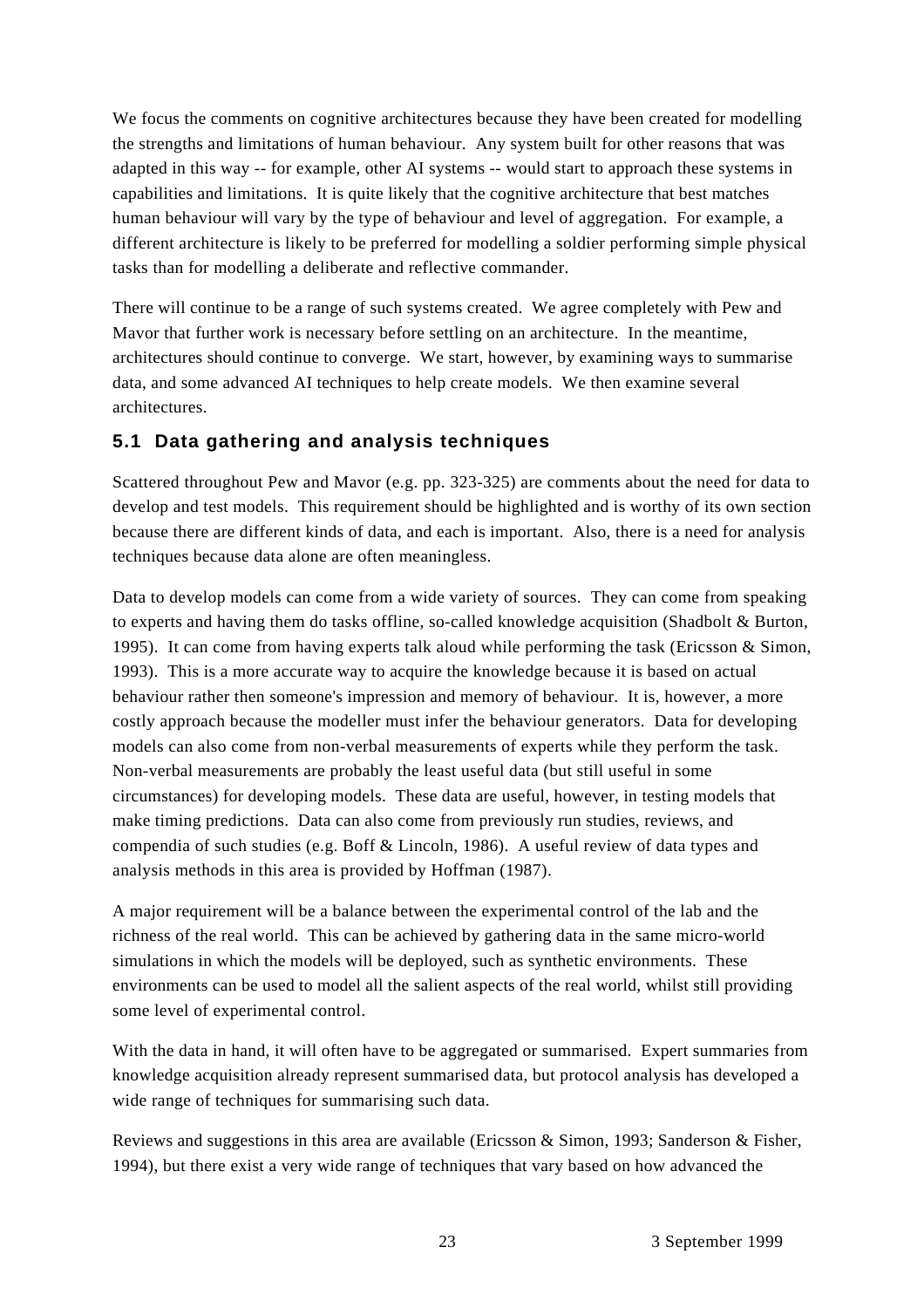theory is, the purposes of the research, and the domain. One example of this is work at Nottingham to examine protocol data for temporal patterns for later inclusion and comparison against model behaviour (Kuk, Arnold, & Ritter, in press).

With data in hand, the next step is either to develop a model or to test an existing model. There is little formal methodology about how to create models. Some textbooks attempt to teach this creative task either directly (vanSomeren, Barnard, & Sandberg, 1994) or by example (McClelland & Rumelhart, 1988; Newell & Simon, 1972). Testing models is a little clearer but less useful. There are summaries of the testing process (Ritter & Larkin, 1994) and of some possible tests (Ritter, 1993a), but repairing a model based on the results of the tests can be a task requiring a lot of creativity.

#### **5.2 Advanced AI approaches**

There are some existing tools that could be used to create models of performance. These include approaches for creating behaviours, such as genetic algorithms (Burke, Elliman, & Weare, 1995) and traditional AI programs (Bai, Burke, Elliman, & Ford, 1993).

*Genetic algorithms.* Genetic algorithms (GAs) are search methods that can be used in domains in which no heuristic knowledge is available and in which an objective function exhibits high levels of incoherence. That is to say, a small change to the solution state may often result in large changes to the objective function or fitness measure. These algorithms are expensive in machine resources and exhibit slow (but often steady) convergence to a solution. They might be used as a search strategy of last resort for plan formation.

Heuristics can be used with GAs to seed the initial population in a non-random way or to guide the crossover process in a way that changes the distribution of offspring. Doing this results in a *memetic* algorithm (one that manipulates basic blocks of information or *memes*). As has been common experience throughout the history of AI, this introduction of domain knowledge can drastically transform the performance of the GA. Such algorithms have been found to exceed the performance of previous approaches in a number of domains (Burke et al., 1995). There may be scope for using this as a search strategy in planning.

*Tabu search.* Tabu search, as developed by Glover (Glover & Laguna, 1998), is a general purpose approach that is remarkably effective for difficult problems where the objective function has some local coherence. It is surprising how often hill-climbing approaches such as the A<sup>\*</sup> algorithm are used in current plan building algorithms, despite the domains being prone to local maxima. Tabu search uses the novel concept of *recency* memory to prevent moves in a solution space from being tried when some component of that state has recently been changed in a previous move. This surprisingly simple idea forces the search away from a local maximum. Long-term memory is used to hold the best solution state found so far, and this may be used to re-start the search far away from any previous exploration of the state space.

The tabu search approach would almost certainly lead to improved solutions with reasonable computational complexity. It would be worth using this approach to search for strategies and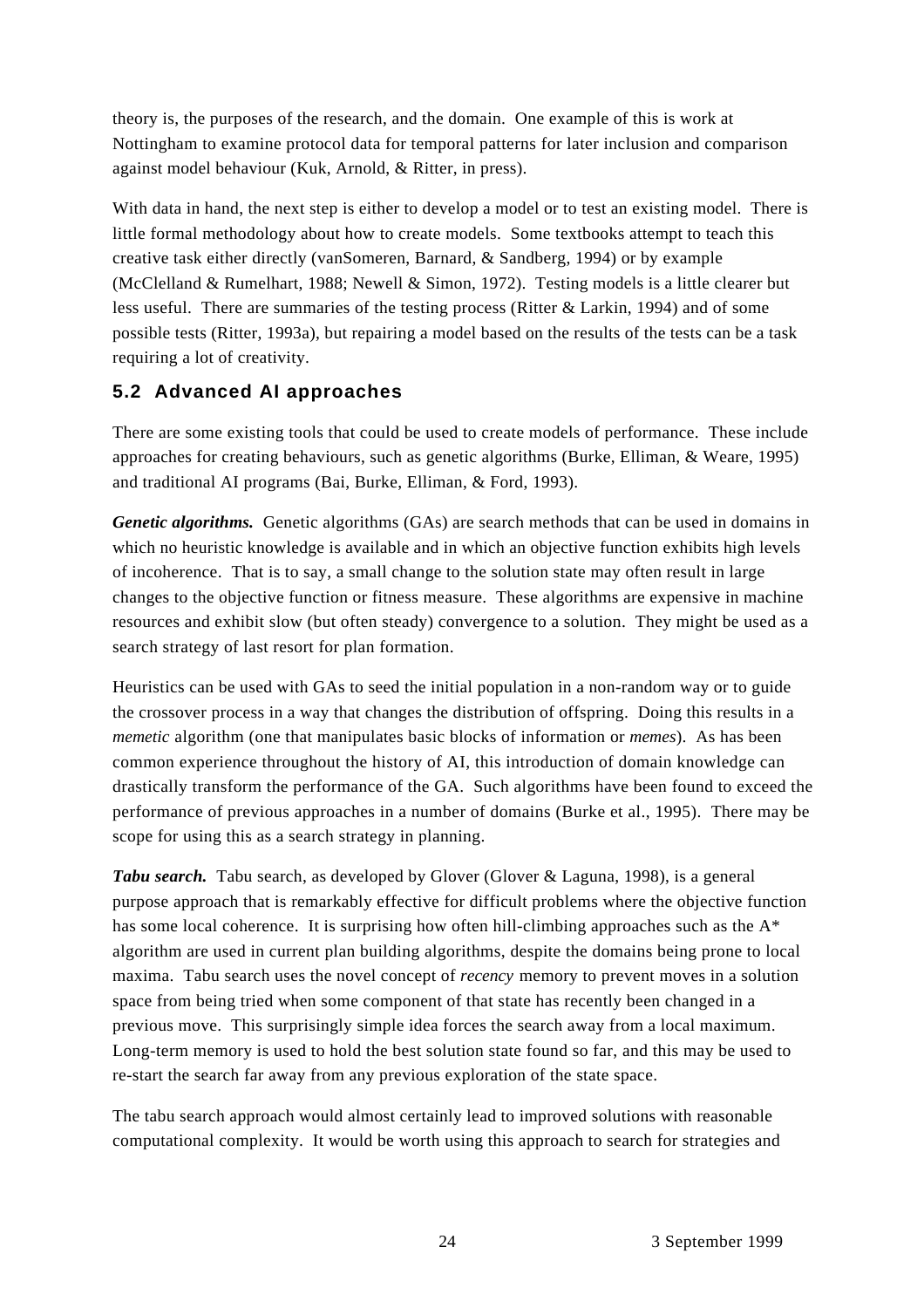plans at various levels in a synthetic environment from the individual combatant to the highest level source of command and control.

Soar is impressive in its ability to reuse parts of problems that have been solved in the past, and to plan in a goal-directed way that can seem ingenious. Real human problem solving can be less structured, however, and can leap from one approach to another in a manner that is difficult to model. Tabu search has this characteristic, however, as part of its diversification strategy. Including this in a cognitive architecture would be interesting. There may be some advantages to be gained by grafting on other similar systems that modify the beliefs of a cognitive architecture so as to maintain various types of logical consistency in the set of facts held.

*Sparse Distributed Memory.* Subtle issues such as the *tip-of-the-tongue* phenomena (Koriat & Lieblich, 1974) and the fact that we know if we know something (feeling of knowing) before becoming aware of the answer are not often modelled (although, see Schunn, Reder, Nhouyvanisvong, Richards, & Stroffolino, 1997 for a counter example). These effects may be captured using memory models such as Kanerva's (1988) sparse distributed memory (SDM), and Albus's (1971) CMAC. The way in which a combatant's experience of the world is stored and modelled is important. An SDM seems to offer powerful human-like ways of recalling nearest matches to present experience in a best-first manner. This can even be seen as a kind of thinking by analogy that has a uniquely human-like ability to find a close match rapidly without exhaustive or even significant time spent in search.

#### **5.3 Multiple criteria heuristic search**2

Heuristic search, one of the classic techniques in AI, has been applied to a wide range of problemsolving tasks including puzzles, two-player games, and path finding problems. A key assumption of all problem-solving approaches based on utility theory, including heuristic search, is that we can assign a single utility or cost to each state. This in turn requires that all criteria of interest can be reduced to a common ratio scale.

The route planning problem has conventionally been formulated as one of finding a minimumcost (or low-cost) route between two locations in a digitised map, where the cost of a route is an indication of its quality (e.g. Campbell, Hull, Root, & Jackson, 1995). In this approach, planning is regarded as a search problem in a space of partial plans, allowing many of the classic search algorithms such as A\* (Hart, Nilsson, & Raphael, 1968) or variants such as A\*epsilon (Pearl, 1982) to be applied. However, while such planners are complete and optimal (or optimal to some bound ), it can be difficult to formulate the route planning task in terms of minimising a single criterion.

For example, consider the problem of planning a route in a complex terrain consisting of hills, valleys, impassable areas, and so on. A number of factors will be important in evaluating the quality of a plan: the length of the route; the maximum negotiable gradient; the degree of

 $2$  This section was drafted by Brian Logan, and was revised with comments from the authors.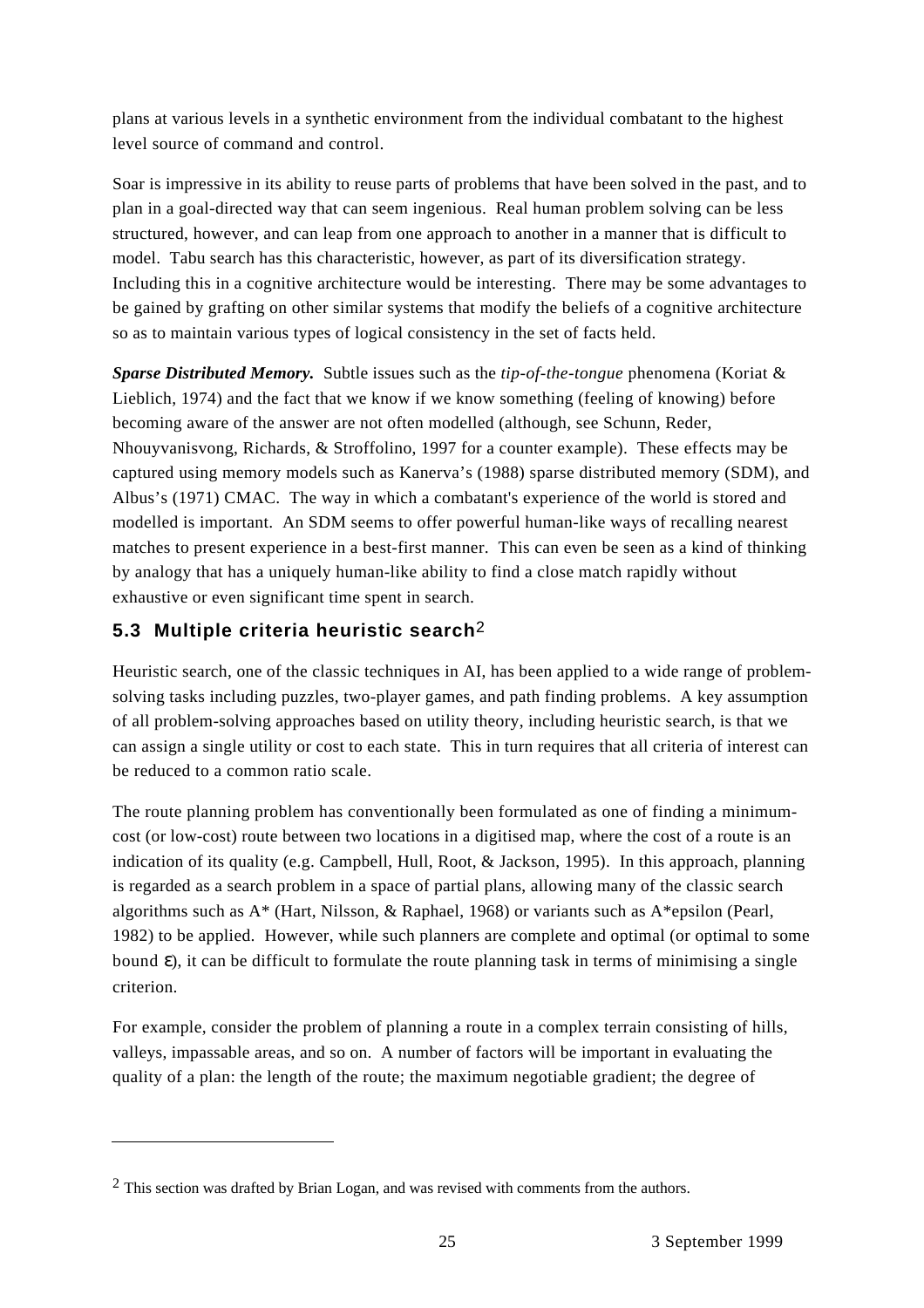visibility; and so on. In any particular problem, some of these criteria will affect the feasibility of the route, while others are simply preferences. Route planning is an example of a wide class of multi-criteria problem-solving tasks, where different criteria must be traded off to obtain an acceptable solution.

One way of incorporating multiple criteria into the problem-solving process is to define a cost function for each criterion and use, for example, a weighted sum of these functions as the function to be minimised. We can, for example, define a *visibility cost* for being exposed and combine this with cost functions for the time and energy required to execute the plan, to form a composite function that can be used to evaluate alternative plans. However, the relationship between the weights and the solutions produced is complex in reality, and it is often not clear how the different cost functions should be combined linearly as a weighted sum to give the desired behaviour across all magnitude ranges for the costs. This makes it hard to specify what kinds of solutions a problem-solver should produce and hard to predict what it will do in any given situation; small changes in the weight of one criterion can result in large changes in the resulting solutions. When changing the cost function on a single criterion to improve the behaviour it leads to, can lead to changing all the weights for all the other costs as well. In other words, the costs are not independent. Moreover, if different criteria are more or less important in different situations, we need to find sets of weights for each situation.

The desirability of trade-offs between criteria is context dependent. In general, the properties that determine the quality of a solution are incommensurable. For example, the criteria may only be ordered on an ordinal scale, with those criteria that determine the feasibility of a solution being preferred to those properties that are merely desirable. It is difficult to see how to convert such problems into a multi-criterion optimisation problem without making ad hoc assumptions. It is also far from clear that human behaviour solely optimises on a single criterion.

Rather than attempt to design a weighted sum cost function, it is often more natural to formulate such problems in terms of a set of constraints that a solution should satisfy. We allow constraints to be prioritised, that is, it is more important to satisfy some constraints than others, and soft, that is, constraints that can be satisfied to a greater or lesser degree. Such a framework is more general in admitting both optimisation problems (e.g. minimisation constraints) and satisficing problems (e.g. upper bound constraints), which cannot be modelled by simply minimising weighted-sum cost functions. Vicente (1998) suggests ways in which constraints can be analysed as part of a work domain analysis.

This approach provides a means of more clearly specifying problem-solving tasks and more precisely evaluating the resulting solutions. There is a straightforward correspondence between the *real problem* and the constraints passed to the problem-solver. A solution can be characterised as satisfying some constraints (to a greater or lesser degree) and only partially satisfying or not satisfying others. By annotating solutions with the constraints they satisfy, the implications of adopting or executing the current best solution are immediately apparent, and facilitates the integration of the problem-solver into the architecture of an agent or a decision support system (see for example, Logan & Sloman, 1998). If a satisfactory solution cannot be found, the degree to which the various constraints are satisfied or violated by the best solution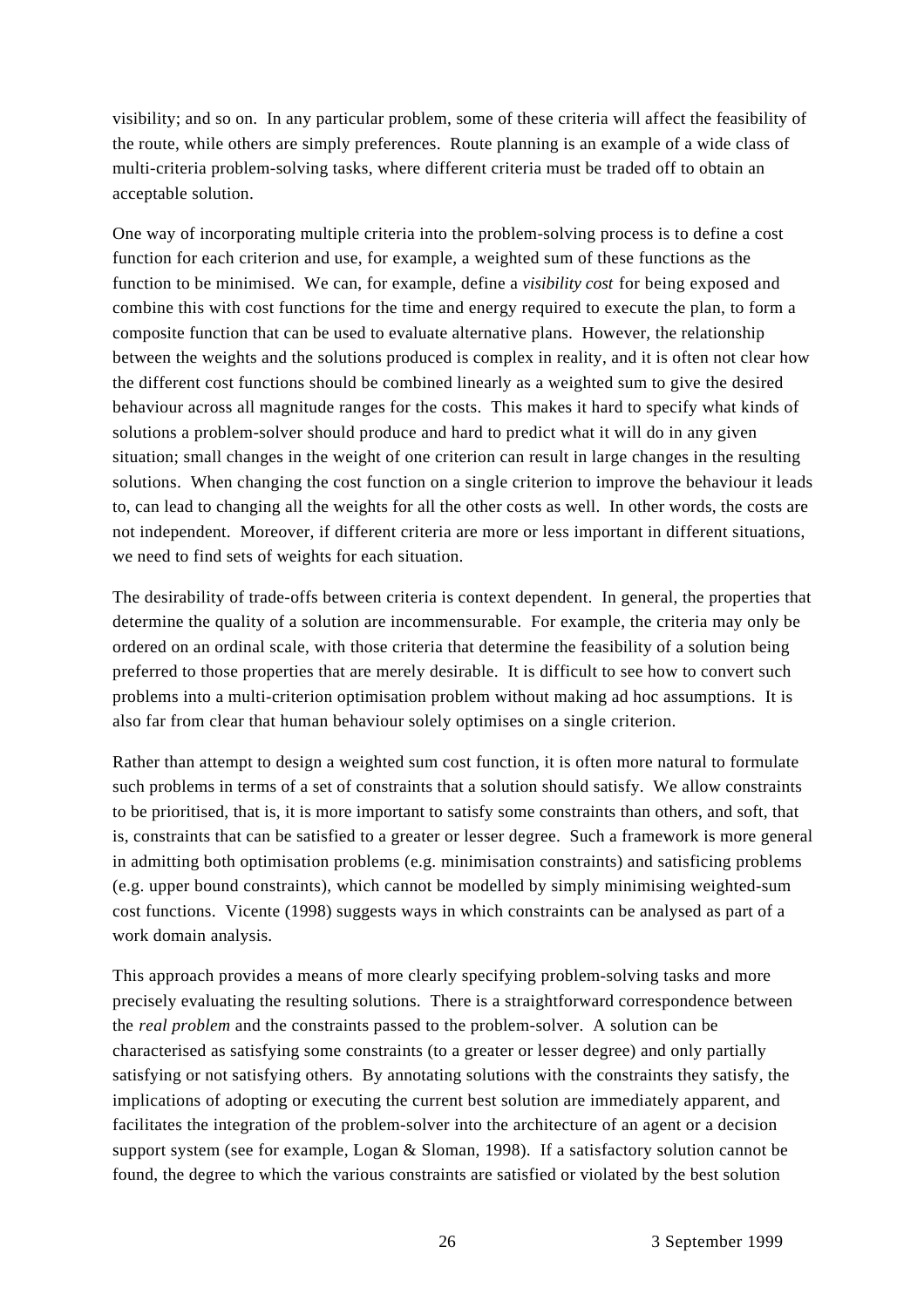found so far can be used to decide whether to change the order of the constraints, relax one or more constraints or even to redefine the goal, before making another attempt to solve the problem.

The ordering over constraints blurs the conventional distinction between absolute constraints and preference constraints. All constraints are preferences that the problem-solver will try to satisfy, trading off slack on a more important constraint to satisfy another, less important constraint.

The A<sup>\*</sup> search algorithm is ill suited to dealing with problems formulated in terms of constraints. Researchers at Birmingham have therefore developed a generalisation of A\* called A\* with bounded costs (ABC) (Alechina & Logan, 1998; Logan & Alechina, 1998) which searches for a solution that best satisfies a set of prioritised soft constraints.

The utility of this approach and the feasibility of the ABC algorithm have been illustrated by an implemented route planner that is capable of planning routes in complex terrain satisfying a variety of constraints. This work was originally motivated by difficulties in applying classical search techniques to agent route planning problems. However, the problems they identified with utility based approaches, and the solutions they propose, are equally applicable to other search problems.

## **5.4 Psychologically inspired architectures**

We review here several psychologically inspired architectures that were not covered by Pew and Mavor (1998). These architectures are interesting because (a) they are psychologically plausible, (b) some provide examples of how emotions can be included, and (c) one shows that a better interface for creating cognitive models is possible.

#### **5.4.1 EPAM**

EPAM (Elementary Perceiver and Memoriser) is a well-known computer model of a wide and growing range of memory tasks. The basic ideas behind EPAM include mechanisms for encoding chunks of information into long-term memory by constructing a discrimination network. The EPAM model has been used to simulate the learning of verbal material (Feigenbaum & Simon, 1962; Feigenbaum & Simon, 1984) and expert digit-span memory (Richman, Staszewski, & Simon, 1995). EPAM has been expanded to use visuo-spatial information, as in MAPP (Simon & Gilmartin, 1973).

EPAM organises memory into a collection of chunks, where each chunk is a meaningful group of basic elements. For example, in chess, the basic elements are the pieces and their locations; the chunks are collections of pieces, such as a king-side pawn formation. These chunks are developed as the EPAM discrimination network grows through the processes of discrimination and familiarisation. Essentially, each node of the network holds a chunk of information about an object in the world. The nodes are interconnected by links into a network, with each link representing the result of applying a test to the object. When trying to recognise an object, the tests are applied beginning from the root node, and the links are followed until no further test can be applied. At the node reached, if the stored chunk matches that of the object then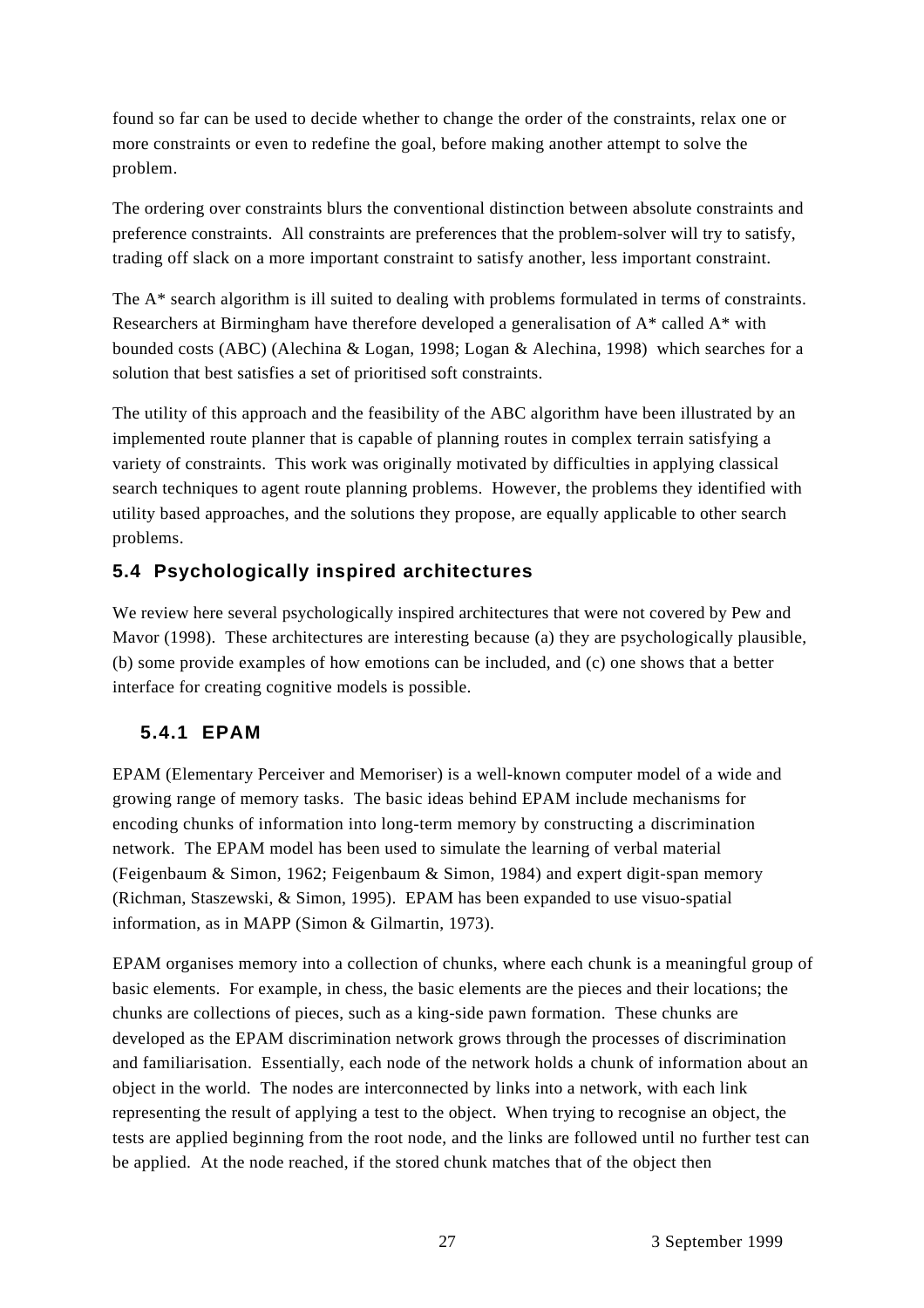familiarisation occurs, in which the chunk's resolution is increased by adding more details of the features in that object. If the current object and the chunk at the node reached differ in some feature, then discrimination occurs, which adds a new node and a new link based on the mismatched feature. Therefore, with discrimination, new nodes are added to the discrimination network; with familiarisation, the resolution of chunks at those nodes is increased.

The EPAM template theory, and its computer implementation CHREST (Gobet & Simon, 1996a), uses the same framework as the EPAM theory (Feigenbaum & Simon, 1984; Richman et al., 1995), with which it is compatible. As in the earlier chunking theory of Chase and Simon (1973), it assumes that chess experts develop a large EPAM-like net of chunks during their practice and study of the game. In addition, it assumes that some chunks, which recur often during learning, develop into more complex retrieval structures (templates) having slots for variables that allow a rapid encoding of chunks or pieces.

CHREST (de Groot & Gobet, 1996; Gobet & Simon, 1996a) is one of most current theories of memory developed from the ideas in EPAM. Gobet and Simon (in press) present a detailed description of the present version of CHREST and report simulations on the role of presentation time in the recall of game and random chess positions.

EPAM and its implementations are important to consider because they fit a subset of regularities in memory very well. This at least serves as an example for other theories and architectures to emulate. It may also be possible to include the essentials of EPAM in another system, such as Soar or ACT-R, extending the scope of both approaches.

#### **5.4.2 Neural networks**

Pew and Mavor (1998, Ch. 3) review neural networks. Here, therefore, we only provide some further commentary, introduce some more advanced concepts, and note a few further applications.

SDMs are Sparse Distributed Memories, which are a plausible model of brain architecture, particularly the cerebellum. They have the interesting property of storing memories such that recall works by finding the best match to imperfect data. They are also a natural way of storing sequences. They exploit interesting mathematical properties of binary metric spaces with a large number of dimensions. It is intriguing that SDMs have the human-like properties that they 'know if they know' something before the retrieval process is complete. They also exhibit the tip-of-thetongue phenomenon, and replicate the human ability to recall a sequence or tune given the first few items or notes. They can also learn actuator sequences that might be used in muscle control or reflex patterns of behaviour.

Connectionist systems have demonstrated the ability to learn arbitrary mappings. Architectures such as the multi-layer perceptron (MLP) are capable of being used as a black box that can learn to recognise a pattern of inputs as a particular situation. This requires supervised training, and may involve heavy computational resources to arrive at a successful solution using the backpropagation algorithm. Training can be continued during performance as a background task, and thus an entity could have an ability to learn during action based on this approach.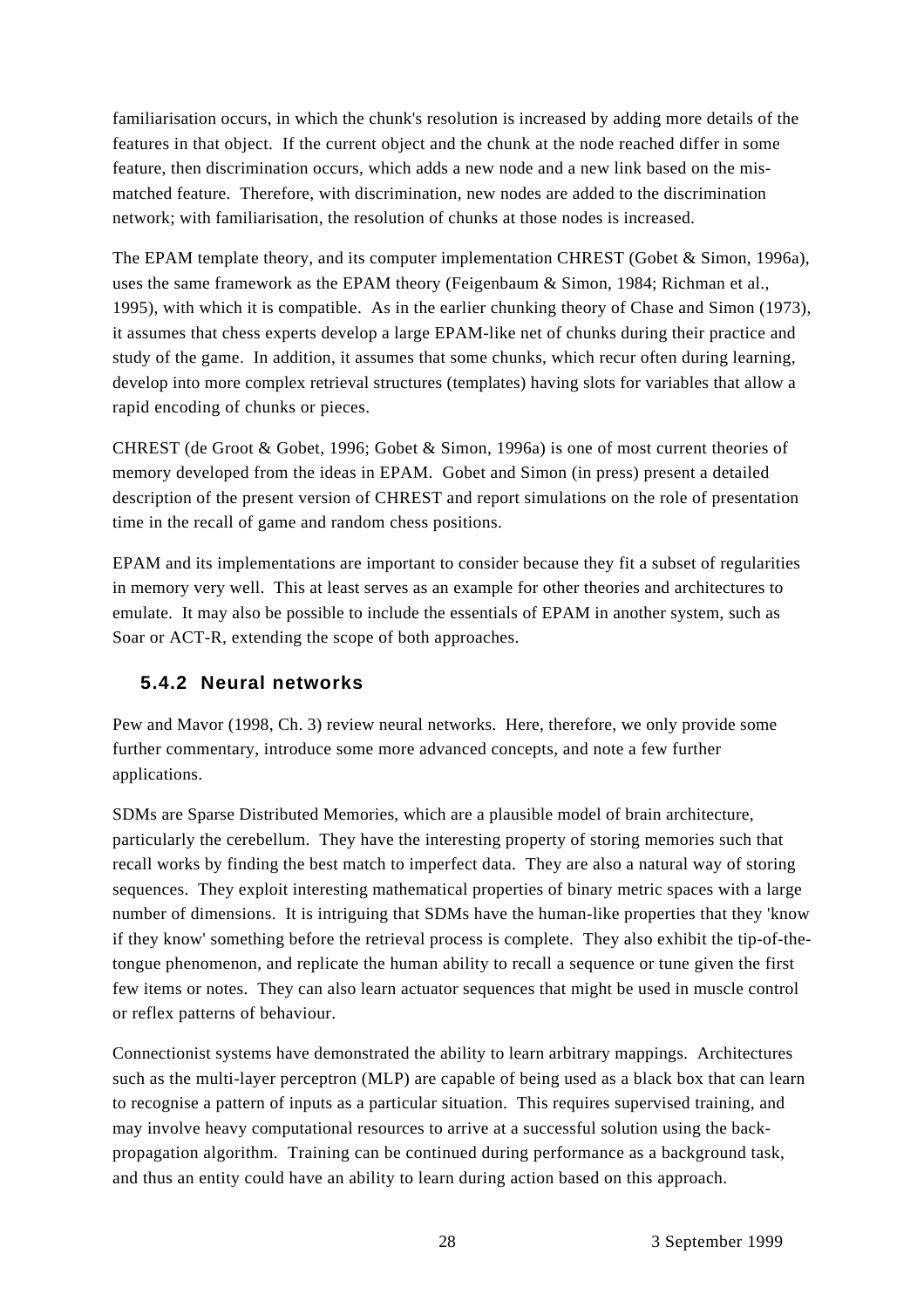Recognition performance is relatively rapid and thus a multilayer perceptron might be used to model a reaction mechanism in which a combatant responds to coming under fire, or spotting the presence of the enemy, for example. It might also be used to activate particular aspect of military doctrine depending on the current circumstances.

More specialised connectionist systems have been used for modelling low-level vision, the learning of grammar rules, the pronunciation of words, character recognition, and so on. These models do not seem to have immediate application in military simulation.

Recurrent nets such as the Elman (1991) net have the ability to generate sequences of tokens as output. These seem to offer some promise of detecting an input situation and producing a series of behavioural actions as a response. This may be useful for modelling the reactive behaviour of an entity over a short time period, whilst a symbolic cognitive model is used for the higher-level cognitive processes that occur over a longer time span.

#### **5.4.3 PSI and architectures that include emotions**

PSI is a relatively new cognitive architecture designed to integrate cognitive processes, emotion, and motivation (Bartl & Dörner, 1998). The architecture includes six motives (needs for energy, water, pain avoidance, affiliation, certainty, and competence). Cognition is modulated by these motive/emotional states and their processes. In general, PSI organises its activities according to the Rasmussen's (1983) hierarchy: first, it tries highly automatic skills if possible, then it skips to *knowledge-based* behaviour, and as its *ultima ratio* approach it uses trial-and-error procedures. It is the only cognitive architecture that takes modelling emotion and motivation as one of its core tasks.

This architecture is currently incomplete. It raises interesting questions about how to judge a nascent architecture. PSI does not have a large enough user community and has not been developed long enough to have a body of regularities is has been compared with let alone adjusted to fit. How can it be compared with the larger architectures with existing tutorials, user manuals, libraries of models and example applications?

A model in the PSI architecture has been tested against a set of data taken from a dynamic control task. The model's number of control actions was within the range of human behaviour and its predictions of summary scores were outside the range of human behaviour (the model was less competent). This model needs to be improved before it matches human emotional data as well as cognitive models match non-emotional data. It is, however, one of the few models of emotion compared with data.

Several other models of emotions and architectures that use emotions have been created. Reviews of emotional models (Hudlicka & Fellous, 1996; Picard, 1997) typically present models and architectures that have not been compared and validated against human data. There appears to be one other exception, an unpublished PhD thesis by Araujo at Sussex (cited in Picard, 1997). At Nottingham we are attempting to add several simple emotions to ACT-R (Belavkin et al., 1999) and validate the model by comparing the revised model with an existing model and comparable data (G. Jones, Ritter, & Wood, in press).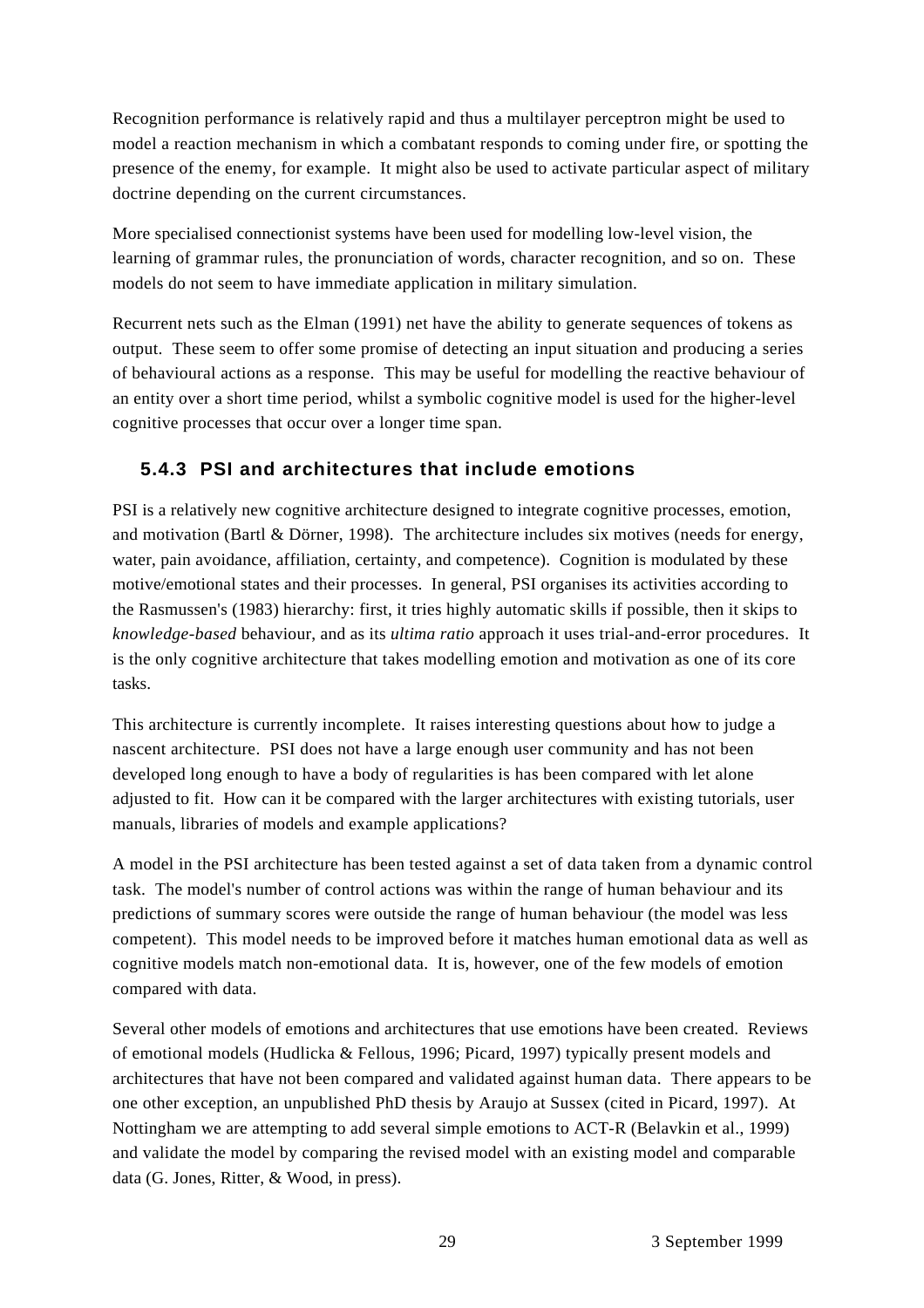# **5.4.4 Cogent**

Cogent is a design environment for creating cognitive models and architectures (Cooper & Fox, 1998). It allows the user to draw box and arrow diagrams to structure and illustrate the high-level organisation of the model, and to fill in the details of each box using one or a series of dialogue sheets. The boxes include inputs, outputs, memory buffers, processing steps, and even production systems as components.

Its strengths are that it is easy to teach; the displays provide useful summaries of the model that helps with explanation and development; and the environment is fairly complete. It appears possible to reuse components on the level of boxes. Its weaknesses are that it is fairly unconstrained; for large systems it may be unwieldy; and it might not interface well to external simulations.

It does show that cognitive modelling environments can at least appear more friendly. The results of its graphic interface routinely appear in talks as model summaries. The interface is also quite encouraging, allowing users to feel that they can start working immediately.

# **5.4.5 Hybrid architectures**

Hybrid architectures are architectures that typically include symbolic and non-symbolic elements. A more general definition would be architectures that include major components from multiple architectures.

Hybrid architectures are mentioned briefly by Pew and Mavor (1998, pp. 108-110). Work has continued in this area past the amount they were able to review, with some interesting results. LICAI (Kitajima & Polson, 1996; Kitajima, Soto, & Polson, 1998), for example, models how people explore and use interfaces based on a theory of how Kintsch's (1999) schemas receive activation. The US Office of Navy Research (ONR) has sponsored a research program on hybrid architectures (Gigley & Chipman, 1999). This has given rise to some interesting hybrid architectures (e.g. Sun, Merrill, & Peterson, 1998; Wang, Johnson, & Zhang, 1998).

Perhaps the most promising hybrids are melding perception components across cognitive architectures. The Epic (Kieras & Meyer, 1997) architecture's perception and action component has been merged with ACT-R (Byrne & Anderson, 1998). This has lead to direct reuse and unification. Similar results have been found with the Nottingham functional interaction architecture being used by Soar and ACT-R models (Bass et al., 1995; Baxter & Ritter, 1996; G. Jones, 1999; G. Jones & Ritter, 1998; G. Jones et al., in press).

## **5.5 Knowledge-based systems and agent architectures**

The field of agency has enjoyed a recent surge of interest as a potential solution to some of the problems posed by global information networks. Most principled agent architectures have historical roots in distributed artificial intelligence (DAI). For several decades, DAI has been tackling essentially the same problem as knowledge-based systems (KBS) research, namely how to produce efficient problem-solving behaviour in software. The main concept that brings agency and KBS together is the idea of operation at the knowledge level as described by Newell (1982).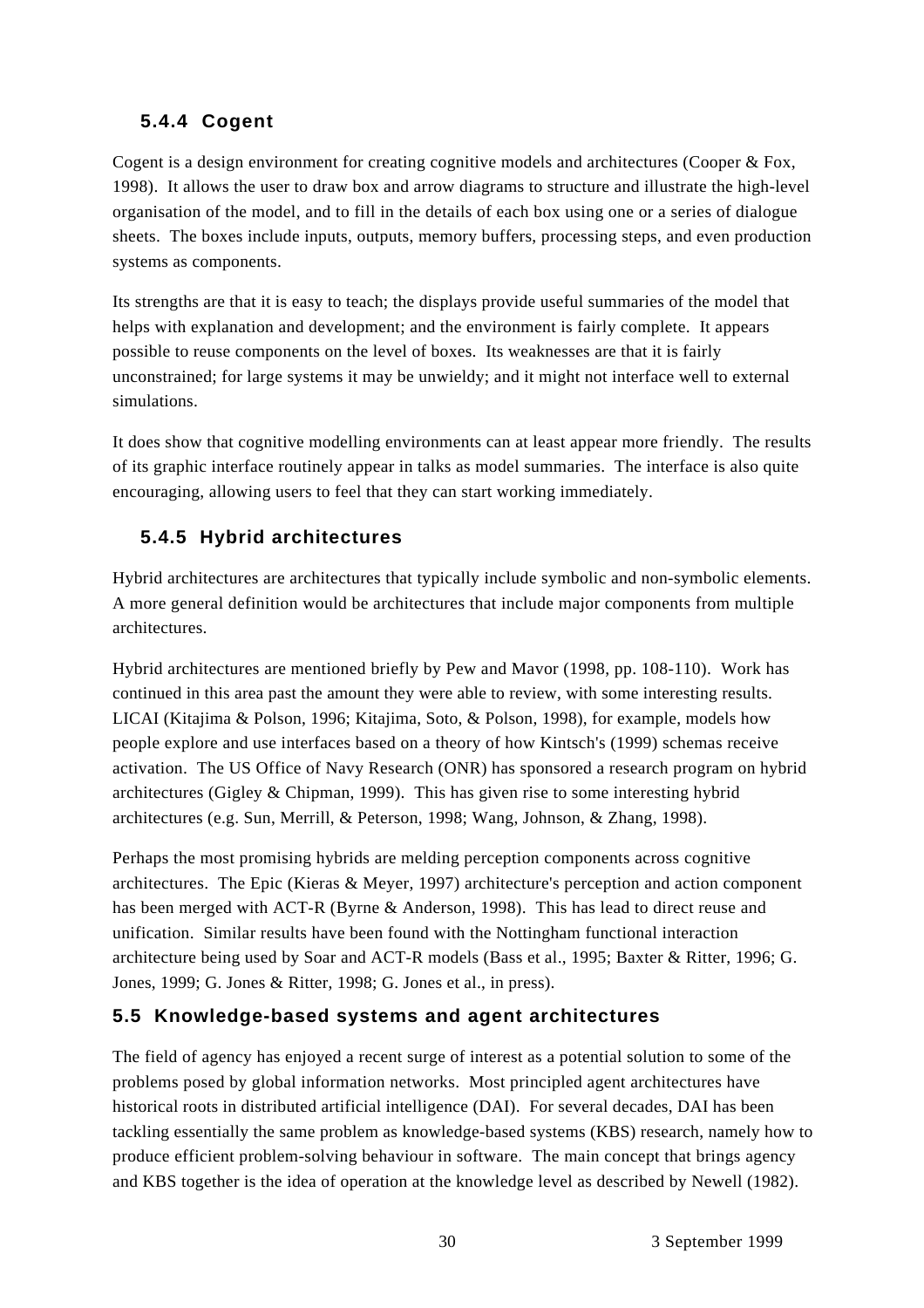The behavioural law used by an observer to understand the agent at the knowledge level is the principle of maximum rationality (Newell, 1982), which states: 'If an agent has knowledge that one of its actions will lead to one of its goals, then the agent will select that action'. The modelling of intelligent artificial systems at the knowledge level, that is, with no reference to details of implementation, is a key principle in KBS construction. It is also at the heart of many assumptions in the tradition of explaining human behaviour.

Nwana (1996) claims that an important difference between agent-based applications and other distributed computing applications is that agent-based applications operate typically at the knowledge level, whereas distributed computing applications operate at the symbol level. At the symbol level, the entity is seen simply as a mechanism acting over symbols, and its behaviour is described in these terms.

The theoretical links between the motivations behind KBS and agent research can be seen in the main approaches taken to the definition of software agency. A scriptional agency attempts to create convincing human-like behaviours in software in the belief that this will produce programs that are easy to interact with. This can be seen as paralleling the expert behavioural modelling approach that is currently widely espoused in the KBS community. BDI (Belief-Desire-Intention) agents focus on the concept of intentionality -- the mental attitudes of the agent. BDI models have been successfully implemented in systems such as the DESIRE framework (Brazier, Dunin-Keplicz, Treur, & Verbrugge, 1999) and the JACK component system

Jack is an extension to JAVA. It includes a JAVA library and a compiler that takes a JAVA program with embedded Jack statements and expands/incorporates the Jack statements to create a runnable JAVA program. These statements implement a BDI architecture, while allowing JAVA statements to extend and implement them. The statements include commands like @achieve(*condition, event*), which subgoal on *event* if *condition* is not found to be true.

The resulting program instantiates a BDI agent. Its BDI architecture is made up of beliefs represented with a database; desires that are represented as events that can trigger plans; and intentions that are represented through these plans. For example, a fact may come in from perception and match a desire, that of putting new facts into the database. This may result in further desires being matched and intentions (plans) leading to behaviours. Further information is available at the Jack developer's web site (www.agent-software.com.au).

Reviews of the agent literature (Etzioni & Weld, 1995; Franklin & Graesser, 1997; Wooldridge & Jennings,  $1995$ <sup>3</sup> reveal that, when attempting to define agency as dependent on the possession of a set of cardinal attributes, many of the attributes suggested could also be seen as characteristic of behaviour that is best explained at the knowledge level. These include abstraction and delegation, flexibility and opportunism, task orientation, adaptivity, reactivity, autonomy, goal-directedness,

 $3$  For online information about related US programs, see <www.darpa.mil/tto/mav.html>, <www.darpa.mil/haeuav/>, and <www.nosc.mil/robots/air/amgss/mssmp.html>.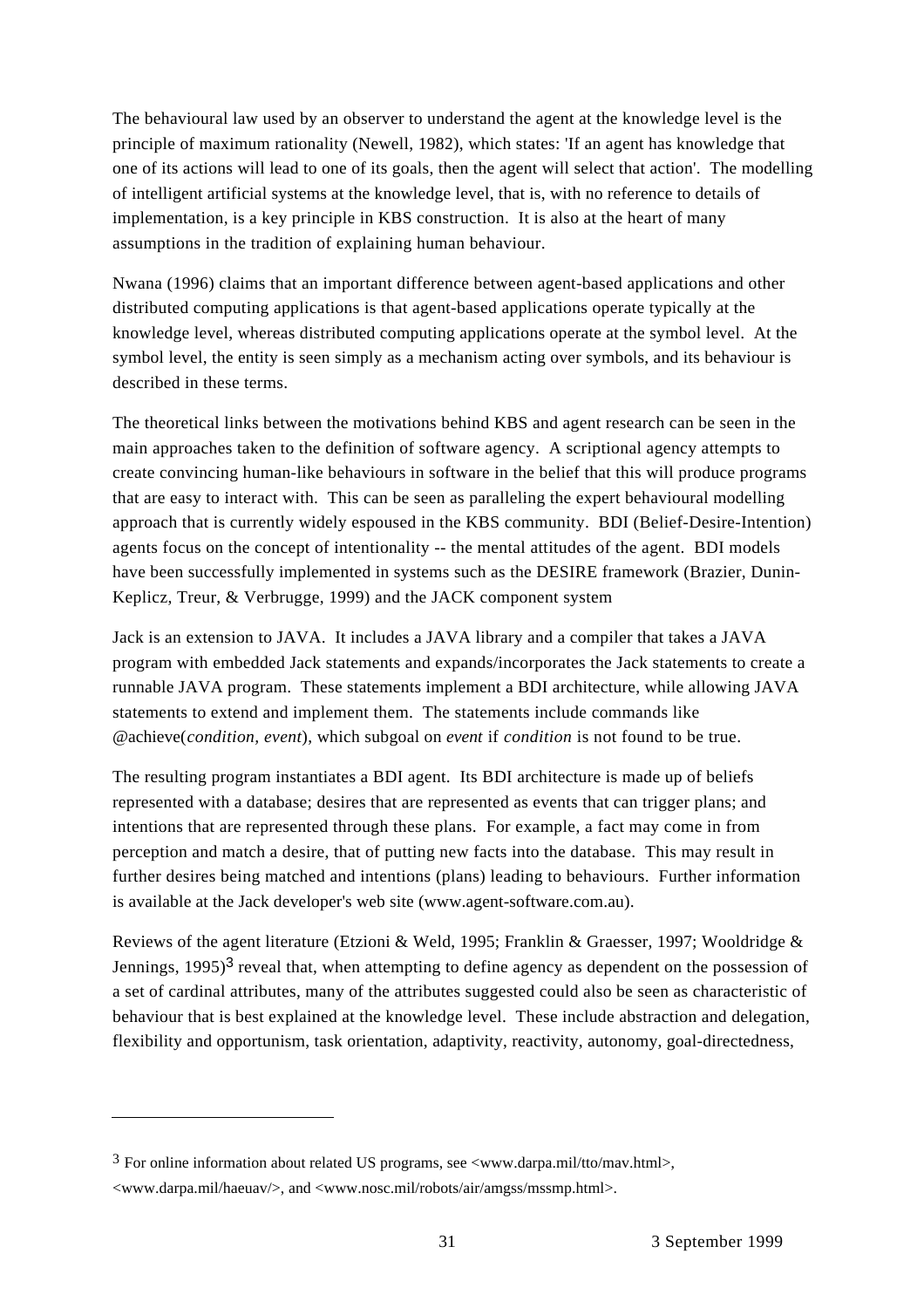flexibility, collaborative and self-starting behaviour, temporal continuity, knowledge-level communication ability, social ability, and co-operation.

Both agent systems and KBSs are moving in the direction of modular components of expertise as a response to the problems of knowledge use and reuse to promote intelligent behaviour in software. Domain ontologies form a significant subset of these KBS components. Increasingly, multi-agent systems are being produced that use such domain ontologies to facilitate agent communication at the knowledge level, for example, the agent network created as part of the Infosleuth architecture (Jacobs & Shea, 1996). Some agent systems also draw explicitly on models of problem-solving expert behaviour developed in KBS research. The IMPS (Internetbased Multi-agent Problem Solving) architecture (Crow & Shadbolt, 1998) uses software agency as a medium for applying model-driven knowledge engineering techniques to the Web. It involves software agents that can conduct structured online knowledge acquisition using distributed knowledge sources. Agent-generated domain ontologies are used to guide a flexible system of autonomous agents driven by problem-solving models.

Even in pure KBS applications the notion of agency is being used as a design principle to facilitate the construction of the KBS itself. Thus in the DERA Future Organic Airborne Early Warning demonstrator (DERA final FOAEW report) the KBS is implemented as sets of computational agents each of which implements a task of an AEW operator. Using agents as task components in a KBS is a very natural design approach.

Agent architectures will be important within synthetic environments for modelling autonomous vehicles, and for exploring the doctrine of autonomous vehicles.

# **5.6 Architectural ideas behind the Sim\_Agent Toolkit**4

Since the early 1970s Sloman and his colleagues have been attempting to develop requirements and designs for an architecture capable of explaining a wide variety of facts about human beings. Sloman's ideas about cognitive architectures and the agent architecture toolkit (Sim\_Agent) were not reviewed in Pew and Mavor (1998). These architectural tools do, however, provide some useful lessons about architectural toolkits and about process models of emotions. Further information is available at the CogAff web site <www.cs.bham.ac.uk/~axs/cogaff.html>.

# **5.6.1 Cognition and Affect**

Human-like information processing architecture includes many components performing different functions all of which operate in parallel, asynchronously. This is not the kind of low-level parallelism found in neural nets (although such neural mechanisms are part of the infrastructure). Rather there seem to be many functionally distinct modules performing different sorts of tasks concurrently, a significant proportion of them being concerned with monitoring and control of

<sup>4</sup> This section was drafted by Aaron Sloman and was revised with comments from the authors.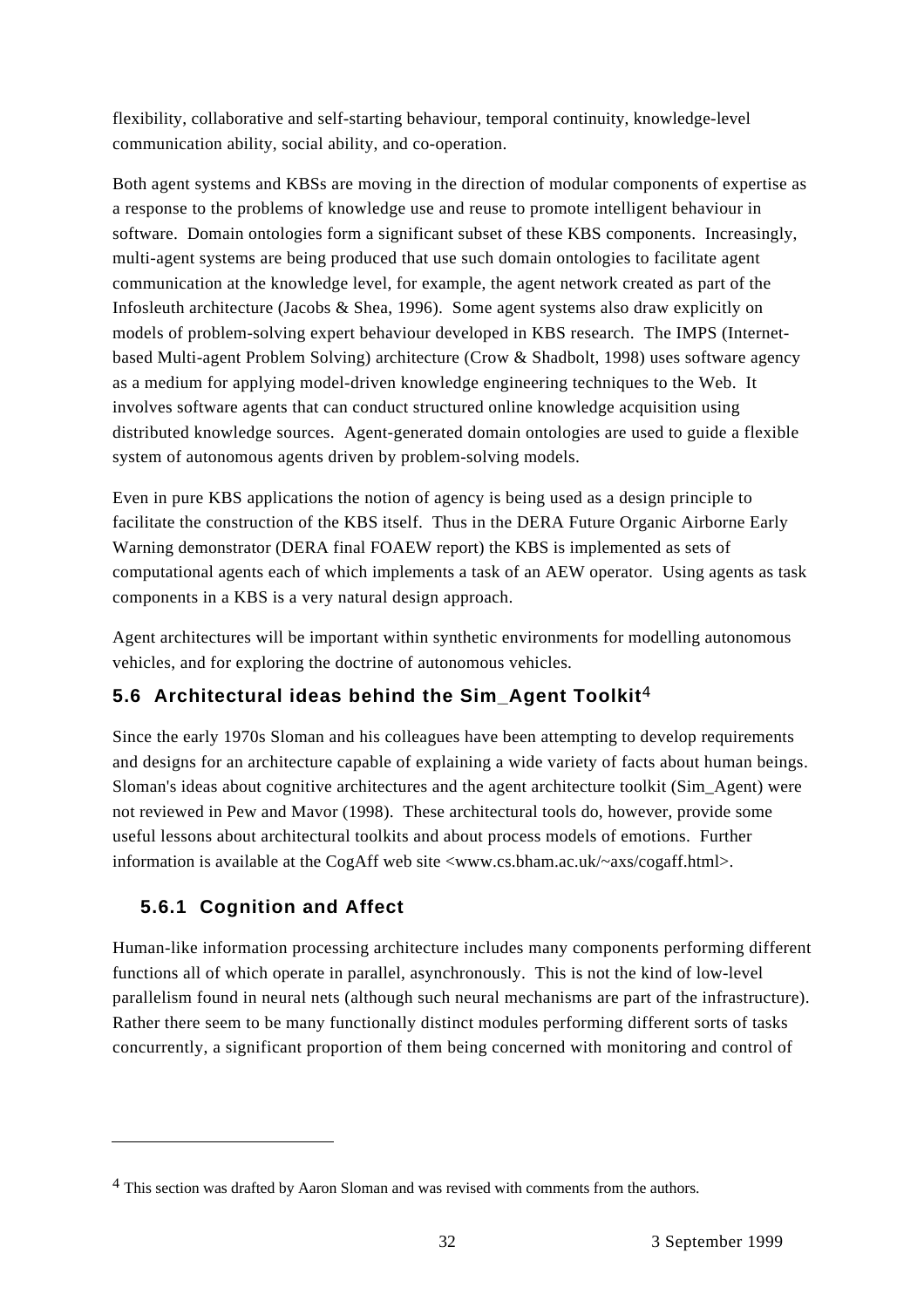bodily mechanisms, e.g. posture, saccades, grasping, temperature control, daily rhythms, and so on.

The very oldest mechanisms are probably all reactive in the sense described in various recent papers (e.g. Sloman, in press). The key feature of reactivity is the lack of 'what-if' reasoning capabilities, with all that entails including lack of temporary workspaces for representations of hypothesised futures (or past episodes), lack of mechanisms for stored factual knowledge (generalisations and facts about individuals) to support generation of possible futures, possible actions, and likely consequences of possible actions, and lack of mechanisms for manipulating explicit representations.

Both reactive and deliberative mechanisms require perceptual input and can generate motor signals. However, in order to function effectively both perceptual and action subsystems may have evolved new layers of abstraction to support the newer deliberative processes, for example, by categorising both observed objects and events at a higher level of abstraction, and allowing higher-level action instructions to generate behaviour in a hierarchically organised manner. More generally, different subsystems use information for different purposes so that a number of different processes of analysis and interpretation of sensory input occur in parallel, extracting different affordances from raw data extracted from the optic array. Recent work by brain scientists on ventral and dorsal visual pathways are but one manifestation of this phenomenon.

The interactions between reactive and deliberative layers are complex and subtle, especially as neither is in charge of the other, though at times either can dominate. Moreover, the division is not absolute: information in the deliberative system can sometimes be transferred to the reactive system (e.g. via drill and practice learning), and information in the reactive system can sometimes be decompiled and made available to deliberative mechanisms (though this is highly errorprone).

For reasons explained in various papers in the CogAff FTP site it is possible to conjecture that at a much later evolutionary stage a third class of mechanism developed, again using and redeploying mechanisms that had existed previously. The new type of mechanism, which has been provisionally labelled 'meta-management', provides the ability to do for internal processes what the previous mechanisms did for external processes: namely it supports monitoring, evaluation, and control of other internal processes, including, for instance, thinking about how to plan, or planning better ways of thinking. For example, a deliberative system partly driven by an independent reactive system and sensory mechanisms can unexpectedly acquire inconsistent goals. A system with meta-management can notice and categorise such a situation, evaluate it, and perhaps through deliberation or observation over an extended period develop a strategy for dealing with such conflicts.

Similarly, meta-management can be used to detect features of thinking strategies, and perhaps in some cases notice flaws or opportunities for improvement. Such a mechanism (especially in conjunction with an external language) also provides a route for absorption of new internal processes from a culture, thereby allowing transmission between generations of newly acquired information without having to wait for new genetic encodings of that information to evolve.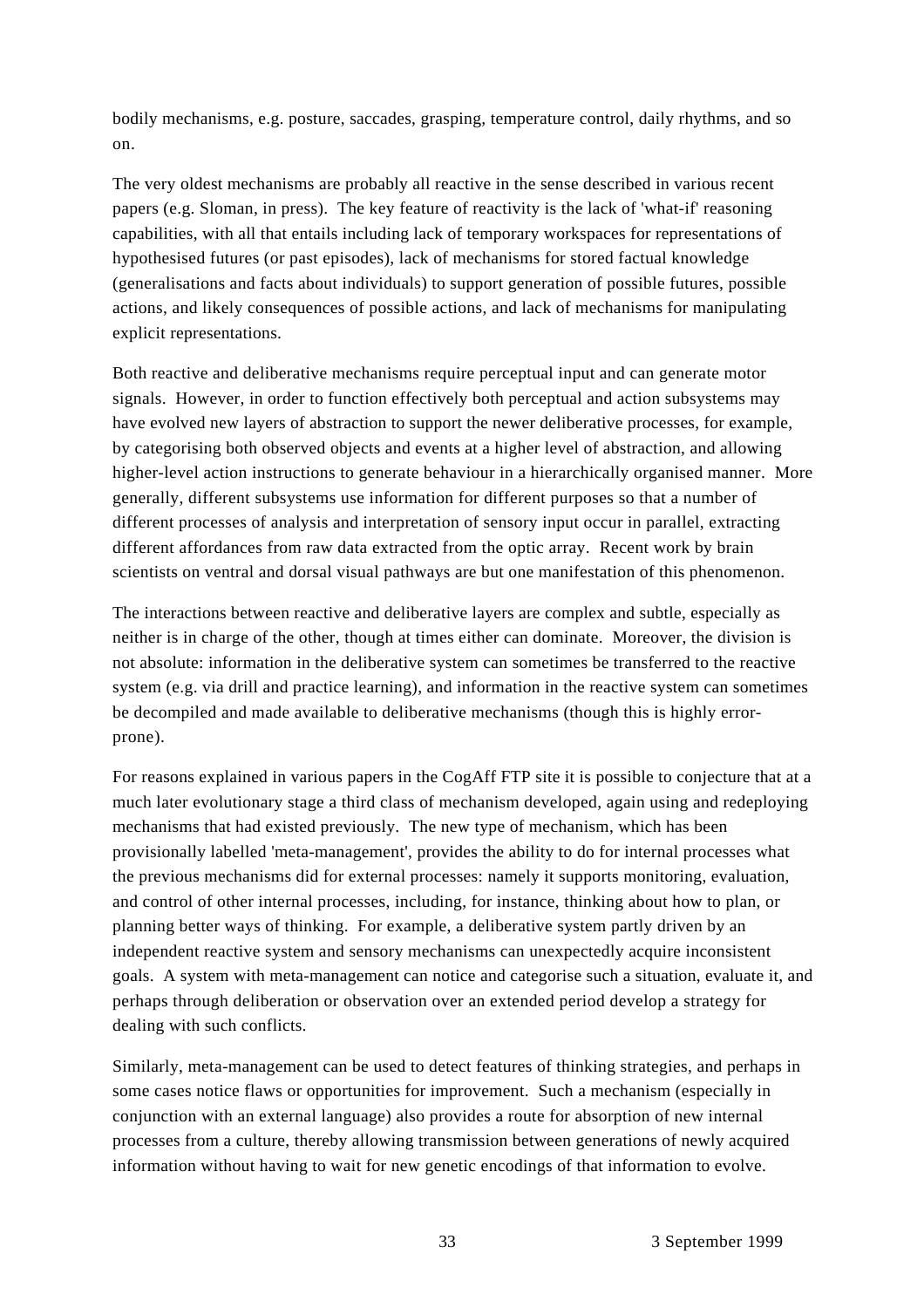Through internal monitoring of sensory buffers the extra layer adds a kind of self-awareness that has been the focus of discussions of consciousness, subjective experience, qualia, etc.

As with external processes, the monitoring, evaluation, and redirection of internal processes is neither perfect nor total, and as a result mistakes can be made about what is going on, inappropriate evaluations of internal states can occur, and attempts to control processing may fail, for example, when there are lapses of attention despite firm intentions.

Another feature of meta-management is its ability to be driven by different collections of beliefs, attitudes, strategies, preferences, etc. in different contexts, explaining how in humans a personality may look different at home, driving a car, in the office, etc. Besides the three main concurrent processing layers (reactive, deliberative, and meta-management) identified above that others have found evidence for, a number of additional specialised mechanisms are needed, including, mechanisms for managing short- and long-term goals, a variety of long- and short- term memory stores, and one or more global alarm systems capable of detecting a need for rapid global reorganisation of activity (freezing, fleeing, attacking, becoming highly attentive, etc.), and also producing that reorganisation.

For instance, whereas many people have distinguished primary and secondary emotions (e.g. Damasio, 1994) they have proposed a third type, tertiary emotions, also sometimes referred to as *perturbances* (Sloman, 1998a; Sloman & Logan, 1999). Primary emotions rely only on the reactive levels in the architecture. Secondary emotions require deliberative mechanisms. Tertiary emotions are grounded in the activities of meta-management, including unsuccessful metamanagement. There are other affective states concerned with global control, such as moods, which also have different relationships to the different layers of processing. Many specific states that are often discussed but very unclearly defined, such as arousal, can be given much clearer definitions within the framework of an architecture that supports them.

It looks as if various subsets of the capabilities described here arising out of the three layers and their interactions can be modelled in the architectures developed so far, for example, Soar, ACT-R/PM, the Moffatt and Frijda architecture, and the various logic-based models that dominate the ATAL series of workshops and books like Wooldridge and Rao (1999).

However, only small subsets of these capabilities can be modelled at present. That is fine as far as ongoing scientific research is concerned: it is not fine when such models are offered as solutions to hard practical problems requiring modelling of complete human beings rather than some restricted human cognitive capability. Any realistic model of human processing needs to be able to cope with contexts including rich bombardment with multi-modal sensory and linguistic information, in which complex goals and standards of evaluation are constantly interacting, in which things often happen too fast for fully rational deliberation to be used, in which not everything that occurs falls into a previously learnt category for which a standard appropriate response is already known, where decisions have to be taken on the basis of incomplete or uncertain information, and in which the activity of solving one problem or carrying out one intricate task can be subverted by the arrival of new factual information, new orders, or new goals generated internally as a side effect of other processes.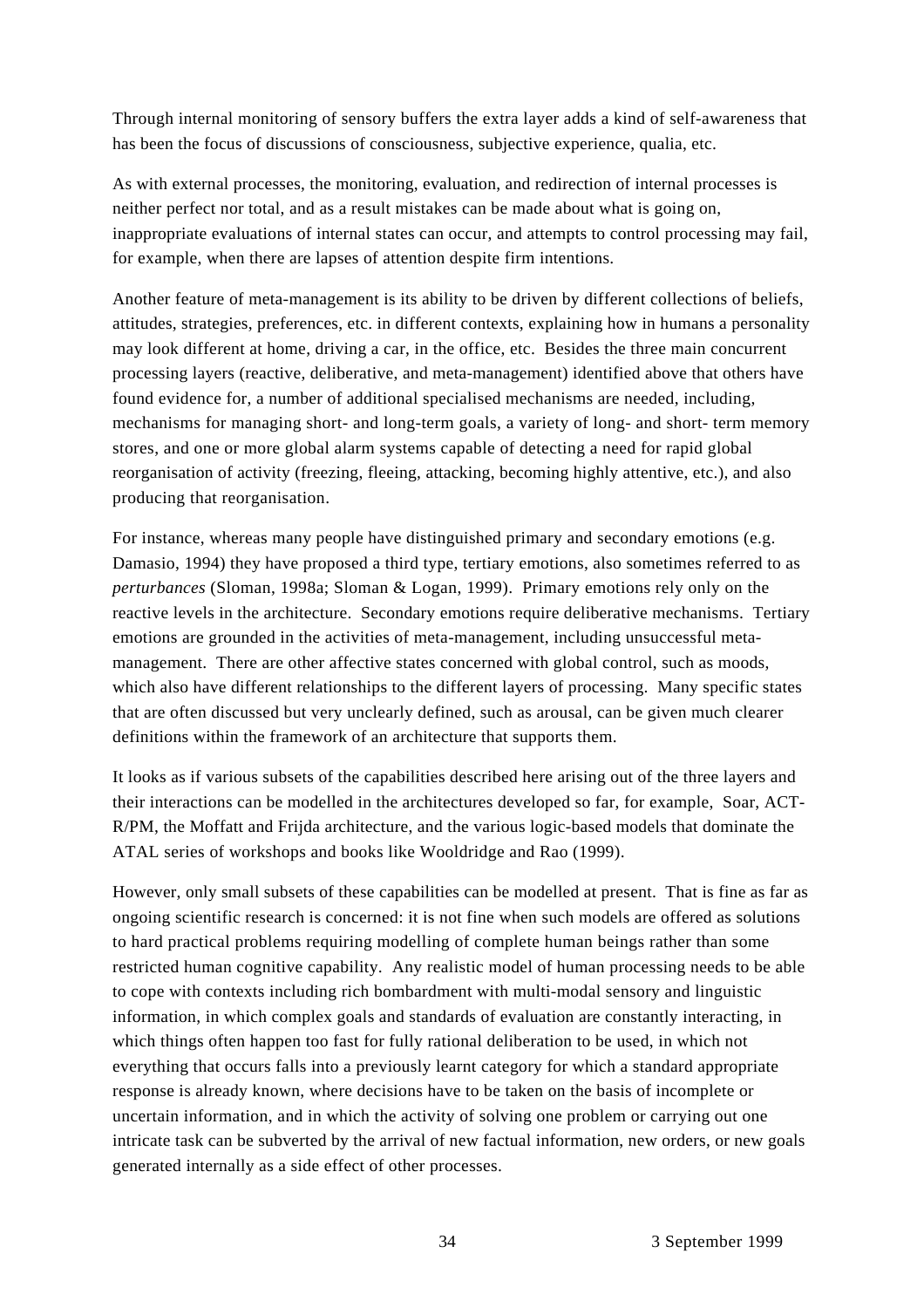Where the individual is also driving a fast moving vehicle or in terrain that is under fire or possibly contains hidden snipers and other dangers (e.g. mines) then it is very likely that a huge amount of the processing going on will involve the older reactive mechanisms, including many concerned with bodily control and visual attention. It may be some time before we fully understand the implications of such total physical immersion in stressful situations, including the effects on deliberative and meta-management processes. (For example, fixing attention on a hard planning problem may be difficult if bombs are exploding all around you. Why?)

#### **5.6.2 Sim\_Agent and CogAff**

Sloman and his colleagues found a need for a general architectural toolkit. This allows them to explore a variety of new ideas about complex architectures. Where does Sim\_Agent fit in? It is not an architecture but a steadily developing toolkit for exploring architectures.

At present Sloman does not propose a specific overarching architecture as a rival to systems like Soar or ACT-R. He feels that not enough is yet known about how human minds work, and consequently any theory proposing *the* architecture is premature. Instead, he and his group have been exploring and continually refining a collection of ideas about possibly relevant architectures and mechanisms. Although the ideas have been steadily developing they do not believe that they are near the end of this process. So although one could use a label like *CogAff* to refer to the general sort of architecture they are currently talk about, it is not a label for a fixed design. Rather CogAff should be taken to refer to a high-level overview of a class of architectures in which many details still remain unclear. The CogAff ideas are likely to change in dramatic ways as more is learned about how brains work, about ways in which they can go wrong (e.g. as a result of disease, ageing, brain damage, addictions, stress, abuse in childhood, etc.), and how they differ from one species to another, or one person to another, or even within one person over a lifetime.

They also wanted a toolkit that supports exploration of a number of interacting agents (and physical objects, etc.) where within each agent a variety of very different mechanisms might be running concurrently and asynchronously yet influencing one another, and where they could very easily change the architecture within an agent, change the degree and kind of interaction between components of an agent, could speed up or slow down the processing of one or more submechanisms relative to others (Sloman, 1998b).

In particular they wanted to be able to combine fairly easily different types of symbolic mechanisms and also subsymbolic mechanisms within one agent. The toolkit was also required to support rapid prototyping and interactive development with close connections between internal processes and graphical displays.

Because it did not seem that other toolkits had the required flexibility, as they tended to be committed to a particular type of architecture, they built their own, which has been used for some time at Birmingham and DERA Malvern. It is reported briefly in Sloman and Logan (1999) and in more detail in the online documentation at the Birmingham Poplog FTP site  $\langle \langle \langle \langle ftp.cs.bham.ac.uk/pub/dist/poplog \rangle \rangle$ . The code and documentation are freely available online. It runs in Pop-11 in the Poplog system (which is inherently a multi-AI language system, so that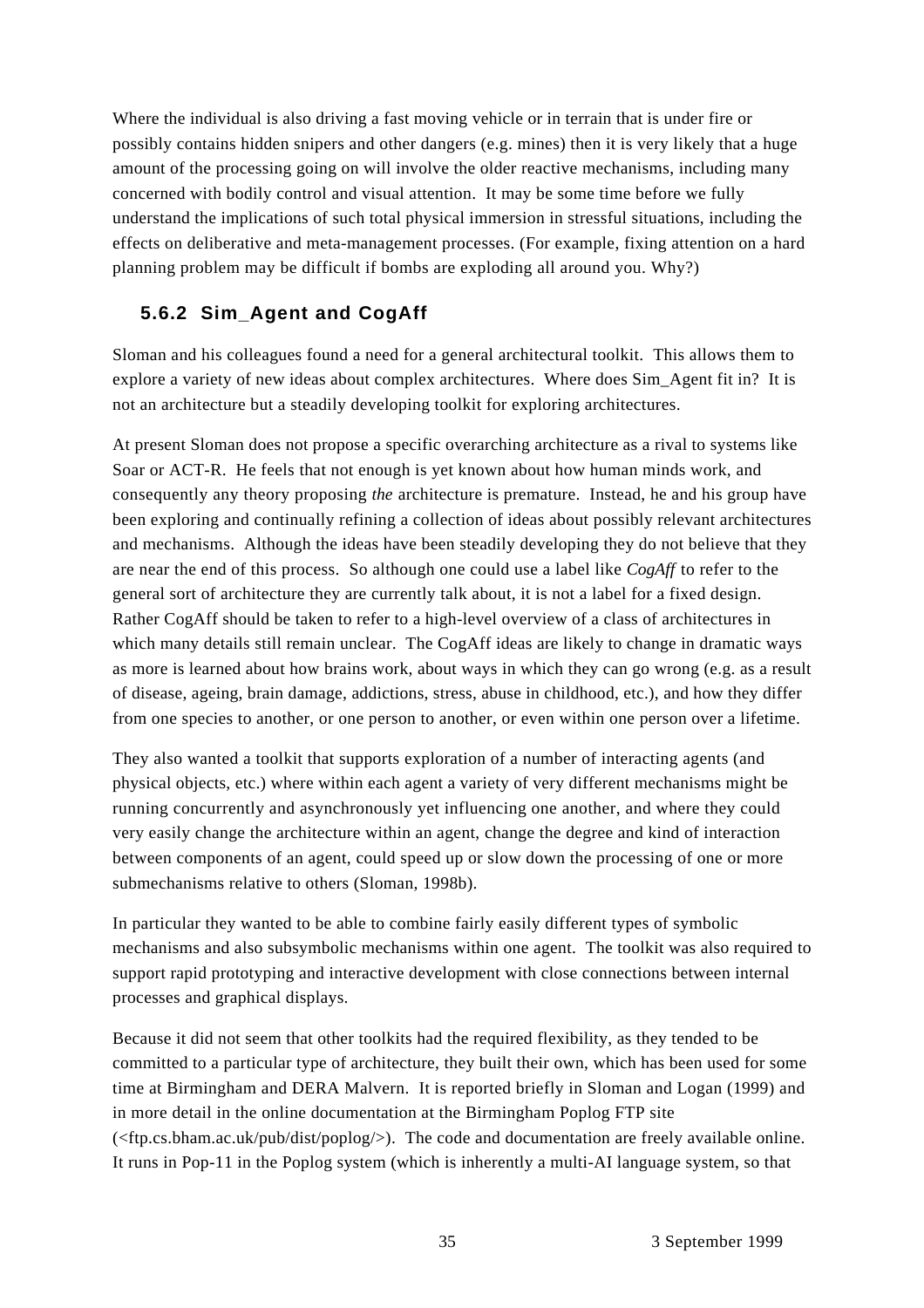code in Prolog, Lisp, or ML can also be included in the same process). Poplog has become freely available (<ftp.cs.bham.ac.uk/pub/dist/poplog/new>).

The toolkit is still being enhanced. In the short term they expect to make it easier to explore architectures including meta-management. Later work will include better support for subsymbolic spreading activation mechanisms, and the development of more reusable libraries, preferably in a language-independent form.

# **5.6.3 Summary**

The Sim Agent toolkit and the goals its developers have for it have some commonalties with other approaches. The need for a library of components is acknowledged. They emphasise that reactive behaviours are necessary and desirable, and that the emotional aspects arise out of the reactive mechanisms. It provides a broad range of support for testing and creating architectures. The toolkit provides support for reflection as a type of meta-learning. Other architectures will need to support this as well, particularly where the world is too fast paced for learning to occur during the task (John, Vera, & Newell, 1994; Nielsen & Kirsner, 1994).

The features that the toolkit supports helps define a description of architectural types. The capabilities that can be provided, from perception through to action and from knowledge to emotions, provide a way of describing architectures.

The major drawback is that none of the models or libraries created in Sim\_Agent has been compared with human data directly. In defence of this, Sloman claims that, the more complex and realistic an architecture becomes, the less sense it makes to test it directly. Instead he claims that the architecture has to be tested by the depth and variety of the phenomena it can explain, like advanced theories in physics, which also cannot be tested directly.

#### **5.7 Engineering-based architectures and models**

There is a history of studying process control in and near industrial engineering that includes studying human operators. This approach is not (yet) part of mainstream psychology, and Pew and Mavor (1998) on the whole do not make many references to work in this field.

If tank operators and ship captains can be viewed as running a process, and we believe they can, there are a lot of behavioural regularities referenced and modelled in engineering psychology that can be generalised and applied to other domains. Major contributions in this area include Reason's (1990) book on errors, Rasmussen's skill hierarchy (1983), the CREAM methodology for analysing human performance (Hollnagel, 1998), and numerous studies characterising the strengths and weaknesses of human operator behaviour (de Keyser & Woods, 1990; Sanderson, McNeese, & Zaff, 1994).

Engineers have also created intelligent architectures. These architectures have almost exclusively been used to create models of users of complex machinery, ranging from nuclear power plants to aeroplanes. The models are often but not always tied to simulations of those domains. Their approach is generally more practical and interested in approximate timing and the overt behaviour than in detailed mechanisms. These developers appear to be less interested in the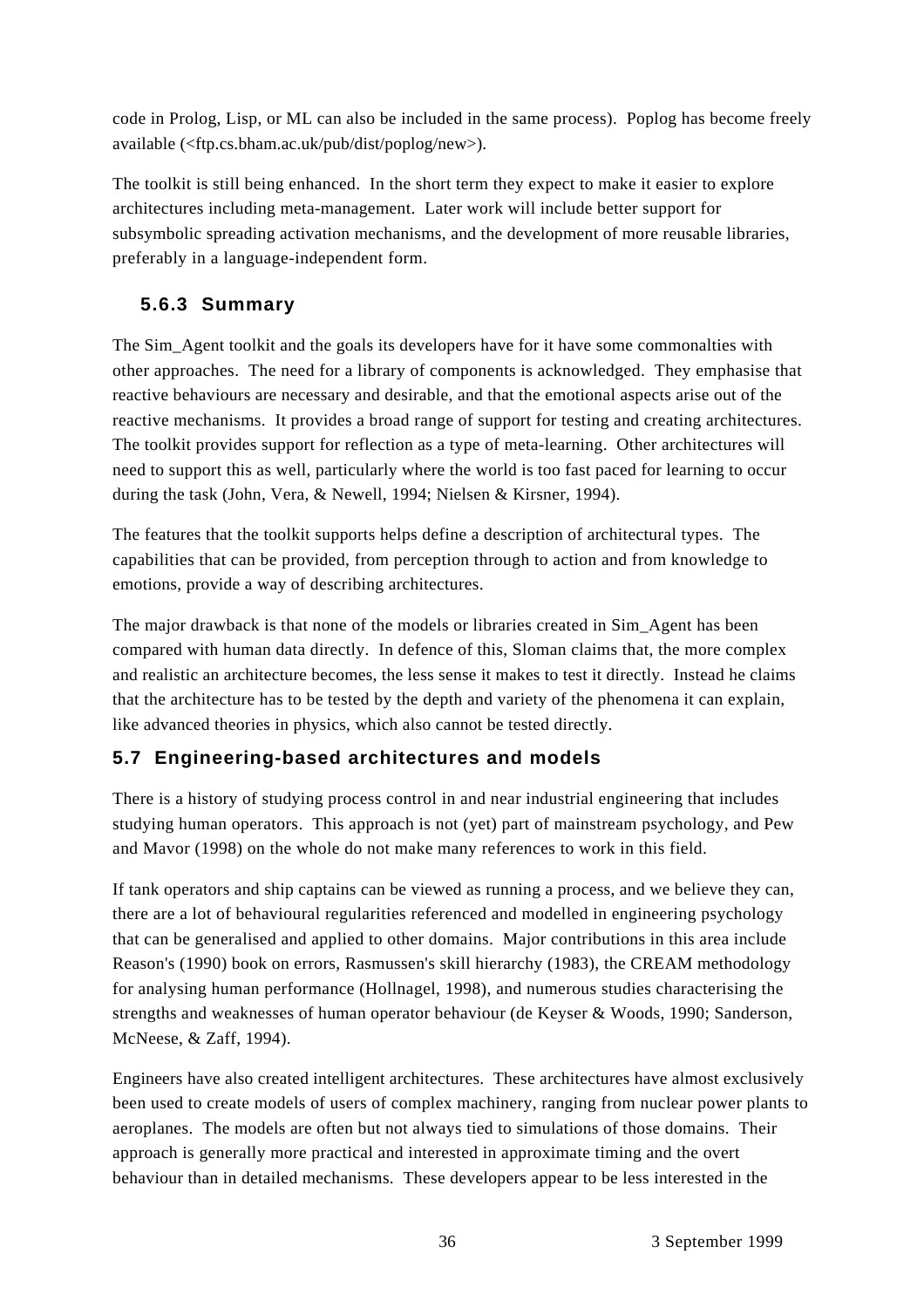internal mechanisms giving rise to behaviour as long as the model is usable and approximately correct.

# **5.7.1 Example models**

There are numerous models of operators. These include models of nuclear power plant operators, Cognitive Simulation Model (COSIMO: Cacciabue et al., 1992), and the Cognitive Environment Simulation (CES: Woods, Roth, & Pople, 1987). AIDE (Amalberti & Deblon, 1992) is a model of fighter pilot behaviour; the Step Ladder Model or Skill-based, Rule-based Knowledge-based model is a generally applicable framework, which was originally formulated in electronics troubleshooting (e.g. Jones, 1998).

We will look at a few models in more detail.

# **5.7.2 APEX**

Apex (Freed et al., 1998) is a model of an air traffic controller. It is probably best described as an engineering model because it has not been tested directly against human data. It has been based on psychology and perceptual regularities, such as provided by Boff and Lincoln (1986) and Sekuler and Blake (1994). It is interesting because it models the whole operator, from perception to action, and the model interacts with a fairly complete simulation.

# **5.7.3 SMoC and CoCoM**

The Simplified Model of Cognition (SMoC) (Hollnagel & Cacciabue, 1991) is an extension of Neisser's (1976) perceptual cycle, and describes cognition in terms of four essential elements: (a) observation/identification, (b) interpretation, (c) planning/selection, and (d) action/execution. Although these are normally linked in a serial path, there are other links possible between the various aspects. The small number of cognitive functions in SMoC reflects the general consensus of opinion on the characteristics of human cognition as they have been developed since the 1950s. The fundamental features of SMoC are the distinction between observation and inference (overt vs covert behaviour), and the cyclical nature of cognition (cf. Neisser, 1976).

SMoC was formulated as part of the System Response Generator (SRG) project (Hollnagel & Cacciabue, 1991). SRG was a software tool that developed to study the effect of human cognition (specifically actions and decision making) on the evolution of incidents in complex systems.

The Contextual Control Model (CoCoM: Hollnagel, 1993) is an extension of the SMoC, and addresses the issues of modelling both competence and control. In most models the issue of competence is dealt with by means of a set of procedures of routines that can be employed to perform a particular task when a particular set of predefined conditions obtains. CoCoM further proposes that there are four overlapping modes of control -- influenced by knowledge and skill levels -- that also influence behaviour:

1. Scrambled control: where the selection of the next action is unpredictable. This is the lowest level of control.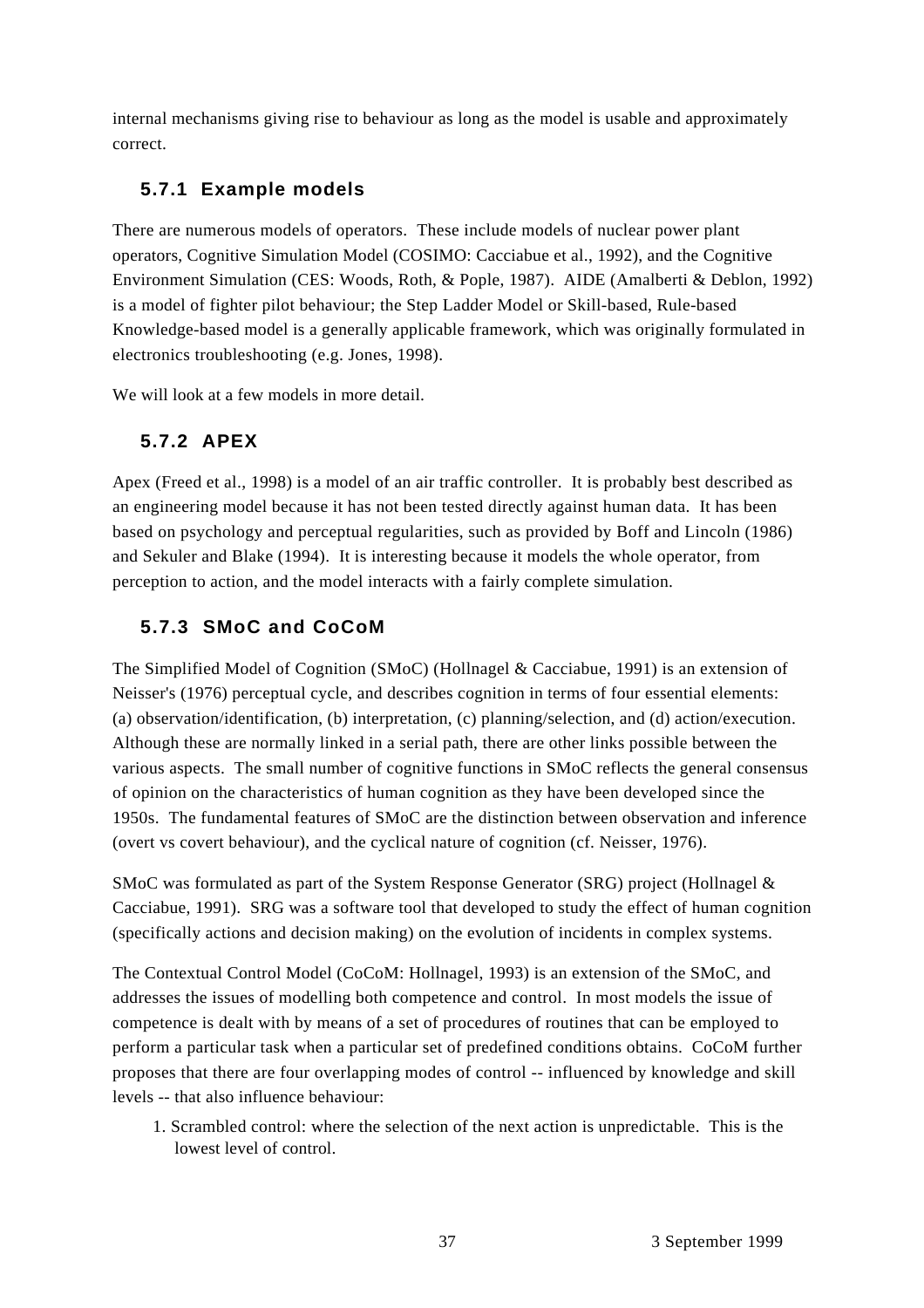- 2. Opportunistic control: where the selection of the next action is based on the current context without reference to the current goal of the task being performed.
- 3. Tactical control: where performance is based on some form of planning.
- 4. Strategic control: where performance takes full account of higher-level goals. This is the highest level of control.

The transition between control mode depends on a number of factors, particularly the amount of subjectively available time, and the outcome of the previous action. These two factors are interdependent, however, and also depend on aspects such as the task complexity and the current control mode.

CoCoM has been used in the development of the Cognitive Reliability and Error Analysis Method (CREAM: Hollnagel, 1998) within the field of Human Reliability Analysis. CREAM is a method for analysing human performance when working with complex systems. It can be used in both the retrospective analysis of accidents and events, and in predicting performance for human reliability assessment. Extending it is presented below as a useful project.

# **5.7.4 Summary**

These architectures suggest that engineering models can provide useful behaviour even when the internal mechanisms are not fully tested or perhaps even plausible. These architectures show that some of the difficulty in creating the architectures is due to the implicit and explicit knowledge that psychologists bring with them regarding plausibility. This leads to more accurate models but slower development.

# **5.8 Summary of architectures**

This section has reviewed several architectures showing that it is becoming increasingly possible to create plausible and useful architectures, based on a variety of approaches.

It would be useful if there was a way to classify architectures<sup>5</sup>. This ideal system would note the sorts of tasks that each is best at. It would support choosing an architecture for a particular task. The best that we have found is Table 3.1 in Pew and Mavor (1998, pp. 98-105). Table 2 provides a summary of the architectures presented here in that format as a supplement to their table. In most cases the developers of the architectures have helped complete this table. We have included all relevant information of which we are aware for each architecture. An alternative approach is available from Logan at <ftp://ftp.cs.bham.ac.uk/pub/authors/B.S.Logan/AAAI-98/papers/logan.ps.gz>.

Developments in AI continue to be useful. The general AI methods discussed are not included in this table because they are not broad enough, but they are likely to be useful additions to architectures, either directly or indirectly. For example, genetic algorithms have been included in

<sup>5</sup>For Logan's thoughts on this, see <ftp://ftp.cs.bham.ac.uk/pub/authors/B.S.Logan/AAAI-98/papers/logan.ps.gz>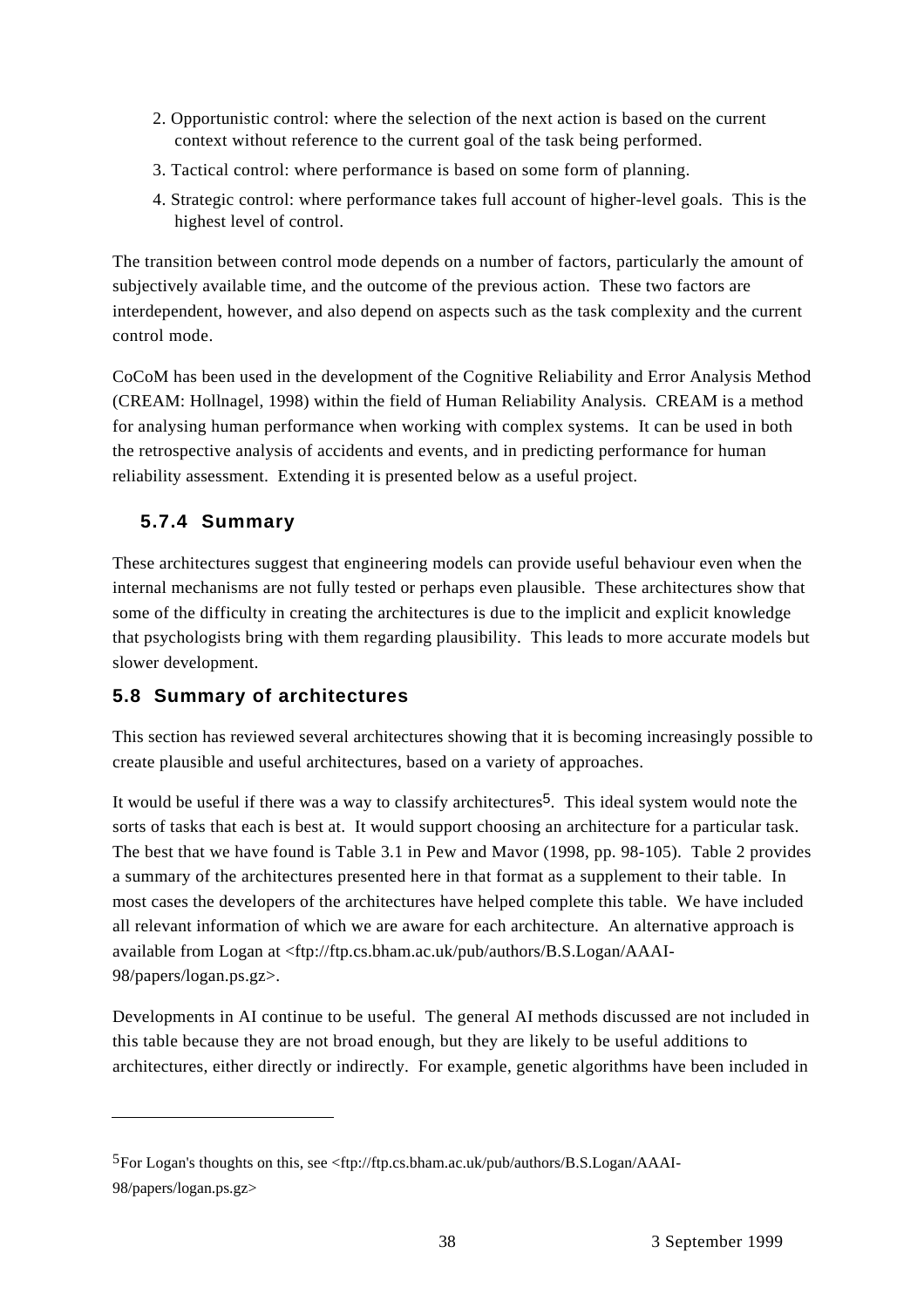a proposed architecture (Holland, Holyoak, Nisbett, & Thagard, 1986) and planning algorithms have been included as adjuncts to Soar (Gratch, 1998). These developments will help extend architectures, providing algorithms for inclusion within architectures, particularly hybrid architectures.

There are several interesting trends to note. One is that the diversity of architectures is not decreasing. New, fundamental ideas on which to base architectures has widened. For example, EPAM is based on pattern recognition, and PSI and architectures created in the Sim\_Agent Toolkit are based on ideas about emotions.

Another interesting trend is that some aspects of the architectures are starting to merge and be reused. The interaction aspects of EPIC have been reused by Soar and by ACT-R. The Nottingham Interaction Architecture is similar in some ways and getting similar reuse. These strands are becoming to quite similar to each other (Byrne, Chong, Freed, Ritter, & Gray, 1999), and are quite likely to merge in the future.

The importance of model usability is becoming more recognised. Cogent provides an example of how easy a modelling tool should be to pickup and use. Similar developments with Soar and ACT-R are starting to stress reusable code, better documentation, and better tutorial materials. Other architectures will have to follow suit to attract users and to train and support their existing users. Newell (1990) wrote about the entry level (the bar) being raised as architectures develop through competition. It is interesting that usability is perhaps the first clear comparison level.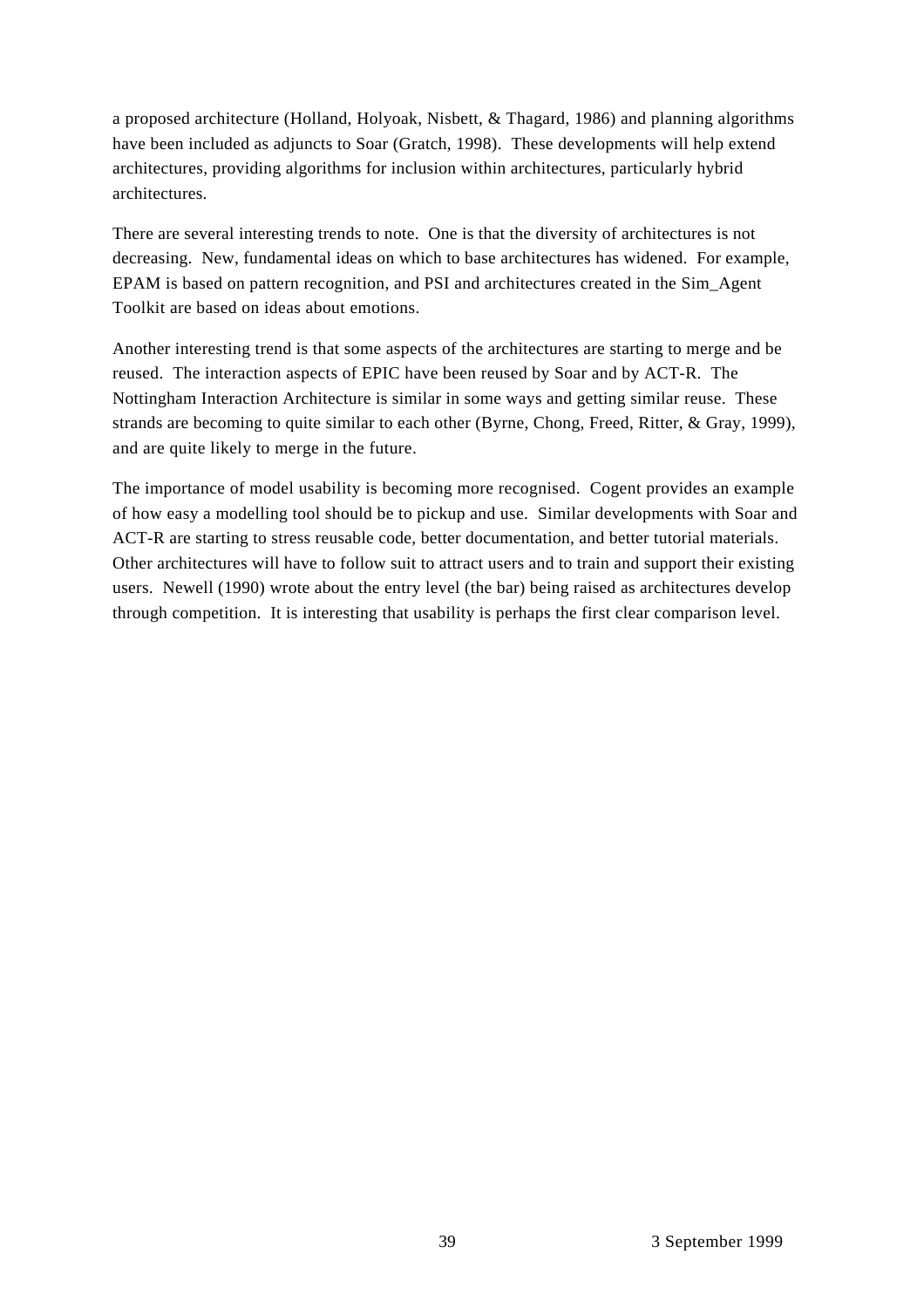|                                              |                                                                                                                                      | Submodels                                                                                                                                                                                                                                                                                                                                                                                                |
|----------------------------------------------|--------------------------------------------------------------------------------------------------------------------------------------|----------------------------------------------------------------------------------------------------------------------------------------------------------------------------------------------------------------------------------------------------------------------------------------------------------------------------------------------------------------------------------------------------------|
| Architecture                                 | Original purpose                                                                                                                     | Sensing and perception                                                                                                                                                                                                                                                                                                                                                                                   |
| 1 EPAM                                       | Model high-level<br>perception, learning, and<br>memory.                                                                             | Visual, auditory perceptual<br>discrimination is in real-time<br>(assuming feature-based description<br>of objects).                                                                                                                                                                                                                                                                                     |
| 2 SDM                                        | Simulation of cerebellum as<br>a content-addressable<br>memory.                                                                      | Can be used to recall the nearest<br>stored memory to any encoded<br>perceptual input.                                                                                                                                                                                                                                                                                                                   |
| 3 PSI                                        | Exploring the interaction of<br>cognition, motivation, and<br>emotion to build an<br>integrated model of human<br>action regulation. | Optical perception by 'Hypercept'-<br>process. This process scans the<br>(simulated) environment for basic<br>features, raises hypotheses about the<br>sensory schemas to which the<br>features may belong and tests these<br>hypotheses by subsequent scanning<br>of the environment (comparable to<br>saccadic eye-movements). If a<br>pattern is not recognisable, a new<br>schema will be generated. |
| 4 Cogent                                     | Design environment for<br>modelling cognitive<br>processes.                                                                          | Input buffers that can be modified<br>to represent vision and hearing.                                                                                                                                                                                                                                                                                                                                   |
| 5 Jack as an example<br>of BDI architectures | To constitute an industrial-<br>strength framework for<br>agent applications.                                                        | JAVA methods + inter-agent<br>messaging.                                                                                                                                                                                                                                                                                                                                                                 |
| 6 Sim_Agent toolkit                          | Exploring architectures<br>using rapid prototyping.                                                                                  | Defined by methods for each agent<br>class.                                                                                                                                                                                                                                                                                                                                                              |
| 7 Engineering-based<br>models, e.g. APEX     | Provide models of humans<br>in control loops.                                                                                        | Varies, but exists for most models.                                                                                                                                                                                                                                                                                                                                                                      |

### Table 2. Comparison of architectures covered in this report.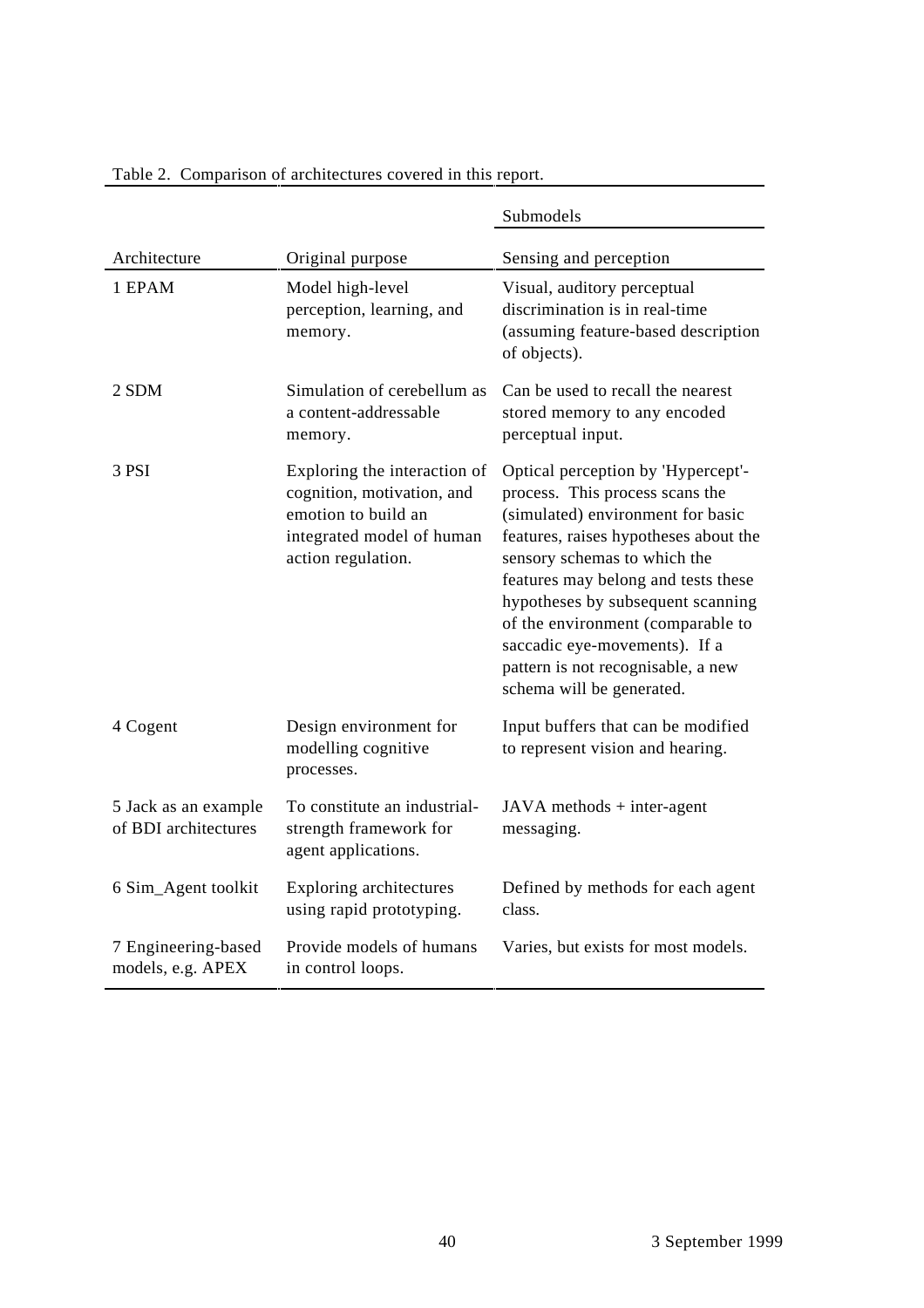Table 2 (continued).

|                | Submodels                                                                                                                                             |                                                                                                                                                                                                                                                                                             |                                                                                                                                                                                                     |  |
|----------------|-------------------------------------------------------------------------------------------------------------------------------------------------------|---------------------------------------------------------------------------------------------------------------------------------------------------------------------------------------------------------------------------------------------------------------------------------------------|-----------------------------------------------------------------------------------------------------------------------------------------------------------------------------------------------------|--|
|                | Working/<br>Short-Term memory                                                                                                                         | Long-Term Memory                                                                                                                                                                                                                                                                            | <b>Motor Outputs</b>                                                                                                                                                                                |  |
| 1              | 4-7 slot STM; in some<br>versions (e.g. EPAM-IV),<br>there is a more detailed<br>implementation of a<br>auditory (Baddeley-like)<br>STM & visual STM. | Discrimination net. In recent<br>versions, nodes of the<br>discrimination net are used to<br>create a semantic net and<br>productions.                                                                                                                                                      | Eye movements, simple<br>drawing behaviour.                                                                                                                                                         |  |
| $\overline{2}$ | Not modelled.                                                                                                                                         | This is what an SDM models.                                                                                                                                                                                                                                                                 | Motor sequences can be<br>learned. Nearest match<br>memories can be sequences<br>that could be behaviours.                                                                                          |  |
| 3              | The <i>head</i> of a protocol<br>memory that<br>permanently makes a log<br>of the actions and<br>perceptions.                                         | The remnants of the logs decay<br>with time. Strings of the log<br>that are associated with need<br>satisfaction or with pain will be<br>reinforced and therefore have a<br>greater chance to survive and<br>to form a part of the long-term<br>memory than neutral<br>sequences of events. | Basic motor patterns<br>(actions) are combined to<br>form complex sensory-<br>motor-programs by<br>learning (i.e. by<br>reinforcement of the<br>successful sensory-motor-<br>patterns in the logs). |  |
| 4              | Various types supported.                                                                                                                              | Various types supported.                                                                                                                                                                                                                                                                    | Simple buffer<br>representation of<br>commands.                                                                                                                                                     |  |
| 5              | Object oriented structures<br>(JAVA), plus relational<br>modelling support<br>(JACK).                                                                 | All JAVA support including<br>database interfaces etc.<br>Support for data modelling in<br>JAVA and C++ using the<br>JACOB (JACK Object Builder)<br>component.                                                                                                                              | JAVA methods.                                                                                                                                                                                       |  |
| 6              | List structures.                                                                                                                                      | List structures, rules, and<br>arbitrary Pop-11 data<br>structures but could also use<br>neural nets if required.                                                                                                                                                                           | Defined by methods for<br>each agent class.                                                                                                                                                         |  |
| 7              | Usually simple but<br>extant.                                                                                                                         | Usually simple but extant.                                                                                                                                                                                                                                                                  | Usually extant but usually<br>not complex.                                                                                                                                                          |  |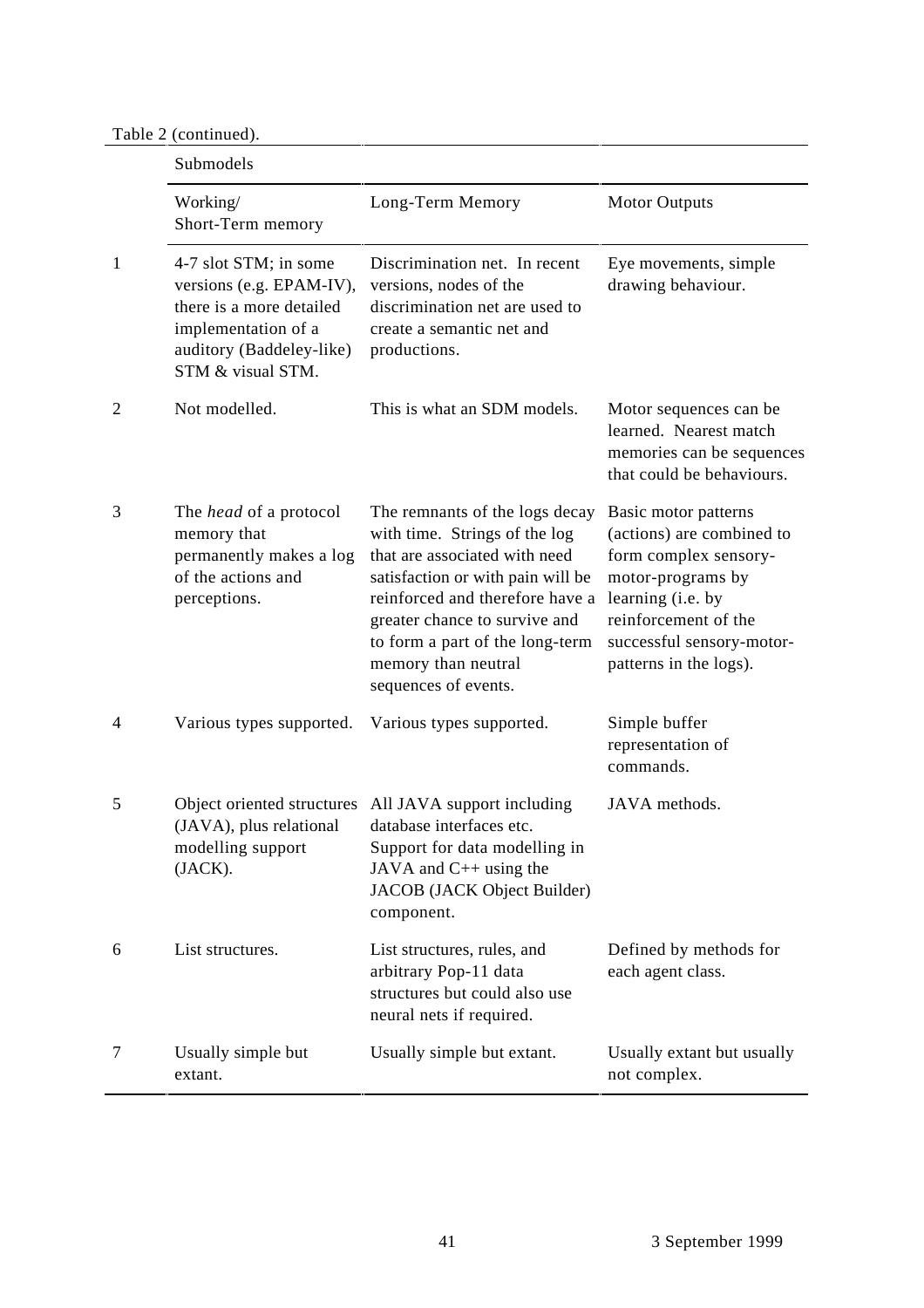|                                       | Knowledge Representation                                                                                                                                                                                                                                                                                                                       |                                                                                                    |
|---------------------------------------|------------------------------------------------------------------------------------------------------------------------------------------------------------------------------------------------------------------------------------------------------------------------------------------------------------------------------------------------|----------------------------------------------------------------------------------------------------|
| Architecture                          | Declarative                                                                                                                                                                                                                                                                                                                                    | Procedural                                                                                         |
| 1 EPAM                                | Chunks, schemas (templates);<br>using nodes in discrimination net.                                                                                                                                                                                                                                                                             | Productions using nodes in a<br>discrimination net.                                                |
| 2 SDM                                 | A sparse set of memory addresses,<br>where the data is the address.                                                                                                                                                                                                                                                                            | Memories naturally form<br>sequences that could be<br>considered as procedures.                    |
| 3 PSI                                 | By sensory and sensory-motor<br>patterns consisting of pointer<br>structures forming schemas. A<br>schema includes information about<br>the more basal elements and the<br>relations of these elements in space<br>and time, including language<br>patterns pointing to sensory and<br>sensory-motor patterns<br>(implementation in progress). | Sensory-motor-patterns<br>forming automatisms.                                                     |
| 4 Cogent                              | Numbers, strings, lists, tuples,<br>connectionist networks.                                                                                                                                                                                                                                                                                    | Production rules, connectionist<br>networks, Prolog.                                               |
| 5 Jack and other BDI<br>architectures | Object oriented structures (JAVA),<br>plus relational modelling support.                                                                                                                                                                                                                                                                       | JACK plans and JAVA<br>methods.                                                                    |
| 6 Sim_Agent toolkit                   | List structures, and arbitrary Pop-<br>11 data structures (e.g. could be<br>constrained to express logical<br>assertions, but need not be). Could<br>use neural nets or other<br>mechanisms.                                                                                                                                                   | Rule sets and arbitrary Pop-11<br>procedures that can also invoke<br>Prolog or external functions. |
| e.g. APEX.                            | 7 Engineering models, Varies, but usually simple.                                                                                                                                                                                                                                                                                              | Varies, but usually simple.<br>Many use some form of<br>schemas.                                   |

### Table 2 Comparison of architectures covered in this report (continued).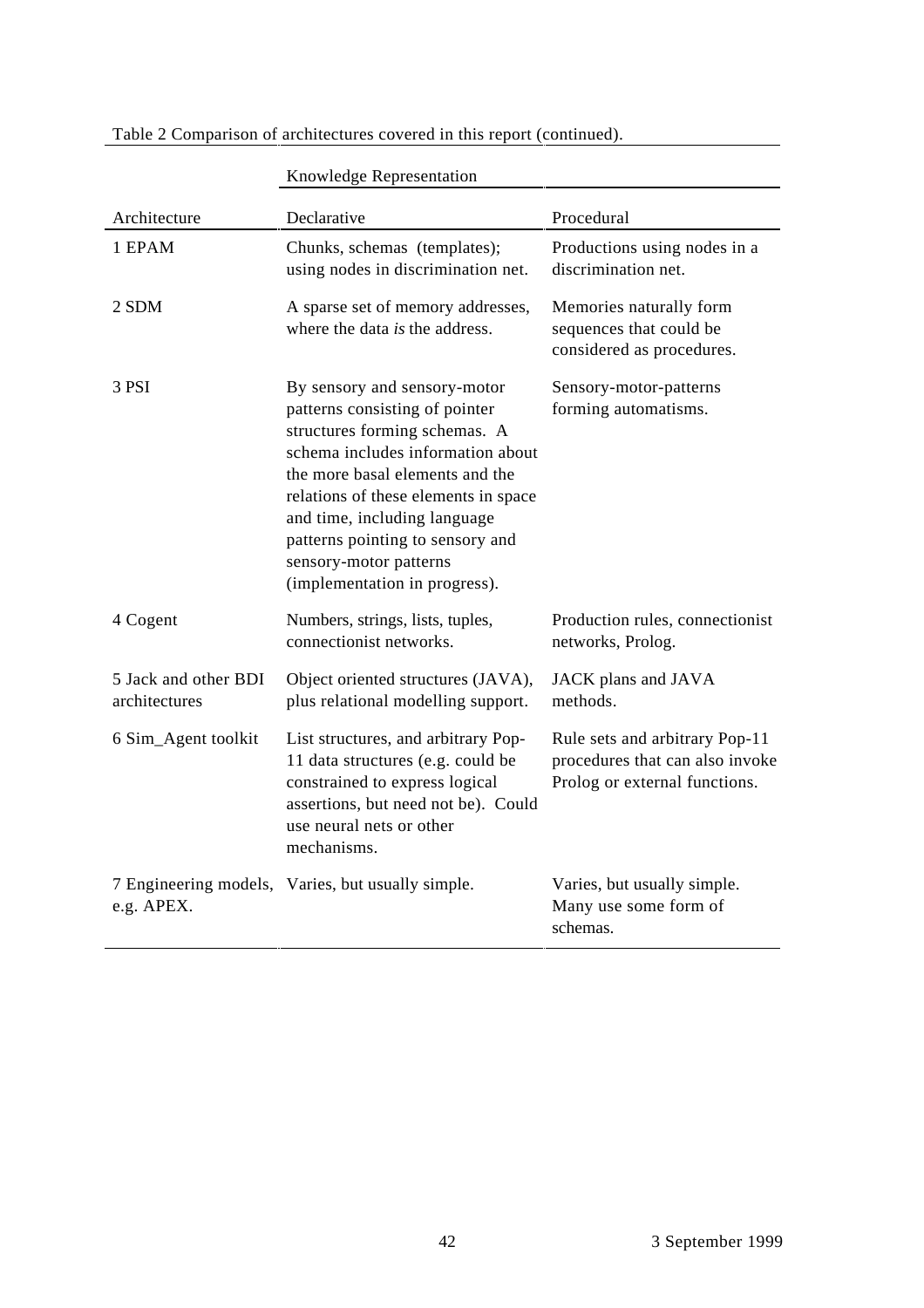# Table 2 (continued).

# Higher-Level

Cognitive Functions

|              | Learning                                                                                                                                                                                                                         | Planning                                                                                                                                                                                                                                                                                         | Decision Making                                                                  | Situation<br>Assessment                                                          |
|--------------|----------------------------------------------------------------------------------------------------------------------------------------------------------------------------------------------------------------------------------|--------------------------------------------------------------------------------------------------------------------------------------------------------------------------------------------------------------------------------------------------------------------------------------------------|----------------------------------------------------------------------------------|----------------------------------------------------------------------------------|
| $\mathbf{1}$ | Chunking, creation<br>of schemas and<br>production learning<br>is online (incremen-<br>tal) and stable against<br>erroneous data.                                                                                                | Connections between tem-<br>plates are used in planning.                                                                                                                                                                                                                                         | Knowledge<br>based.                                                              | Overt and<br>inferred.                                                           |
| 2            | By incrementing<br>weights across a<br>probability<br>distribution.                                                                                                                                                              | Does not plan, but can<br>remember plans.                                                                                                                                                                                                                                                        | Iterative memory<br>recall process.                                              | Can learn a set of<br>assessments and<br>generalise these.                       |
| 3            | Associative and<br>perceptual learning;<br>operant conditioning:<br>sensory-motor<br>learning, learning<br>goals (situations that<br>allow need satisfac-<br>tion) and aversions<br>(situations or objects<br>that cause needs). | Built-in hill-climbing proce-<br>dure: action schemata (i.e.<br>sensory-motor-patterns) are<br>recombined to form new<br>plans. If planning is unsuc-<br>cessful, or impossible due to a<br>lack of information, trial-and-<br>error procedures used to<br>collect environmental<br>information. | Expectancy-<br>value-principle.                                                  | Built in as part of<br>problem solving.                                          |
| 4            | Common methods<br>within connectionist<br>modules.                                                                                                                                                                               | Could be implemented in rule<br>modules.                                                                                                                                                                                                                                                         | Specific to<br>module type.<br>Can vary.                                         | None built in<br>(users can<br>specify).                                         |
| 5            | None built in (users<br>can specify as<br>required by their<br>architecture).                                                                                                                                                    | None built in (users can<br>specify as required by their<br>architecture).                                                                                                                                                                                                                       | Includes BDI<br>computation<br>model.                                            | <b>Includes BDI</b><br>computation<br>model.                                     |
| 6            | None built in.<br>Wright. e.g., included<br>simple forms of<br>deliberative mecha-<br>nisms and meta-<br>management in his<br>PhD work.                                                                                          | None built in (users can<br>specify as required by their<br>architecture).<br>Logan's $A^*$<br>with bounded constraints<br>available, among others.                                                                                                                                              | None built in<br>(users can specify<br>as required by<br>their<br>architecture). | None built in<br>(users can specify<br>as required by<br>their<br>architecture). |
| 7            | Usually not extant.                                                                                                                                                                                                              | Varies, some models do well.                                                                                                                                                                                                                                                                     | Usually good;<br>this is the domain<br>of these models.                          | Varies, often<br>implicit.                                                       |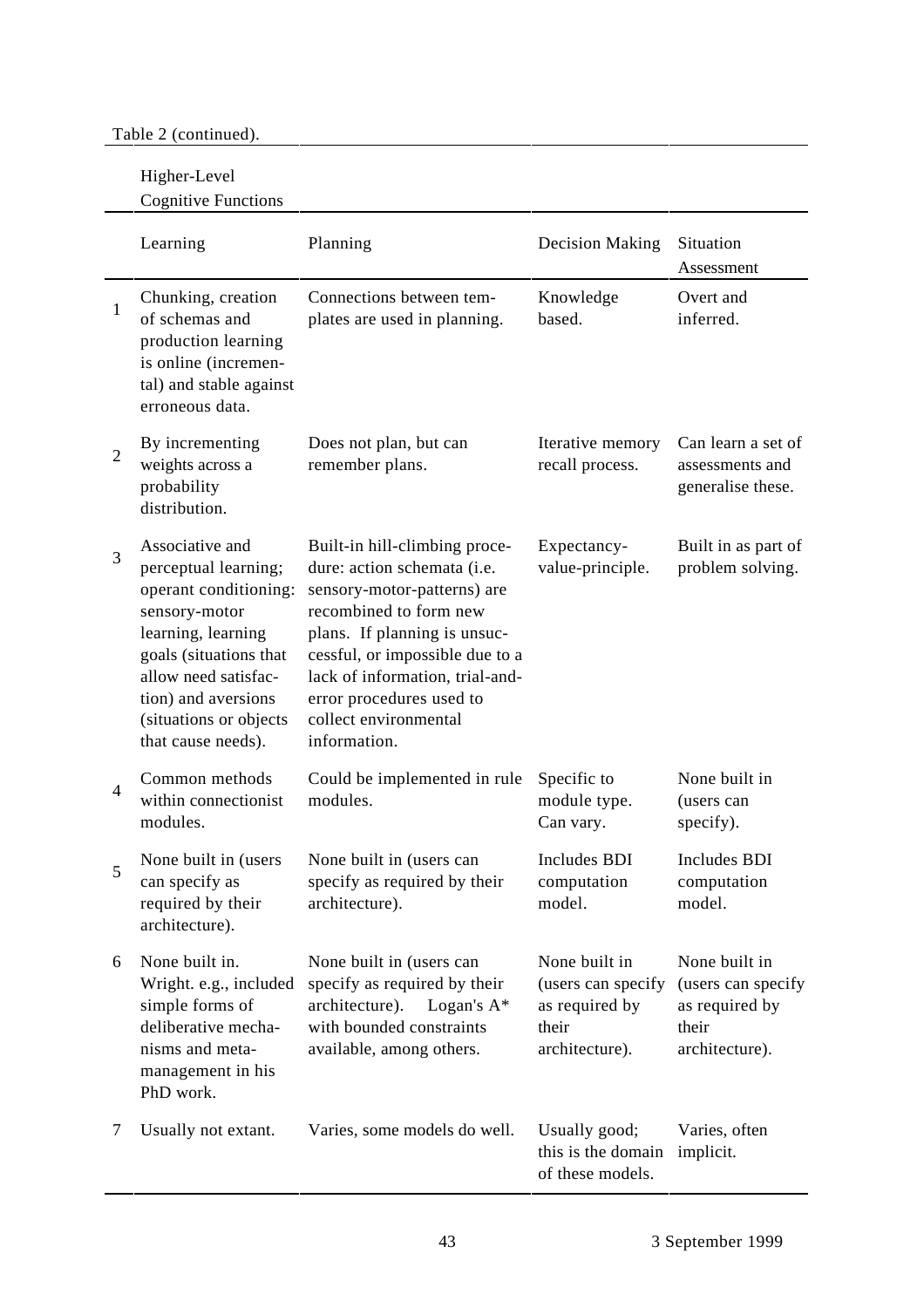|                                       | Multitasking                                                                                                                                                                     |                                                                                                                                                                                                |
|---------------------------------------|----------------------------------------------------------------------------------------------------------------------------------------------------------------------------------|------------------------------------------------------------------------------------------------------------------------------------------------------------------------------------------------|
| Architecture                          | Serial/Parallel                                                                                                                                                                  | <b>Resource Representation</b>                                                                                                                                                                 |
| 1 EPAM                                | Serial processing; learning<br>done in parallel.                                                                                                                                 | Limited STM capacity, limited<br>perceptual and motor resources<br>(uses time parameters).                                                                                                     |
| 2 SDM                                 | Fully parallel recall process,<br>serial recall of sequences.                                                                                                                    | Too low-level for this to be<br>explicit.                                                                                                                                                      |
| 3 PSI                                 | System tries to fulfil<br>different needs (i.e. water,<br>energy, pain-avoidance,<br>etc.); interrupts goal<br>directed behaviour to profit<br>from unexpected<br>opportunities. | Allocation of time to run an<br>intention according to strength of<br>underlying need and according to<br>expectancy of success.                                                               |
| 4 Cogent                              | Modules can work in<br>parallel, but information is<br>passed between them<br>serially.                                                                                          | Would vary with the knowledge<br>included in modules.                                                                                                                                          |
| 5 Jack and other BDI<br>architectures | Supports multiple<br>computational threads that<br>are handled safely within<br>the JACK Kernel --<br>achieving atomic reasoning<br>steps.                                       | Agents have time perception.<br>Time can be real-time or<br>simulated time (dilated, externally<br>synchronised, etc.).                                                                        |
| 6 Sim_Agent toolkit                   | Discrete event simulation<br>technique, with rulesets<br>within each agent time-<br>sliced, as well as different<br>agents being time-sliced.                                    | Allocation of cycles per time-slice<br>can be made for each ruleset, or<br>for each agent. There are no built<br>in memory resource limits. That<br>will differ for each architecture<br>type. |
| 7 Engineering models,<br>e.g. APEX    | Varies, sometimes explicit<br>models.                                                                                                                                            | Varies. Those that interact with<br>simulations are more advanced.                                                                                                                             |

Table 2 Comparison of architectures covered in this report (continued).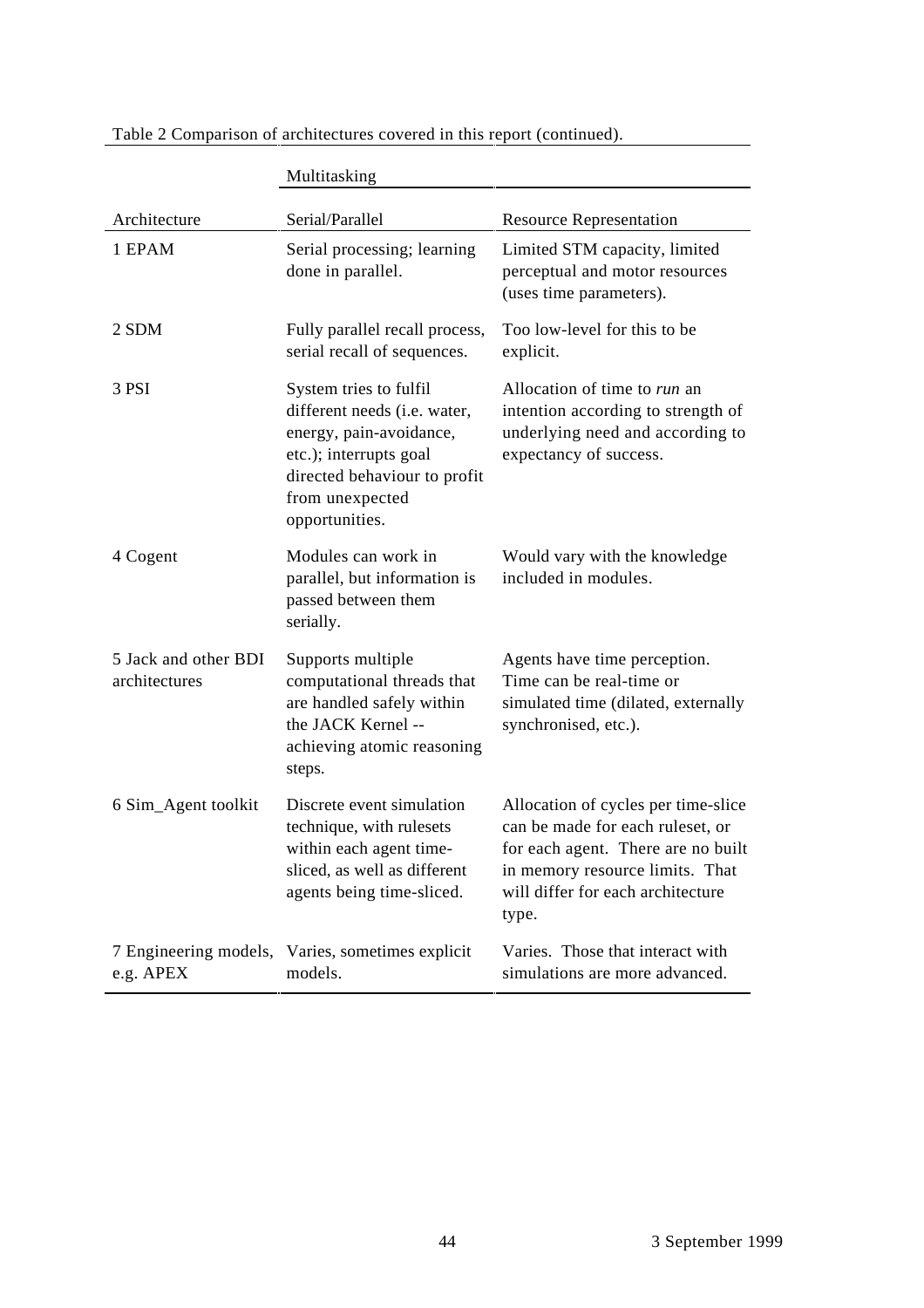|                | Goal/Task Management                                                                                                                                    | Multiple Human<br>Modelling                                                                                                                                                                                  | Implementation<br>Platform                                                                                                                                                                                                                                             |
|----------------|---------------------------------------------------------------------------------------------------------------------------------------------------------|--------------------------------------------------------------------------------------------------------------------------------------------------------------------------------------------------------------|------------------------------------------------------------------------------------------------------------------------------------------------------------------------------------------------------------------------------------------------------------------------|
| $\mathbf{1}$   | Bottom $up + 1$ main goal<br>per task simulated.                                                                                                        | Potential through multiple<br>EPAM modules.                                                                                                                                                                  | Mac, PC (any system<br>supporting Common Lisp).<br>Graphical environment<br>supported only for<br>Macintosh.                                                                                                                                                           |
| $\overline{2}$ | None.                                                                                                                                                   | None.                                                                                                                                                                                                        | Unix (easily ported).                                                                                                                                                                                                                                                  |
| 3              | There is a steady<br>competition of the<br>different needs/motives to<br>rule. The strongest will win<br>and will inhibit the others<br>taking command. | Potential through multiple Windows 95, 98, NT.<br>PSI models.                                                                                                                                                |                                                                                                                                                                                                                                                                        |
| 4              | None built in. Users can<br>specify through module<br>selection and<br>programming.                                                                     | None.                                                                                                                                                                                                        | Unix (X windows). Microsoft<br>Windows soon.                                                                                                                                                                                                                           |
| 5              | Built in. JACK Language<br>includes:<br>wait_for(condition),<br>maintenance conditions,<br>meta-level reasoning, etc.                                   | Allows multiple agents<br>running together or<br>distributed, to interact and<br>communicate as a team or<br>as adversaries. JACK also<br>allows extensions to the<br>basic model: e.g. team<br>models, etc. | Runs on all platforms that<br>support JAVA 1.1.3 or later.                                                                                                                                                                                                             |
| 6              | None built in (users can<br>specify as required by the<br>architecture).                                                                                | The toolkit allows<br>multiple agents to sense<br>one another, act on one<br>another, and communicate<br>with one another.                                                                                   | Runs on any system<br>supporting Poplog (and for<br>graphics the X window<br>system). Tested on<br>Sun/Solaris, PC/Linux, Dec<br>Alpha/Unix (Compaq).<br>Should also run on HP Unix,<br>SGI Unix and VAX VMS.<br>Should work without graphics<br>on Windows NT Poplog. |
| 7              | Varies. Some advanced.                                                                                                                                  | Some have none, some<br>work in teams.                                                                                                                                                                       | Varies. Not usually designed<br>for dissemination.                                                                                                                                                                                                                     |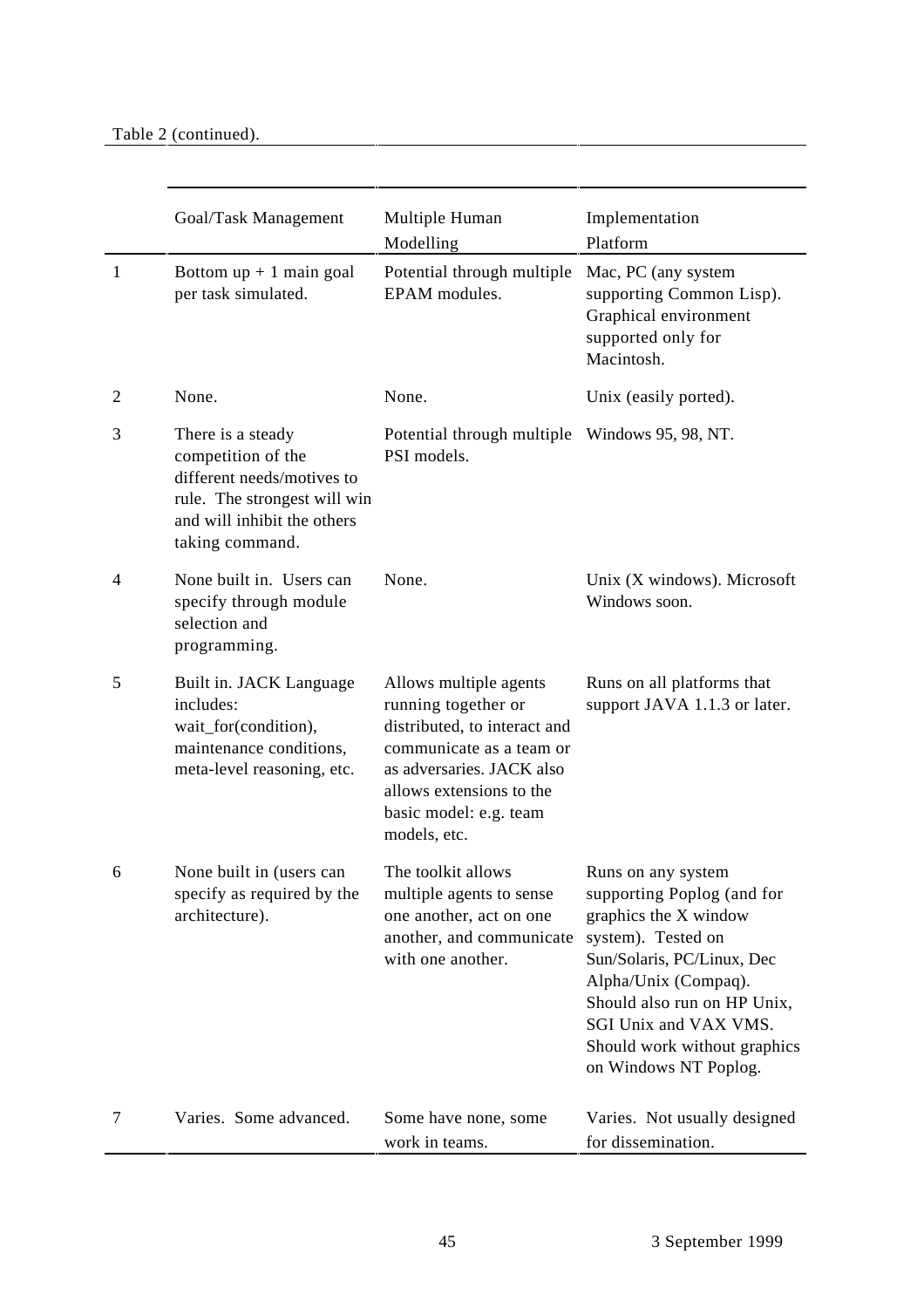| Architecture                          | Language                                                                                                                                       | Support<br>Environment                                                                                                                                                                                |
|---------------------------------------|------------------------------------------------------------------------------------------------------------------------------------------------|-------------------------------------------------------------------------------------------------------------------------------------------------------------------------------------------------------|
| 1 EPAM                                | Common Lisp.                                                                                                                                   | Lisp programming $+$ editing<br>tools. Some graphical utilities<br>for displaying eye<br>movements, structure of<br>discrimination tree, and task.<br>Customised code used for<br>each task modelled. |
| 2 SDM                                 | C (Elliman is currently<br>recoding in Java).                                                                                                  | None.                                                                                                                                                                                                 |
| 3 PSI                                 | Pascal (Delphi 4).                                                                                                                             | Delphi 4 features.                                                                                                                                                                                    |
| 4 Cogent                              | Prolog.                                                                                                                                        | Graphic and textual editors.                                                                                                                                                                          |
| 5 Jack and other BDI<br>architectures | JAVA. JACK is written<br>in and compiles into<br>pure JAVA.                                                                                    | JACK Make utilities, and all<br>available JAVA tools. GUIs<br>for editing and debugging<br>agent structures will be<br>available soon.                                                                |
| 6 Sim_Agent toolkit                   | Pop-11 (but allows<br>invocation of other<br>Poplog languages<br>(Prolog, Common Lisp,<br>Standard ML, &<br>external functions, e.g.<br>$C$ ). | Poplog environment,<br>including VED/XVED,<br>libraries, incremental<br>compiler, etc.                                                                                                                |
| 7 Engineering models,<br>e.g. APEX    | Varies.                                                                                                                                        | Often simple.                                                                                                                                                                                         |

# Table 2 Comparison of architectures covered in this report (continued).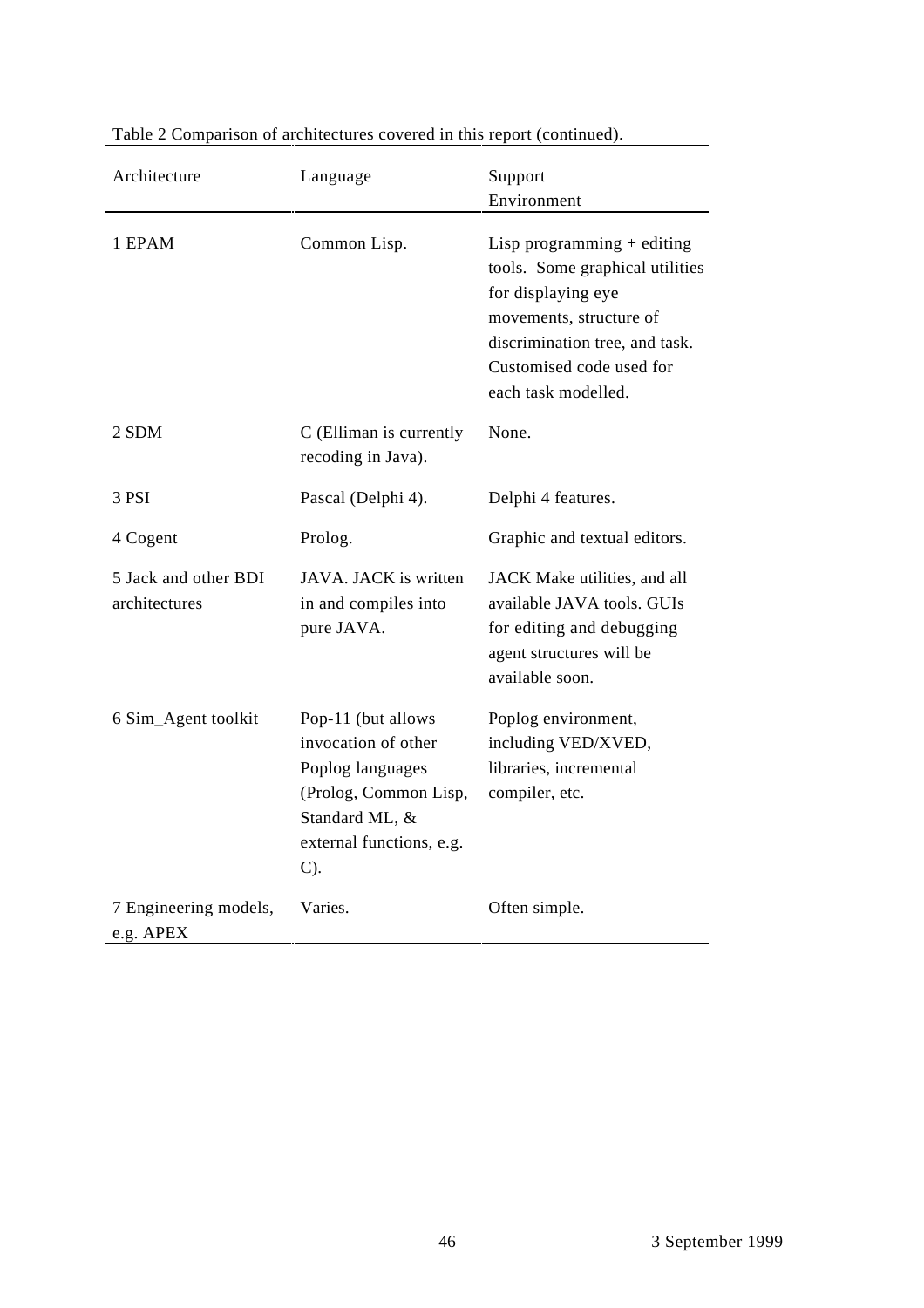Table 2 (continued).

|                | Validation                                                                                                                                                                                                                 | Comments                                                                                                                                                                                                            |
|----------------|----------------------------------------------------------------------------------------------------------------------------------------------------------------------------------------------------------------------------|---------------------------------------------------------------------------------------------------------------------------------------------------------------------------------------------------------------------|
| 1              | Extensive at many levels.                                                                                                                                                                                                  | EPAM models focus on a single,<br>specific information processing task<br>at a time. Not yet scaled up to<br>multitasking situations. Used in<br>high-knowledge domains (e.g. chess,<br>with about 300,000 chunks). |
| $\overline{2}$ | None.                                                                                                                                                                                                                      | This is a system component. A good<br>way of representing long-term<br>memory for patterns and motor<br>behaviours in a larger system.                                                                              |
| 3              | Achievement data and parameters of<br>behaviour have been compared<br>between subjects and models in two<br>different scenarios (BioLab and<br>Island). Different human subjects can<br>be modelled by varying parameters. |                                                                                                                                                                                                                     |
| $\overline{4}$ | Would be by architecture. Some have<br>been done by modelling previously<br>validated models.                                                                                                                              |                                                                                                                                                                                                                     |
| 5              | Would be by architecture.                                                                                                                                                                                                  |                                                                                                                                                                                                                     |
| 6              | Would be by architecture.                                                                                                                                                                                                  |                                                                                                                                                                                                                     |
| 7              | By model. Usually validated with<br>expert opinion.                                                                                                                                                                        | There is a wide range of models<br>here.                                                                                                                                                                            |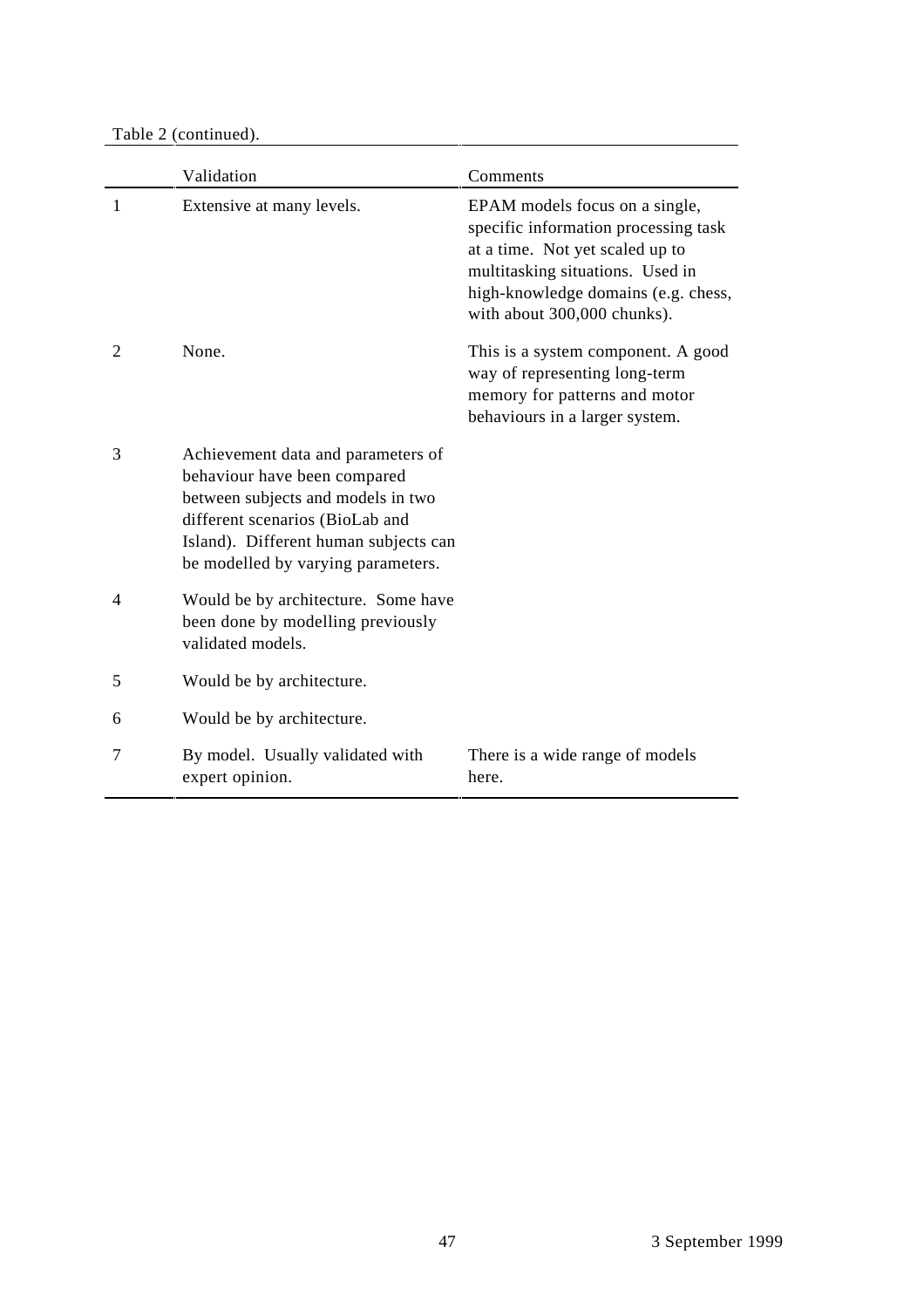# **6. Review of approaches with respect to objectives: Specific projects**

This section presents specific projects within general application areas broadly grouped into projects that provide more complete performance, those that support integration of models, and those that improve model usability. The format of the projects follows the general format used in Pew and Mavor (1998). Where appropriate, this summary also comments on the feasibility and concerns that may arise if the projects are implemented in Soar, a current common approach for computer generated forces.

### **6.1 Projects providing more complete performance**

The projects presented here roughly address the issues raised in Section 4. They are grouped in to three main categories. We also note some additional uses that models of behaviour can be or are being put to in synthetic environments before concluding.

### **6.1.1 Models that learn in synthetic environments**

Work on creating agents in synthetic environments has been successful, but one aspect that has not been modelled that would be particularly useful is learning. A worthwhile project would be to take a learning algorithm and put it to use within a synthetic environment, either as (part of) a problem solver, or as an observer. There are a variety of learning algorithms and models that would be appropriate, for example, connectionism, one of the hybrid learning architectures developed within the ONR program (Gigley & Chipman, 1999), Programmable User Models (Young, Green, & Simon, 1989b), Soar with learning turned on, ACT-R, EPAM, or any of a wide variety of machine learning algorithms.

This work is likely to be difficult. This task is large and would allow multiple subprojects to be attempted. It could be supported by a wide range of resources. Including learning with problem solving has been difficult in the past, but it is likely to lead to more accurate agents and ones that may be useful for testing and developing tactics.

Soar models exist that function fairly well in a synthetic environment. If these could be used, a small project of a programmer-year or two should be able to create an initial model that learns in a synthetic environment. Attaching a learning component to find regularities in behaviour is likely to take at least that much time. Both projects would provide potential PhD topics and are broad enough to be supported by a wide range of resources.

# **6.1.2 A model of situation awareness and Rapid Decision Making**

Novices have to do problem-solving, and experts can do problem solving but save effort (or improve their problem solving performance) by recognising solutions based on the problem. Viewed broadly, a model that does this transition starts to provide an explanation of situation awareness and rapid decision making (RDM) as a result of expertise and recognition.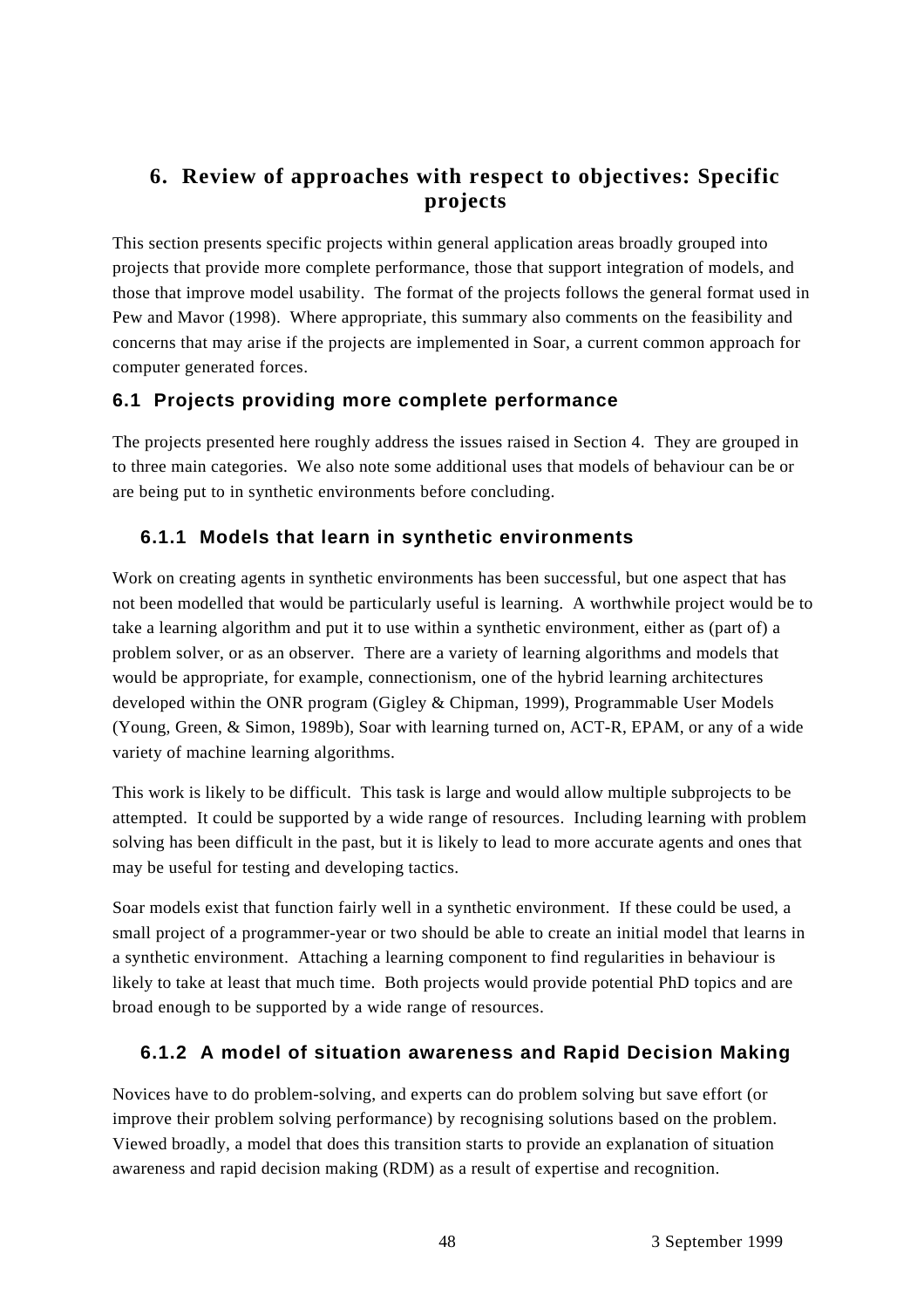Able (Larkin, 1981) and its recent reimplementations (Ritter et al., 1998b) provide a simulation explaining the path of development from novice to expert in formal domains (i.e. those where behaviour is based on manipulated equations such as physics or math). The early (or barely) Able model works with a backward chaining approach, that is, it starts with what is desired and chooses domain principles to apply based on what will provide the desired output. This approach is applied recursively until initial conditions are found. The chunking mechanism in Soar gives rise to new rules that allow the model to use a forward chaining that is faster. That is, from the initial conditions new results are proposed. The rules are applied until the desired result is found. Students at Nottingham have applied the Able mechanism to several new domains. Their examples are available at <www.nottingham.ac.uk/pub/soar/nottingham/>.

Work could be done to translate this mechanism, which has worked in Lisp and in several versions of Soar, into other architectures, and extend it from a simulation to a full process model. This would require a rather modest amount of effort, less than a programmer-year to get started if the programmer was familiar with Soar. Applying it in a realistic domain would take longer.

#### **6.1.3 Models of higher-level vision**

An understanding of higher-level vision is reported as necessary for continued development of models in synthetic environments (Laird, Coulter, Jones, Kenny, Koss, & Nielsen, 1997), and we agree. Neisser's (1976) perceptual cycle is just starting to be explored.

There are several areas of higher-level vision (HLV) that are of particular interest for military modelling. These areas include:

- 1. How information from long-term memory indicates incoming danger or serious change in the environment.
- 2. How HLV directs attention.
- 3. How HLV integrates various aspects of information, or integrates information occurring at different times.
- 4. How HLV can be used to facilitate learning.
- 5. How HLV can be used in planning and problem solving.

To put it simply, HLV is at the interface between lower-level vision (LLV) and postulated memory entities such as productions, schemas, concepts, and so on. At the present time, this interface is poorly understood, perhaps because LLV and long-term memory are not understood in a sufficiently stable way. (However, see Kosslyn & Koenig, 1992 for neuropsychological hypotheses about HLV.)

Most models of cognition such as Soar and ACT (actually, most architectures reviewed by Pew and Mavor, 1998) use modeller-coded information, which avoids dealing with the interface between LLV and long-term memory constructs. Neural nets for vision have been used to go from pixel-like information to features or even higher, but have not been incorporated into higher-cognition models. CAMERA (Tabachneck-Schijf, Leonardo, & Simon, 1997) and to a certain extent EPAM (Feigenbaum & Simon, 1984; Richman & Simon, 1989) explore ways in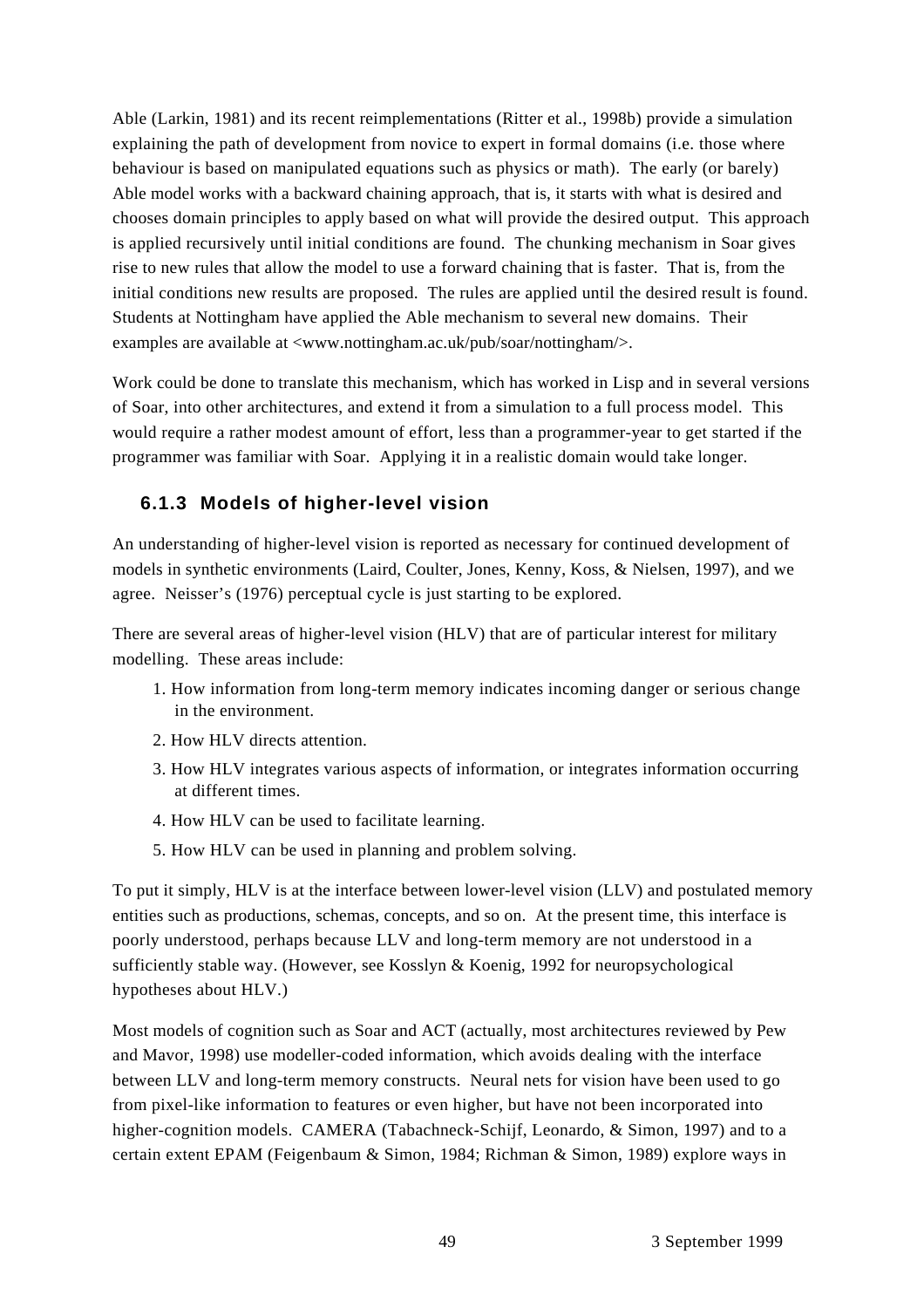which features may be extracted from low-level representation, and may be combined into longterm memory constructs.

This is undoubtedly an area where more research should be carried out. For example, modelling instruction and training requires some theory on how low-level acoustic input merges with lowlevel visual input and connects to long-term memory knowledge. In some cases vehicles and gunfire will be heard rather than seen, and this will direct visual attention in the appropriate direction. Perceptual models of hearing are also well developed and exploited with dramatic success in, for example, the MPEG-2 compression standard which is likely to form the basis for much broadcast and recorded sound in future. The variance amongst individuals is large for both auditory and visual perception, and both processes are degraded temporarily or permanently by intense overload as is likely in the presence of nearby detonations.

Work extending this approach to create integrated architectures (Byrne et al., 1999; Hill, 1999) is ongoing. Significant progress will require at least a year-long project, and a longer period would be more appropriate.

### **6.1.4 Unified theory of emotions**

There are three specific projects related to modelling emotions that we can propose: (a) adding general emotional effects, (b) adding reactive emotions, and (c) testing emotional models with performance data. While work is ongoing implementing models like this in Soar (Chong, 1999; Gratch, 1999) and ACT-R (Belavkin et al., 1999), the domain is large. Projects can range from a few months to implement a simple emotional effect to several years or decades to incorporate a significant amount.

*(a) General theory of emotions.* As noted above, it is possible to start to realise emotions and affective behaviour within toolkits like Sim\_Agent and general cognitive architectures like ACT-R and Soar. Including emotions will provide a more complete architecture for modelling behaviour and a platform for performing future studies of how emotions effect problem solving. Including emotions may also provide a way to duplicate personality and provide another approach to providing appropriate variations in behaviour. Hudlicka (1997) provides a list of intrinsic and extrinsic behaviour moderators that could be modelled similar to the categories suggested in Ritter (1993b). Boff and Lincoln (1986) start to provide a list of regularities related to fatigue and other related stressors that might be considered for testing against the model.

These models should move from applying to a single task to applying to multiple tasks. They would then become modifications to the architecture and thus reusable.

*(b) Reactive emotions.* It seems worthwhile to attempt to model the reactive processes as well as the slower-acting cognitive behaviours. The effect of repeated levels of stress also changes the state of the competence in important ways. A proportion of troops engaged in active combat will become ineffective as a result of fear and stress-fatigue. This will be increased by the number of casualties taken by a given platoon, the length of time without sleep, the weather conditions, the perceived chance of survival, and so on. Modelling these effects at the micro-level of individuals, following known distributions, would advance the realism of simulations in interesting ways.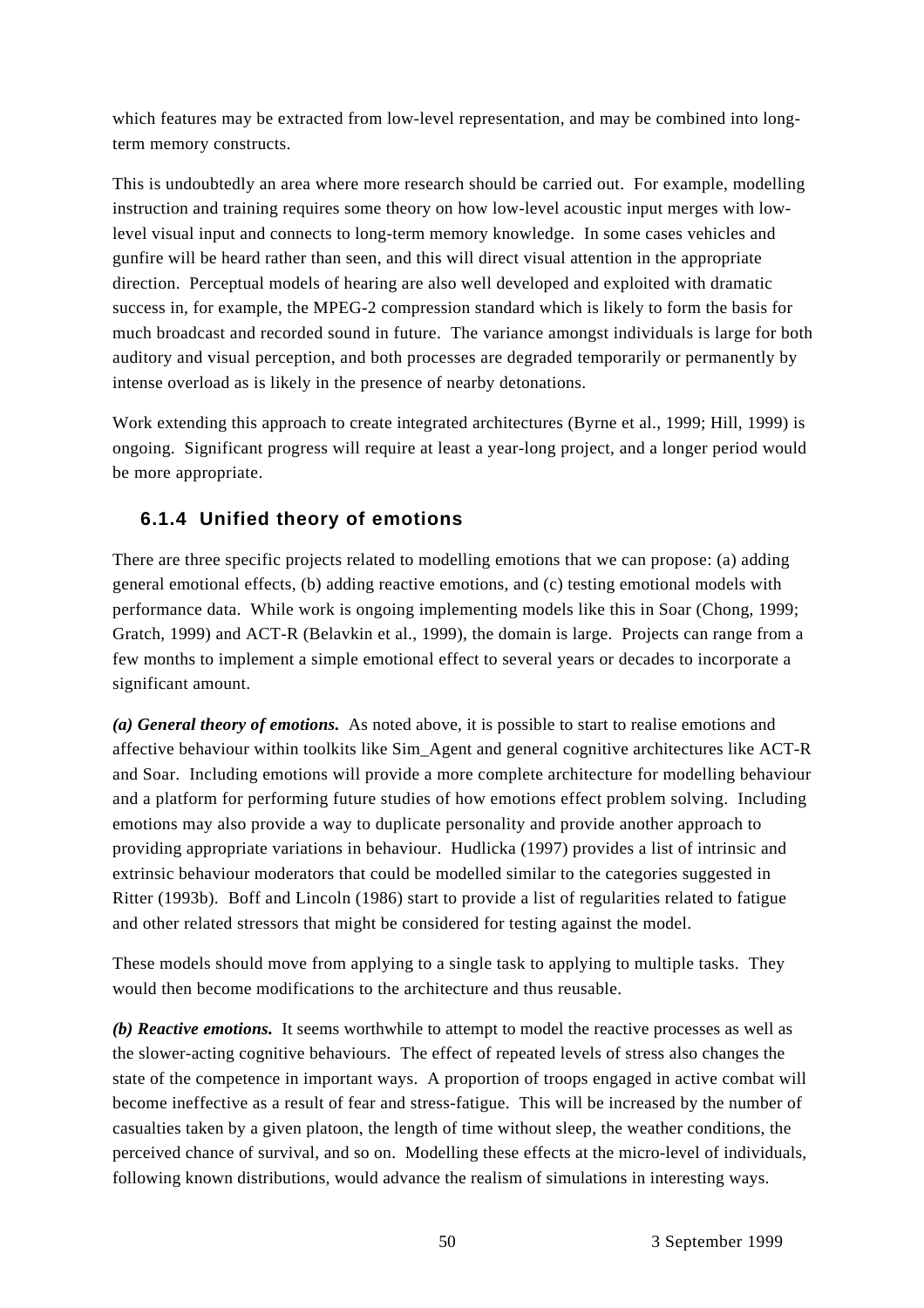In production system architectures, these emotions can initially be implemented by changing the decision (rule matching) procedure, adding rules to make parameter changes, and by augmenting working memory to include affective information (e.g. an operator or state looks good or bad). These types of changes are being applied to an existing model, which matches adult behaviour well, to better match children's more emotional behaviour (Belavkin et al., 1999). These emotional effects should improve the match to the children's performance by (a) slowing down performance in general, (b) slowing down initial performance as the child explores the puzzle driven by curiosity, and (c) abandoning the task if performance is not successful. This work should be extended and applied more widely.

*(c) Compared with performance data.* Many of the theories of emotions proposed have not been compared with detailed data. Partly this may be because there is not always a lot of data available on how behaviour changes with emotions. It is no doubt a difficult factor to manipulate safely and reliably. But the models must not just be based on intuitions.

The use of simulators may provide a way to obtain further data, with some validity. Better instrumentation of some primary features of emotions (e.g. heart rate, blood pressure) is providing new insights (Picard, 1997) and will be necessary for testing models of emotions.

Some argue that emotions are necessary for problem solving. The data and the model may help answer whether this is true. Examples of brain damaged patients are put forward (e.g. Damasio's (1994) Elliot) who have damaged problem solving and damaged emotions. It is not clear that emotions per se are required, or if multiple aspects of behaviour were impaired as well as emotions by the trauma. Clearly, AI models of scheduling do not have the same troubles scheduling an appointment despite their lack of emotion.

#### **6.1.5 Modelling errors**

There are two premises that underpin the modelling of erroneous behaviour.

The first premise is that the attribution of the label error to a particular action is a judgement made in hindsight. The identification of the erroneous action forms the starting point for further investigation to identify the underlying reasons why a particular person executed that particular action in that particular situation. In other words, the erroneous action arises as the result of a combination of factors from a triad of sources: the person (psychological and physiological factors), the system (in the most general sense of the term), and the environment (including the organisation in which the system is deployed).

The second premise acknowledges that an error is simply another aspect of behaviour. In other words, any theory of behaviour should naturally encompass erroneous behaviour. The behaviour can be adjudged as erroneous only with respect to a description of what constitutes correct behaviour.

Once these two premises are accepted, it becomes apparent that modelling erroneous behaviour is actually an inherent part of modelling behaviour itself. If the psychological and physiological limitations of human behaviour are incorporated into a model of human behaviour, then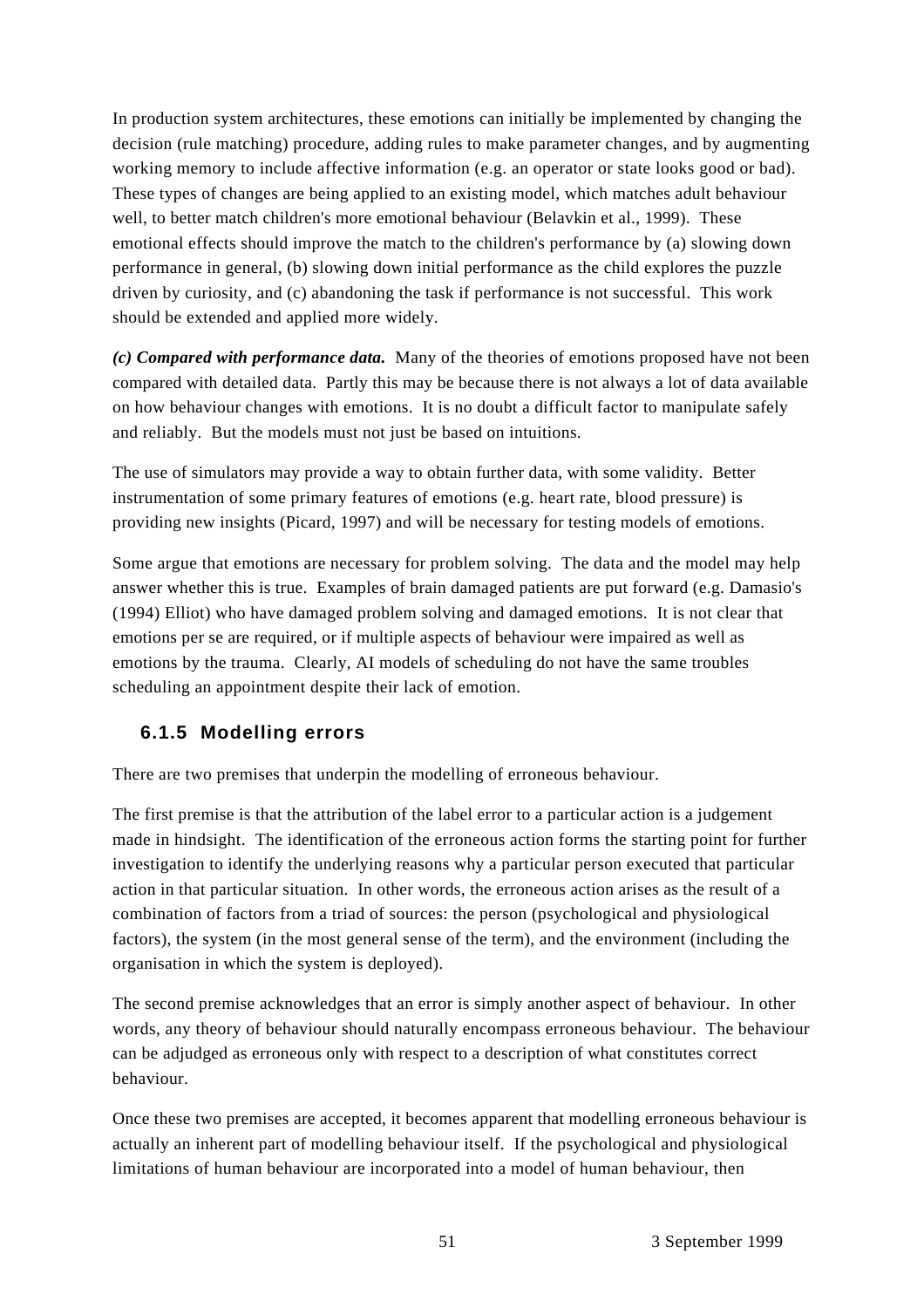particular types of erroneous behaviour should naturally occur in certain specific situations. The corollary of this argument is that an understanding of erroneous behaviour can be used as the basis for evaluating models of behaviour. So, if a human performs a task correctly in a given situation, the model should also be able to perform the task correctly in the same situation. If the situation is changed, however, and the human generates erroneous behaviour as a result, the model should also generate the same erroneous behaviour as the human in the new situation, without any modifications being required to the model.

Modelling error therefore depends on understanding the concept of error -- its nature, origins, and causes -- and central to this is the need for an accepted means of describing the phenomenon (Senders & Moray, 1991). In other words, a taxonomy of human error is required.

The utility of the taxonomic approach, however, depends on the understanding that the taxonomy is generated with a particular purpose in mind. In other words, the taxonomy has to reflect:

- 1. A particular notion of what constitutes an error.
- 2. A particular level of abstraction at which behaviour is judged to be erroneous.
- 3. A particular task or domain.

There is a need to be very clear about the classes of errors and their origin in the models so that the appropriate ones can be included. In the military context, for example, a major source of error is communication breakdown. One approach to developing an appropriate taxonomy of errors for the military domain is to use the scheme that lies at the heart of the Cognitive Reliability and Error Analysis Method (CREAM: Hollnagel, 1998). CREAM purports to be a general purpose way of analysing human behaviour in both a retrospective and a predictive manner. Although the method was developed on the basis of several years of research into human performance, mainly in the process industries, it is intended to be applicable to any domain.

CREAM uses a domain-independent definition of what constitutes an erroneous action (also called error modes or phenotypes). One of the goals of CREAM is to be able to identify the chain of precursors for the various error modes. This is achieved by means of a set of tables that define categories of actions or events. At the highest level there are three types of tables:

- 1. Personal (or operator),
- 2. Technological (or system), and
- 3. Organisational (or environment).

Within these categories there are subcategory tables. So, for example, the personal tables include observation, interpretation, planning, and so on.

The individual actions or events are paired together across tables on the basis of causality or to use the more neutral terms, in a consequent-antecedent relationship. When CREAM is used to analyse a particular accident or incident retrospectively, the aim is to build up the list of possible chains of events and actions which led to the accident or incident.

The contents of the tables are domain specific, so the first step in developing the taxonomy for agents in synthetic environments depends on identifying the appropriate categories of events and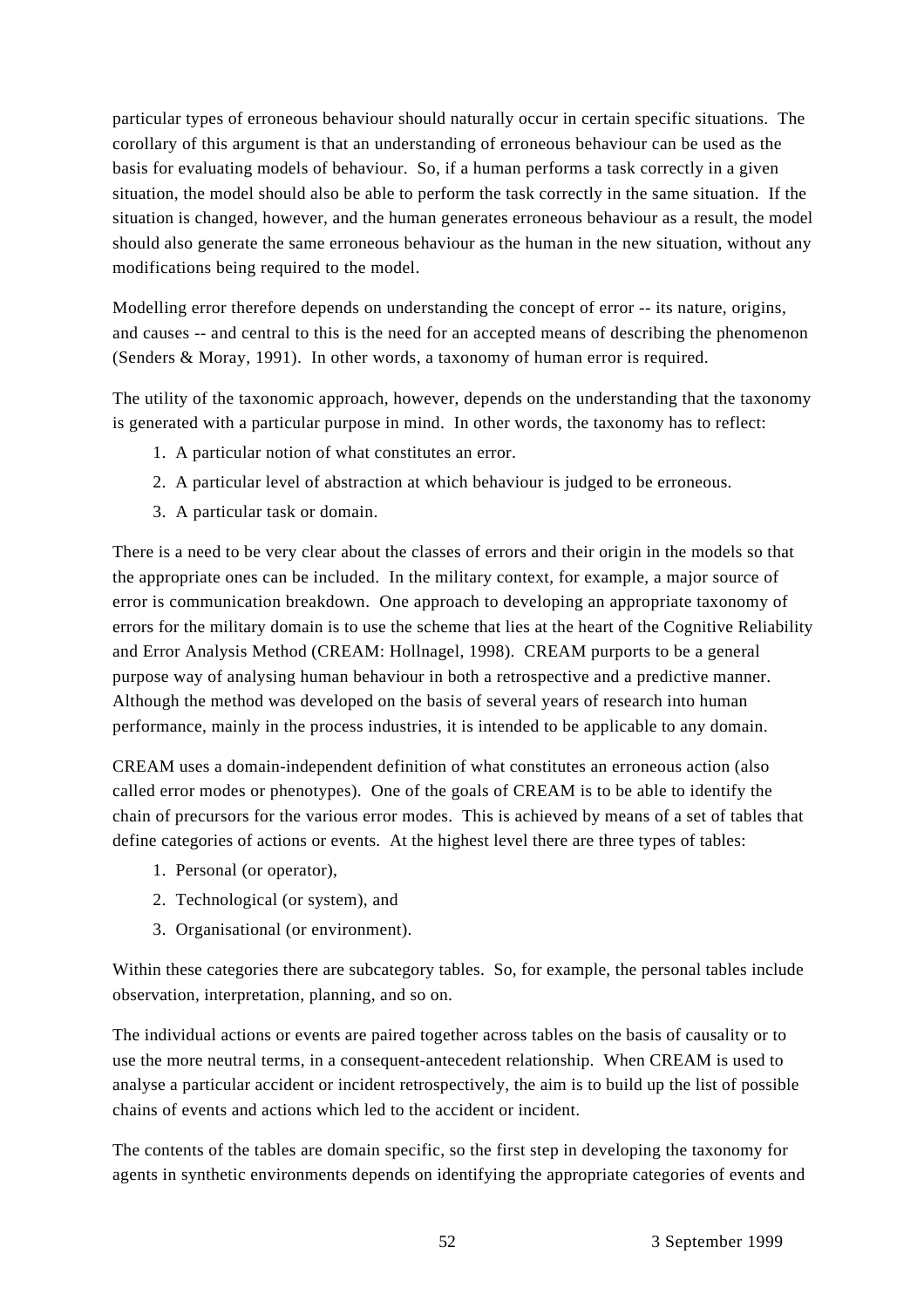actions for the military domain. These categories and the links between individual actions or events will be generated from a combination of knowledge elicited from domain experts, and a review of the appropriate literature.

The second step is to generate the possible chains of actions and events that precede the various error modes, based on information available from reports of real accidents or incidents. This process will involve access to desensitised accident or incident reports -- like those used in the Confidential Human Factors Incident Reporting System (CHIRP: Green, 1990) originally operated by the RAF Institute of Aviation Medicine -- which can be analysed and coded using the domain-specific CREAM tables generated in Step 1. Where omissions from the tables are detected, or links between actions do not exist, these should be added to the tables.

The possible causal chains of events or actions generated by the second step will provide the basis for a specification of behaviour in a particular situation. Models of behaviour should yield the same sequences of actions and events in the same circumstances. The specification of behaviour can therefore be used to test the models of behaviour for compliance, during development, with the model being modified as appropriate to match the specification.

In addition, the results of the analysis of the incident behaviour provide a basis for evaluating the veracity of synthetic environments. Performance in the real world (as described in the incident reports) can be compared with the way people behave when performing in the synthetic environment. There should be a high degree of correspondence between the two. If there is a mismatch, this suggests that there is a difference between the real world and the synthetic environment, which may be worth further investigation to identify the source of the difference.

One other beneficent side effect of the CREAM analysis is that the resultant chains of actions and events can be used in training personnel how to manage error. If common chains of actions or events can be identified, it may be possible to train personnel to recognise these chains, and take appropriate remedial action before the erroneous action that gives rise to the incident is generated.

Initial models that include errorful behaviour can best be created with an existing model. One to three years of work should lead to a model that includes errors and that has been validated against human behaviour.

# **6.1.6 Unified theory of personality**

It would be useful to identify features that lead to modelling personality, problem-solving styles, and operator traits. While models that choose between strategies have been created, there are few models that exhibit personality by choosing between similar strategies (although see Nerb, Spada, & Ernst, 1997 for an example used to put subjects in a veridical but artificial social environment). Personality will be an important aspect of variation in behaviour between agents.

Including personality requires a task (and the model) to include multiple approaches and multiple successful styles. It is these choices that can thus appear as a personality. If the task requires a specific, single approach, it is not possible to express a strategy. Psychology, or at least cognitive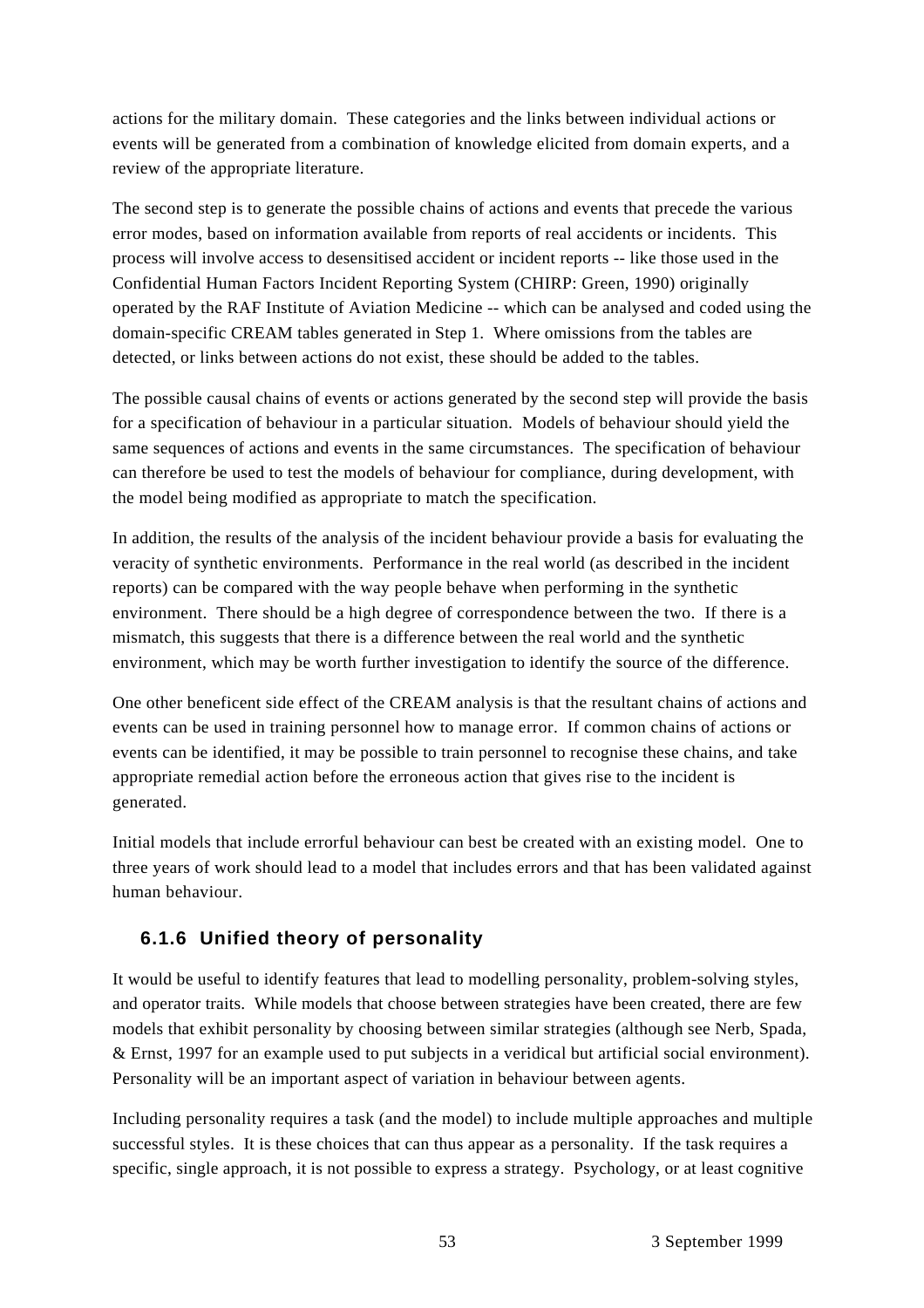psychology, has typically not studied tasks that allow or particularly highlight multiple strategies. Looking for multiple strategies has also been difficult because it requires additional subjects and additional data analysis that in task analysis terms has not represented real differences. Differences in strategies, however, appear to lead to variance in behaviour (Delaney, Reder, Staszewski, & Ritter, 1998; Siegler, 1987).

There appear to be at least the following ways to realise variance in behaviour that might appear like personality: learning, differences in knowledge, differences in utility theory and initial weighting, and differences in emotional effects. Such a model would fulfil a need for a source of regular, repeatable differences between agents in a situation.

All of the current cognitive architectures could support models of personality. In addition to differences in task knowledge, in Soar personality can be expressed as differences in knowledge about strategy preferences either absolutely or based on a different sets of state and strategy features. These types of changes should be straightforward, as long as there are multiple strategies. ACT-R appears to learn better and faster which strategy to use compared with a simple Soar model, but requires additional state (Ritter & Wallach, 1998). Both models can, however, modify their choice of strategies. The role of (multiple) strategies has been investigated within the EPAM architecture in several tasks, such as concept formation (Gobet et al., 1997); and expert memory (Gobet & Simon, in press; Richman, Gobet, Staszewski, & Simon, 1996; Richman et al., 1995).

These models could also be crossed with emotional and other non-cognitive effects to see how personality types respond differently in different circumstances (broadly defined). This could even be extended to look at how teams with different mixes of personalities work together under stress.

The amount of work to realise a model in this area will depend on the number of factors taken account of in the model. Providing a full model of personality and how it interacts with tasks and with other models is a fantasy at this point. However, a minimal piece of work would take an existing model and give it more of a personality. A more extensive project over a year or two would apply several of these techniques and see how it starts to match human data.

#### **6.2 Projects supporting integration**

Integration is approached in two ways here, integrating model components and integrating the model with simulations in more psychologically plausible ways. Several projects described in this subsection could be equally at home in the set of projects for making modelling routine, because the two areas are related.

#### **6.2.1 Review of existing simulations**

In order to provide for reuse and to understand the current situation, a review of simulation systems used in the UK should be created that is similar to the listing in Pew and Mavor (1998, Ch. 2 Annex). This listing could initially be created by an intercalated year student and then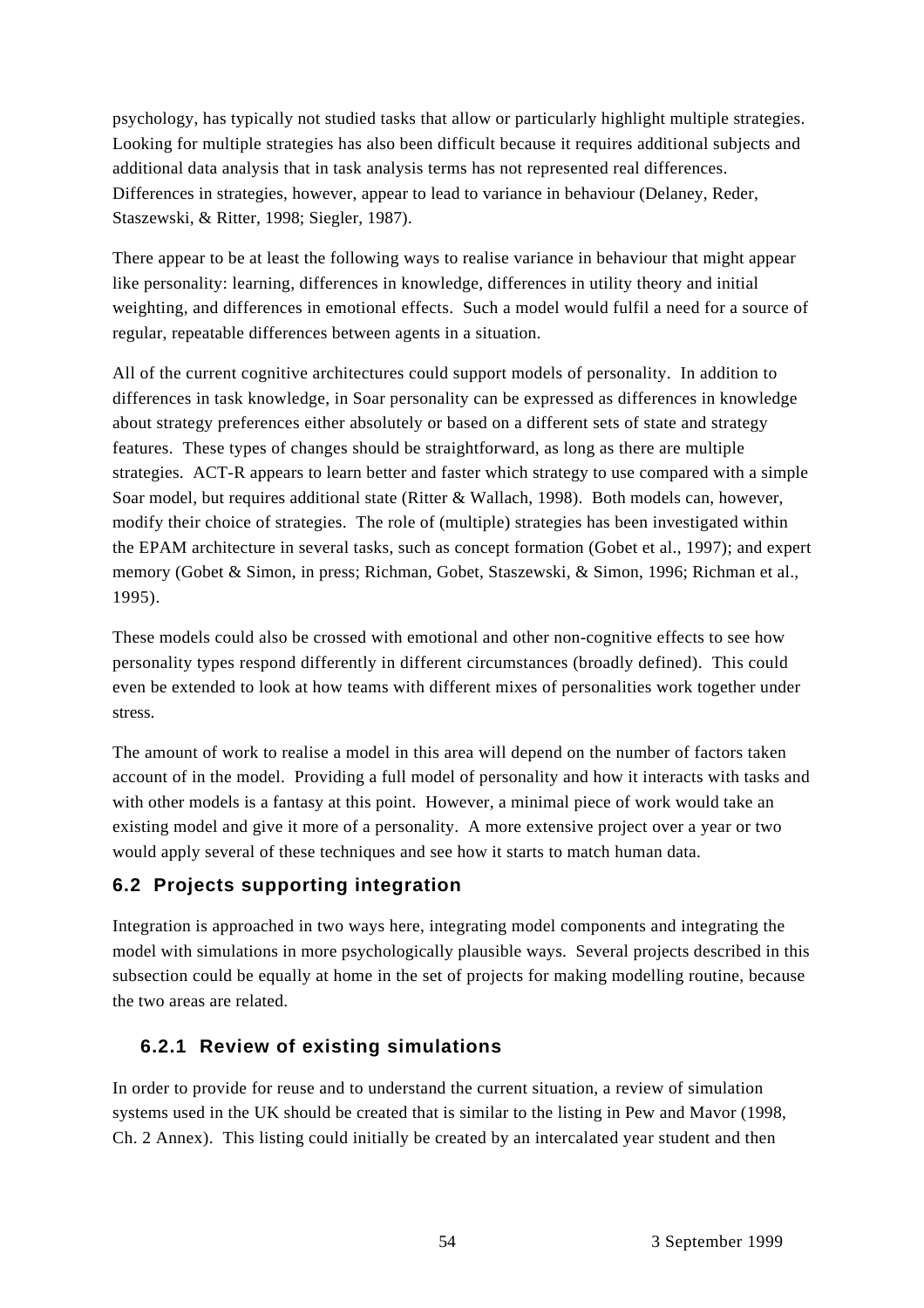maintained as part of standing infrastructure. This listing could provide an initial basis for understanding what the total needs were and the totality of current simulation efforts.

### **6.2.2 Focus on a flagship task**

Supporting all the uses of synthetic forces as shown in Table 1 with a single model of behaviour is probably impossible in the short term. The uses of simulations in operations research, in training individual group behaviour, and in examining new materials or doctrine are too disparate to be met by a single approach. While the various levels and uses of simulations mentioned here are related by the real world they all represent, it does not appear to be possible in the next five to ten years to integrate them to the extent to which the real world is integrated.

While there may be some systems that allow multiple use, and there will certainly be some reuse between these areas, a focus for work must be selected. Therefore, a more narrow focus on the most important uses for DERA and its customers should be adopted. A selective focus on the most approachable or most natural set of uses is more likely to be successful in the short term, and may provide a better foundation upon which to build in the long term. Discussion of these issues should be grounded, if possible, with a set of potential uses with possible systems and domains that will be used in the next five to ten years. Complete unification is not likely in that time period, but significant reuse should be strived for.

Having a focus would also support the choice of a specific application. Applications can be both chosen with a user audience in mind. Having a specific audience will help the application to be useful and to be seen as useful by a well-defined user community.

Work that attempts to serve too many needs will serve all of them poorly. Projects and research programmes will have to pick a domain and an application (or two), and work with them. This application could be an existing use or application, such as Purple Link, or it could be a new use. Work with simulations for training often have high payoffs. Augmenting existing training would be a natural place to start.

The students being trained could also be coopted to help test the simulation. Apocryphal tales from MIT suggest that building the tutors is as useful for learning as using them. Creating and validating these models would be good training for such students as well.

# **6.2.3 Understanding expectations of behaviour**

In order to understand what it means to provide realistic behaviour, it will be necessary to understand what people expect from other people, and to understand what aspect of an adversary is necessary for training. In one sense, this means understanding the Turing test: what is necessary to appear human? More important, however, is knowing what is necessary to train people. A model that passed the Turing test and appeared human might be weaker or unusual in some way such that training did not transfer or incorrect behaviour was learned.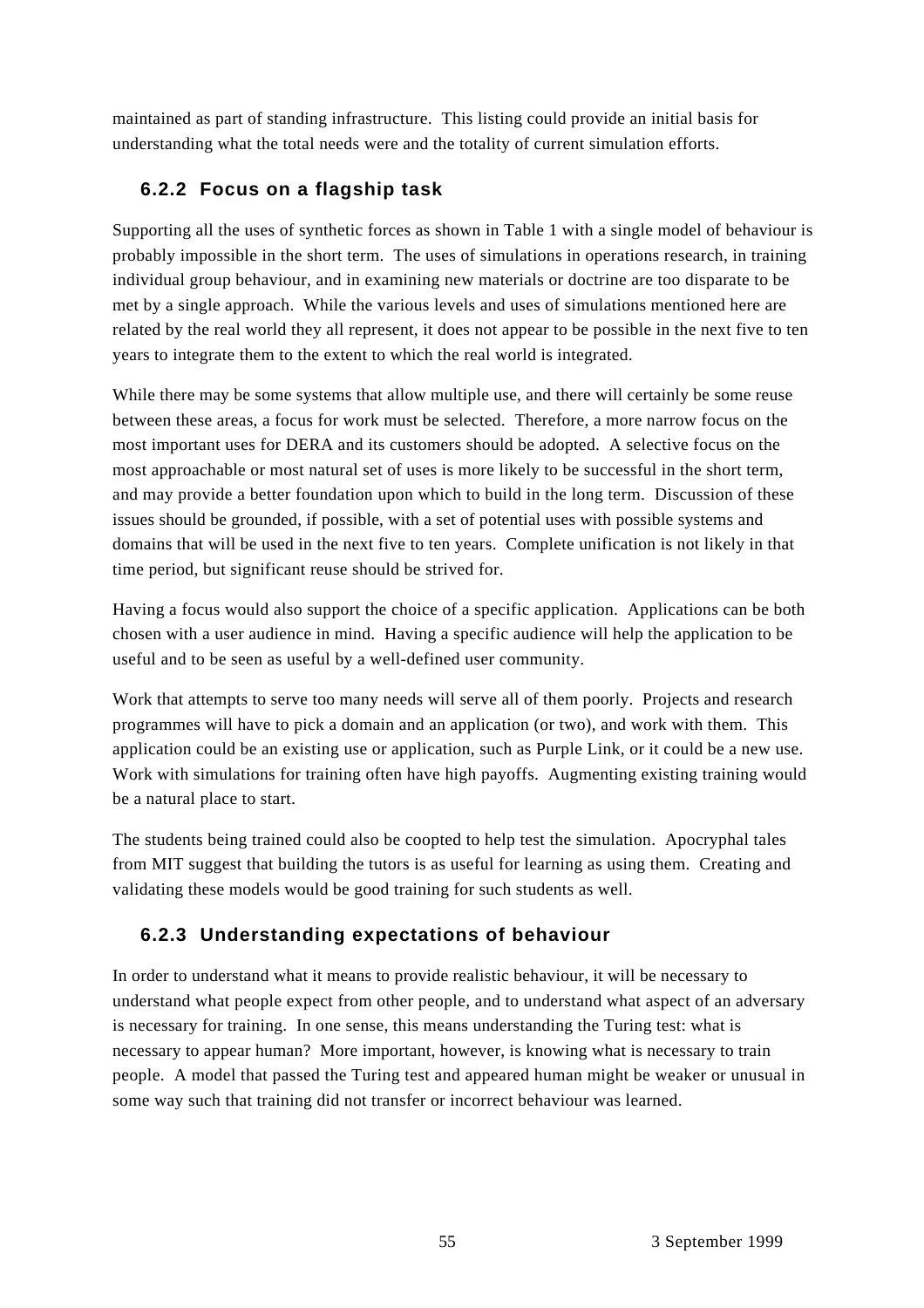It would be a useful exercise to study which characteristics of behaviour make a model appear human (so called, believable agents). The model must start with competencies; it must be able to perform tasks. It is likely that it must also include errors, hesitations, and variation in behaviour.

A useful six-month to one-year study would be to examine a range of models and humans in a synthetic environment, noting observers' comments and behaviour towards a range of behaviour. It might be these aspects above that make an agent appear human, but it might also include implicit effects, such as second-order (or lagged) dependencies in behaviour. The results would be important for training, but also useful for models used in analysis. This project is similar to but conceived of separately from a similar call to develop a better understanding of how and how far to develop models proposed by Chandrasakaren and Josephson (1999).

The results are also essential for understanding how to help modellers. The results will point out the most likely mismatches to be left in models because modellers do not consider such behaviour abnormal. This will provide suggestions about where comparisons with data are particularly needed by models. As this is basically experimental work less resources are needed, but the time to run the experiment and analyse the results will take up to a year for preliminary studies.

# **6.2.4 Gathering data from simulations**

It is very clear and consonant with Pew and Mavor (1998, Ch. 12) that data needs to be gathered to validate models. An approach at which they hint is to instrument synthetic environments. Synthetic environments should be instrumented not only for playback, but in a way to provide data for developing and testing models. While the data is not directly equivalent to real world behaviour, as the environment becomes more realistic, the data should become more realistic as well.

A uniform representation for this data should be created. This representation should be human readable, at least in some formats.

Creating summary measures will also be necessary. Otherwise the sheer volume of data may preclude its analysis. The individual actions of control are not likely to be useful on their own (e.g. pressing an accelerator), but will be required to build higher-level summaries. Creating these summaries is likely to represent an additional research agenda item requiring AI, domain knowledge, and some feeling for behavioural data.

The payback here could be quite large for developing models, and it might also provide insights into the quality of the simulation (e.g. how quickly could someone act and whether they were limited by the simulation's ability to display information), and of the implementation of doctrine (e.g. how often tanks actually follow doctrine).

# **6.2.5 A framework for integrating models**

Perhaps the most significant current requirement is a way to integrate multiple cognitive and behaviour architectures into synthetic environments. Currently, it takes a large amount of effort to introduce new models of behaviour and connect them directly to simulations via the DIS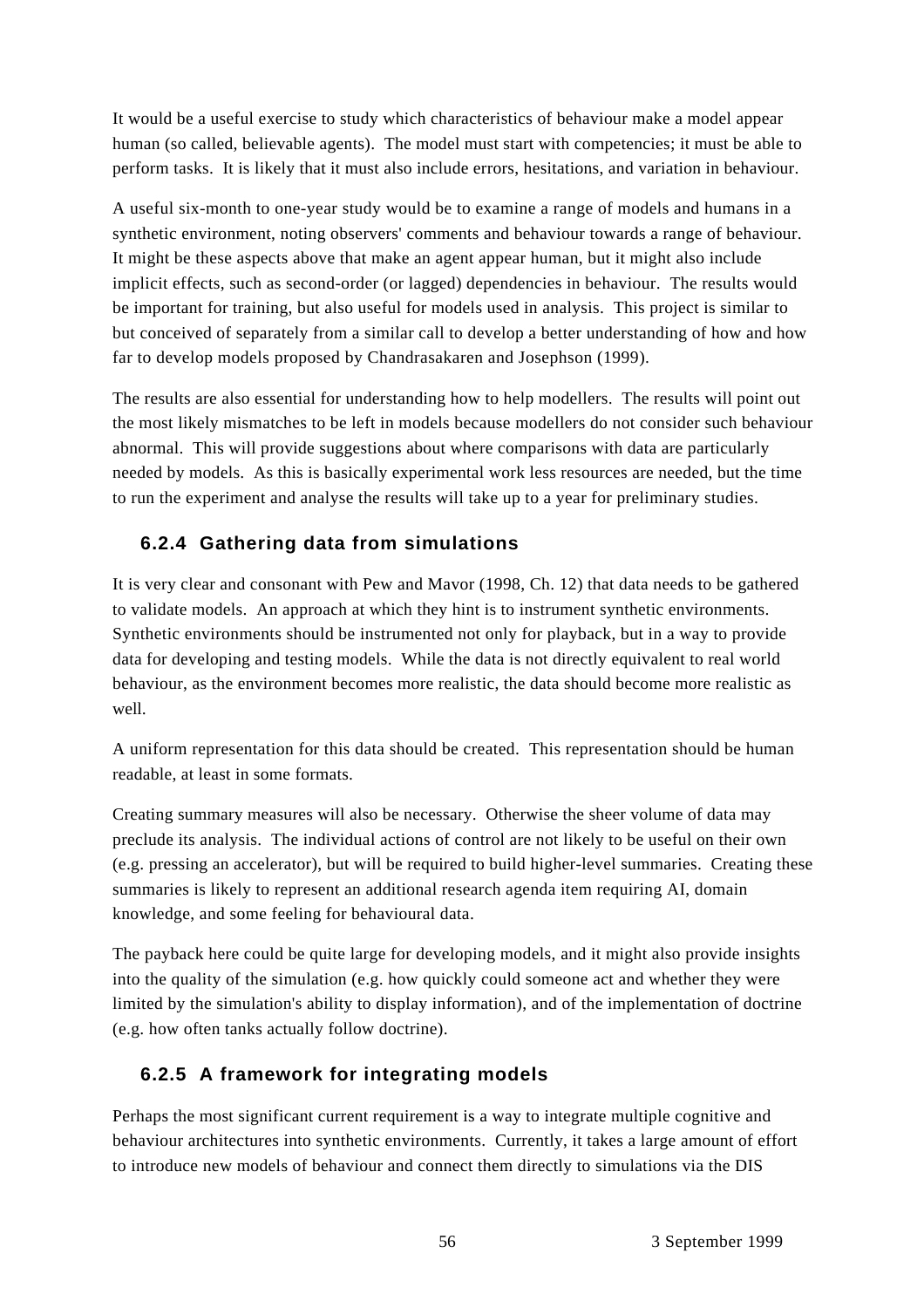protocol, for example. Coupling cognitive architectures to a simulation via ModSAF is probably marginally easier because ModSAF, while difficult to use, provides physical models and an interface to the network. The left-hand side of Figure 1 shows the organisation of systems like Tac-Air Soar that interact with ModSAF to generate behaviour.

A worthwhile medium- to long-range goal would be to develop utilities to support making a tool like ModSAF even more modular. The core activities of supporting communication across the network for simulation and supporting the physical model need to be provided, but are not of particular interest for modelling behaviour.

Efforts have attempted to provide similar interfaces for Soar; however, they have never been fully successful. They have made hooking Soar up easier, but have not yet made it easy (e.g. Ong, 1995; Ong & Ritter, 1995; but also see the Soar home page for later utilities <bigfoot.eecs.umich.edu/~soar/>). Work on the Tank-Soar simulator (provided as a demo) might provide a path for this. The right-hand side of Figure 1 shows how future systems might interact with ModSAF using the same interface that users see through a simulated eye  $\&$  hand designed to allow models to interact with synthetic environments (Ritter, Jones, Baxter, & Young, 1998a).

The interface to the physical simulation could no doubt be made more regular and easier to use so that other architectures, such as Sim\_Agent, could be hooked up to it, . We suspect this project might take a good programmer familiar with ModSAF about half-time over a year because we have had a similar system built in two weeks by someone who was an expert in their graphical programming language. A much longer time should be allowed, however, because this system will make use of all of ModSAF and may require extending ModSAF.



Figure 1. A functional description of Tac-Air Soar and how it uses ModSAF on the left and a perceptual interface to ModSAF on the right.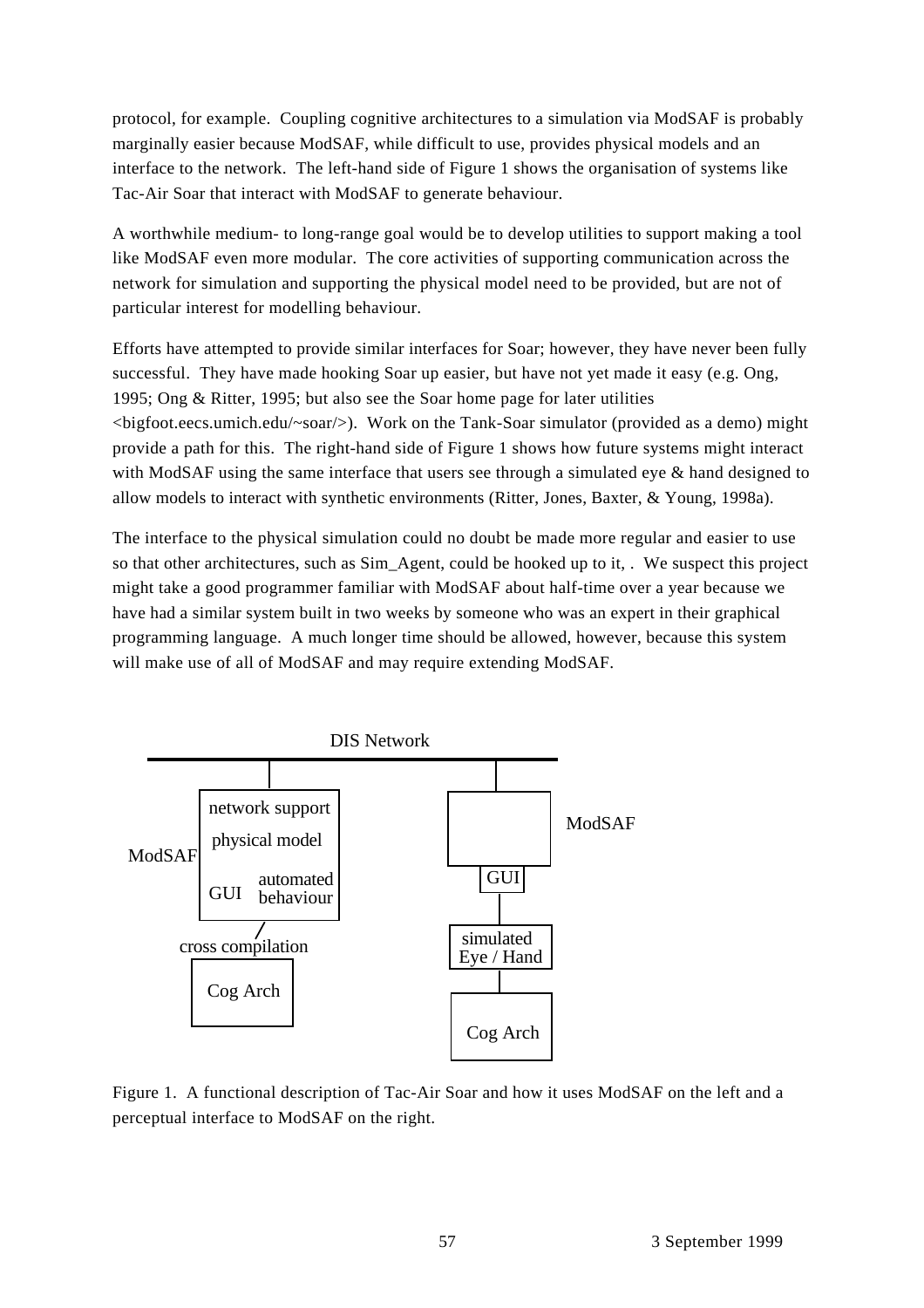# **6.2.6 A framework for integrating knowledge**

It would be useful to create a framework for integrating multiple knowledge sets. Currently, there are multiple knowledge sets in different simulations that exist in multiple formats. It would be worthwhile to create an approach that allows the knowledge to be reused in different simulations.

One way to do this is to create a task editor that could take a knowledge set and compile it for different architectures. The editor would have to be based on a high-level description of knowledge, such as generic tasks (Wielinga, Schreiber, & Breuker, 1992). These generic tasks would then be compiled into things such as an ACT-R or Soar rule set.

There are potentially huge payoffs from this very high risk project. First, it would provide a way to reuse knowledge in multiple simulations. This reuse would help validate models, and might provide a way forward for validating architectures. Second, it would provide another way of documenting behaviour models. The (presumably) graphic representation would allow others to browse and understand the model on a high level. Third, it would assist in writing models. In most cases, there are a lot of low-level details in creating these models that are not of theoretical interest, but require attention, such as using the same attribute name consistently. A high-level compiler like this would bring with it all the advantages traditionally associated with high-level languages.

PC-Pack (<www.epistemics.co.uk>) is a potential tool to start building upon. Implementing an initial, demonstration version of this approach would take a good programmer six to twelve months. Putting it to use would take longer.

# **6.2.7 IDM: an approach for validating models**

What is the best way to make theoretical progress in the study of behaviour in general and of cognition in particular? To develop micro-theories explaining a small domain or to aim at a higher goal, and develop an overarching theory covering a large number of domains -- a unified theory? Modern psychology, as a field, has tended to prefer micro-theories. It is true that unified theories have regularly appeared in psychology -- think of Piaget's (1954) or Skinner's (1957) theories -- but it is generally admitted that such unified theories have failed to offer a rigorous and testable picture of the human mind. Given this relatively unsuccessful history, it was with interest that cognitive science has observed Newell's (1990; see also Newell, 1973) call for a revival of unified theories in psychology.

One of the reasons for the limited success of Newell's own brand of UTC is that the methodology commonly used in psychology, based on controlling potentially confounding variables by using group data, is not the best way forward for developing UTCs. Instead, Gobet and Ritter (1999) propose an approach, which they call individual data modelling (IDM), where (a) the problems related to group averages are alleviated by analysing subjects individually on a large set of tasks; (b) there is a close interaction between theory building and experimentation; and (c) computer technology is used to routinely test versions of the theory on a wide range of data. They claim that there are significant advantages here, that this approach will also help traditional approaches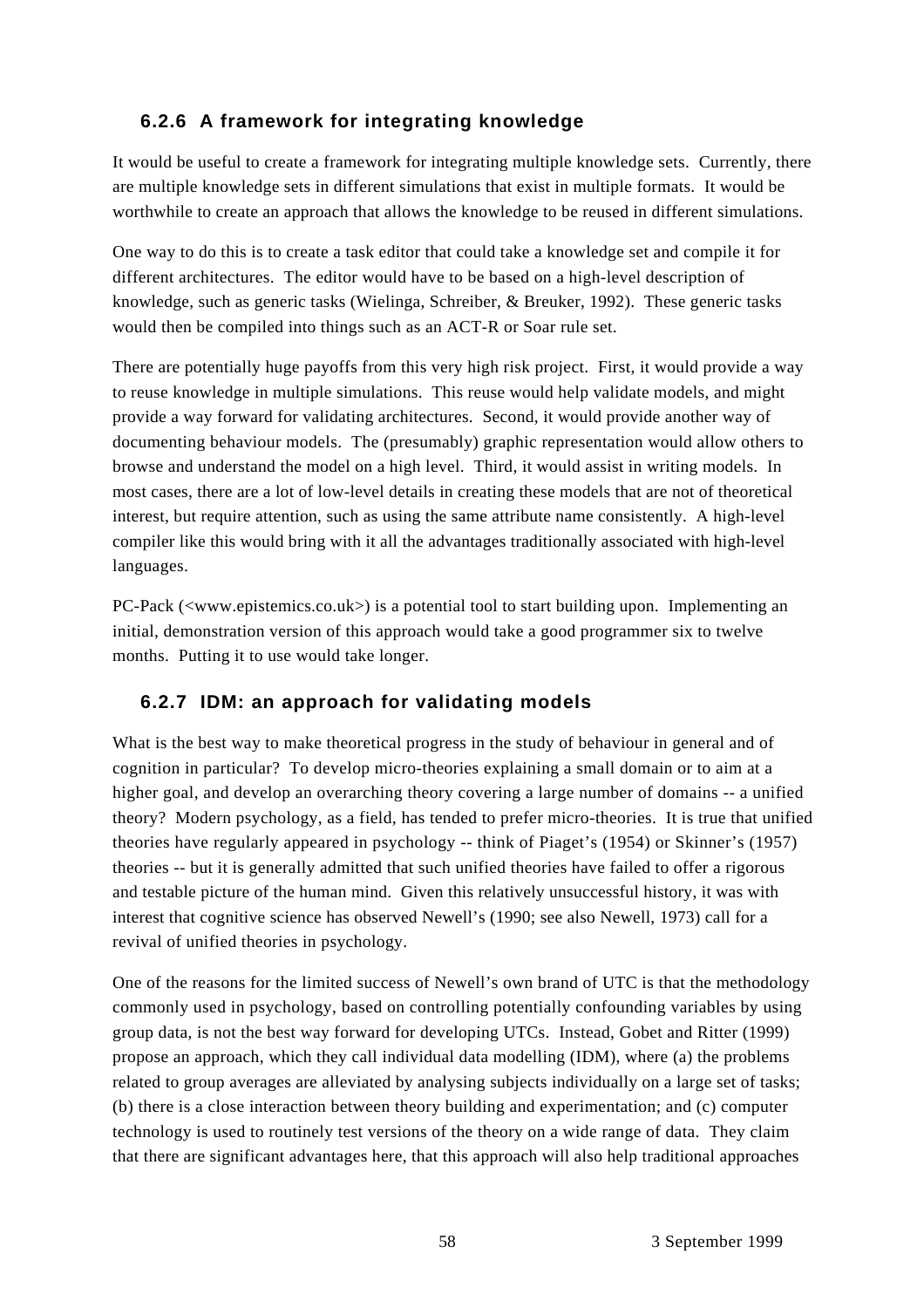progress, and that the main potential disadvantage -- lack of generality -- may be taken care of by adequate testing procedures.

IDM offers several particular advantages in this area. It does not require as much data because the data will not be averaged but compared on a fine-grained level. This is attractive when the data is detailed or expensive to acquire or where the model makes detailed predictions. The other advantage it offers is that it provides a model that produces more accurate behaviour on a detailed level. It is this detailed level of behaviour that will be necessary for not only appearing human in a Turing test, but leading to accurate training results because it performs like a comparable colleague or foe.

Work using this approach is ongoing at Nottingham. A full test would require one to two years of work to gather data and compare it with a model. This project could be combined with other projects, however, because it is a methodology and not a feature of behaviour to include in a model.

### **6.2.8 Methods for comparing modelling approaches**

We find ourselves in a position where a number of different approaches to simulating human behaviour are on offer. Some of these approaches, at least, see themselves as rivals, and make competing claims about their suitability and quality. How can we set about assessing and comparing them?

There can, of course, be no one method that answers such a question. Earlier sections of this report have discussed how, as well as scientific qualities such as agreement with data, practical considerations such as usability and communicability come into play. Thus, almost any defensible comment about a model or architecture can be relevant to considering a choice between them.

However, there are some methods available that are too loose and varied to constitute a 'technique' but useful nonetheless for comparing and contrasting such differing approaches. They take the form of *matrix exercises*, in which a range of modelling approaches are pitted against a battery of concrete scenarios to be modelled. Young and Barnard (1987) provide the basic rationale for such a method, and explain how it can be used to judge the fit and scope of a modelling approach. They argue, first, that the modelling approaches need to be applied to concrete scenarios. It is not sufficient to try comparing approaches on the basis of their 'features' or 'characteristics'. Second, it is important to use a *range* of scenarios. Taking just a single case will inevitably introduce a bias towards or against certain approaches, and will fail to provide an indication of their scope. Young, Barnard, Simon and Whittington (1989a) provide a short example of such a matrix exercise, and show how the entries in the matrix can be interpreted.

This kind of matrix exercise derives from the idea of a *bake-off* between rival approaches, but also differs in important respects. It must be recognised that there is unlikely to be a *winner*, one approach that is regarded as the best in all respects. Moreover, the matrix exercise is fundamentally co-operative rather than competitive. Instead of finding the *best* approach, it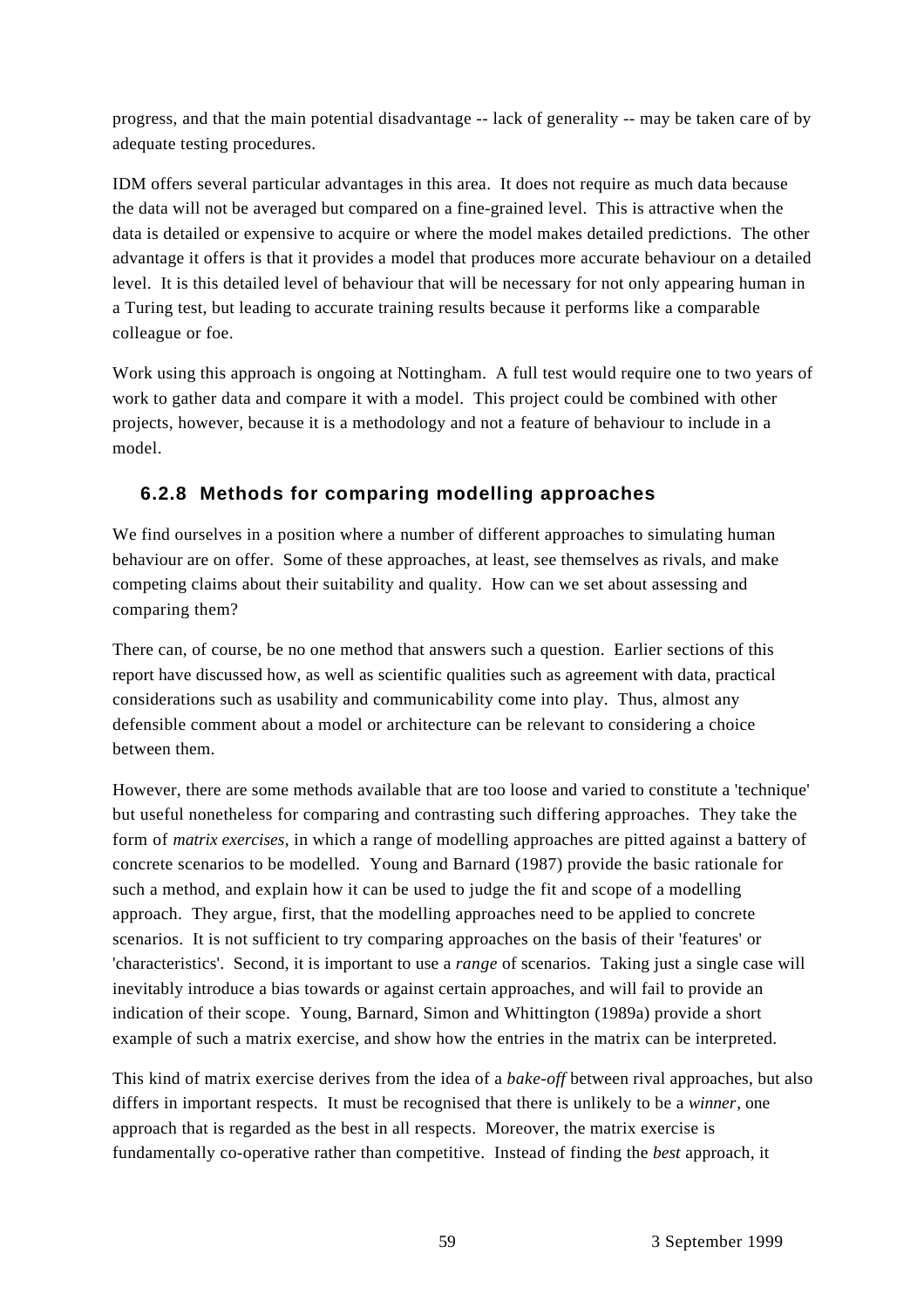provides a tool for probing the scope of applicability of the different approaches, and investigating their relative strengths and weaknesses, advantages and disadvantages.

Some exercises of this kind have been performed in public. At the Research Symposia associated with the CHI conferences in 1993 and 1994, Young (in 1993) and Young and C. Lewis (in 1994) organised such matrix exercises on the design of an undo facility for a shared editor (1993), and on the analysis of the persistent 'unselected window' error and of the design of an automated bank teller machine as a walk-up-and-use device (in 1994). Furthermore, there are precedents for such an exercise in a military research context. In 1993, NASA funded a comparative study of models of pilot checklist completion. ONR has funded, on a longer timescale, multiple analyses and modelling of several interactive tasks using hybrid architectures (Gigley & Chipman, 1999). The speech recognition community in the United States uses this approach in a quite competitive way as well. The US Air Force (contract officer Michael Young) has recently started a similar programme to explore models of complex behaviour. Pew and Mavor appear to call for this kind of activity (1998, pp. 336-339), but without specifying so concrete a methodology.

A final but important point about such an exercise is that it cannot be done successfully on the cheap. The exercise requires earmarked and realistic funding in order to provide useful results. A considerable amount of work is required: first in negotiating, agreeing, and then specifying a set of concrete and clearly described scenarios, ideally with associated empirical data; and then subsequently for applying the modelling approaches to the scenarios, performing the comparisons, and drawing conclusions. Multiple groups are used and the funding is leveraged by their existing work.

#### **6.2.9 Tying models to tasks**

It should be easier to tie cognitive models to synthetic environments in psychologically plausible ways. There are two approaches that seem particularly useful and plausible that we can ground with particular suggestions for work. They are consistent with Pew and Mavor's (1998, p. 200) short-term goal for perceptual front ends.

The first approach is to provide a system for cognitive models to access ModSAF's display and pass commands to it. This approach has the advantage that it hides changes in ModSAF from the users. The disadvantage is the need for ModSAF experts, programmers, users, time, and money to make it work. There has been such a system created for Soar models to use ModSAF (Schwamb, Koss, & Keirsey, 1994), but it is our impression that this system, although it was quite useful, needs further development and dissemination.

The second approach is to create a reusable functional model of interaction based on a particular graphics system or interface tool (as does the Nottingham Interaction Architecture or ACT-R/PM). A functional rather than a complete model may be more appropriate here as a first step. This functional approach has been created in Tcl/Tk, Garnet, and Common Lisp, and could be created in Amulet, X-windows, Visual Basic, Delphi, or a variety of similar systems, each of which allows models to interact with synthetic environments through a better programming interface. A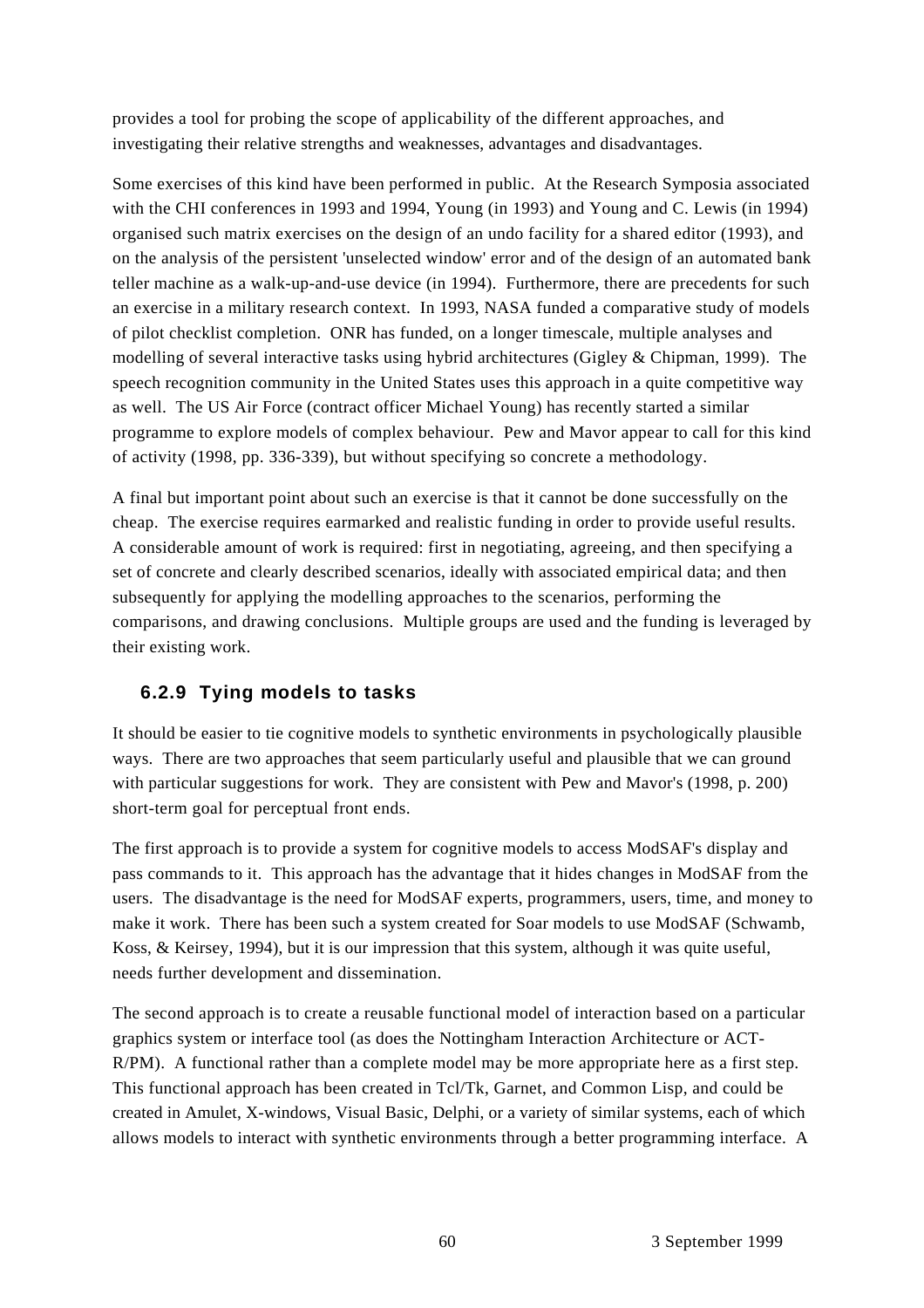functional model would then provide the necessary basis for improving the accuracy and psychological plausibility of interaction.

This approach could also support creating cognitive models in general, such as for problem solving, working memory, and the effect of visual interaction. These could be later assimilated back into models and architectures in the synthetic environments.

A good programmer can create an initial system in about two weeks. Integrating and applying these models takes several months to a year.

### **6.3 Projects improving usability**

This section reviews several possible projects for making model building more routine. For practical reasons, it is useful to make the process more routine. It is also important for theoretical reasons. If the models cannot be created within a time commensurate with gathering data, the majority of work will continue to be data gathering because theory development will be seen as too difficult.

### **6.3.1 Defining the modelling methodology**

There is not yet a definitive approach for building models that can also be used for teaching and practising modelling cognitive behaviour. Newell and Simon (1972) is too long and mostly teaches by example. Ericsson and Simon (1993) has comments on how to create models. Although useful, they are short. VanSomeren, Barnard, and Sandberg (1994) provide a useful text, but it is slightly short and some of the details of going from model to data are not specified (if indeed they can be). Baxter's (1997) and Yost and Newell's (1989) examples of the process are useful, but tied to a single architecture and not widely available. There are other useful papers worth noting, but they are short and do not provide the full story (Brazier et al., 1999; Ritter & Larkin, 1994; Sun & Ling, 1998).

Rouse (1980) has also made an attempt at describing the modelling process. He identifies the following steps as forming an important part of the modelling process: (a) definition, (b) representation, (c) calculation, (d) experimentation, (e) comparison, and (f) iteration. Rouse mainly focuses on the representation and calculation aspects of modelling, particularly from an engineering point of view. He describes several methodologies, including control theory, queuing theory, and rule-based production systems; he also provides a short tutorial on several of these modelling methods together with practical examples of systems engineering models. The examples are taken from a wide variety of domains including aviation, air traffic control, and industrial process control. It is not a complete treatise on human behaviour, but does provide suggestions for methods that may be useful in modelling certain aspects of human behaviour.

Similar tutorials and methodological summaries should be created until they converge. The results will be useful to practitioners and to those who are learning to model, which will be an important audience as this field grows. The output is most likely to require a textbook. Several years of support would significantly help create this.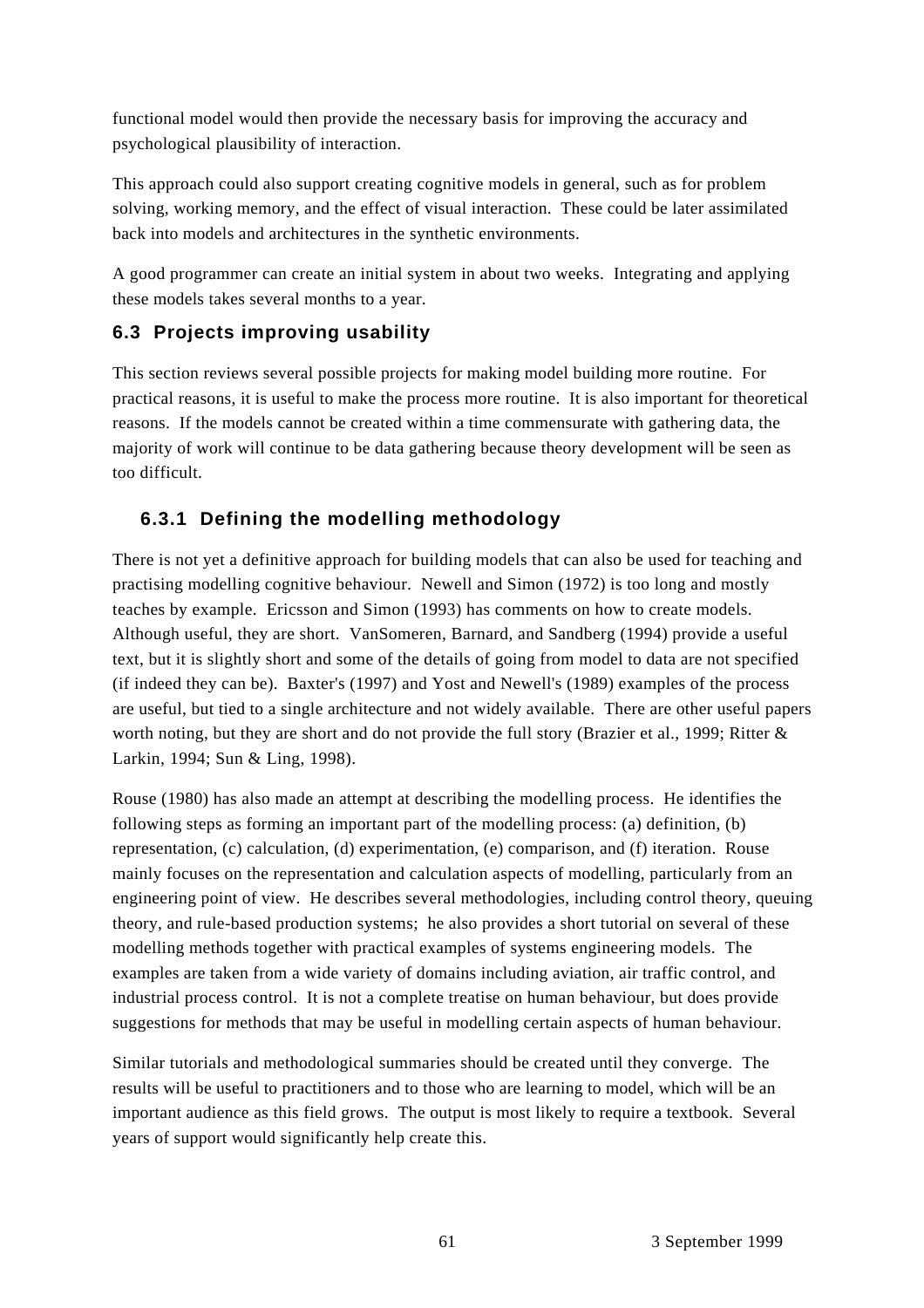### **6.3.2 Improvements to ModSAF**

A major problem with ModSAF is usability. ModSAF is large and has a complicated syntax. Users report problems learning and using it. One way to improve its usability might be a better interface; better manuals and training aids might also be useful.

The approach used by models of behaviour to interact with basic simulation capabilities such as ModSAF needs to be regularised. A fundamentally better approach might be possible. There exists an interface between ModSAF and Soar that partly provides a model eye and hand. This eye/hand could be improved to provide a more abstract interface to ModSAF, one that might be easier to use.

One thing we have repeatedly noted at Nottingham is that getting models to interact with simulations is more bearable when both are implemented within the same development environment. When they are not, work proceeds much more slowly (Ritter & Major, 1995), requiring a mastery of both environments. The situation is exacerbated because the development and use of any communication facility tends to be an ill-defined problem with numerous wild subproblems (i.e. problems where the time to solution can be high and with a large variance, that is, not easily predicted). So, for example, although the ModSAF Tac-Air system (Tambe, Johnson, Jones, Koss, Laird, Rosenbloom, et al., 1995) appears as if it was developed using joint compilation techniques, it was probably difficult to use because it implements communication between ModSAF and the Tac-Air model using sockets. Although the use of sockets may be becoming more routine now, this has not always been the case.

# **6.3.3 Environments for model building and reuse**

There remains a need for better environments for creating models. Few modelling interfaces provide much support for the user to program at the problem space level or even the knowledge level, although the Soar interface is providing increasing amounts of support at the symbol level, and the Cogent interface is interesting as an example of usability. TAQL (Yost  $&$  Newell, 1989) and Able (Ritter et al., 1998b) have been moderately successful but modest attempts to create high level tools in Soar, for example.

Soar, in particular, needs a better interface. While there is now a modest interface, even the latest versions of the Soar interface (Kalus & Hirst, 1999; Laird, 1999; Ritter et al., 1998b) are not as advanced as many expert system shells and the previous, Lisp-based version (Ritter & Larkin, 1994). Gratch's (1998) planning level interface should be expanded and disseminated as a modelling interface. Knowledge acquisition tools and techniques (e.g. Cottam & Shadbolt, 1998; O'Hara & Shadbolt, 1998) might be particularly useful bases upon which to build.

Associated with this project would be general support for programming. This includes lists of frequently asked questions, tutorials, and generating models or model libraries designed for reuse. These libraries should either exist in each architecture, or in the general task language developed in the previous task. These would serve as a type of default knowledge for use in other applications. We can already envision libraries of interaction knowledge (about how to push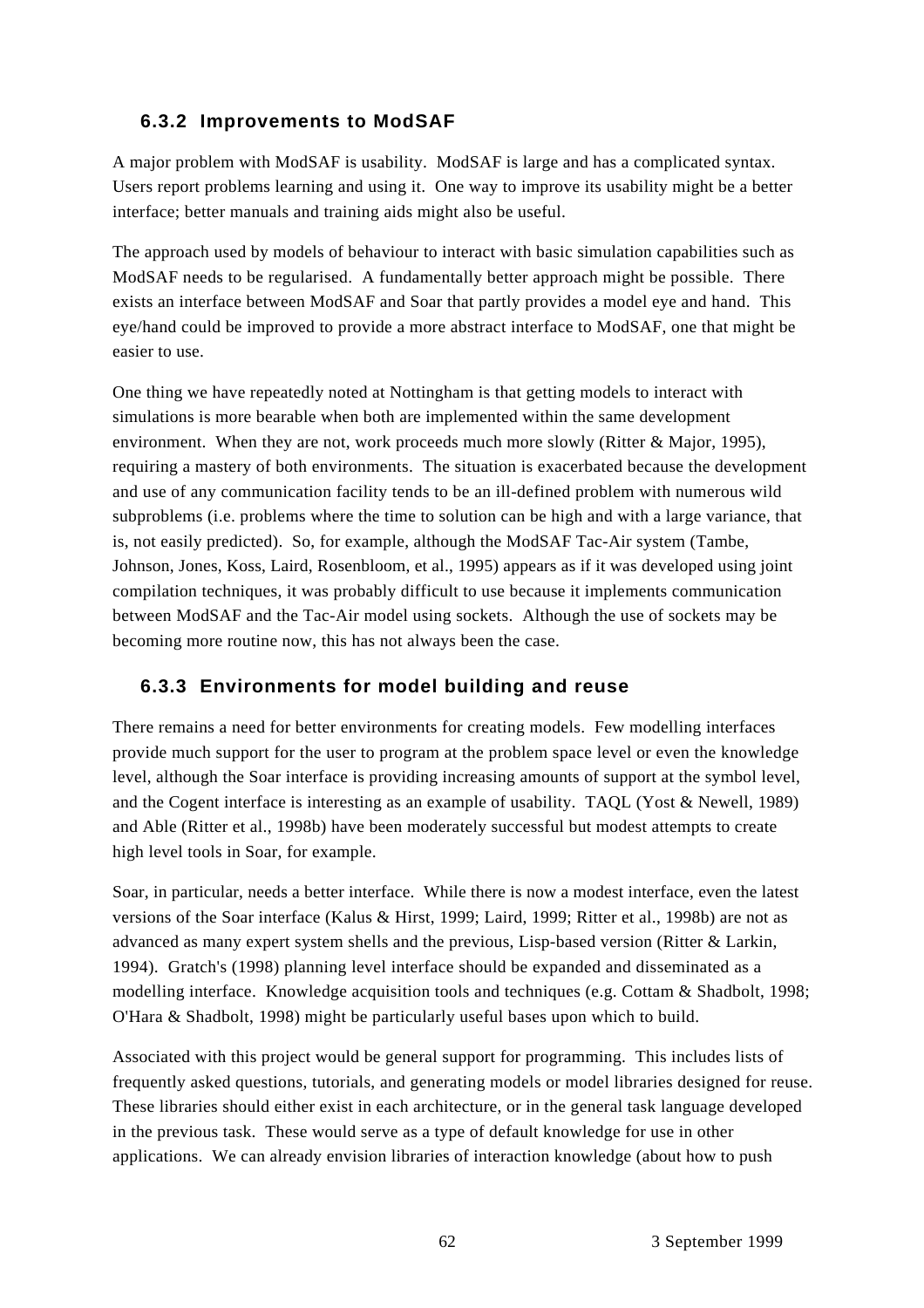buttons and search menus), arithmetic, and simple optimisation like the default knowledge in Soar.

Work on improving the modelling interfaces for each architecture should be incorporated as part of another modelling project so that the developers of the interface have a ready-made audience. There are multiple additions that would be useful and multiple approaches that could be explored, so it could take almost any amount of resources, ranging from a month to several years.

### **6.3.4 Automatic model building**

Most process models induced from protocols are created by hand. There has been some work to do this automatically or semi-automatically with machine learning techniques. Semi-automatic generation is done in the event structure modelling domain (a sociological level of social events) by a program called Ethno (Heise, 1989; Heise & Lewis, 1991). It iterates though a database of known events finding those without known precursors. It presents these to the modeller, querying for their precursors. As it runs it asks the modeller to create simple qualitative, non-variablised token matching rules representing the event's causal relationships based on social and scientific processes. The result at the end of an analysis is a rule set of ten to twenty rules that shape sociological behaviour in that area. In a sense, the modeller is doing impasse driven programming (i.e. what is the next precursor for an uncovered event not provided by an already existing rule?). After this step, or in place of it, the modeller can compare the model's predictions with a series of actions on a sociological level (a protocol in the formal sense of the word). The tool notes which actions could follow, and queries the modeller based on this. Where mismatches occur, Ethno can present several possible fixes for configuration. Incorporating the model with the analysis tool in an integrated environment makes it more powerful. It would be a short extension to see the social events as cognitive events in a protocol.

Stronger methods for building models from a protocol are also available. Cirrus (VanLehn & Garlick, 1987) and ACM (Langley & Ohlsson, 1984) will induce decision trees for transitions between states that could be turned into production rules given a description of the problem space, including its elements, and the coded actions in the protocol. Cirrus and ACM use a variant of the ID3 learning algorithm (Quinlan, 1983).

These tools look like a useful way to refine process models. Why is automatic creation of process model not done more often? Perhaps it is because these tools do not create complete process models. They take a generalised version of an operator that must be specified as part of a process model. It could also be that finding the conditions of operators is not the difficult problem, but that creating the initial process model and operators is. It could also be that it is harder to write process models that can be used by these machine learning algorithms. In any case, these methods should be explored further.

Diligent (Angros, 1998), Instructo-Soar (Huffman & Laird, 1995), and Observo-Soar (van Lent, 1999) are approaches to create models in Soar that learn how to perform new tasks by observing behaviour and inferring problem-solving steps to duplicate it. Related models have been used in synthetic environments (Assanie & Laird, 1999; van Lent & Laird, 1999). They have had limited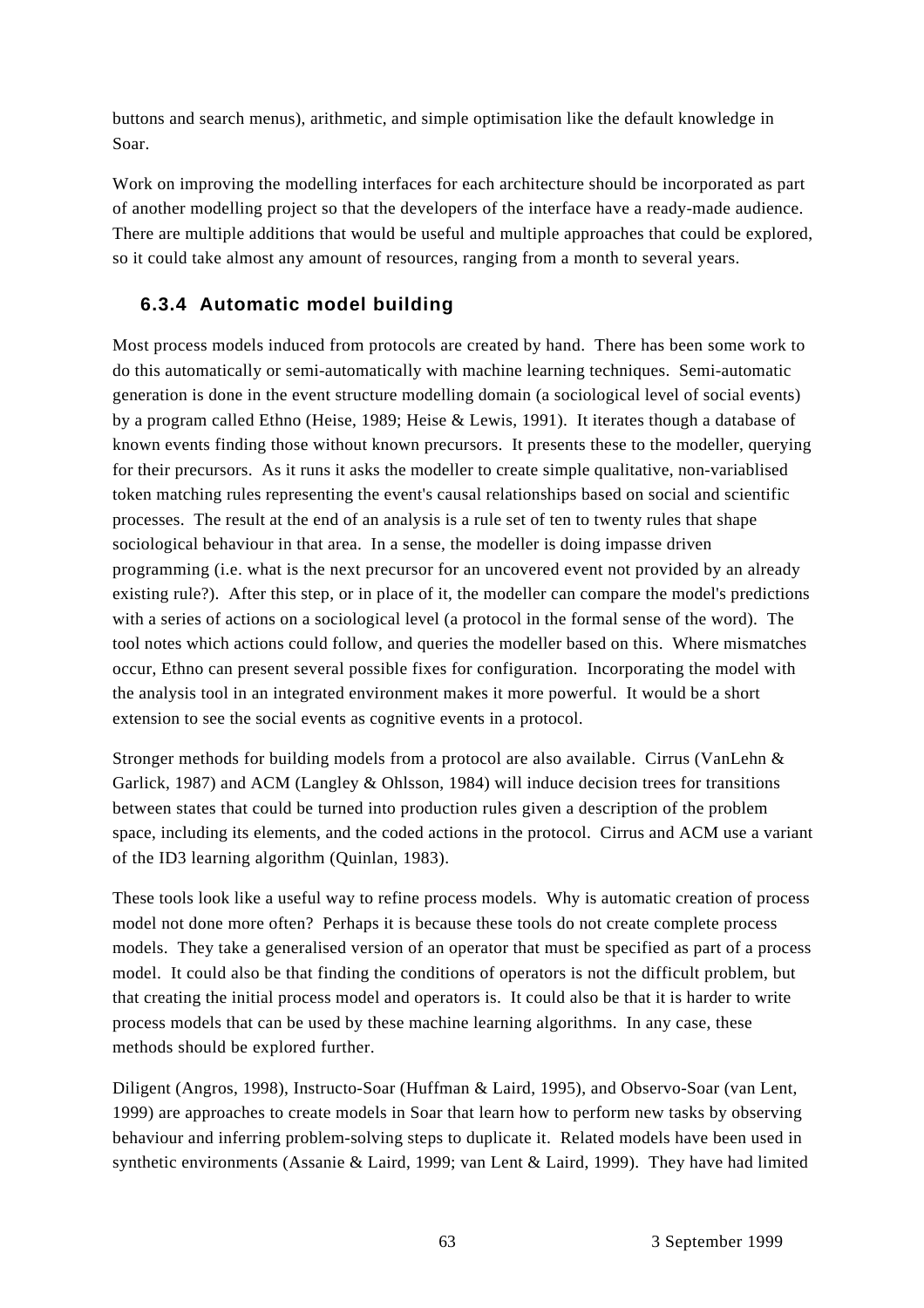use, but suggest that learning through observation may be a quite important way to create models as an important way that humans learn. Their lack of use could be simply be that they are novel software systems. As novel systems they are probably difficult for people other than their developers to use, and they will have to go through several iterations of improvement (like most pieces of software) before they are ready for outsiders. With a small user base (so far), the need has not forced the software development, which has further decreased their potential audience.

Automatic modelling tools need to be developed. Machine learning algorithms and theories of cognition are developed enough that this could be a very fruitful approach. A several-year effort here could yield large benefits of more routine modelling.

#### **6.3.5 Using genetic algorithms to fit data**

There are two potential uses of genetic algorithms worth highlighting. The first is for generating behaviour as described above in Section 5.2.

The second use of genetic algorithms is for optimising model fits by adjusting their parameters (Davis & Ritter, 1987; Ritter, 1991). Most model fits have been optimised by hand, which leads to absolute and relative performance problems. In absolute terms, researchers may not be getting optimal performance from their models. In relative terms, comparisons of unoptimised or handoptimised models may not be fair. (Sometimes even one is optimised and the other not.) In the case of models with multiple parameters (with submodels to include), this job is not tractable by hand.

The results obtained by optimising models with genetic algorithms suggest that optimisations done by hand are likely to be inferior to those done by genetic algorithms (Ritter, 1991). Use of genetic algorithms (or similar techniques) would improve performance in absolute terms, provide fairer comparisons between models, and encourage the inclusion of parameter set behaviour in model comparisons. Several years of a PhD student working within a project with a model to optimise is probably a good way to progress work in this area.

This optimisation should initially be done with an existing model so that the developers of the interface have a ready-made model and audience. The basic approach is simple and robust, and should be straightforward to demonstrate. Making it routine and portable are separate steps and more advanced steps, so it could take almost any amount of resources, ranging from a month to several years.

#### **6.3.6 Using tabu search to model behaviour**

The internal architecture of a combatant might be constructed from a perceptual module that is closely coupled to the synthetic environment, and can be modified by plug-in items that alter the incoming data to be processed (night vision aids, etc.). The results of perception are crudely classified using a learning system such as a multi-layer perceptron, which triggers a rapid emotional response and consequent reactive behaviour. This behaviour might be generated using an SDM that finds the nearest match to previous scenarios and is capable of producing a sequence of outputs rather than a single state result. Both perception and emotional response are calibrated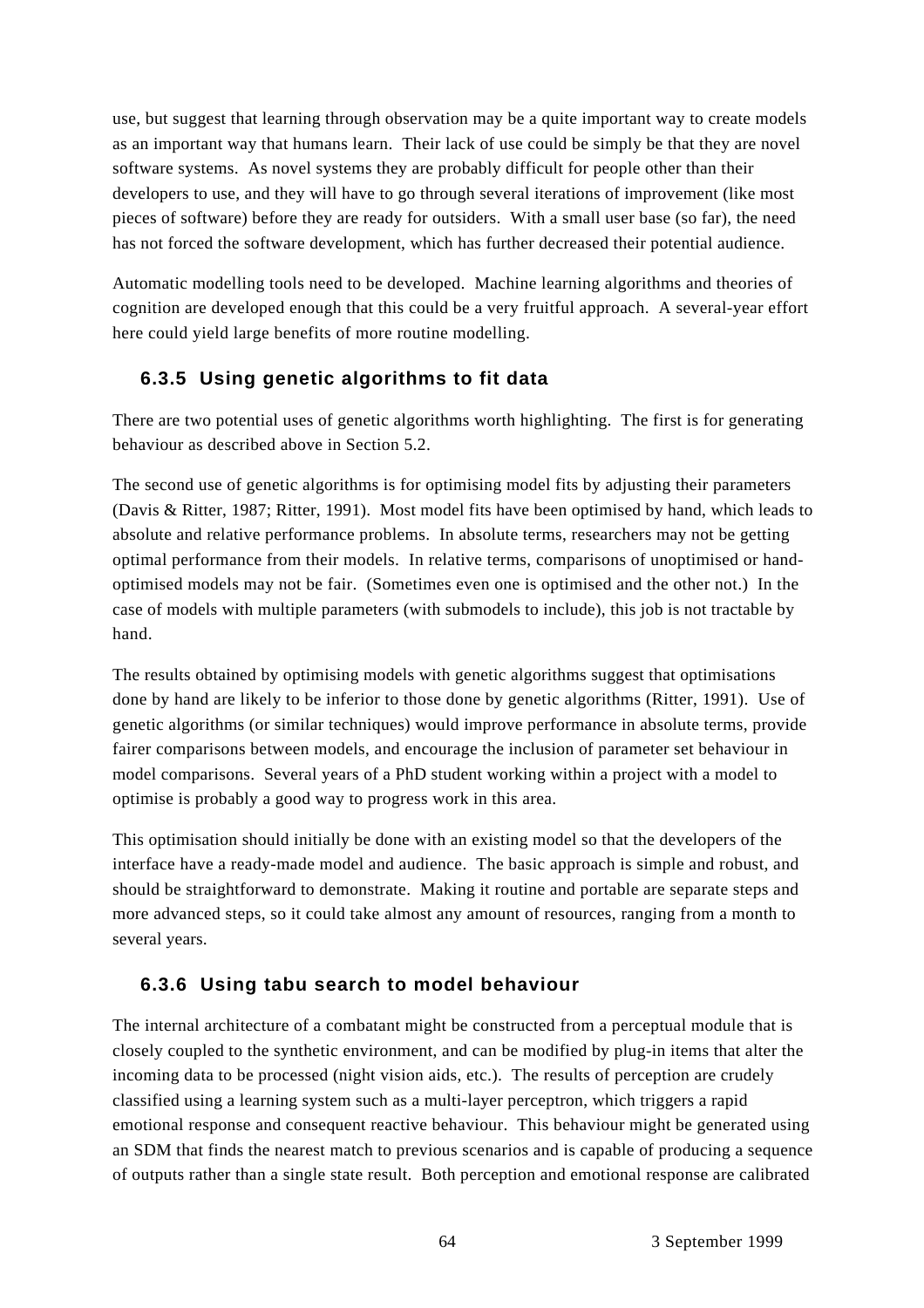by a perceptual and personality model that may be unique to individual entities, albeit assigned from a known distribution.

The cognitive processing would be rulebased using an established cognitive model, for example, ACT-R (possibly reprogrammed in JAVA), with planning activities augmented by a tabu search approach. There would be interactions between the state of the entity (including its emotional state) and the cognitive processing based on psychological data on human performance under stress. This approach is similar and perhaps a generalisation of Sloman's meta-architecture, and the Soar and PSI architectures.

# **6.3.7 (Re)Implementing the battlefield simulation**

There are strong arguments for implementing communicating agents and intra-agent processes in JAVA. These are discussed in Bigus and Bigus (1997), and in the context of JACK Intelligent Agents by Busetta et al. at <www.agentlink.org>. In fact, there are powerful arguments for building the entire synthetic agent simulation in JAVA as described below. This is possible within the HLA framework. Implementing Soar in JAVA has also been mooted (Schwamb, 1998).

A core system implementation is needed that can then be accessed through Application Programming Interfaces (APIs). Supporting software is available for this, but any software could be developed for the purpose, provided it conformed with the standard. The core system might be written in JAVA or any other language provided only that the API is implemented. Similarly, entities may be written in any language, or several, provided that they set up calls to the API specification. There are a number of arguments for using JAVA as the basis for both individual entity simulation and for building a core system to the HLA specification. These are described below.

The single most attractive advantage of developing a synthetic battlefield simulation within a JAVA environment lies in the capabilities available within RMI that forms part of the JAVA runtime environment. This is a distributed object model with some similarities to Microsoft's DCOM, but with the advantage that it is effective on any platform that supports a JAVA run-time environment. It goes well beyond traditional RPC in being entirely object based, even allowing objects to be passed as parameters. This means that object behaviour as well as data can be passed to a remote object in a seamless and transparent way. A mortar weapon being passed as an argument to an individual infantry man entity and arriving complete with its complement of munitions and ability to be fired gives a picture of this capability. The JAVA run-time environment also supports a naming and directory service API (JAVA JNDI) that allows the objects of RMI calls to be found. (For more details of this see <www.javasoft.com/products/ jndi/index.html>.)

To show how such a service might be used, suppose that a simulation of an individual paratrooper has been developed. This simulation is a uniquely named JAVA object which can be invoked on any machine on the network used for the simulation. The JNDI service will inform a process of which machines have a suitable simulation available. To take this an important stage further, we use a class-factory object to produce the individual paratrooper objects. This class factory might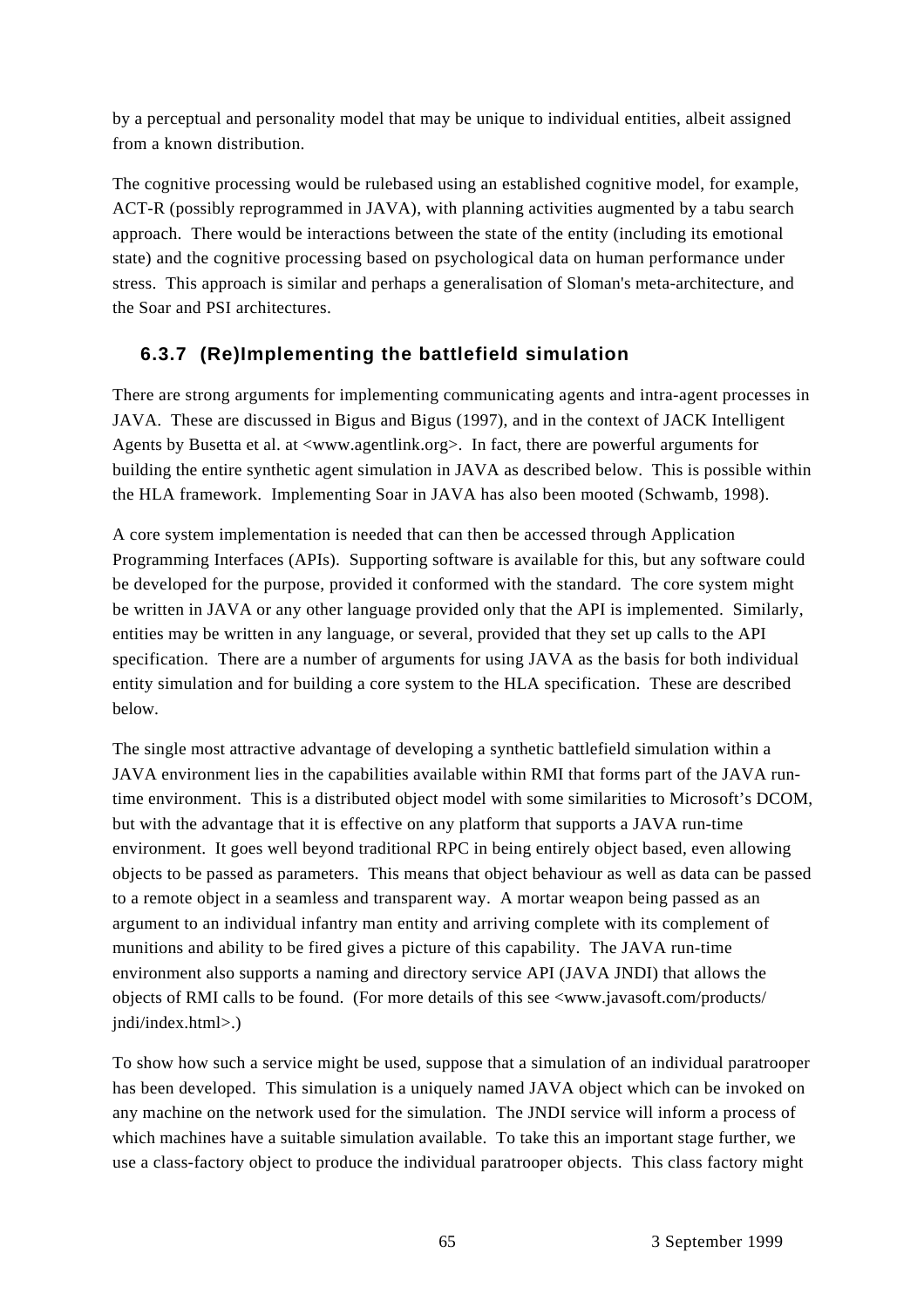use randomised parameters to make each entity distinct to fit a known distribution (like cabbagepatch dolls). To introduce these entities into the simulation a process would ask the naming service for a suitable class-factory object. This might be on one of any number of machines and is therefore extremely robust against damage to the network. The class factory can then be asked to produce any number of paratrooper entities each of which (in JAVA) is capable of serialising itself to any other machine on the network, and running there. Indeed the simulation can be moved from machine to machine at will, perhaps in response to a condition such as imminent power failure.

A manufacturer might develop an improved simulation of a Tornado fighter-bomber. They then could introduce a new machine with a suitably registered class-factory object. Once this was connected to the network, the new simulation would be immediately available even if this were done while a simulation was running. No relinking, recompilation, or even pause in the simulation would be needed. The objects could be defined in conformity with the HLA standard.

JAVA also supports secure communications and has well-developed APIs for database connectivity and for driving graphics devices. An attractive user interface is very much easier to develop using the JAVA Foundation Classed (JFC) than, for example, using X-Motif. In addition, if a JIT (Just In Time) compiler is available to the RTE, programs developed in JAVA show little performance degradation in comparison with C++.

A synthetic environment could be developed using facilities offered by the JAVA run-time environment and existing APIs that would come much closer than existing simulations in meeting the design goals of maintainability, versatility, and robustness. This approach would have to be agreed with multiple communities, and would require a large amount of resources if it were applied uniformly.

#### **6.4 Other applications of behavioural models in SEs**

The are numerous ways that behavioural models could be applied outside the military domain. We will examine just four types of them here.

The most obvious additional application of the models arising from approaches proposed in this report is in the provision of automated support for system operators. This support can take the form of intelligent decision support systems or embedded assistants that guide operator behaviour. There are some existing applications, most notably the Pilot's Associate (Geddes, 1989), its derivative Hazard Monitor (Greenberg, Small, Zenyah, & Skidmore, 1995), and CASSY (Wittig & Onken, 1992), all from the aviation domain. In the UK, the Future Organic Airborne early warning system is attempting to insert a knowledge-based system into the Osprey aircraft and radar simulation to assist users.

These assistants, because they have a model of what the user is likely to do next, should be able to assist the user: if not by performing the task, then by preparing materials or information, or by modifying the display to help distinguish between alternatives or make performing actions easier. In the past, such assistants have had only a limited ability to model users. With increased validity and accuracy, these models may become truly useful.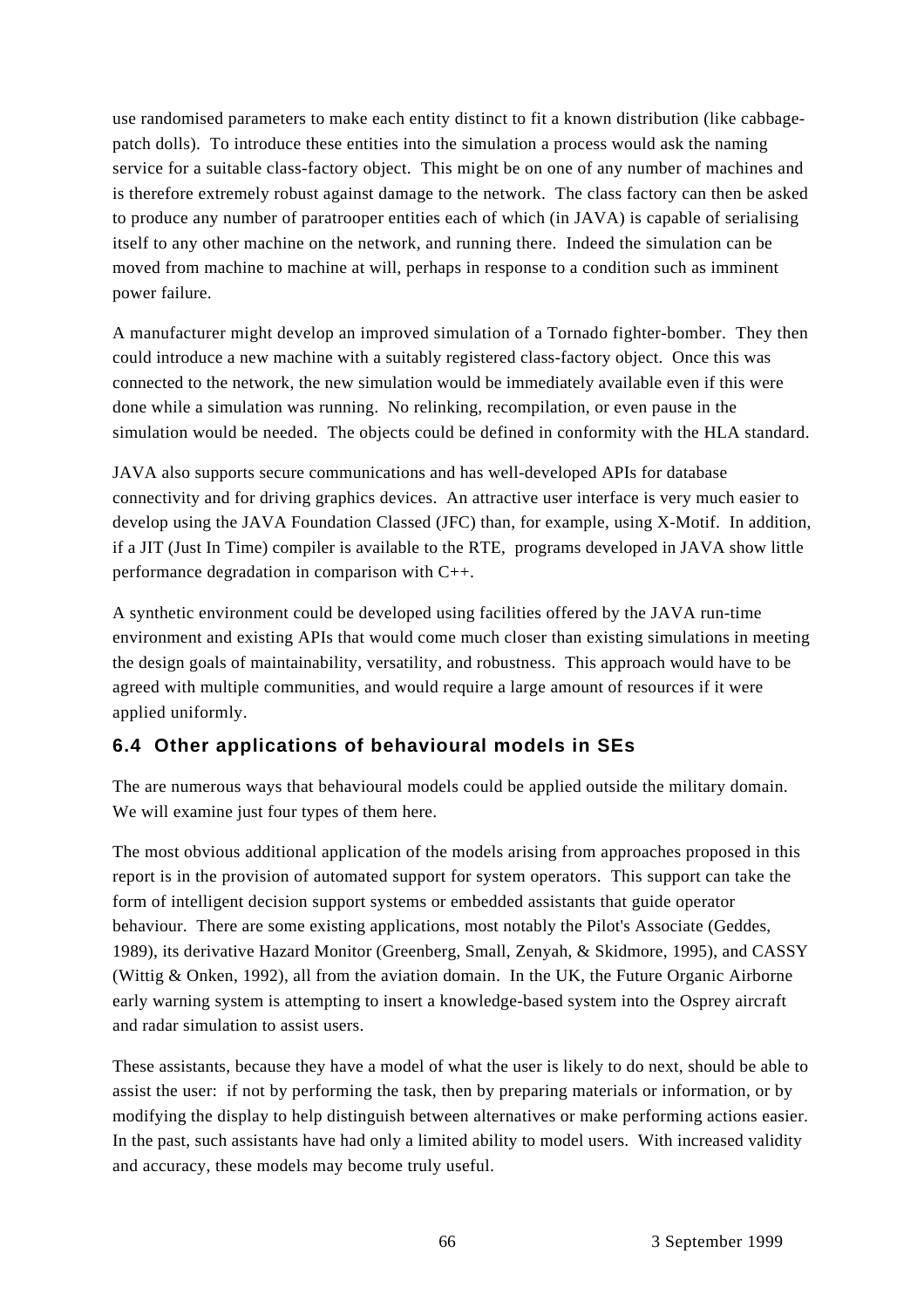The second application is in education and training. The uses in education have been fairly well illustrated by Anderson's work with cognitive model-based tutors (Anderson, Corbett, Koedinger, & Pelletier, 1995). In training, behavioural models can be used to provide experts to emulate (Ritter & Feurzeig, 1988). The same knowledge can also be used to debrief students' performances. The knowledge can also be used to populate adversaries and colleagues in the same environment (Bloedorn & Downes-Martin, 1985).

Training needs exist outside the military in several domains where dynamic models are necessary. Mining, for example, is starting to use virtual reality to train simple tasks (Hollands, Denby, & Brooks, in press). Virtual reality is already being used to train hazard spotting, avoiding mine machinery as a pedestrian, and driving vehicles underground (Schofield & Denby, 1995).

The third application is in entertainment. This has been proposed for some time as an application. The recent report by the (US) National Research Council on this topic (Computer Science and Telecommunications Board, 1997) suggests that not only is it possible to use synthetic environments and the behavioural models in them for entertainment, but it is currently being done.

The fourth application is in system analysis. The behavioural models can be used to examine different system designs to measure errors, processing rates, or emergent strategies. To return to mining again, truck models in a simulation can be used to examine road layouts in mines (Williams, Schofield, & Denby, 1998).

## **6.5 Summary of projects**

This report has laid out important objectives for models of behaviour in synthetic environments in the important areas of increased accuracy and usability, It should be noted that funding councils may be interested in supporting some of this work because most of these projects will not simply improve engineering models of human behaviour, but will also improve our understanding of behaviour and our general scientific ability to predict and model human behaviour in general.

These proposals, taken as a whole, call for several general research programmes. They suggest several moderating variables that affect cognition, including emotions and personality, which should be included in cognitive architectures. They argue for creating or moving towards a more uniform format for data and models and a more clearly defined approach for modelling. There are also several suggestions for making this approach easier and more routine, including modelling environments and automatic model generation. Finally, we were able to suggest some further applications of models of behaviour in synthetic environments.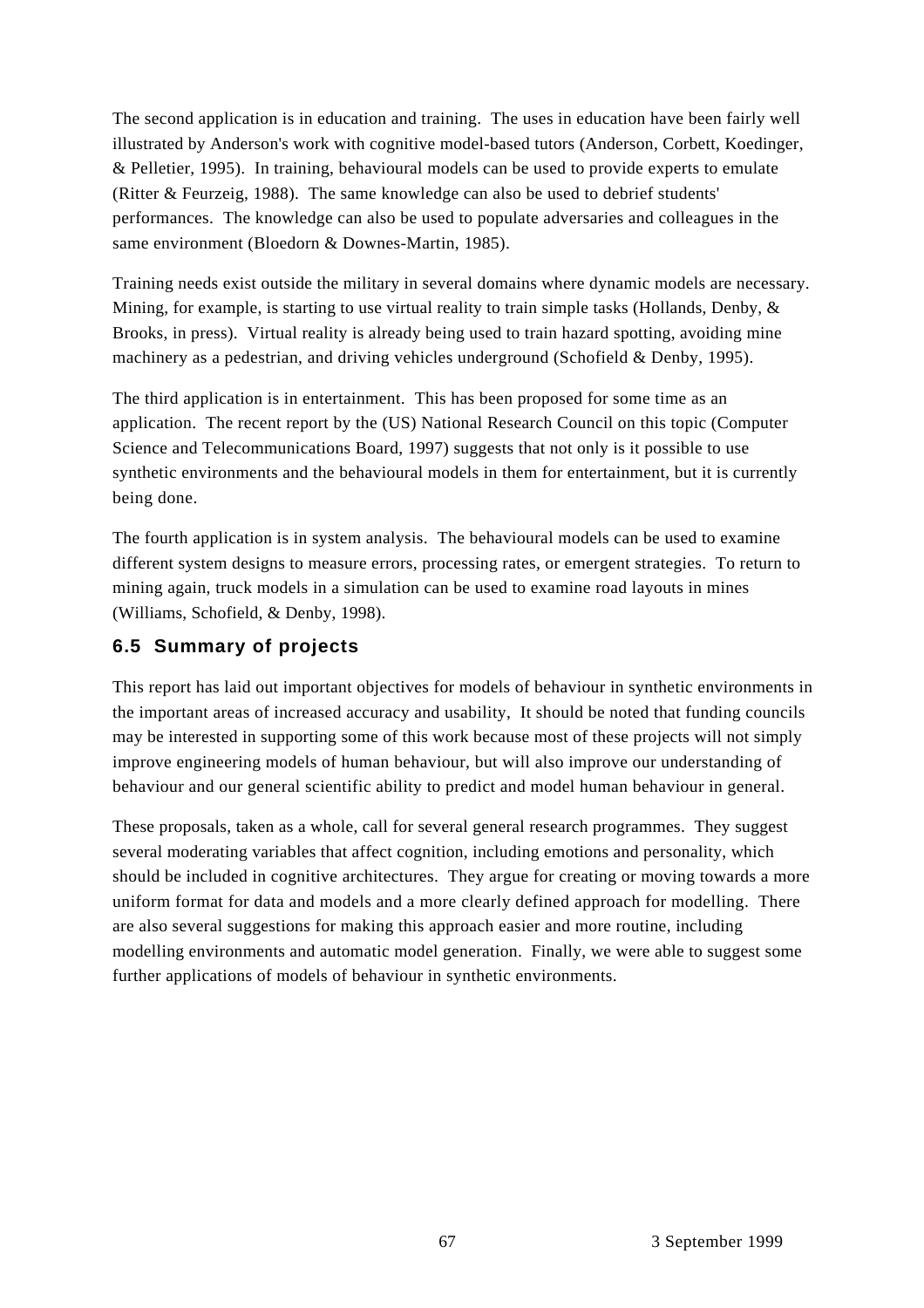#### **References**

- Aasman, J. (1995). *Modelling driver behaviour in Soar*. Leidschendam, The Netherlands: KPN Research.
- Aasman, J., & Michon, J. A. (1992). Multitasking in driving. In J. A. Michon & A. Akyürek (Eds.), *Soar: A cognitive architecture in perspective.* Dordrecht, The Netherlands: Kluwer.
- Agre, P. E., & Shrager, J. (1990). Routine evolution as the microgenetic basis of skill acquisition. In *Proceedings of the 12th Annual Conference of the Cognitive Science Society*. 694-701. Hillsdale, NJ: Lawrence Erlbaum.
- Albus, J. S. (1971). A theory of cerebella function. *Mathematical BioScience, 10*, 25-61.
- Alechina, N., & Logan, B. (1998). State space search with prioritised soft constraints. In *Proceedings of the {ECAI-98} Workshop 'Decision theory meets artificial intelligence: qualitative and quantitative approaches'*. 33-42. ECCAI.
- Amalberti, R., & Deblon, F. (1992). Cognitive modelling of fighter aircraft's control process: A step towards intelligent onboard assistance system. *Int. Journal of Man-Machine Studies, 36*, 639-671.
- Anderson, J. R. (1983). *The architecture of cognition*. Cambridge, MA: Harvard University Press.
- Anderson, J. R. (1990). *The adaptive character of thought*. Hillsdale, NJ: Lawrence Erlbaum.
- Anderson, J. R. (1993). *Rules of the mind*. Hillsdale, NJ: Lawrence Erlbaum.
- Anderson, J. R., Corbett, A. T., Koedinger, K. R., & Pelletier, R. (1995). Cognitive tutors: Lessons learned. *Journal of the Learning Sciences, 4*(2), 167-207.
- Anderson, J. R., Farrell, R., & Sauers, R. (1984). Learning to program in LISP. *Cognitive Science, 8*, 87-129.
- Anderson, J. R., & Lebiere, C. (1998). *The atomic components of thought*. Mahwah, NJ: Lawrence Erlbaum.
- Anderson, J. R., Matessa, M., & Lebiere, C. (1998). ACT-R: A theory of higher level cognition and its relation to visual attention. *Human-Computer Interaction, 12*, 439-462.
- Angros, R. (1998). Learning what to instruct. In *Proceedings of Soar Workshop 18*. 58-64. Vienna, VA: Explore Reasoning Systems.
- Anzai, Y., & Simon, H. A. (1979). The theory of learning by doing. *Psychological Review, 86*, 124-140.
- Assanie, M., & Laird, J. (1999). Learning by instruction using a constrained natural language interface. In *Proceedings of Soar Workshop 19*. 144-149. U. of Michigan Soar Group.
- Baddeley, A. D. (1986). *Working memory*. Oxford, UK: Oxford University Press.
- Baddeley, A. D. (1997). *Human memory: Theory and practice*. Hove, UK: Psychology Press.
- Bai, L., Burke, E. K., Elliman, D. G., & Ford, P. H. (1993). Constraint propagation over ordered domains. In *Proceedings of the 8th IEEE Conference on Artificial Intelligence for Applications*. 35-43. New York, NY: IEEE Press.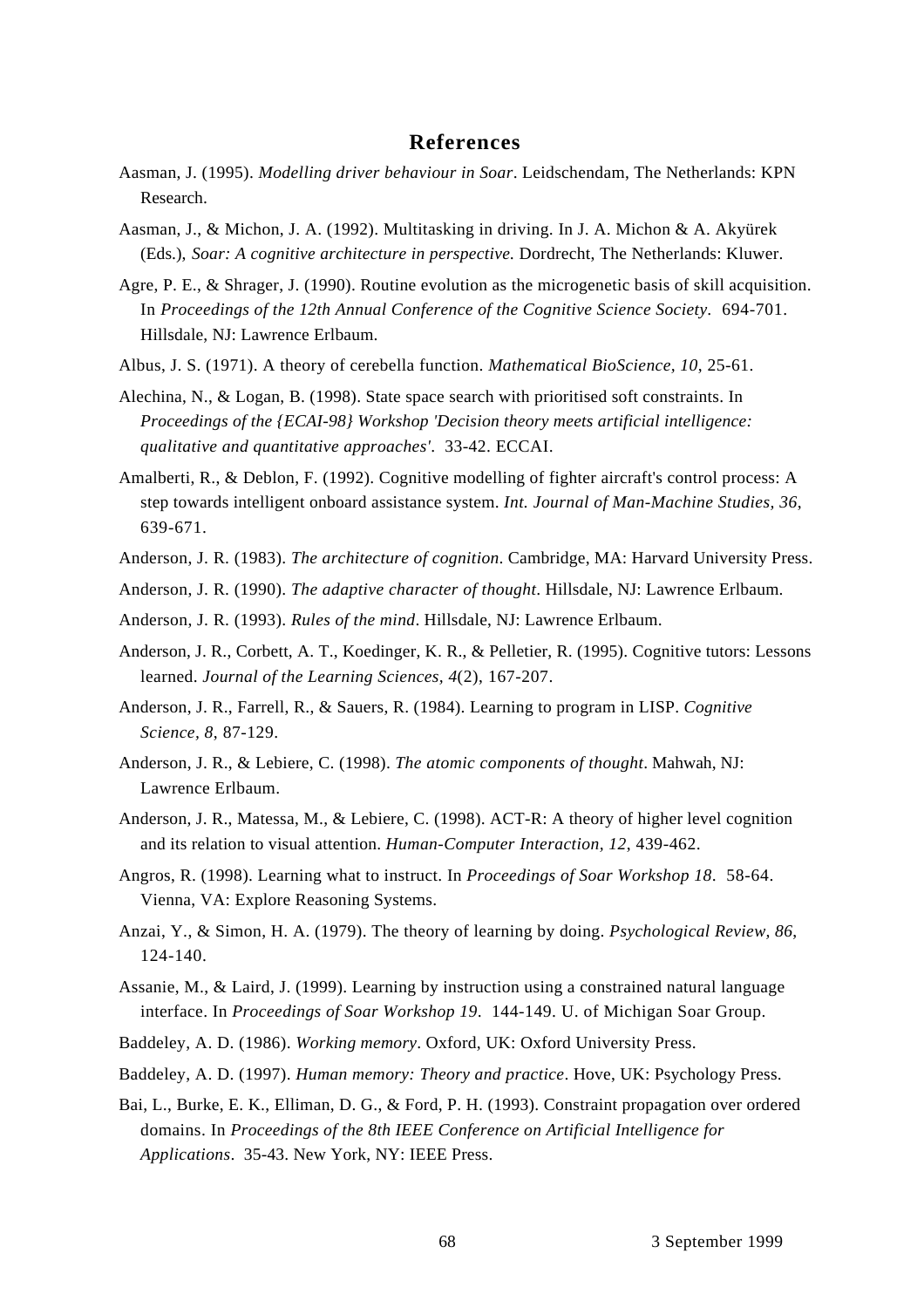- Bartl, C., & Dörner, D. (1998). PSI: A theory of the integration of cognition, emotion and motivation. In F. E. Ritter & R. M. Young (Eds.), *Proceedings of the 2nd European Conference on Cognitive Modelling*. 66-73. Thrumpton, Nottingham, UK: Nottingham University Press.
- Bass, E. J., Baxter, G. D., & Ritter, F. E. (1995). Creating cognitive models to control simulations of complex systems. *AISB Quarterly, 93*, 18-25.
- Baxter, G. D. (1997). From soup to nuts: Developing a Soar cognitive model of the electronic warfare officer's task (Working paper No. WP/R3BAIA005/014). Cognitive Modelling unit. Psychology Department, U. of Nottingham.
- Baxter, G. D., & Ritter, F. E. (1996). Designing abstract visual perceptual and motor action capabilities for use by cognitive models (Tech. Report No. 36). ESRC CREDIT, Psychology, U. of Nottingham.
- Baylor, G. W., & Simon, H. A. (1966). A chess mating combinations program. In *Proceedings of the 1966 Spring Joint Computer Conference. 28*. 431-447. Boston. Reprinted in H. A. Simon (Ed.), (1979) Models of thought. New Haven: Yale University Press.
- Belavkin, R. V., Ritter, F. E., & Elliman, D. G. (1999). Towards including simple emotions in a cognitive architecture in order to fit children's behaviour better. In *Proceedings of the 1999 Conference of the Cognitive Science Society*. 784. Mahwah, NJ: Lawrence Erlbaum.
- Bigus, J. P., & Bigus, J. (1997). *Constructing intelligent agents in Java*. New York, NY: John Wiley & Sons.
- Bloedorn, G. W., & Downes-Martin, S. G. (1985). Tank tactics grandmaster (Report No. 5938). BBN Laboratories, Cambridge, MA.
- Boff, K. R., & Lincoln, J. E. (1986). *Engineering data compendium: Human perception and performance*. Wright-Patterson Air Force Base, OH: John Wiley & Sons.
- Brazier, F., Dunin-Keplicz, B., Treur, J., & Verbrugge, R. (1999). Modelling internal dynamic behaviour of BDI agents. In A. Cesto & P. Y. Schobbes (Eds.), *Proceedings of the Third International Workshop on Formal Methods of Agents, MODELAGE '97*. 21. Lecture notes in AI. Berlin: Springer Verlag.
- Brooks, R. (1992). Intelligence without representation. In D. Kirsh (Ed.), *Foundations of artificial intelligence.* Cambridge, MA: MIT Press.
- Burke, E. K., Elliman, D. G., & Weare, R. F. (1995). A hybrid genetic algorithm for highly constrained timetabling problems. In *Proceedings of the 6th International Conference on Genetic Algorithms*. 605-610. Morgan Kaufman.
- Busetta, P., Howden, N., Rnnquist, R., & Hodgson, A. (1999a). Structuring BDI agents in functional clusters. In *Proceedings of the Sixth International Workshop on Agent Technologies, Architectures and Languages*. 149-161.
- Busetta, P., Rönnquist, R., Hodgson, A., & Lucas, A. (1999b). JACK intelligent agents Components for intelligent agents in JAVA. *AgentLink News Letter, 2*(Jan.), <http://www.agent-software.com/white-paper.pdf>.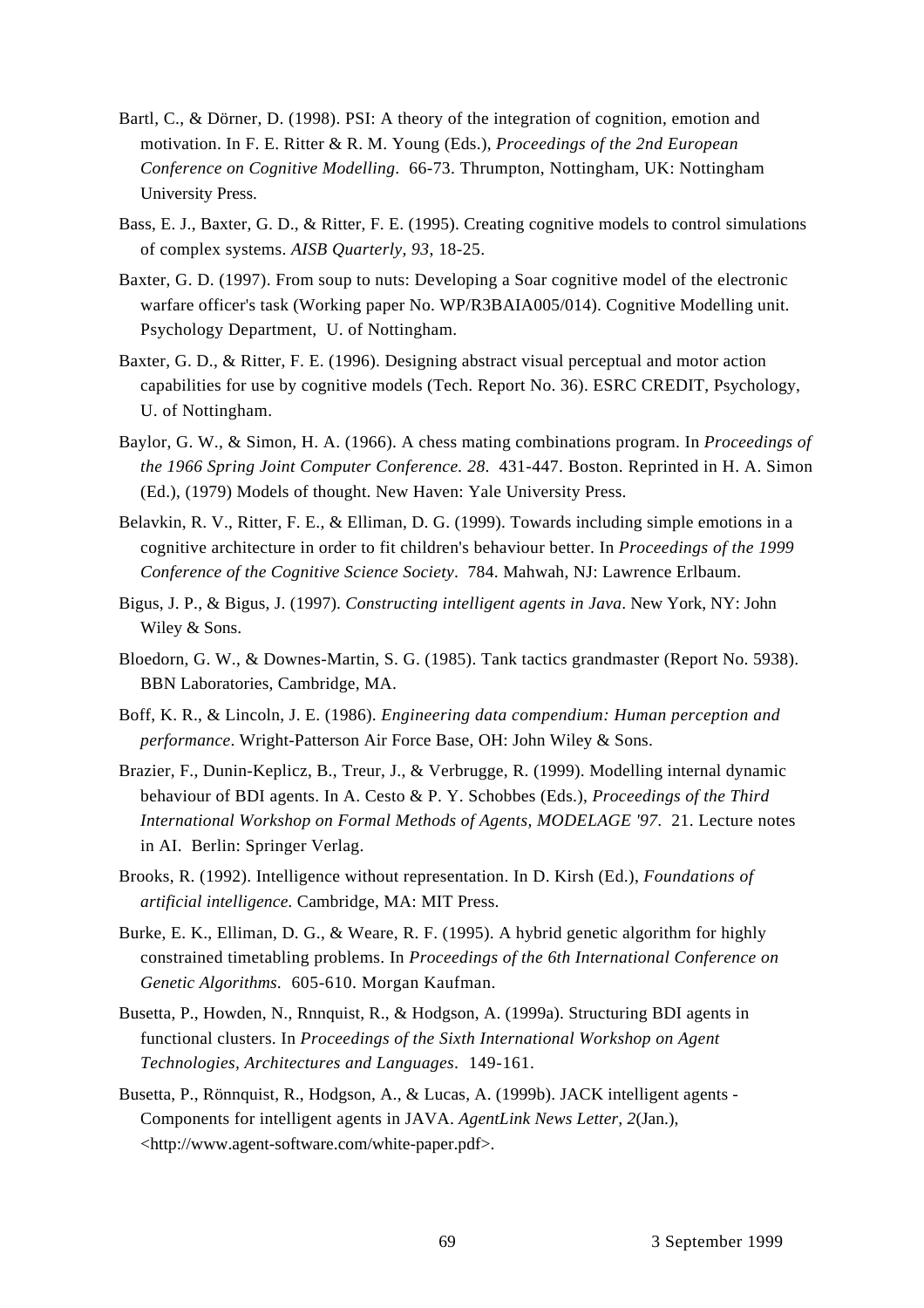- Byrne, M. D. (1997). ACT-R Perceptual-Motor (ACT-R/PM) version 1.0b1: A users manual. Pittsburgh, PA: Psychology Department, Carnegie-Mellon University. Available at <act.psy.cmu.edu>.
- Byrne, M. D., & Anderson, J. R. (1998). Perception and action. In J. R. Anderson & C. Lebiere (Eds.), *The atomic components of thought.* Mahwah, NJ: Lawrence Erlbaum.
- Byrne, M. D., & Bovair, S. (1997). A working memory model of a common procedural error. *Cognitive Science, 21*(1), 31-61.
- Byrne, M. D., Chong, R., Freed, M., Ritter, F. E., & Gray, W. (1999). Symposium on Integrated models of perception, cognition, and action. In *Proceedings of the 1999 Conference of the Cognitive Science Society*. 1. Mahwah, NJ: Lawrence Erlbaum.
- Cacciabue, P., & Hollnagel, E. (1993). Simulation of cognition: Applications. In J. M. Hoc, P. C. Cacciabue, & E. Hollnagel (Eds.), *Expertise and technology: Cognition and human-computer cooperation.* Hillsdale, NJ: Lawrence Erlbaum.
- Cacciabue, P. C., Decortis, F., Drozdowicz, B., Masson, M., & Nordvik, J. (1992). COSIMO: A cognitive simulation model of human decision making and behavior in accident management of complex plants. *IEEE Transactions on Systems, Man, and Cybernetics, 22*(5), 1058-1074.
- Campbell, C., Hull, R., Root, E., & Jackson, L. (1995). Route Planning in CCTT. In *Proceedings of the Fifth Conference on Computer Generated Forces and Behavioural Representation*. 233-244. Institute for Simulation and Training.
- Ceranowicz, A. (1998). STOW 97 99. In *Proceedings of the 7th Conference on Computer Generated Forces and Behavioural Representation*. 3-17.
- Chandrasakaren, B., & Josephson, J. R. (1999). Cognitive modeling for simulation goals: A research strategy for computer-generated forces. In *Proceedings of the 7th Computer Generated Forces and Behavioural Representation Conference*. 239-250.
- Charness, N. (1992). The impact of chess research on cognitive science. *Psychological Research, 54*, 4-9.
- Chase, W. G., & Simon, H. A. (1973). Perception in chess. *Cognitive Psychology, 4*, 55-81.
- Chong, R. (1999). Towards a model of fear in Soar. In *Proceedings of Soar Workshop 19*. 6-9. U. of Michigan Soar Group.
- Chong, R. S., & Laird, J. E. (1997). Identifying dual-task executive process knowledge using EPIC-Soar. In *Proceedings of the 19th Annual Conference of the Cognitive Science Society*. 107-112. Mahwah, NJ: Lawrence Erlbaum.
- Computer Science and Telecommunications Board, N. R. C. (1997). *Modeling and simulation: Linking entertainment and defense*. Washington, DC: National Academy Press.
- Cooper, R., & Fox, J. (1998). COGENT: A visual design environment for cognitive modelling. *Behavior Research Methods, Instruments and Computers, 30*, 553-564.
- Cottam, H., & Shadbolt, N. R. (1998). Knowledge acquisition for search and rescue planning. *International Journal of Human-Computer Studies, 48*, 449-473.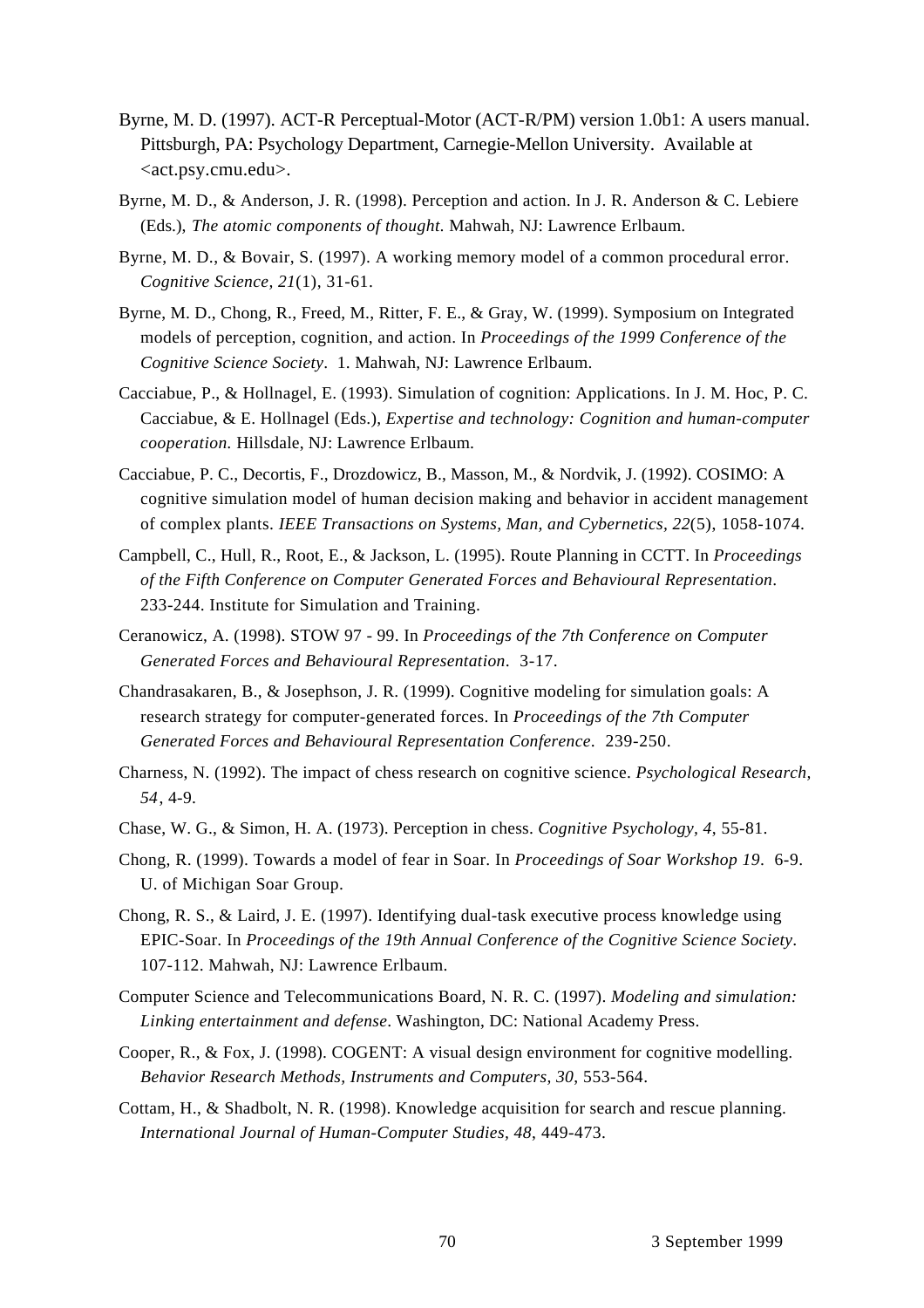- Crow, L., & Shadbolt, N. R. (1998). IMPS Internet agents for knowledge engineering. In B. R. Gaines & M. Musen (Eds.), *Knowledge Acquisition Workshop KAW'98*. 1-19. University of Calgary, Banff, Alberta: SRAG Publications.
- Crowder, R. G. (1976). *Principles of learning and memory*. Hillsdale, NJ: Lawrence Erlbaum.
- Damasio, A. R. (1994). *Descartes' error: Emotion, reason, and the human brain*. New York, NY: Gosset/Putnam Press.
- Daneman, M., & Carpenter, P. A. (1980). Individual differences in working memory and reading. *Journal of Verbal Learning and Verbal Behavior, 19*, 450-466.
- Davis, L. W., & Ritter, F. (1987). Schedule optimization with probabilistic search. In *The Third IEEE Computer Society Conference on Artificial Intelligence Applications*. 231-236. Washington, DC: IEEE Press.
- Dawes, R. M. (1988). *Rational choice in an uncertain world*. Orlando, FL: Harcourt Brace Jovanovich.
- Dawes, R. M. (1994). *House of cards: Psychology and psychotherapy built on myth*. New York, NY: The Free Press.
- de Groot, A. D. (1946). *Het denken van den schaker (Thought and choice in chess)*. Amsterdam: Noord Hollandsche.
- de Groot, A. D., & Gobet, F. (1996). *Perception and memory in chess*. Assen, NL: Van Gorcum.
- de Keyser, V., & Woods, D. D. (1990). Fixation errors: Failures to revise situation assessment in dynamic and risky systems. In A. G. Colombo & A. S. de Bustamante (Eds.), *Systems reliability assessment.* 231-251. Dordrecht, The Netherlands: Kluwer Academic.
- Delaney, P. F., Reder, L. M., Staszewski, J. J., & Ritter, F. E. (1998). The strategy specific nature of improvement: The power law applies by strategy within task. *Psychological Science, 9*(1), 1-8.
- Elkind, J. I., Card, S. K., Hochberg, J., & Huey, B. M. (Eds.) (1989). *Human performance models for computer-aided engineering*. Washington, DC: National Academy Press.
- Elliman, D. G. (1989). Machine recognition of engineering drawings. In G. Bryan (Ed.), *Exploitable UK research for manufacturing industry.* London: Peter Peregrinus Press.
- Elman, J. L. (1991). Distributed representations, simple recurrent networks, and grammatical structure. *Machine Learning, 7*, 194-220.
- Ericsson, K. A., & Kintsch, W. (1995). Long-term working memory. *Psychological Review, 102*, 211-245.
- Ericsson, K. A., & Simon, H. A. (1993). *Protocol analysis: Verbal reports as data*. Cambridge, MA: The MIT Press.
- Etzioni, O., & Weld, D. S. (1995). Intelligent agents on the Internet Fact, fiction, and forecast. *IEEE Expert - Intelligent Systems & Their Applications, 10*(4), 44-49.
- Falasconi, S., Lazola, G., & Stefanelli, M. (1999). Using ontologies in multi-agent systems. In A. Cesto & P. Y. Schobbes (Eds.), *Proceedings of the Third International Workshop on Formal Methods of Agents, MODELAGE '97*. 21. Lecture notes in AI. Berlin: Springer Verlag.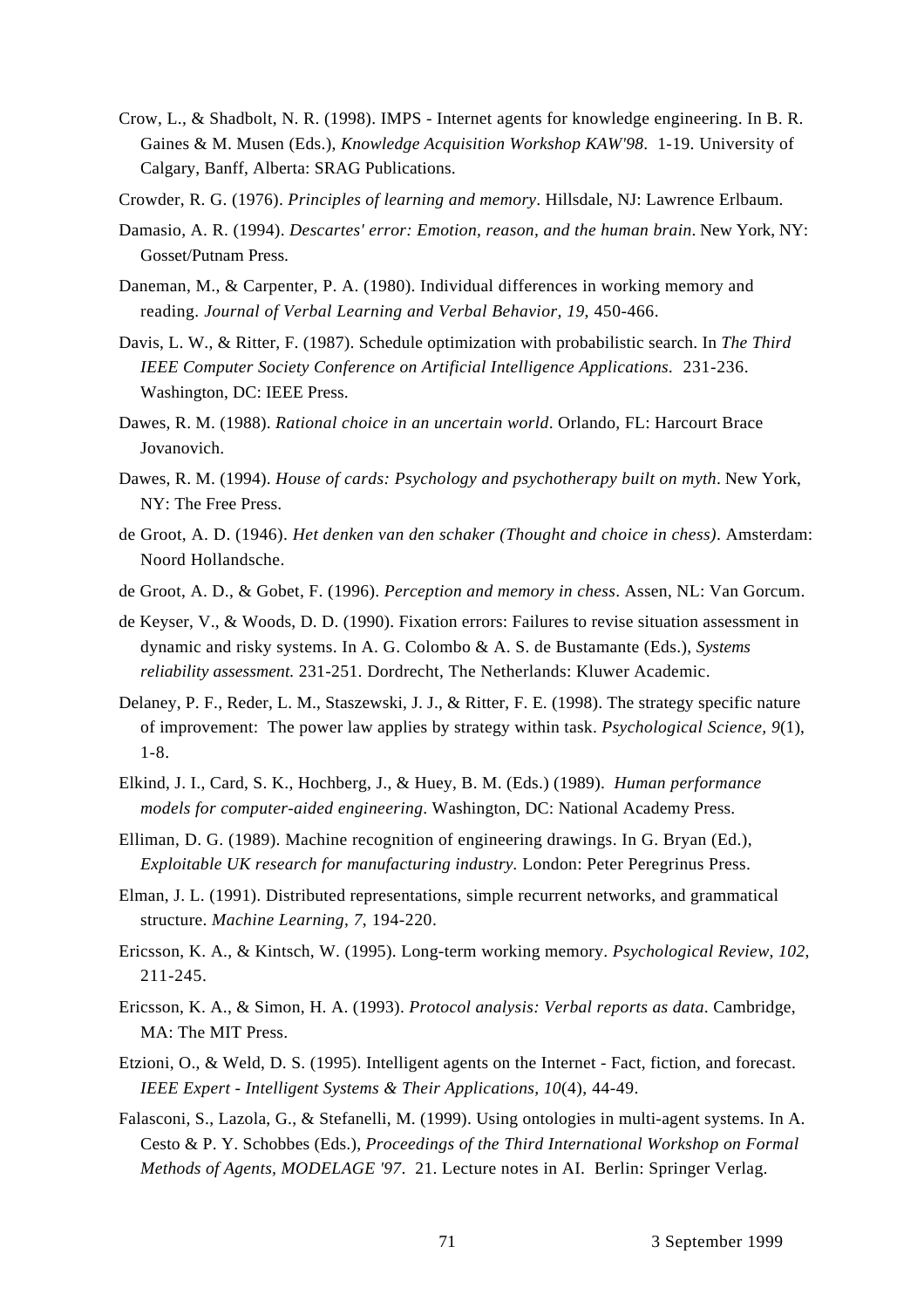- Feigenbaum, E. A., & Simon, H. A. (1962). A theory of the serial position effect. *British Journal of Psychology, 53*, 307-320.
- Feigenbaum, E. A., & Simon, H. A. (1984). EPAM-like models of recognition and learning. *Cognitive Science, 8*, 305-336.
- Franklin, S., & Graesser, A. (1997). Is it an agent, or just a program?: A taxonomy for autonomous agents. In J. P. Müller, M. J. Wooldridge, & N. R. Jennings (Eds.), *Intelligent Agents III -- Proceedings of the Third International Workshop on Agent Theories, Architectures, and Languages (ATAL-96), Lecture Notes in Artificial Intelligence*. 21-36. Berlin: Springer-Verlag.
- Freed, M. A., Shafto, M. G., & Remington, R. W. (1998). Employing simulation to evaluate designs: The APEX approach. In *Proceedings of the 2nd Workshop on Human Error, Safety, and System Development*. 120-132.
- Frese, M., & Altmann, A. (1989). The treatment of errors in training and learning. In L. Bainbridge & S. A. R. Quintanilla (Eds.), *Developing skills with information technology.* 65- 86. Chichester, UK: Wiley.
- Geddes, N. D. (1989). *Understanding human intentions through action interpretation*. Unpublished PhD thesis, Georgia Institute of Technology.
- Gigley, H. M., & Chipman, S. F. (1999). Productive interdisciplinarity: The challenge that human learning poses to machine learning. In *Proceedings of the 21st Conference of the Cognitive Science Society*. 2. Mahwah, NJ: Lawrence Erlbaum.
- Glover, F., & Laguna, M. (1998). *Tabu search*. Dordrecht, NL: Kluwer Academic Publishers.
- Gobet, F. (1997). A pattern-recognition theory of search in expert problem solving. *Thinking and Reasoning, 3*, 291-313.
- Gobet, F., & Jansen, P. (1994). Towards a chess program based on a model of human memory. In H. J. van den Herik, I. S. Herschberg, & J. E. Uiterwijk (Eds.), *Advances in computer chess 7.* Maastricht, NL: University of Limburg Press.
- Gobet, F., Richman, H., Staszewski, J., & Simon, H. A. (1997). Goals, representations, and strategies in a concept attainment task: The EPAM model. *The Psychology of Learning and Motivation, 37*, 265-290.
- Gobet, F., & Ritter, F. E. (1999). Individual Data Analysis and Unified Theories of Cognition: A methodological proposal (Tech. Report No. 60). ESRC CREDIT, Dept. of Psychology, U. of Nottingham.
- Gobet, F., & Simon, H. (1996a). Templates in chess memory: A mechanism for recalling several boards. *Cognitive Psychology, 31*, 1-40.
- Gobet, F., & Simon, H. A. (1996b). The roles of recognition processes and look-ahead search in time-constrained expert problem solving: Evidence from grandmaster level chess. *Psychological Science, 7*, 52-55.
- Gobet, F., & Simon, H. A. (in press). Five seconds or sixty? Presentation time in expert memory. *Cognitive Science*.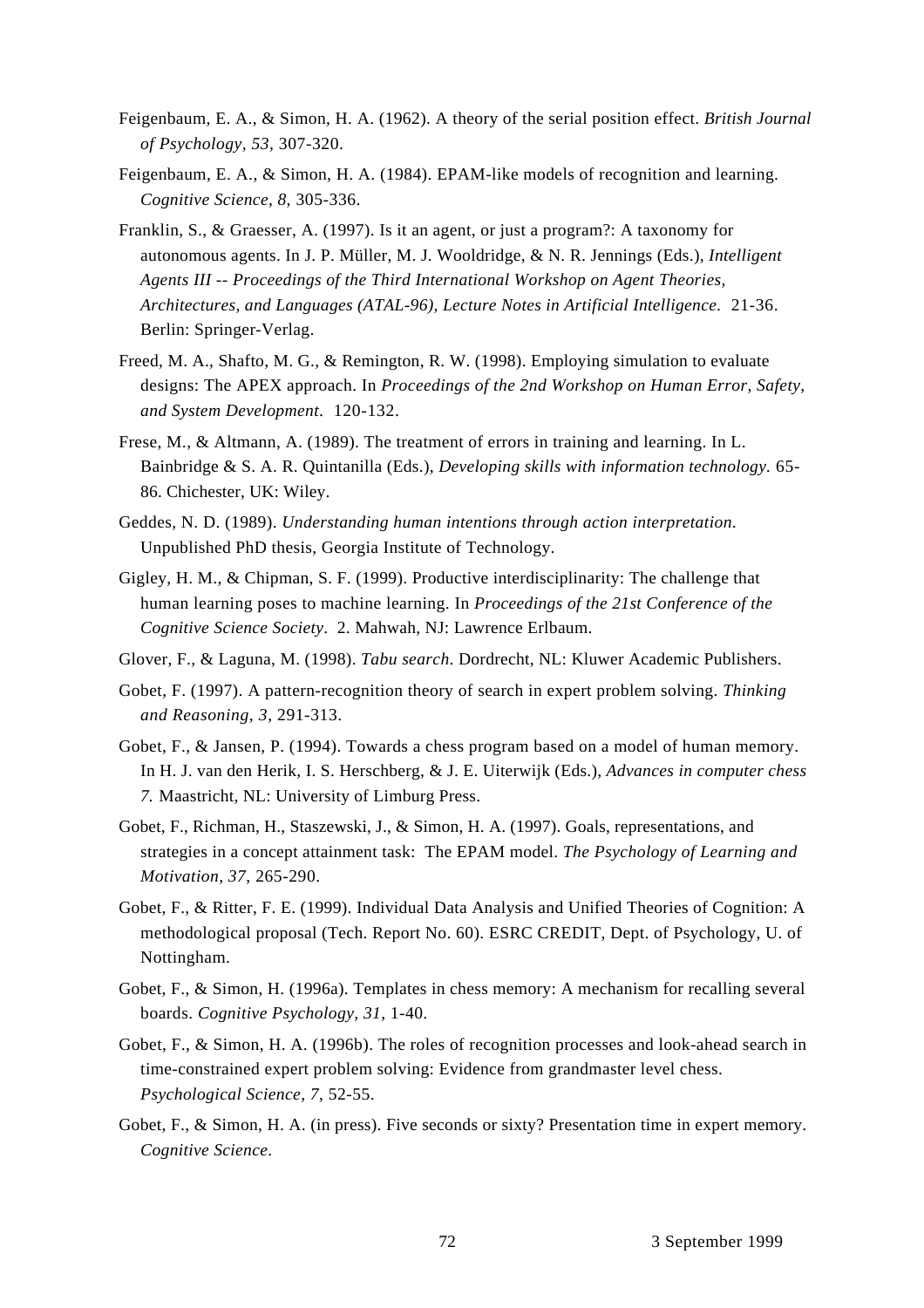- Gratch, J. (1998). Planning in Soar. In *Proceedings of Soar Workshop 18*. 17-25. Explore Reasoning Systems.
- Gratch, J. (1999). Why you should buy an emotional planner. In *Proceedings of Soar Workshop 19*. 1-3. U. of Michigan Soar Group.
- Green, R. (1990). Human error on the flight deck. *Phil. Trans. Royal Society London, Series B, 327*, 503-512.
- Greenberg, A. D., Small, R. L., Zenyah, J. P., & Skidmore, M. D. (1995). Monitoring for hazard in flight managment systems. *European Journal of Operations Research, 84*, 5-24.
- Grimes, C., Picton, P. D., & Elliman, D. G. (1996). A neural network position independent multiple pattern recogniser. *Artificial Intelligence in Engineering, 10*, 117-126.
- Hart, P. E., Nilsson, N. J., & Raphael, B. (1968). A formal basis for the heuristic determination of minimum cost paths. *IEEE Transactions on Systems Science and Cybernetics, SSC-4*(2), 100- 107.
- Heise, D. R. (1989). Modeling event structures. *Journal of Mathematical Sociology, 14*(2-3), 139-169.
- Heise, D. R., & Lewis, E. (1991). *Introduction to ETHNO*. Dubuque, IA: William. C. Brown.
- Hill, R. (1999). Modeling perceptual attention in virtual humans. In *Proceedings of the 7th Conference on Computer Generated Forces and Behavioural Representation*. 3-17.
- Hoffman, R., & Shadbolt, N. R. (1995). A review of Naturalistic Decision-Making" Research on the Critical Decision Method of knowledge elicitation and the Recognition Priming Model of Decision-Making. pp. Report commisioned by Defence Research Agency, Farnborough, Project No ASF/2188/U. 329 pages).
- Hoffman, R., & Shadbolt, N. R. (1996). Facilitating the acquisition of expertise in domains involving perceptual skill, mental workload, and situation awareness. pp. Report commissioned by Defence Research Agency, Farnborough, Project No ASF/2819U. 375 pages RPD2).
- Hoffman, R. R. (1987). The problem of extracting the knowledge of experts from the perspective of experimental psychology. *AI Magazine, 8*, 53-67.
- Hoffman, R. R., Crandall, B., & Shadbolt, N. R. (1998). Use of the Critical Decision Method to elicit expert knowledge: A case study in the methodology of Cognitive Task Analysis. *Human Factors, 40*, 254-276.
- Holland, J. H., Holyoak, K., Nisbett, R., & Thagard, P. (1986). *Induction: Processes of inference, learning, and discovery*. Cambridge, MA: MIT Press.
- Hollands, R., Denby, B., & Brooks, G. (in press). SAFE-VR A virtual reality safety training system. *Proceedings of APCOM '99.*
- Hollnagel, E. (1993). *Human reliability analysis: Context and control*. London: Academic Press.
- Hollnagel, E. (1998). *Cognitive reliability and error assessment method*. Oxford, UK: Elsevier Science.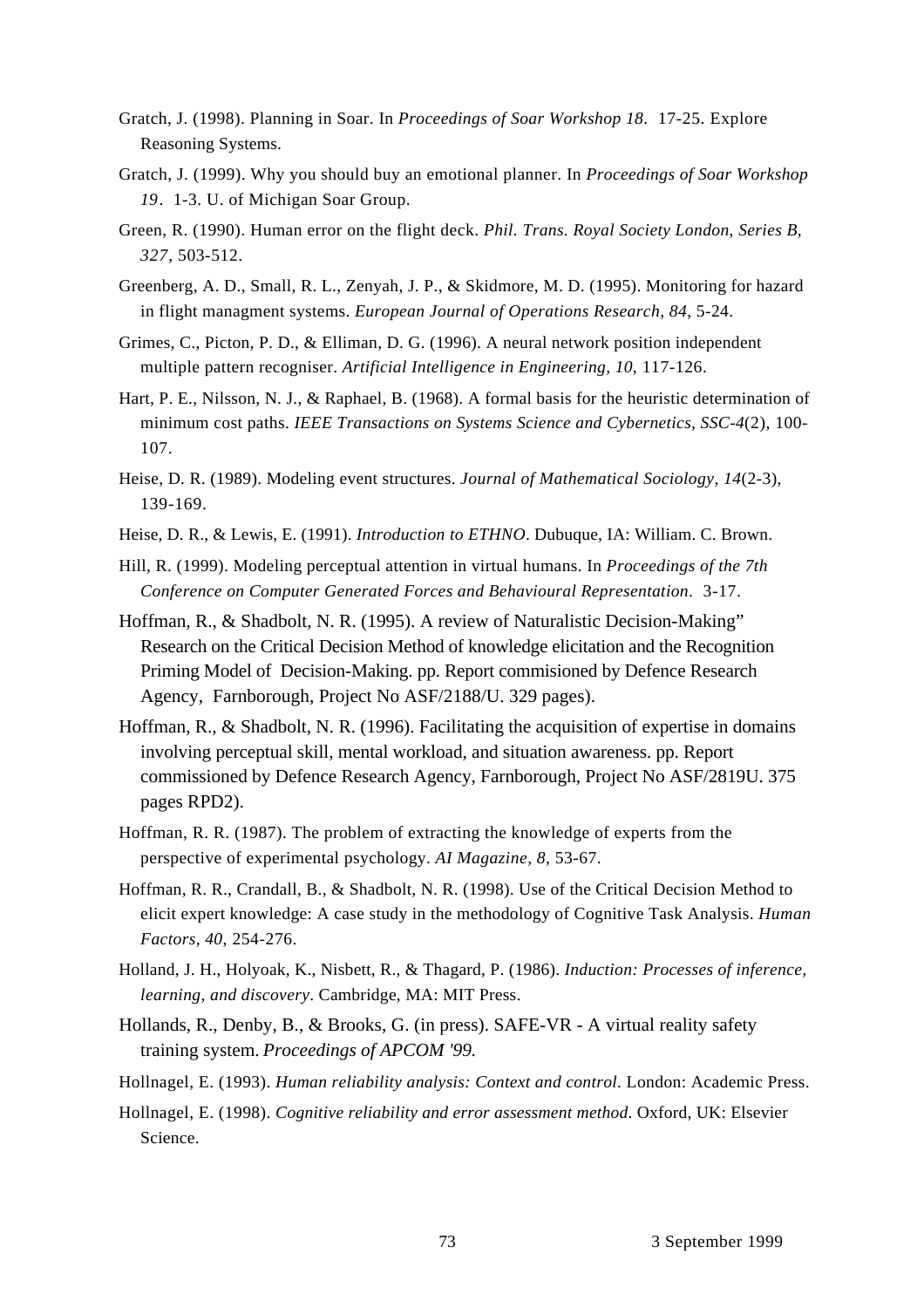- Hollnagel, E., & Cacciabue, C. (1991). Cognitive modelling in system simulation. In Proceedings of the Third European Conference on Cognitive Science Approaches to Process Control. 1-29. Cardiff, UK, 2-6 September, 1991.
- Howes, A. (1993). Recognition-based problem solving. In *Proceedings of the Fifteenth Annual Meeting of the Cognitive Science Society*. 551-556. Hillsdale, NJ: Lawrence Earlbaum.
- Howes, A., & Young, R. M. (1996). Learning consistent, interactive, and meaningful task-action mappings: A computational model. *Cognitive Science, 20*(3), 301-356.
- Hudlicka, E. (1997). Modeling behavior moderators in military human performance models (Technical Report No. 9716). Psychometrix. Lincoln, MA.
- Hudlicka, E., & Fellous, J.-M. (1996). Review of computational models of emotion (Technical Report No. 9612). Psychometrix. Arlington, MA.
- Huffman, S. B., & Laird, J. E. (1995). Flexibly instructable agents. *J. of AI Research, 3*, 271- 324.
- Jacobs, N., & Shea, R. (1996). The role of Java in InfoSleuth: Agent-based exploitation of heterogeneous information resources No. MCC-INSL-018-96. Presented at the IntraNet96 Java Developers Conference. Available online at <http://www.mcc.com/projects/infosleuth/publications/intranet-java.html>.). MCC Technical Report.
- Jansen, P. J. (1992). *Using knowledge about the opponent in game-tree search*. Unpublished Ph. D. thesis CMU-CS-92-192, Carnegie Mellon University, PA.
- John, B. E., & Kieras, D. E. (1996). Using GOMS for user interface design and evaluation: Which technique? *ACM Transactions on Computer-Human Interaction, 3*(4), 287-319.
- John, B. E., Vera, A. H., & Newell, A. (1994). Towards real-time GOMS: A model of expert behavior in a highly interactive task. *Behavior and Information Technology, 13*, 255-267.
- Jones, G. (1999). *Testing mechanisms of development within a computational framework*. Unpublished Ph. D. thesis, University of Nottingham.
- Jones, G., & Ritter, F. E. (1998). Initial explorations of simulating cognitive and perceptual development by modifying architectures. In *Proceedings of the 20th Annual Conference of the Cognitive Science Society*. 543-548. Mahwah, NJ: Lawrence Erlbaum.
- Jones, G., Ritter, F. E., & Wood, D. J. (in press). Using a cognitive architecture to examine what develops. *Psychological Science*.
- Jones, R. (1998). Modeling pilot fatigue with a synthetic behavior model. In *Proceedings of the 7th Conference on Computer Generated Forces and Behavioural Representation*. 349-357.
- Jones, R. M., Laird, J. E., Nielsen, P. E., Coulter, K. J., Kenny, P., & Koss, F. V. (1999). Automated intelligent pilots for combat flight simulation. *AI Magazine, 20*(1), 27-41.
- Just, M. A., & Carpenter, P. A. (1992). A capacity theory of comprehension: Individual differences in working memory. *Psychological Review, 99*, 122-149.
- Kalus, T., & Hirst, T. (1999). ViSoar. In *Proceedings of Soar Workshop 19*. 70-73. www.dcs.port.ac.uk/~hirsta/visoarx.htm. U. of Michigan Soar Group.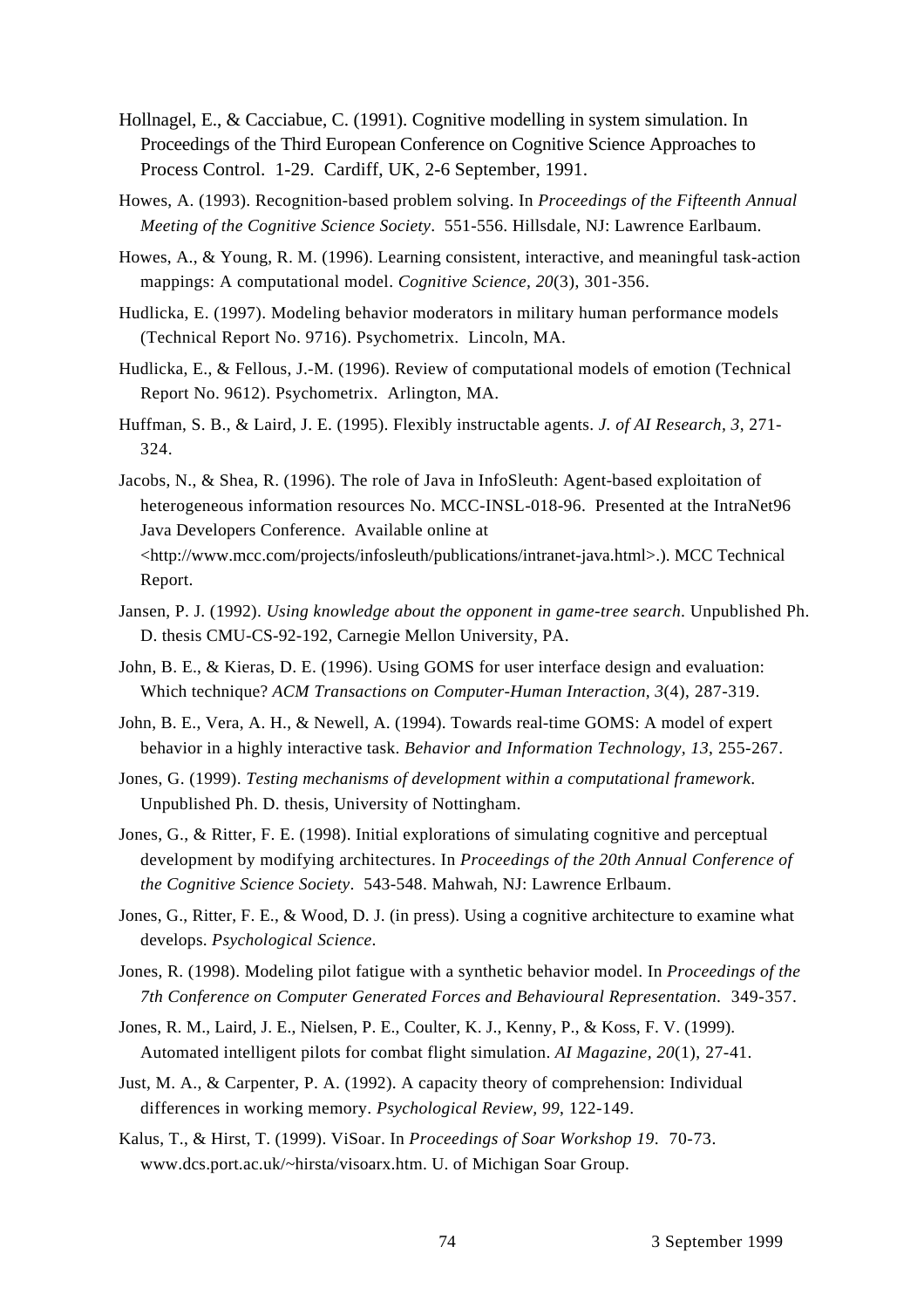Kanerva, P. (1988). *Sparse distributed memory*. Cambridge, MA: MIT Press.

- Kieras, D. E., & Meyer, D. E. (1997). An overview of the EPIC architecture for cognition and performance with application to human-computer interaction. *Human-Computer Interaction, 12*, 391-438.
- Kitajima, M., & Polson, P. G. (1996). A comprehension-based model of exploration. In M. J. Tauber, V. Bellotti, R. Jeffries, J. D. MacKinlay, & J. Nielsen (Eds.), *Proceedings of the CHI '96 Conference on Human Factors in Computer Systems*. 324-331. New York, NY: ACM.
- Kitajima, M., Soto, R., & Polson, P. G. (1998). LICAI+: A comprehension-based model of the recall of action sequences. In F. E. Ritter & R. M. Young (Eds.), *Proceedings of the 2nd European Conference on Cognitive Modelling*. 82-89. Thrumpton, Nottingham: Nottingham University Press.
- Klein, G. A. (1997). *Recognition-primed decision making: Looking back, looking forward*. Hillsdale, NJ: Lawrence Erlbaum.
- Koriat, A., & Lieblich, I. (1974). What does a person in a 'TOT' state know that a person in a 'don't know' state doesn't know? *Memory & Cognition, 2*(4), 647-655.
- Kosslyn, S. M., & Koenig, O. (1992). *Wet mind*. New York, NY: The Free Press.
- Kuk, G., Arnold, M., & Ritter, F. E. (in press). Using event history analysis to model the impact of workload on an air traffic tactical controller's operations. *Ergonomics*.
- Laird, J. (1999). Visual Soar. In *Proceedings of Soar Workshop 19*. 99-102. U. of Michigan Soar Group.
- Laird, J. E., Coulter, K., Jones, R., Kenny, P., Koss, F., & Nielsen, P. (1997). Review of Soar/FWA participation in STOW-97. Published electronically at <http://ai.eecs.umich.edu/ ifor/stow-review.html>
- Lane, P. C. R., Cheng, P. C.-H., & Gobet, F. (1999). Problem solving with diagrams: Modelling the implicit learning of perceptual information (Tech. Report No. 59). University of Nottingham: Department of Psychology, ESRC Centre for Research in Development, Instruction and Training.
- Langley, P., & Ohlsson, S. (1984). Automated cognitive modeling. In *AAAI-84*. 193-197. Los Altos, CA: Morgan Kaufman.
- Larkin, J. H. (1981). Enriching formal knowledge: A model for learning to solve textbook physics problems. In J. R. Anderson (Ed.), *Cognitive skills and their acquisition.* 311-334. Hillsdale, NJ: Lawrence Erlbaum.
- Lebière, C., Anderson, J. R., & Reder, L. M. (1994). Error modeling in the ACT-R production system. In *Proceedings of the 16th Annual Conference of the Cognitive Science Society*. 555- 559.
- Lesgold, A. M., Lajoie, S., Bunzon, M., & Eggan, E. (1992). SHERLOCK: A coached practice environment for an electronics troubleshooting job. In J. Larkin, R. Chabay, & C. Scheftic (Eds.), *Computer assisted instruction and intelligent tutoring systems: Establishing communication and collaboration.* Hillsdale, NJ: Lawrence Erlbaum.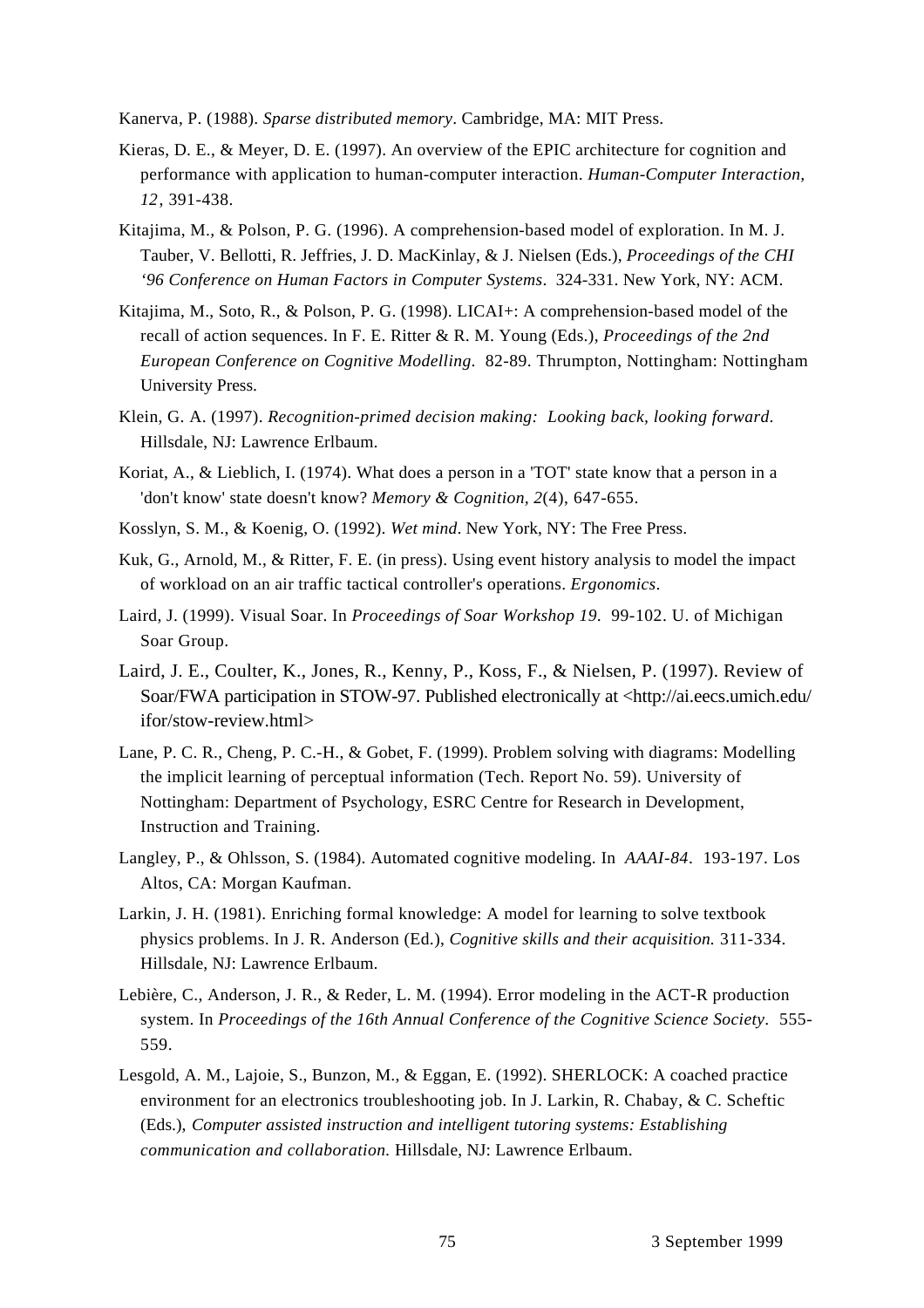- Lewis, R. L. (1993). *An architecturally-based theory of human sentence comprehension*. Ph. D. thesis. CMU-CS-93-226, Carnegie Mellon University, Pittsburgh, PA.
- Logan, B., & Alechina, N. (1998). A\* with bounded costs. In *Proceedings of the Fifteenth National Conference on Artificial Intelligence (AAAI-98)*. 444-449. Menlo Park CA & Cambridge MA: AAAI Press/MIT Press.
- Logan, B., & Sloman, A. (1998). Qualitative decision support using prioritised soft constraints. Technical Report CSRP-98-14. School of Computer Science, University of Birmingham.
- Loral (1995). ModSAF software architecture design and overview document (SADOD) No. Report ADST/WDL/TR--95--W003339B). Prepared for U.S. Army Simulation, Training and Instrumention Command (STRICOM).
- Lovett, M. C., Reder, L. M., & Lebiere, C. (1999). Modeling working memory in a unified architecture. In A. Miyake & P. Shah (Eds.), *Models of working memory: Mechanisms of active maintenance and executive control.* 135-182. New York, NY: Cambridge University Press.
- Lucas, A., & Goss, S. (1999). The potential for intelligent software agents in defence simulation. In *IDC-99: Information, Decision and*
- *Control Adelaide, Australia, 8 10 February 1999*. .
- Mach, E. (1905). *Knowledge and error*. Dordrecht, Netherlands: (English translation, D. Reidel, 1976).
- McClelland, J. L., & Rumelhart, D. E. (1988). *Explorations in parallel distributed processing: A handbook of models, programs, and exercises*. Cambridge, MA: MIT Press.
- Miller, C. S., & Laird, J. E. (1996). Accounting for graded performance within a discrete search framework. *Cognitive Science, 20*, 499-537.
- Miller, G. A. (1956). The magic number seven, plus or minus two: Some limits on our capacity for processing information. *Psychological Review, 63*, 81-97.
- Miyake, A., & Shah, P. (Eds.) (1999). *Models of working memory: Mechanisms of active maintenance and executive control*. New York, NY: Cambridge University Press.
- Monk, A., Sasse, A., & Crerar, A. (1999). Affective computing: The role of emotion in human-computer interaction. British HCI Group one-day meeting in conjunction with University College London (collection of abstracts):
- Neisser, U. (1976). *Cognition and reality*. San Francisco: W. H. Freeman.
- Nelson, G., Lehman, J. F., & John, B. E. (1994). Integrating cognitive capabilities in a real-time task. In *Proceedings of 16th Annual Conference of the Cognitive Science Society*. 658-663. Hillsdale, NJ: Lawrence Erlbaum.
- Nerb, J., Spada, H., & Ernst, A. M. (1997). A cognitive model of agents in a commons dilemma. In *Proceedings of the 19th Annual Conference of the Cognitive Science Society*. 560-565. Mahwah, NJ: Lawrence Erlbaum.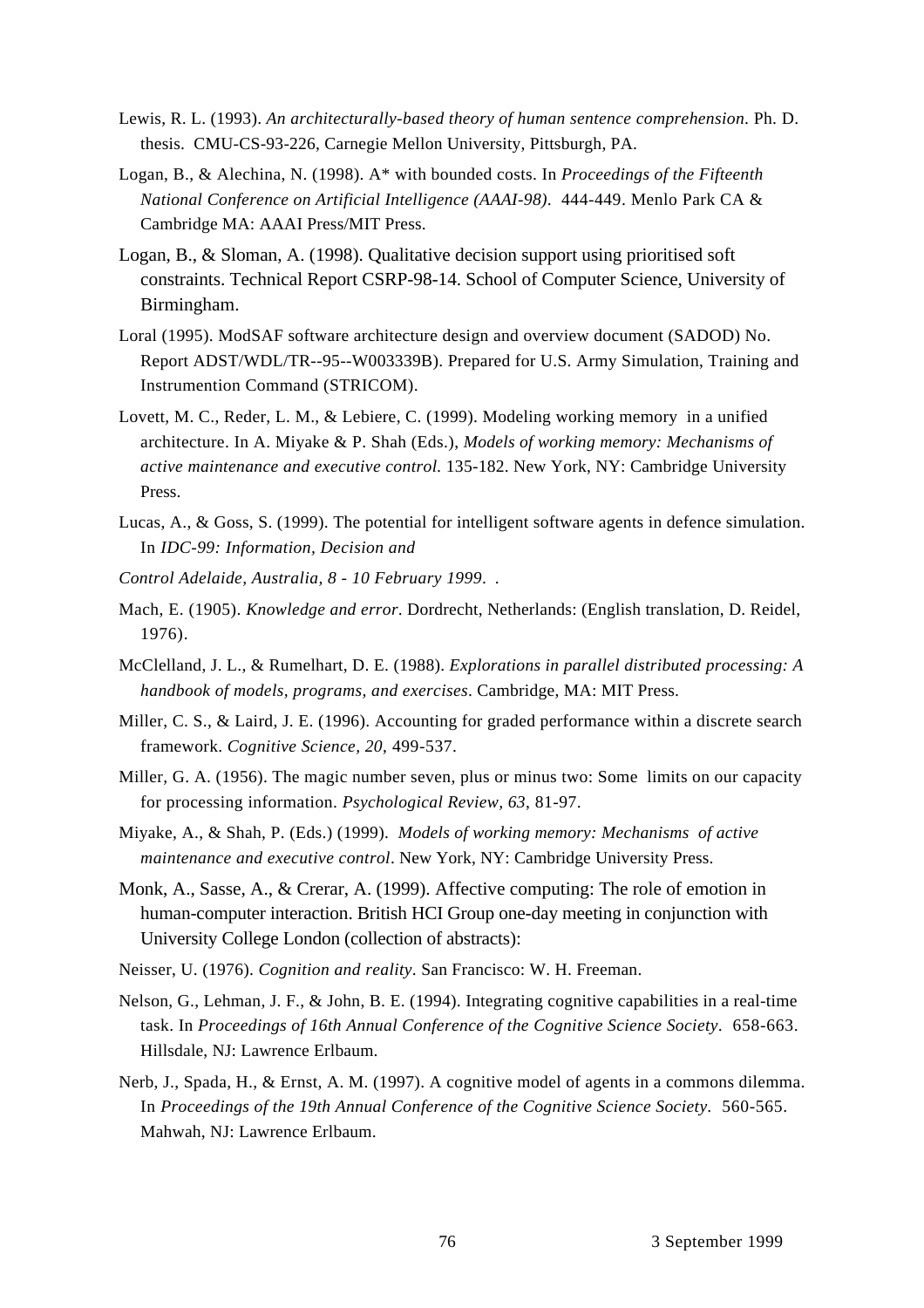- Newell, A. (1973). You can't play 20 questions with nature and win. In W. G. Chase (Ed.), *Visual information processing.* 283-308. New York, NY: Academic Press.
- Newell, A. (1982). The knowledge level. *Artificial Intelligence, 18*, 87-127.
- Newell, A. (1990). *Unified theories of cognition*. Cambridge, MA: Harvard University Press.
- Newell, A., Shaw, J. C., & Simon, H. A. (1958). Chess-playing programs and the problem of complexity. *IBM Journal of Research and Development, 2*, 320-335.
- Newell, A., & Simon, H. A. (1972). *Human problem solving*. Englewood Cliffs, NJ: Prentice-Hall.
- Nielsen, T. E., & Kirsner, K. (1994). A challenge for Soar: Modeling proactive expertise in a complex dynamic environment. In *Singapore International Conference on Intelligent Systems (SPICIS-94)*. B79-B84.
- Nwana, H. S. (1996). Software agents: an overview. *The Knowledge Engineering Review, 11*(3), 205-244.
- O'Hara, K., & Shadbolt, N. R. (1998). Generalised directive models: Integrating model development and knowledge acquisition. *International Journal of Human-Computer Studies, 49*, 497-522.
- Ohlsson, S. (1992). Artificial instruction: A method for relating learning theory to instructional design. In M. Jones & P. H. Winne (Eds.), *Adaptive learning environments: Foundations and frontiers.* 55-83. Berlin: Springer-Verlag.
- Ong, R., & Ritter, F. E. (1995). Mechanisms for routinely tying cognitive models to interactive simulations. In *HCI International '95: Poster sessions abridged proceedings*. 84. Osaka, Japan: Dept. of Industrial Engineering, Musashi Institute of Technology.
- Ong, R. L. (1995). Mongsu 2.0: Socket utility for hooking up Soar to simulations with sockets. Available via anonymous ftp from unicorn.ccc.nott.ac.uk as file pub/lpzfr/mongsu2.0.tar.Z.
- Payne, S. J. (1991). Display-based action at the user interface. *International Journal of Man-Machine Studies, 35*, 275-289.
- Pearl, J. (1982). A\* An algorithm using search effort estimates. *IEEE Transactions on Pattern Analysis and Machine Intelligence, 4*(4), 392-399.
- Pew, R. W., & Mavor, A. S. (Eds.) (1998). *Modeling human and organizational behavior: Application to military simulations*. Washington, DC: National Academy Press. http://books.nap.edu/catalog/6173.html.
- Piaget, J. (1954). *The construction of reality in the child*. New York, NY: Basic Books.
- Picard, R. (1999). Response to Sloman's review. *The AI Magazine, 20*(1), 134-137.
- Picard, R. W. (1997). *Affective computing*. Cambridge, MA: The MIT Press.
- Pitrat, J. (1977). A chess combinations program which uses plans. *Artificial Intelligence, 8*, 275- 321.
- Popper, K. R. (1959). *The logic of scientific discovery*. New York, NY: Basic Books.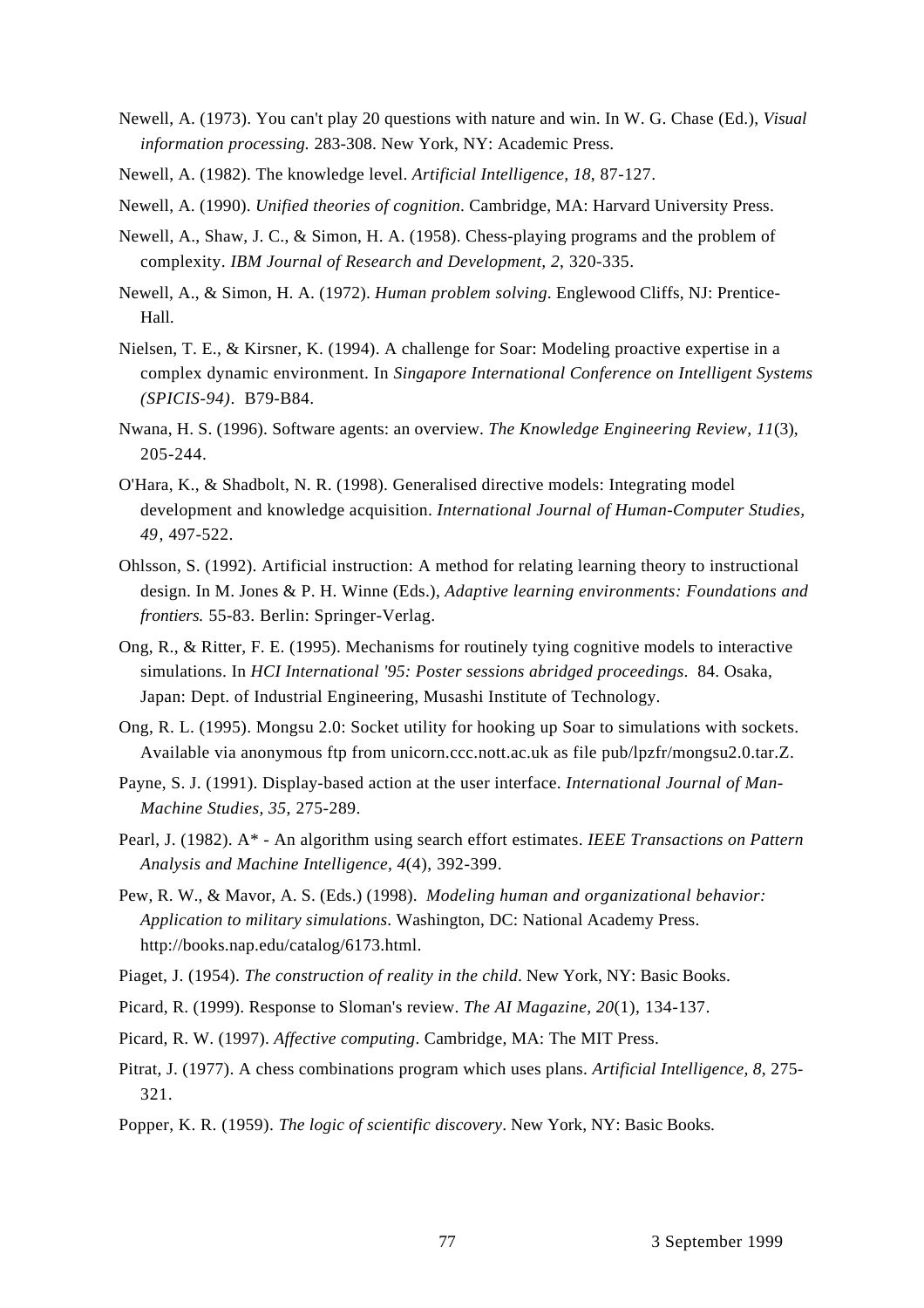- Quinlan, R. (1983). Learning efficient classification procedures and their application to chess end games. In R. S. Michalski, J. G. Carbonell, & T. M. Mitchell (Eds.), *Machine learning: An artificial intelligence approach.* Palo Alto, CA: Tioga.
- Rasmussen, J. (1983). Skills, rules, knowledge: signals, signs and symbols and other distinctions in human performance models. *IEEE Transactions: Systems, Man & Cybernetics, SMC-13*, 257-267.
- Reason, J. (1990). *Human error*. Cambridge, UK: Cambridge University Press.
- Richman, H., & Simon, H. A. (1989). Context effects in letter perception: Comparison of two theories. *Psychological Review, 96*, 417-432.
- Richman, H. B., Gobet, F., Staszewski, J. J., & Simon, H. A. (1996). Perceptual and memory processes in the acquisition of expert performance: The EPAM model. In K. A. Ericsson (Ed.), *The road to excellence.* Mahwah, NJ: Erlbaum.
- Richman, H. B., Staszewski, J. J., & Simon, H. A. (1995). Simulation of expert memory with EPAM IV. *Psychological Review, 102*, 305-330.
- Rieman, J., Young, R. M., & Howes, A. (1996). A dual-space model of iteratively deepening exploratory learning. *International Journal of Human-Computer Studies*, 743-775.
- Ritter, F., & Feurzeig, W. (1988). Teaching real-time tactical thinking. In J. Psotka, L. D. Massey, & S. A. Mutter (Eds.), *Intelligent tutoring systems: Lessons learned.* 285-301. Hillsdale, NJ: Lawrence Erlbaum.
- Ritter, F. E. (1991). Towards fair comparisons of connectionist algorithms through automatically generated parameter sets. In *Proceedings of the 13th Annual Conference of the Cognitive Science Society*. 877-881. Hillsdale, NJ: Lawrence Erlbaum.
- Ritter, F. E. (1993a). TBPA: A methodology and software environment for testing process models' sequential predictions with protocols (Technical Report No. CMU-CS-93-101). School of Computer Science, Carnegie Mellon University, Pittsburgh, PA.
- Ritter, F. E. (1993b). Three types of emotional effects that will occur in cognitive architectures. In Workshop on architectures underlying motivation and emotion (WAUME93). School of Computer Science and Centre for Research in Cognitive Science, University of Birmingham
- Ritter, F. E., Baxter, G. D., Jones, G., & Young, R. M. (submitted). Cognitive models as users.
- Ritter, F. E., & Bibby, P. A. (1997). Modelling learning as it happens in a diagramatic reasoning task (Tech. Report No. 45). ESRC CREDIT, Dept. of Psychology, U. of Nottingham.
- Ritter, F. E., Jones, G., Baxter, G. D., & Young, R. M. (1998a). Lessons from using models of attention and interaction. In *5th ACT-R Workshop*. 117-123. Psychology Department, Carnegie Mellon University, Pittsburgh, PA.
- Ritter, F. E., Jones, R. M., & Baxter, G. D. (1998b). Reusable models and graphical interfaces: Realising the potential of a unified theory of cognition. In U. Schmid, J. Krems, & F. Wysotzki (Eds.), *Mind modeling - A cognitive science approach to reasoning, learning and discovery.* 83-109. Lengerich, Germany: Pabst Scientific Publishing.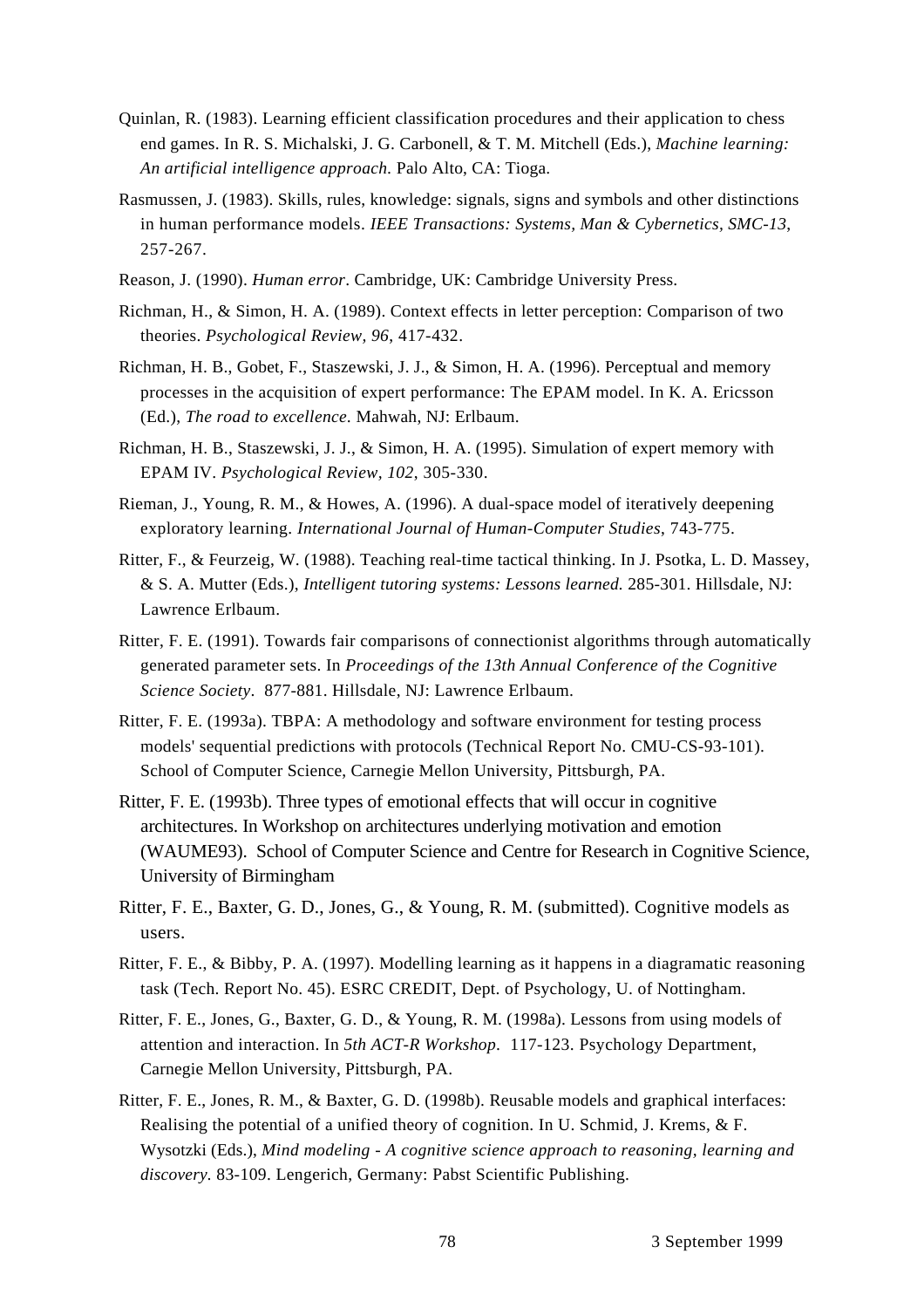- Ritter, F. E., & Larkin, J. H. (1994). Using process models to summarize sequences of human actions. *Human-Computer Interaction, 9*(3), 345-383.
- Ritter, F. E., & Major, N. P. (1995). Useful mechanisms for developing simulations for cognitive models. *AISB Quarterly, 91*(Spring), 7-18.
- Ritter, F. E., & Wallach, D. P. (1998). Models of two-person games in ACT-R and Soar. In *Proceedings of the Second European Conference on Cognitive Modelling*. 202-203. Nottingham: Nottingham University Press.
- Ritter, F. E., & Young, R. M. (1999). Moving the Psychological Soar Tutorial to HTML: An example of using the Web to assist learning. In D. Peterson, R. J. Stevenson, & R. M. Young (Eds.), *Proceedings of the AISB '99 Workshop on Issues in Teaching Cognitive Science to Undergraduates*. 23-24. Society for the Study of Artificial Intelligence and Simulation of Behaviour.
- Rosenbloom, P. (1998). Emotion in Soar. In *Proceedings of Soar Workshop 18*. 26-28. Vienna, VA: Explore Reasoning Systems.
- Rouse, W. B. (1980). *Systems engineering models of human-machine interaction*. New York, NY: Elsevier.
- Saariluoma, P. (1990). Apperception and restructuring in chess player's problem solving. In K. J. Gilhooly, M. T. G. Keane, R. H. Logie, & G. Erdos (Eds.), *Lines of thinking.* John Wiley Sons Ltd.
- Sanderson, P. M., & Fisher, C. A. (1994). Exploratory sequential data analysis: Foundations. *Human-Computer Interaction, 9*(3&4), 251-317.
- Sanderson, P. M., McNeese, M. D., & Zaff, B. S. (1994). Handling complex real-world data with two cognitive engineering tools: COGENT and MacSHAPA. *Behavior Research Methods, Instruments, & Computers, 26*(2), 117-124.
- Schofield, D., & Denby, B. (1995). Visualizing the risk Virtual reality training for LHDs. *Engineering and Mining Journal, 196*(2), 39-40.
- Schreiber, G., Akkermans, H., Wielinga, B., Anjewierden, A., Shadbolt, N. R., de Hoog, R., & Van de Velde, W. (in press). *Engineering and managing knowledge*. Cambridge, MA: MIT Press.
- Schunn, C. D., Reder, L. M., Nhouyvanisvong, A., Richards, D. R., & Stroffolino, P. J. (1997). To calculate or not calculate: A source activation confusion (SAC) model of problemfamiliarity's role in strategy selection. *Journal of Experimental Psychology: Learning, Memory, & Cognition, 23*, 1-27.
- Schwamb, K. B. (1998). Soar at ERS. In *Proceedings of Soar Workshop 18*. 41-46. Vienna, VA: Explore Reasoning Systems.
- Schwamb, K. B., Koss, F. V., & Keirsey, D. (1994). Working with ModSAF: Interfaces for programs and users. In Proceedings of the Fourth Conference on Computer Generated Forces and Behavioral Representation. Technical Report IST-TR-94-12. Institute for Simulation and Training
- Sekuler, R., & Blake, R. (1994). *Perception* (3rd ed.). New York, NY: Alfred A. Knopf.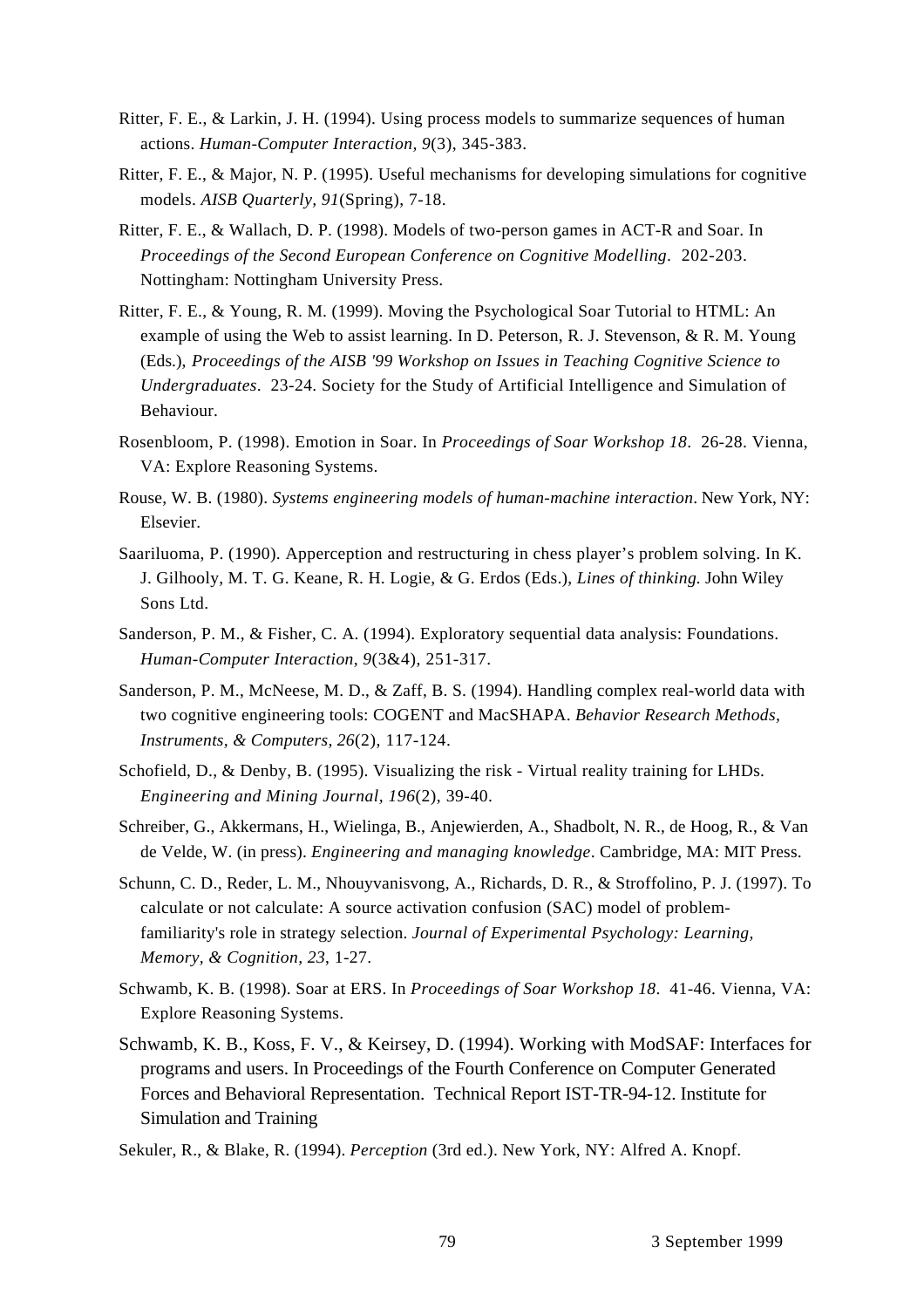- Senders, J. W., & Moray, N. P. (1991). *Human error: Cause, prediction, and reduction*. Hillsdale, NJ: Lawrence Erlbaum.
- Shadbolt, N. R., & Burton, A. M. (1995). Knowledge elicitation: A systematic approach. In J. R. Wilson & E. N. Corlett (Eds.), *Evaluation of human work: A practical ergonomics methodology.* 406-440. London: Taylor and Francis.
- Shadbolt, N. R., & O'Hara, K. (1997). Model-based expert systems and the explanation of expertise. In P. Feltovich, K. Ford, & R. Hoffman (Eds.), *Expertise in context.* Cambridge, MA: AAAI and MIT Press.
- Siegler, R. S. (1987). The perils of averaging data over strategies: An example from children's addition. *Journal of Experimental Psychology, 115*, 250-264.
- Simon, H. A. (1955). Prediction and hindsight as confirmatory evidence. *Philosophy of Science, 22*, 227-230.
- Simon, H. A. (1974). How big is a chunk? *Science, 183*, 482-488.
- Simon, H. A., & Gilmartin, K. J. (1973). A simulation of memory for chess positions. *Cognitive Psychology, 5*, 29-46.
- Skinner, B. F. (1957). *Verbal behavior*. Englewood Cliffs, NJ: Prentice-Hall.
- Sloman, A. (1998a). Damasio, Descartes, alarms and meta-management. In *Proceedings of the International Conference on Systems, Man, and Cybernetics (SMC98)*. 2652-2657. IEEE.
- Sloman, A. (1998b). What's an AI toolkit for? In B. Logan & J. Baxter (Eds.), *Proceedings of the AAAI-98 Workshop on Software Tools for Developing Agents*. 1-10. Menlo Park, CA: AAAI Press.
- Sloman, A. (1999). Review of *Affective Computing* by Rosalind Picard (1997). *The AI Magazine, 20*(1), 127-133 (followed by reply by Picard).
- Sloman, A. (in press). Architectural requirements for human-like agents both natural and artificial (What sorts of machines can love?). In K. Dautenhahn (Ed.), *Human cognition and social agent technology. Advances in consciousness research.* John Benjamins.
- Sloman, A., & Logan, B. (1999). Building cognitively rich agents using the Sim\_Agent toolkit. *Communications of the Association of Computing Machinery, 42*(3), 71-77.
- Sun, R., & Ling, C. X. (1998). Computational cognitive modeling, the source of power, and other related issues. *AI Magazine, 19*(2), 113-120.
- Sun, R., Merrill, E., & Peterson, T. (1998). Skill learning using a bottom-up hybrid model. In F. E. Ritter & R. M. Young (Eds.), *Proceedings of the 2nd European Conference on Cognitive Modelling*. 23-29. Thrumpton, Nottingham: Nottingham University Press.
- Synthetic Environments Management Board (1998). Synthetic environments and simulation: The report of the Defence and Aerospace Foresight Panel Technology Working Party No. Vickers Defence Systems, Crossgates, Leeds, (UK).
- Tabachneck-Schijf, H. J. M., Leonardo, A. M., & Simon, H. A. (1997). CaMeRa: A computational model of multiple representations. *Cognitive Science, 21*(3), 305-350.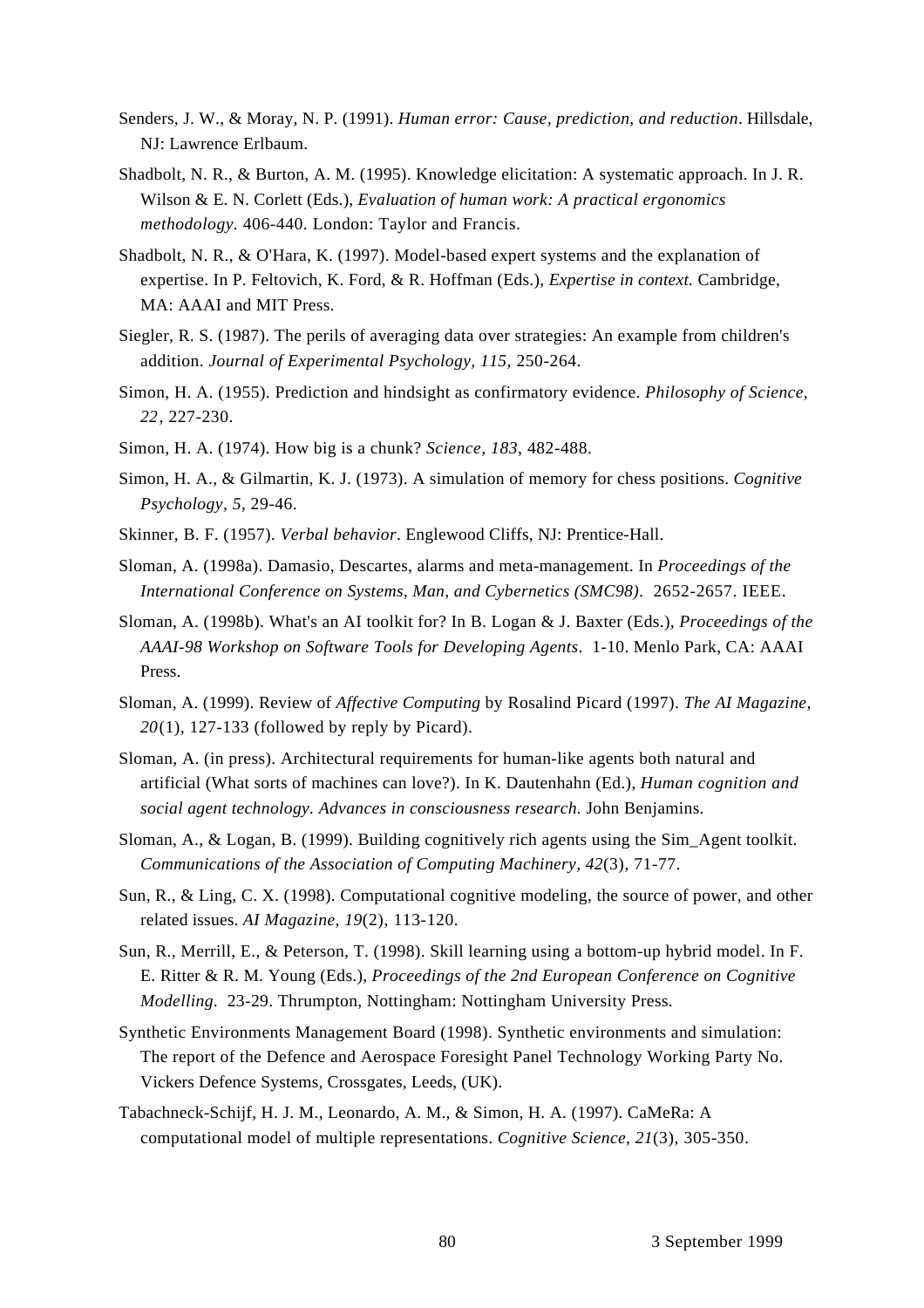- Tambe, M., Johnson, W. L., Jones, R. M., Koss, F., Laird, J. E., Rosenbloom, P. S., & Schwamb, K. (1995). Intelligent agents for interactive simulation environments. *AI Magazine, 16*(1), 15-40.
- van Lent, M. (1999). Learning by observation in complex domains. In *Proceedings of Soar Workshop 19*. 70-73. U. of Michigan Soar Group.
- van Lent, M., & Laird, J. (1999). Learning by observation in a tactical air combat domain. In *Proceedings of the 7th Computer Generated Forces and Behavioural Representation Conference*. 239-250.
- VanLehn, K., & Garlick, S. (1987). Cirrus: An automated protocol analysis tool. In P. Langley (Ed.), *Fourth Machine Learning Workshop*. 205-217. Los Altos, CA: Morgan-Kaufman.
- vanSomeren, M. W., Barnard, Y. F., & Sandberg, J. A. C. (1994). *The Think Aloud Method: A practical guide to modelling cognitive processes*. London and San Diego: Academic Press.
- Vicente, K. (1998). *Cognitive work analysis*. Mahwah, NJ: Lawrence Erlbaum.
- Wang, H., Johnson, T. R., & Zhang, J. (1998). UEcho: A model of uncertainty management in human abductive reasoning. In M. A. Gernsbacher & S. J. Derry (Eds.), *Proceedings of the Twentieth Annual Conference of the Cognitive Science Society.* 1113-1129. Mahwah, NJ: Lawrence Erlbaum.
- Whalen, P. J. (1999). Fear, vigilance, and ambiguity: Initial neuroimaging studies of the human amygdala. *Current Directions, 7*(6), 177-188.
- Wickens, C. D. (1992). *Engineering psychology and human performance* (2nd ed.). New York, NY: HarperCollins.
- Wielinga, B. J., Schreiber, A. T., & Breuker, J. A. (1992). KADS: A modelling approach to knowledge engineering. *Knowledge Acquisition Journal, 4*(1), 5-53.
- Wilkins, D. (1980). Using pattern and plans in chess. *Artificial Intelligence, 14*, 165-203.
- Williams, M., Schofield, D., & Denby, B. (1998). The development of an intelligent haulage truck simulator for improving the safety of operation in surface mines. In *Proceedings of Virtual Worlds*. .
- Wittig, T., & Onken, R. (1992). Knowledge based cockpit assistant for controlled airspace flight operation. In H. G. Stassen (Ed.), *Analysis, design and evaluation of man-machine systems 1992.* Oxford, UK: Pergamon Press.
- Wood, Patterson, & Roth (1998). .
- Woods, D. D., Roth, E. M., & Pople, H. J. (1987). *Cognitive environment simulation: An artificial intelligence system for human performance assessment*. Washington, DC: Nureg-CR-4862.
- Wooldridge, M., & Jennings, N. R. (1995). Intelligent agents: Theory and practice. *Knowledge Engineering Review, 10*(2), 115-152.
- Wooldridge, M., & Rao, A. (Eds.) (1999). *Foundations of rational agency*. Dordrecht, The Netherlands: Kluwer Academic.
- Yost, G. R., & Newell, A. (1989). A problem space approach to expert system specification. In *Eleventh International Joint Conference on Artificial Intelligence*. 621-627.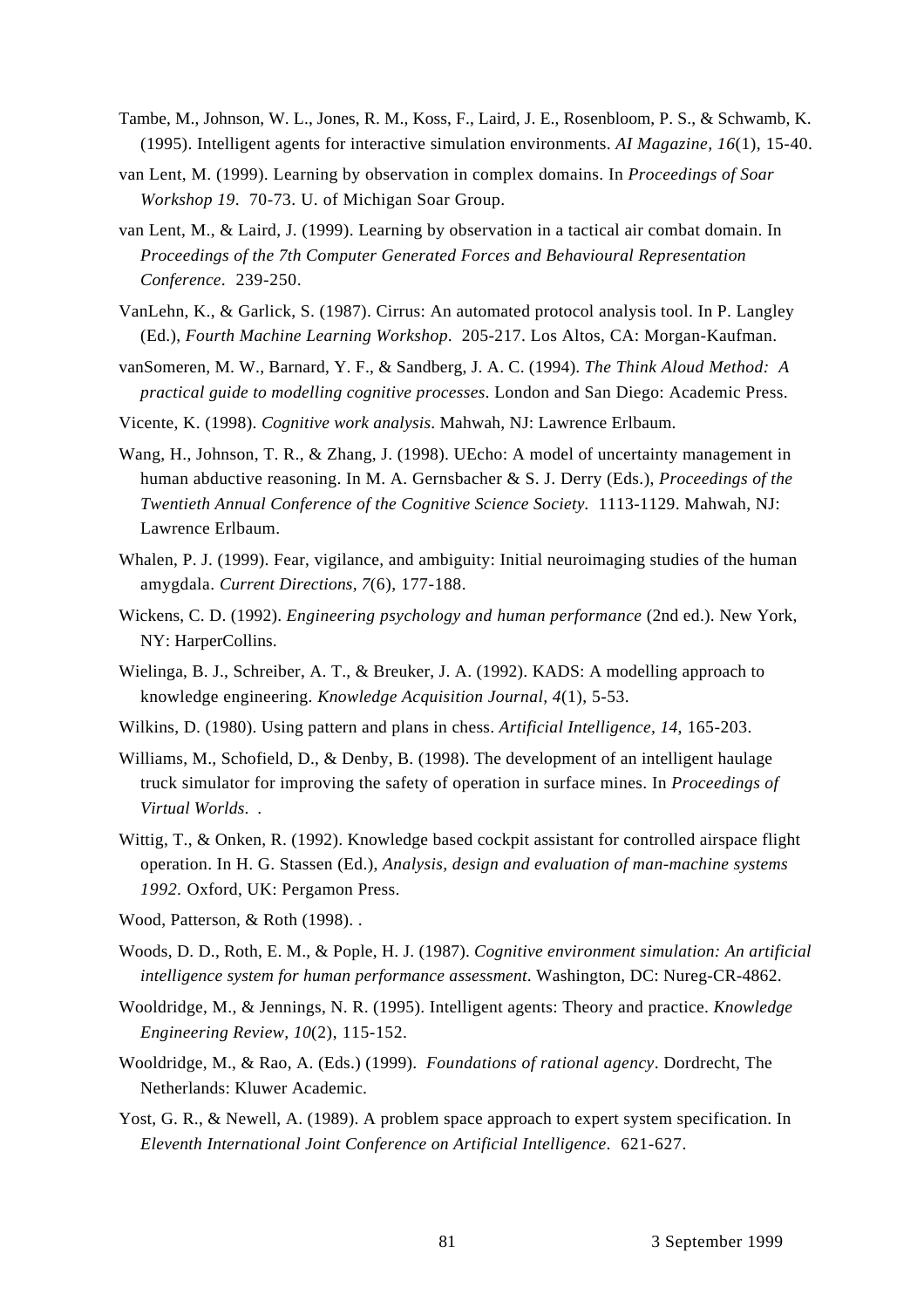- Young, R. M. (1999). A zoo of browsable, runnable cognitive models. In D. Peterson, R. J. Stevenson, & R. M. Young (Eds.), *Proceedings of the AISB '99 Workshop on Issues in Teaching Cognitive Science to Undergraduates*. 25. The Society for the Study of Artificial Intelligence and Simulation of Behaviour.
- Young, R. M., & Barnard, P. J. (1987). The use of scenarios in human-computer interaction research: Turbocharging the tortoise of cumulative science. In J. M. Carroll & P. Tanner (Eds.), *Human Factors in Computing Systems and Graphics Interfaces (CHI & GI 87)*. 291- 296. New York, NY: ACM.
- Young, R. M., Barnard, P. J., Simon, A. J., & Whittington, J. E. (1989a). How would your favourite user model cope with these scenarios? *ACM SIGCHI Bulletin, 20*(4 (April)), 51-55.
- Young, R. M., Green, T. R. G., & Simon, T. (1989b). Programmable user models for predictive evaluation of interface designs. In *CHI'89 Conference Proceedings: Human Factors in Computing Systems*. 15-19. New York, NY: ACM Press.
- Young, R. M., & Lewis, R. L. (1999). The Soar cognitive architecture and human working memory. In A. Miyake & P. Shah (Eds.), *Models of working memory: Mechanisms of active maintenance and executive control.* 224-256. New York, NY: Cambridge University Press.
- Zettlemoyer, L. S., & St. Amant, R. (1999). A visual medium for programmatic control of interactive applications. In *CHI '99, Human Factors in Computer Systems*. 199-206. New York, NY: ACM.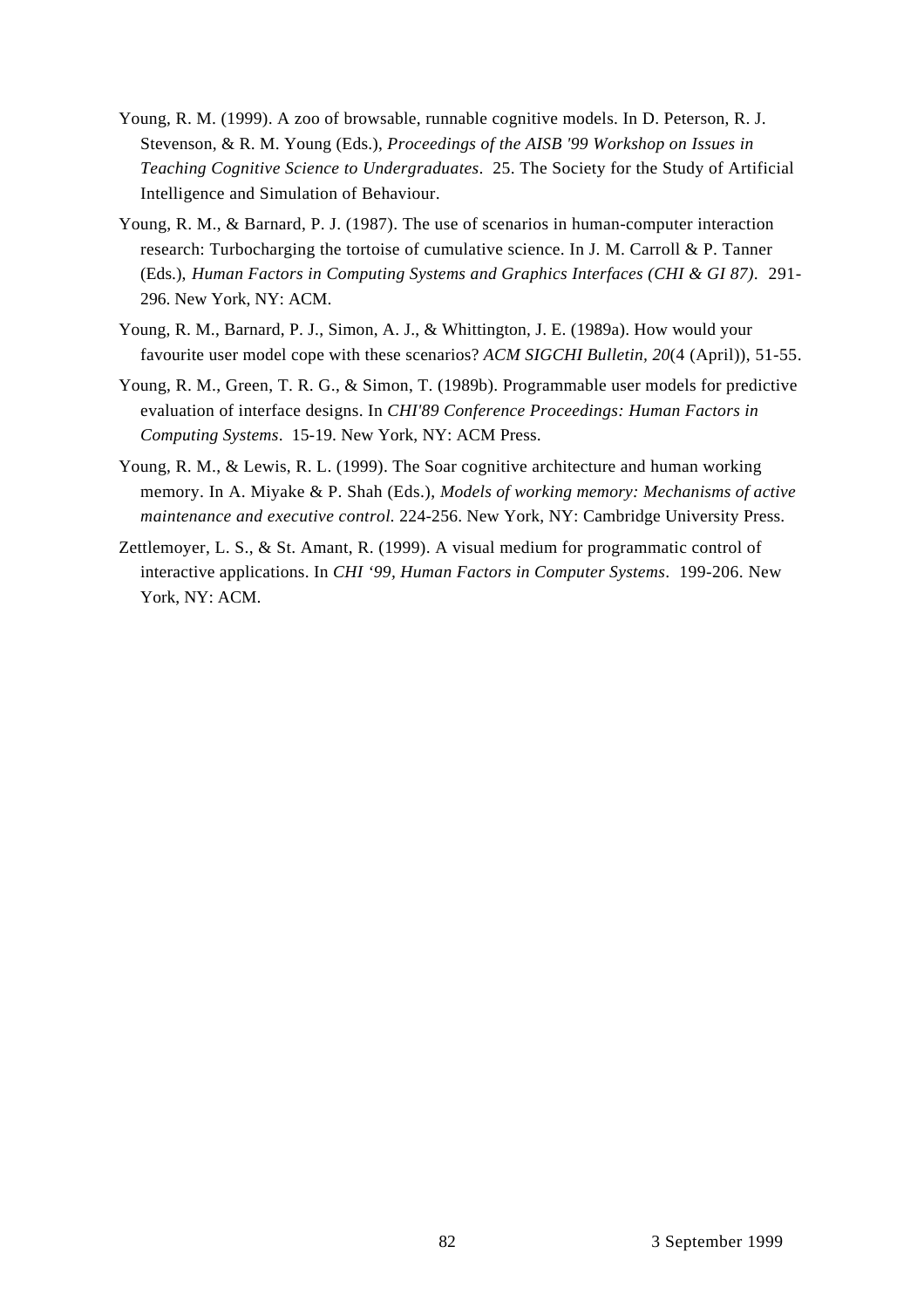# **Appendix 1: List of participants**

Attendees at the workshop on Techniques for Modelling Human Performance in Synthetic Environments, Nottingham, 17th March , 1999.

Belavkin, Roman. University of Nottingham, rvb@cs.nottingham.ac.uk Croker, Stephen. University of Nottingham, sfc@psychology.nottingham.ac.uk Elliman, David. University of Nottingham, dge@cs.nottingham.ac.uk Gobet, Fernand. University of Nottingham, frg@psychology.nottingham.ac.uk Greig, Ian. DERA, igreig@dera.gov.uk Howes, Andrew. University of Cardiff, howesa@cardiff.ac.uk Logan, Brian. University of Birmingham, b.logan@cs.bham.ac.uk Lonsdale, Peter. University of Nottingham, lpxprl@psychology.nottingham.ac.uk Page, Ian. DERA, ipage@dera.gov.uk Ritter, Frank (Chair). University of Nottingham, Frank.Ritter@nottingham.ac.uk Russell, Simon. DERA, russell@dera.gov.uk Shadbolt, Nigel. University of Nottingham, nrs@psychology.nottingham.ac.uk Sheppard, Colin. DERA, csheppard@dera.gov.uk Sloman, Aaron. University of Birmingham, a.sloman@cs.bham.ac.uk Widdowson, Marc. VEGA Group, marc.widdowson@lineone.net Young, Richard. University of Hertfordshire, r.m.young@herts.ac.uk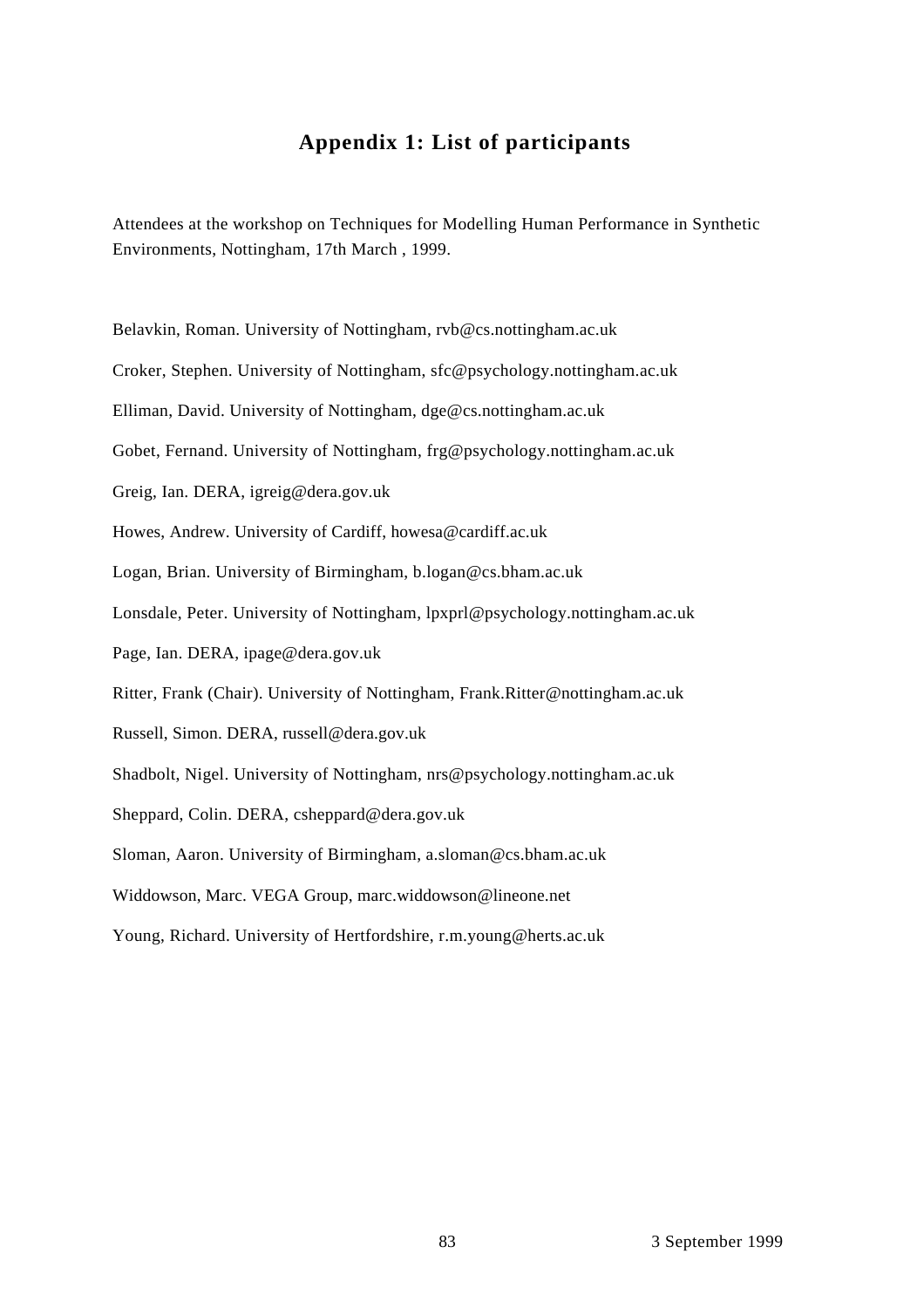# **Appendix 2: Transcript of workshop (available as a separate report)**

The workshop transcripts are available as a separate 49 page document.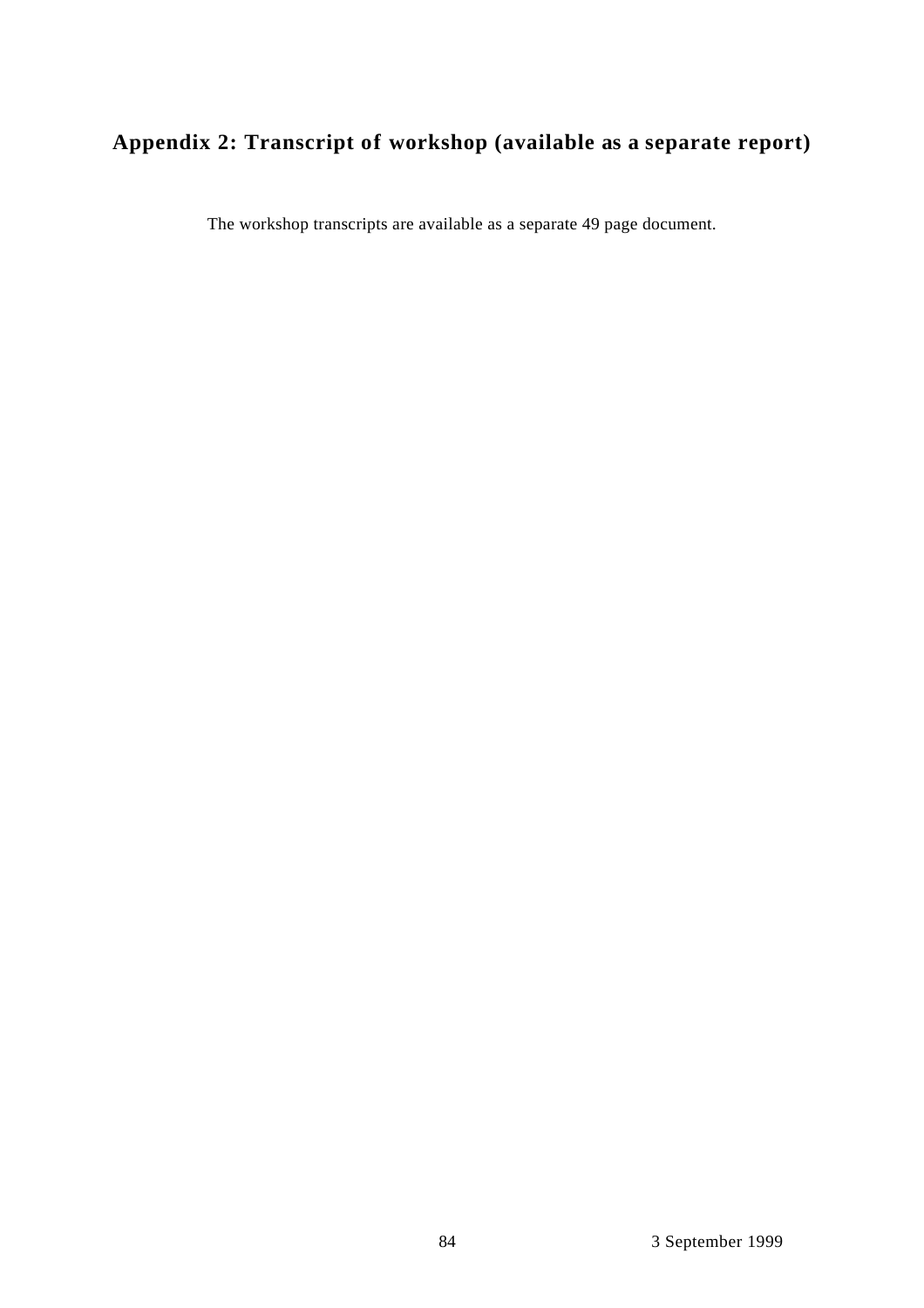## **Distribution list**

Jans Aasman PTT Research Simon Goss 2260 AK Leidschendam AUSTRALIA The Netherlands

Christina Bartl Control & Simulation Group Institut für Theoretische Psychologie DERA Bedford Universität Bamberg Bedforshire MK41 6AE Markusplatz 3 D-96047 Bamberg Andrew Howes Germany School of Psychology

Kathleen Carley PO Box 901 SCS Cardiff CF1 3YG **CMU** 5000 Forbes Ave. Bonnie John Pittsburgh, PA 15213 SCS

Dr. Susan Chipman 5000 Forbes Ave. Office of Naval Research Pittsburgh, PA 15213 Attn: ONR 342 800 N. Quincy St. Randy Jones Arlington, VA 22217-5660 Colby College

Daniel M. Davenport, PhD Waterville, ME 04901-8858 Center for Intelligent Information Processing 113 Hallowell Building Tony Kalus, Tony Hirst University Park, PA 16802 Department of Information Science,

Michael Freed Locksway Road, Milton NASA-Ames Research Center Southsea, Moffett Field PO4 8JF CA 94035

Program Officer Chemnitz) Arlington, VA 22217-5660 D-09107 Chemnitz

Floyd Glenn John Laird CHI systems 1101 Beal Ave. 716 N. Bethlehem Pike University of Michigan Lower Gwynedd, PA 19002 Ann Arbor, MI 48109-2110

Duindoorn 31 Air Operations Division Postbus 421 GPO Box 4331, Melbourne, Vic 3001,

Ian Greig

University of Cardiff

**CMU** 

Ballston Tower One Department of Computer Science 5847 Mayflower Hill

University of Portsmouth,

Josef Krems Helen M. Gigley, Ph.D. University of Technology Chemnitz (TU-Office of Naval Research **Psychology (Allgemeine Psychologie/** Psychologie/ 800 N. Quincy Street (ONR-342) Arbeits-,Betriebs- und Organisationspsychologie)